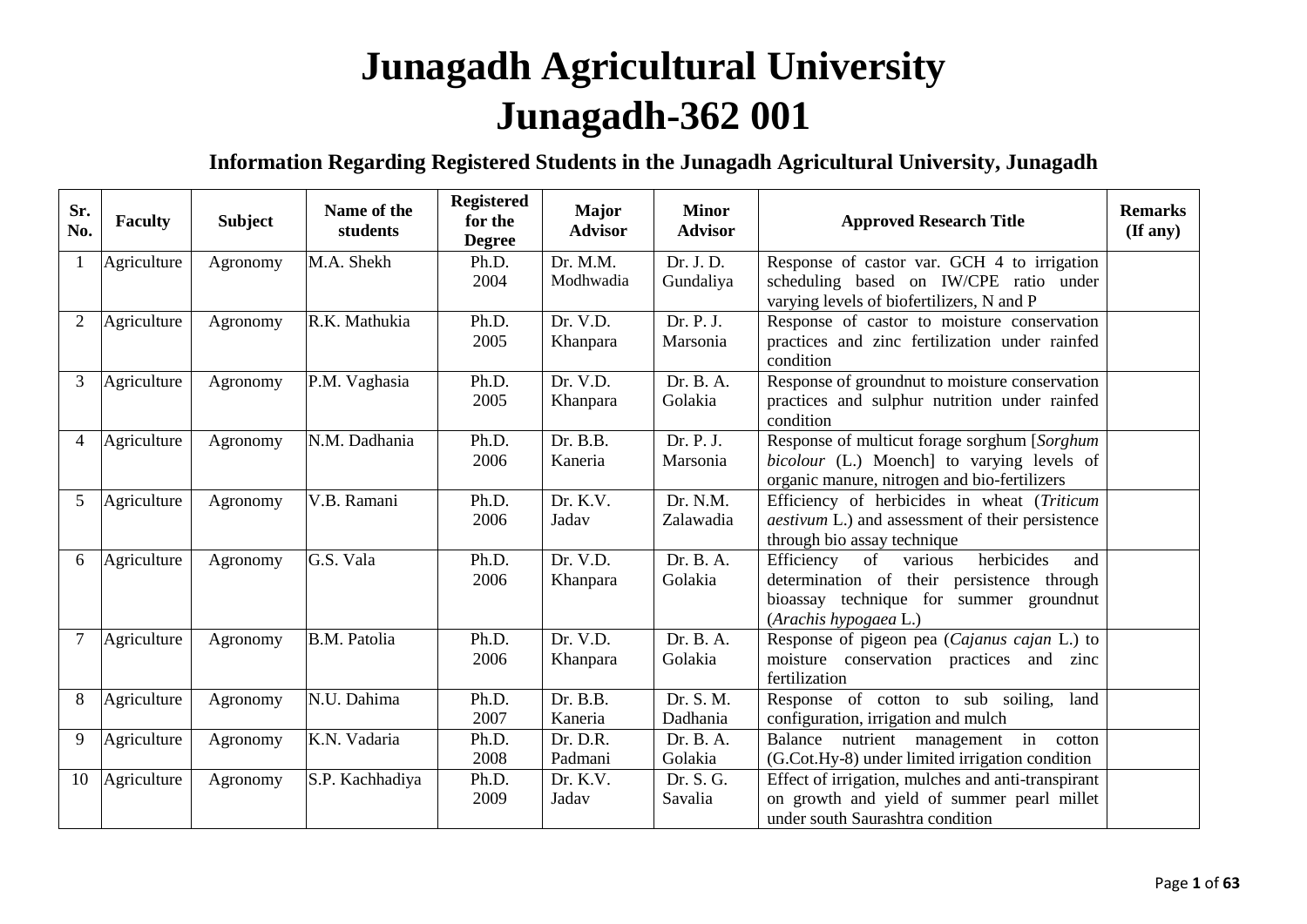| Sr.<br>No. | <b>Faculty</b> | <b>Subject</b> | Name of the<br>students | <b>Registered</b><br>for the<br><b>Degree</b> | <b>Major</b><br><b>Advisor</b> | <b>Minor</b><br><b>Advisor</b> | <b>Approved Research Title</b>                                                                                                                      | <b>Remarks</b><br>$(\mathbf{If any})$ |
|------------|----------------|----------------|-------------------------|-----------------------------------------------|--------------------------------|--------------------------------|-----------------------------------------------------------------------------------------------------------------------------------------------------|---------------------------------------|
| 11         | Agriculture    | Agronomy       | P.K. Chovatia           | Ph.D.<br>2009                                 | Dr. K.V.<br>Jadav              | Dr. N.M.<br>Zalawadia          | Effect of irrigation schedule<br>and weed<br>management practices on growth and yield of<br>fenugreek                                               |                                       |
| 12         | Agriculture    | Agronomy       | J.M. Modhwadia          | Ph.D.<br>2009                                 | Dr. D.R.<br>Padmani            | Dr. N.B.<br>Babaria            | Response of irrigated hybrid Bt. cotton to<br>graded levels of N,P and K fertilization in<br>Saurashtra region                                      |                                       |
| 13         | Agriculture    | Agronomy       | D.S. Hirpara            | Ph.D.<br>2009                                 | Dr. D.R.<br>Padmani            | Dr.K. N.<br>Akabari            | Response of forage oats (Avena sativa L.) to<br>cutting schedule and nutrient management<br>under Saurashtra region                                 |                                       |
|            | 14 Agriculture | Agronomy       | V.B. Bhalu              | Ph.D.<br>2010                                 | Dr. V.D.<br>Khanpara           | Dr. B. A.<br>Golakia           | Efficiency of herbicides in summer pearl millet<br>and assessment of their persistence through<br>bioassay technique                                |                                       |
| 15         | Agriculture    | Agronomy       | <b>B.B.</b> Ramani      | Ph.D.<br>2010                                 | Dr. V.D.<br>Khanpara           | Dr. B. A.<br>Golakia           | Efficiency<br>of<br>various<br>herbicides<br>and<br>determination of their persistence through<br>bioassay technique for garlic (Allium sativum)    |                                       |
| 16         | Agriculture    | Agronomy       | A.D. Rathod             | Ph.D.<br>2010                                 | Dr. D.R.<br>Padmani            |                                | Efficiency of various herbicides in onion and<br>determination of their persistence through<br>bioassay technique                                   |                                       |
| 17         | Agriculture    | Agronomy       | R.B. Thanki             | Ph.D.<br>2010                                 | Dr. K.V.<br>Jadav              | Dr. N.B.<br>Babaria            | Effect of irrigation scheduling at critical growth<br>stages and fertility of summer sesame<br>(Sesamum indicum L.)                                 |                                       |
|            | 18 Agriculture | Agronomy       | Satyakumari<br>Sharma   | Ph.D.<br>2014                                 | Dr. B.K.<br>Sagarka            | Dr. N.B.<br>Babaria            | Evaluation of various herbicides for weed<br>control in kharif groundnut on soil microbial<br>population and residual effect on succeeding<br>crops |                                       |
| 19         | Agriculture    | Agronomy       | MamtaMeena              | Ph.D.<br>2015                                 | Dr. B.K.<br>Sagarka            | Dr. N.M.<br>Zalawadia          | Effect of drip irrigation and nitrogen levels on<br>drilled rabi fennel (Foeniculum vulgare Mill) in<br>Saurashtra region of Gujarat                |                                       |
| 20         | Agriculture    | Agronomy       | H.M. Bhuva              | Ph.D.<br>2015                                 | Dr. B.K.<br>Sagarka            | Dr. J.V.<br>Polara             | $[C$ yamopsis<br>Response<br>of<br>gum<br>guar<br>tetragonoloba (L.) Taub.] to irrigation and<br>fertility levels in summer season                  |                                       |
| 21         | Agriculture    | Agronomy       | S.K.<br>Chhodavadia     | Ph.D.<br>2016                                 | Dr. B.K.<br>Sagarka            | Dr. N.M.<br>Zalawadia          | Efficacy of various herbicides in $Bt$ cotton<br>(Gossypium hirsutumL.) and determination of<br>their persistence through bioassay technique"       |                                       |
| 22         | Agriculture    | Agronomy       | B. S. Gohil             | Ph.D.<br>2016                                 | Dr. R.K.<br>Mathukia           | Dr. S. G.<br>Savalia           | Integrated management of weed seedbank in<br>kharif groundnut (Arachis hypogaea L.)                                                                 |                                       |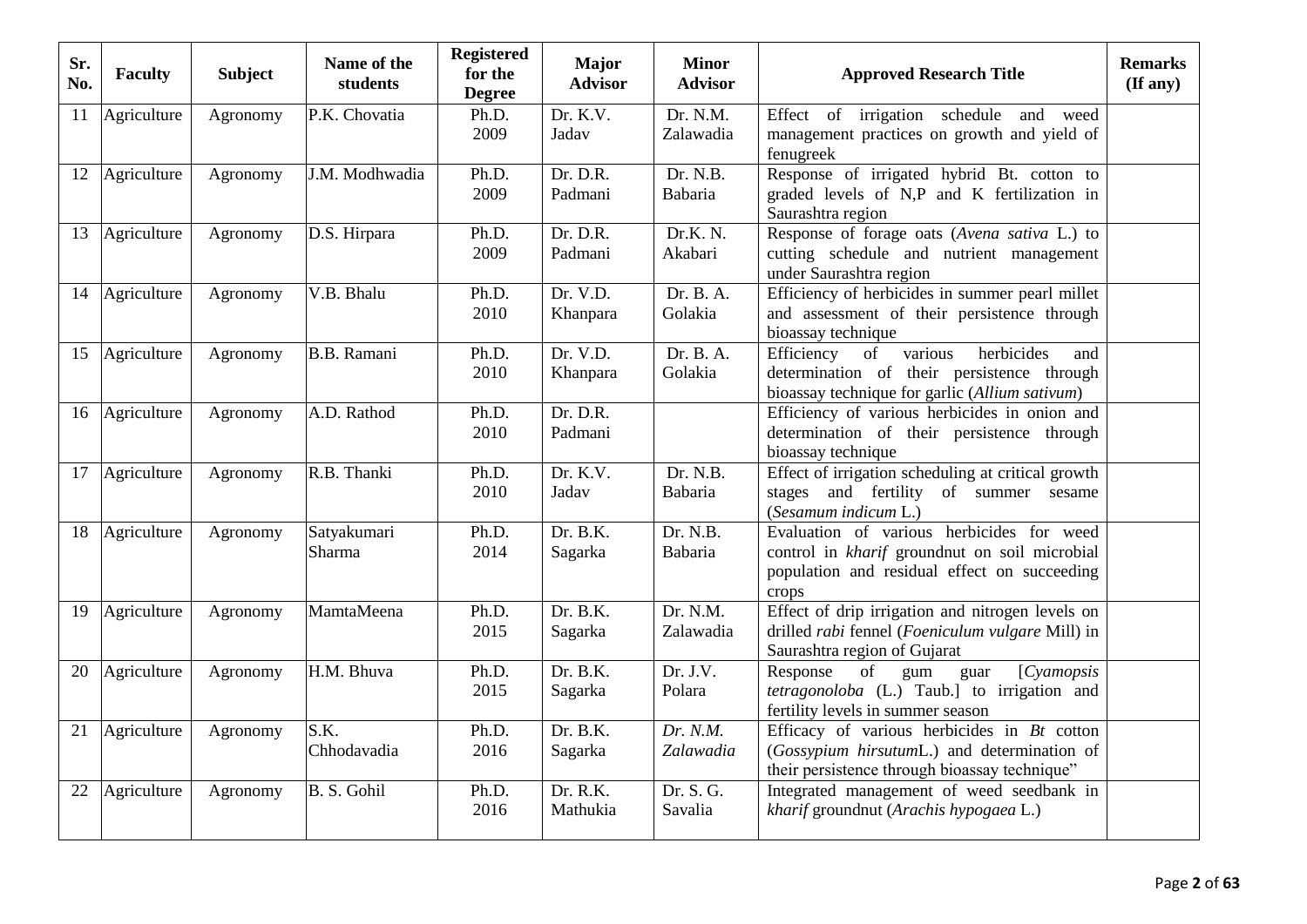| Sr.<br>No. | <b>Faculty</b> | <b>Subject</b>                | Name of the<br>students     | <b>Registered</b><br>for the<br><b>Degree</b> | <b>Major</b><br><b>Advisor</b> | <b>Minor</b><br><b>Advisor</b> | <b>Approved Research Title</b>                                                       | <b>Remarks</b><br>(If any) |
|------------|----------------|-------------------------------|-----------------------------|-----------------------------------------------|--------------------------------|--------------------------------|--------------------------------------------------------------------------------------|----------------------------|
| 23         | Agriculture    | Agronomy                      | P. J. Gohil                 | Ph.D.                                         | Dr. B.M.                       | Dr. N.M.                       | Effect of drip irrigation scheduling and                                             |                            |
|            |                |                               |                             | 2016                                          | Dabhi                          | Zalawadia                      | fertigation regimes on growth, yield and quality<br>of cumin (Cuminum cyminum L.)    |                            |
| 24         | Agriculture    | Agronomy                      | A. M. Polara                | Ph.D.                                         | Dr. B.K.                       | Dr. S. G.                      | Response of <i>rabi</i> onion (Allium cepa L.) to land                               |                            |
|            |                |                               |                             | 2016                                          | Sagarka                        | Savalia                        | configuration, drip irrigation<br>and weed                                           |                            |
|            |                |                               |                             |                                               |                                |                                | management                                                                           |                            |
| 25         | Agriculture    | Ag. Chem. &                   | J. N. Nariya                | Ph.D.                                         | Dr. B. A.                      | Dr. D. R.                      | Dynamics of micronutrient fractions in the                                           |                            |
|            |                | Soil Science                  |                             | 2004                                          | Golakia                        | Padmani                        | calcareous soils of Saurashtra region                                                |                            |
| 26         | Agriculture    | Ag. Chem. $&$                 | S. G. Savaliya              | Ph.D.                                         | Dr. J. D.                      | Dr. D. R.                      | Characterization, Classification and evaluation                                      |                            |
|            |                | Soil Science                  |                             | 2005                                          | Gundalia                       | Padmani                        | of soil and water recourse across<br>the<br>toposequences of Southern Saurashtra     |                            |
| 27         | Agriculture    | Ag. Chem. &                   | Mahesh B.                   | Ph.D.                                         | Dr. B. A.                      | Dr. D. R.                      | Fraction of soil organic matter in long term                                         |                            |
|            |                | Soil Science                  | Chodvadia                   | 2005                                          | Golakia                        | Padmani                        | fertilizer experiment                                                                |                            |
| 28         | Agriculture    | Ag. Chem. $\&$                | M. S. Solanki               | Ph.D.                                         | Dr. B. A.                      | Dr. D. R.                      | Dynamics of phosphorus fractions in the                                              |                            |
|            |                | Soil Science                  |                             | 2005                                          | Golakia                        | Padmani                        | calcareous soils of Saurashtra Reguib                                                |                            |
| 29         | Agriculture    | Ag. Chem. &                   | B. B. Kunjadiya             | Ph.D.                                         | Dr. B. A.                      | Dr. V. D.                      | Research on maximum yield target in the                                              |                            |
|            |                | Soil Science                  |                             | 2005                                          | Golakia                        | Khanpara                       | groundnut (Arachis hypogaea L.) Whet                                                 |                            |
|            |                |                               |                             |                                               |                                |                                | (Triticum aestvum L.) cropping sequence in<br>Saurashtra Region                      |                            |
| 30         | Agriculture    | Ag. Chem. &                   | Viradiya M. B.              | Ph.D.                                         | Dr. B. A.                      | Dr. D. R.                      | Effect of potassium on groundnut (Arachis                                            |                            |
|            |                | Soil Science                  |                             | 2005                                          | Golakia                        | Padmani                        | <i>hypogaea</i> L) under salt strss condition                                        |                            |
| 31         | Agriculture    | Ag. Chem. $&$                 | K. B. Parmar                | Ph.D.                                         | Dr. B. A.                      | Dr. V.D.                       | Nitrogen and potassium requirement for                                               |                            |
|            |                | Soil Science                  |                             | 2006                                          | Golakia                        | Khanpara                       | targeted yield of cotton                                                             |                            |
| 32         | Agriculture    | Ag. Chem. $&$                 | H. L. Sakarvadia            | Ph.D.                                         | Dr. B. A.                      | Dr. B. K.                      | Nitrogen and potassium requirement<br>for                                            |                            |
|            |                | Soil Science                  |                             | 2009                                          | Golakia                        | Sagarka                        | targeted yield of pearl millet                                                       |                            |
| 33         | Agriculture    | Ag. Chem. &<br>Soil Science   | L. C. Vekaria               | Ph.D.<br>2009                                 | Dr. B. A.<br>Golakia           | Dr. B. K.<br>Sagarka           | Dynamics of micronutrients in calcareous<br>verticustochrepts soils under AICRP-LTFE |                            |
| 34         | Agriculture    | Ag. Chem. $\&$                | A. V. Rajani                | Ph.D.                                         | Dr. B. A.                      | Dr. B. K.                      | Dynamics of major nutrients in a calcareous                                          |                            |
|            |                | Soil Science                  |                             | 2010                                          | Golakia                        | Sagarka                        | vertichaplustepts under AICRP-LTFE                                                   |                            |
| 35         | Agriculture    | Ag. Chem. $&$                 | J. J. Vaghani               | Ph.D.                                         | Dr. K. B.                      | Dr. L. V.                      | Nitrogen potassium and sulphur requirement for                                       |                            |
|            |                | Soil Science                  |                             | 2010                                          | Polara                         | Lakkad                         | targeted yield of sesame                                                             |                            |
| 36         | Agriculture    | Ag. Chem. &                   | B. P. Talavia               | Ph.D.                                         | Dr. B. A.                      | Dr. V.D.                       | Root influx of nutrients and yield of Bt. Cotton                                     |                            |
|            |                | Soil Science                  |                             | 2011                                          | Golakia                        | Khanpara                       | cultivars as influenced by potassium levels                                          |                            |
| 37         | Agriculture    | Ag. Chem. $&$<br>Soil Science | <b>Misal Nitin</b><br>Baban | Ph.D.<br>2015                                 | Dr. K. B.<br>Polara            | Dr. B. K.                      | Dynamics of nitrogen, phosphorus, potassium                                          |                            |
|            |                |                               |                             |                                               |                                | Sagarka                        | and sulphur fractions in the calcareous soils of<br>saurashtra region of Gujarat     |                            |
|            |                |                               |                             |                                               |                                |                                |                                                                                      |                            |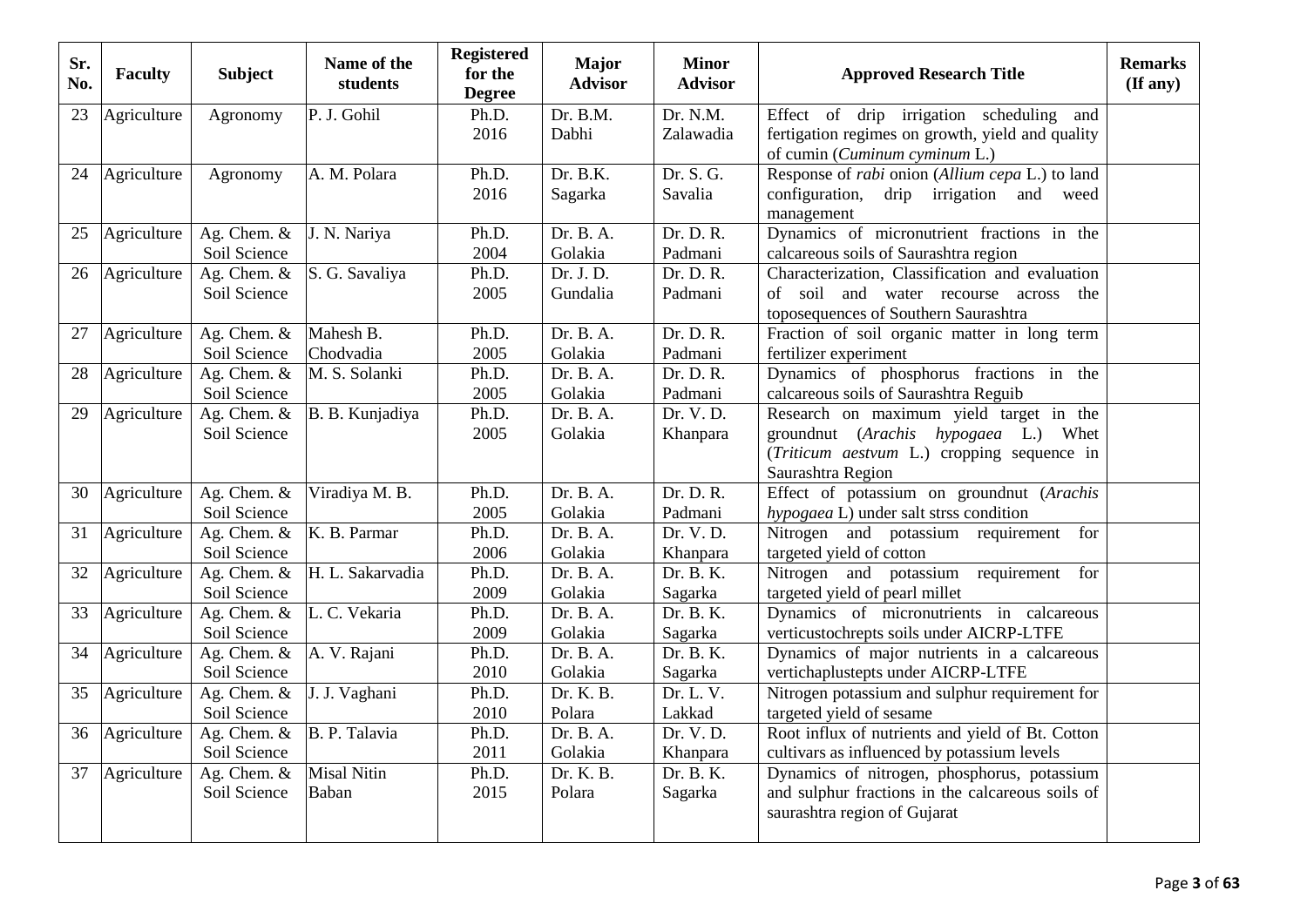| Sr.<br>No. | <b>Faculty</b> | <b>Subject</b> | Name of the<br>students | <b>Registered</b><br>for the<br><b>Degree</b> | <b>Major</b><br><b>Advisor</b> | <b>Minor</b><br><b>Advisor</b> | <b>Approved Research Title</b>                                                                                                                                          | <b>Remarks</b><br>$($ If any $)$ |
|------------|----------------|----------------|-------------------------|-----------------------------------------------|--------------------------------|--------------------------------|-------------------------------------------------------------------------------------------------------------------------------------------------------------------------|----------------------------------|
| 38         | Agriculture    | Entomology     | Khanpara A.V.           | Ph.D.<br>2005                                 | Dr. M.N.<br>Kapadia            | Dr. R. L.<br>Savaliya          | Bioefficacy<br>bio-pesticides<br>of<br>against<br>Helicoverpaarmigera(Hubner)<br>infesting<br>pigeonpea                                                                 |                                  |
| 39         | Agriculture    | Entomology     | Jethva D.M.             | Ph.D.<br>2005                                 | Dr. H.J. Vyas                  | Dr. K. B.<br>Jadeja            | Biometrical analysis and life table studies of<br>Leucinodesor bonalis on different hosts and its<br>management on brinjal                                              |                                  |
| 40         | Agriculture    | Entomology     | M. F. Acharya           | Ph.D.<br>2005                                 | Dr. H. J.<br>Vyas              | Dr. R. L.<br>Savaliya          | Population dynamics, biometrical analysis and<br>life table studies of helicoverpa armigera<br>(hubner) on different hosts and its management<br>on chickpea            |                                  |
| 41         | Agriculture    | Entomology     | P. V. Patel             | Ph.D.<br>2006                                 | Dr. H. J.<br>Vyas              | Dr. R. L.<br>Savaliya          | Population dynamics<br>and management of<br>thrips,<br>dorsalis<br><b>Scirtothrips</b><br>Hood<br>(Thysanoptera: Thripidae) on castor                                   |                                  |
| 42         | Agriculture    | Entomology     | M.V.Gedia               | Ph.D.<br>2006                                 | Dr. H. J.<br>Vyas              | Dr. R. R.<br>Khandar           | Bio-ecology and bio-intensive management of<br>Spodoptera litura (Fabricius) (Lepidoptera:<br>Noctuidae) on castor (Ricinus communis L.)                                |                                  |
| 43         | Agriculture    | Entomology     | Parmar G. M.            | Ph.D.<br>2007                                 | Dr. M. N.<br>Kapadia           | Dr. K. B.<br>Jadeja            | Bio-efficacy of fungal bio-pesticides against<br>Lipaphiserysimi (Kaltenbach) infesting mustard                                                                         |                                  |
| 44         | Agriculture    | Entomology     | R. R. Rathod            | Ph.D.<br>2007                                 | Dr. P. G.<br><b>Butani</b>     | Dr. S. M.<br>Jani              | Population dynamics, efficacy and economics<br>of Newer insecticides against groundnut<br>(Arachi shypogaea L.) Pest complex                                            |                                  |
| 45         | Agriculture    | Entomology     | Barad A. H.             | Ph.D.<br>2010                                 | Dr. M. N.<br>Kapadia           | Dr. K. B.<br>Jadeja            | Bio-efficacy of Nomuraearileyi<br>(Farlow)<br>Samson against Helicoverpa armigera (Hubner)<br>infesting pigeonpea                                                       |                                  |
| 46         | Agriculture    | Entomology     | M. D. Joshi             | Ph.D.<br>2011                                 | Dr. P. G.<br><b>Butani</b>     | Dr. L. F.<br>Akbari            | Ecofriendly management of pests of okra<br>through organic manures and bio-pesticides                                                                                   |                                  |
| 47         | Agriculture    | Entomology     | Ghadage S. M.           | Ph.D.<br>2012                                 | Dr. R. K.<br>Bharodia          | Dr. K. B.<br>Jadeja            | Varietal screening, bioefficacy of biopesticides<br>Lipaphiserysimi<br>(Kaltenbach)<br>against<br>in<br>mustard and their toxic effect to its coccinellied<br>predators |                                  |
| 48         | Agriculture    | Entomology     | Shitole T. D.           | Ph.D.<br>2013                                 | Dr. V. N.<br>Patel             | Dr. M. V.<br>Kanzaria          | dynamics,<br>yield losses<br>Population<br>and<br>management of thrips,<br>Seirtothrips dorsalis<br>Hood infesting chilli                                               |                                  |
| 49         | Agriculture    | Entomology     | Patel M. L.             | Ph.D.<br>2013                                 | Dr. R. K.<br>Bharodia          | Dr. V. V.<br>Rajani            | Eco-friendly management of brinjal shoot and<br>fruit borer, Leucinodeso rbonalis G. through<br>organic manures and bio-pesticides                                      |                                  |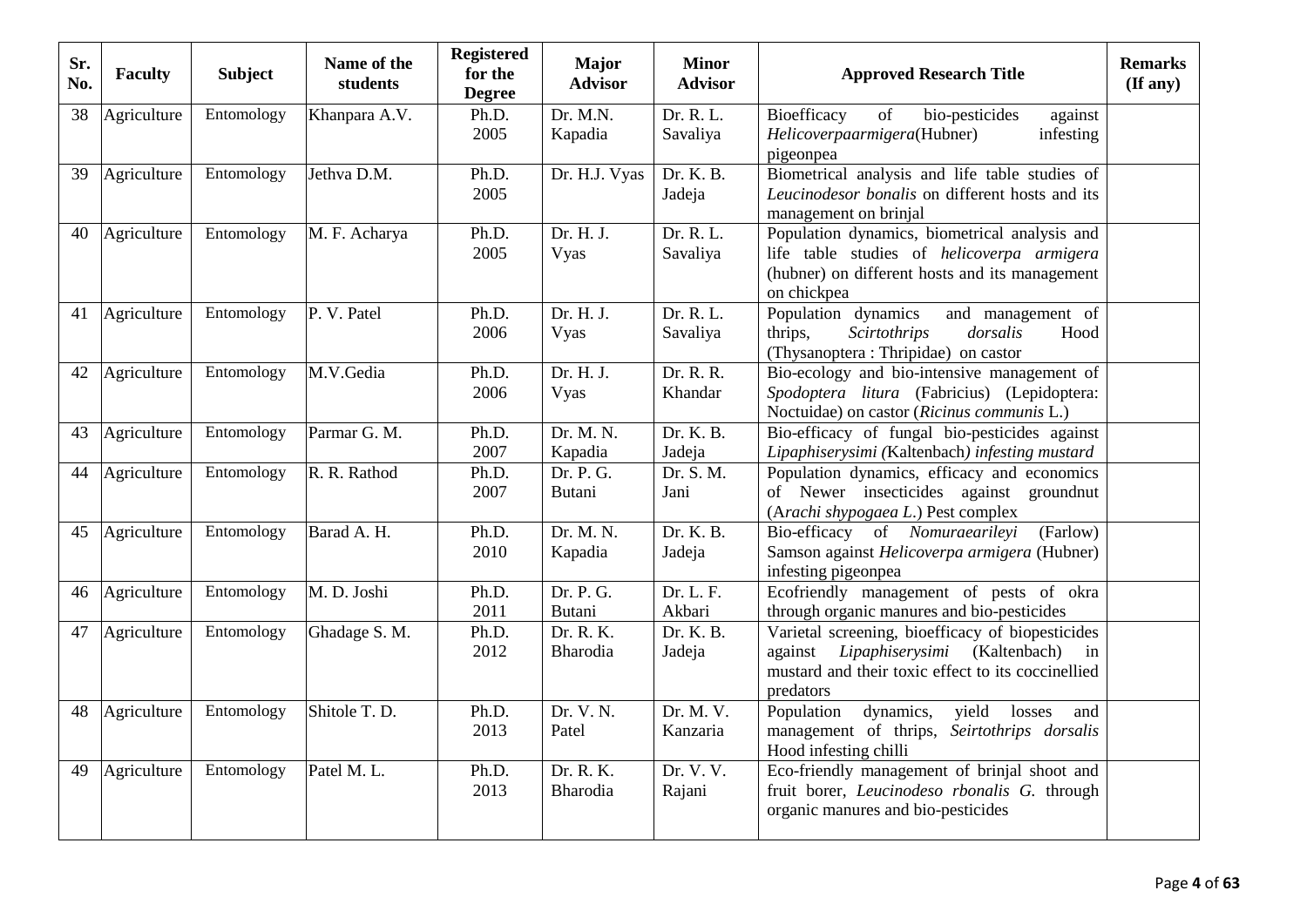| Sr.<br>No. | <b>Faculty</b> | <b>Subject</b> | Name of the<br>students | <b>Registered</b><br>for the<br><b>Degree</b> | <b>Major</b><br><b>Advisor</b> | <b>Minor</b><br><b>Advisor</b> | <b>Approved Research Title</b>                            | <b>Remarks</b><br>$(\mathbf{If any})$ |
|------------|----------------|----------------|-------------------------|-----------------------------------------------|--------------------------------|--------------------------------|-----------------------------------------------------------|---------------------------------------|
| 50         | Agriculture    | Entomology     | Kalsariya R. L.         | Ph.D.                                         | Dr. K. L.                      | Dr. L. F.                      | Management of major insect pests of mustard               |                                       |
|            |                |                |                         | 2014                                          | Raghvani                       | Akbari                         |                                                           |                                       |
| 51         | Agriculture    | Entomology     | Chudasama J. A.         | Ph.D.                                         | Dr. R. K.                      | Dr. L. F.                      | Lifetable<br>Biology,<br>and<br>management<br>of          |                                       |
|            |                |                |                         | 2015                                          | <b>Bharodia</b>                | Akbari                         | Callosobruchus maculatus(F) on different<br>stored pulses |                                       |
| 52         | Agriculture    | Entomology     | Siddhapara M. R.        | Ph.D.                                         | Dr. V. R.                      | Dr. L. F.                      | Biology, seasonal incidence and management of             |                                       |
|            |                |                |                         | 2015                                          | Virani                         | Akbari                         | red spider mite, Tetranichus urticae Koch in<br>okra      |                                       |
| 53         | Agriculture    | Entomology     | Rode Nilesh S.          | Ph.D.                                         | Dr. R. K.                      | Dr. K. B.                      | Seasonal incidence, life table and insecticidal           |                                       |
|            |                |                |                         | 2015                                          | Bharodia                       | Jadeja                         | EariasvitellaFab.<br>resistance<br>in<br>and<br>its       |                                       |
|            |                |                |                         |                                               |                                |                                | management on okra                                        |                                       |
| 54         | Agriculture    | Entomology     | Bharadiya A. M.         | Ph.D.                                         | Dr. V. N.                      | Dr. L. F.                      | Biology, Seasonal Incidence, Yield losses and             |                                       |
|            |                |                |                         | 2016                                          | Patel                          | Akbari                         | Management of fruit fly infesting sponge guard.           |                                       |
| 55         | Agriculture    | Entomology     | Khorasiya S. G.         | Ph.D.                                         | Dr. K. L.                      | Dr. V. P.                      | Utilization of IPM components for the                     |                                       |
|            |                |                |                         | 2016                                          | Raghvani                       | Andani                         | management of <i>Helicoverpa armigera</i> (Hubner)        |                                       |
|            |                |                |                         |                                               |                                |                                | im chick pea.                                             |                                       |
| 56         | Agriculture    | Entomology     | Vadher R. B.            | Ph.D.                                         | Dr. R. K.                      | Dr. K. B.                      | Population dynamics, varietal screening and               |                                       |
|            |                |                |                         | 2016                                          | Bharodia                       | Jadeja                         | management of thrips, Seirtothrips dorsalis               |                                       |
|            |                |                |                         |                                               |                                |                                | Hood in bell pepper under protected condition.            |                                       |
| 57         | Agriculture    | Pl. Pathology  | D.S. Kelaiya            | Ph.D.                                         | Dr.R.R.                        | Dr.V.K.                        | Aflatoxin production in Aspergillus nigerand              |                                       |
|            |                |                |                         | 2005                                          | Kandar                         | Poshiya                        | it's management in ground nut                             |                                       |
| 58         | Agriculture    | Pl. Pathology  | L.F. Akbari             | Ph.D.                                         | Dr. A.M.                       | Dr. K. L.                      | Epidemiology and management of blight of                  |                                       |
|            |                |                |                         | 2005                                          | Parakhia                       | Dobariya                       | sesame                                                    |                                       |
| 59         | Agriculture    | Pl. Pathology  | H. R. Jadav             | Ph.D.                                         | Dr. Ashok                      | Dr. H. J.                      | Management of collar rot of groundnut                     |                                       |
|            |                |                |                         | 2006                                          | Mishra                         | Vyas                           |                                                           |                                       |
| 60         | Agriculture    | Pl. Pathology  | H.J.Kapadia             | Ph.D.                                         | Dr.R.R.                        | Dr. H. J.                      | Post harvest management of black mold of                  |                                       |
|            |                |                |                         | 2006                                          | Kandar                         | Vyas                           | onion                                                     |                                       |
| 61         | Agriculture    | Pl. Pathology  | N.G. Mayani             | Ph.D.                                         | Dr. A.M.                       | Dr. M.N.                       | Investigation of die back of mango                        |                                       |
|            |                |                |                         | 2006                                          | Parakhia                       | Motka                          |                                                           |                                       |
| 62         | Agriculture    | Pl. Pathology  | A.Vijya                 | Ph.D.                                         | Dr. A.M.                       | Dr. S.V.                       | Investigation on tikka disease of ground nut              |                                       |
|            |                |                | Bhaskar                 | 2006                                          | Parakhia                       | Patel                          |                                                           |                                       |
| 63         | Agriculture    | Pl. Pathology  | A.M.Moradia             | Ph.D.                                         | Dr.R.R.                        | Dr. H. J.                      | Assessment of yield loss due to root rot of               |                                       |
|            |                |                |                         | 2006                                          | Kandar                         | Vyas                           | ground nut                                                |                                       |
| 64         | Agriculture    | Pl. Pathology  | R. K. Sharma            | Ph.D.                                         | Dr. I. U.                      | Dr. D. N.                      | Molecular characterization of Sclerotium rolfsii          |                                       |
|            |                |                |                         | 2007                                          | Dhruj                          | Vakhariya                      |                                                           |                                       |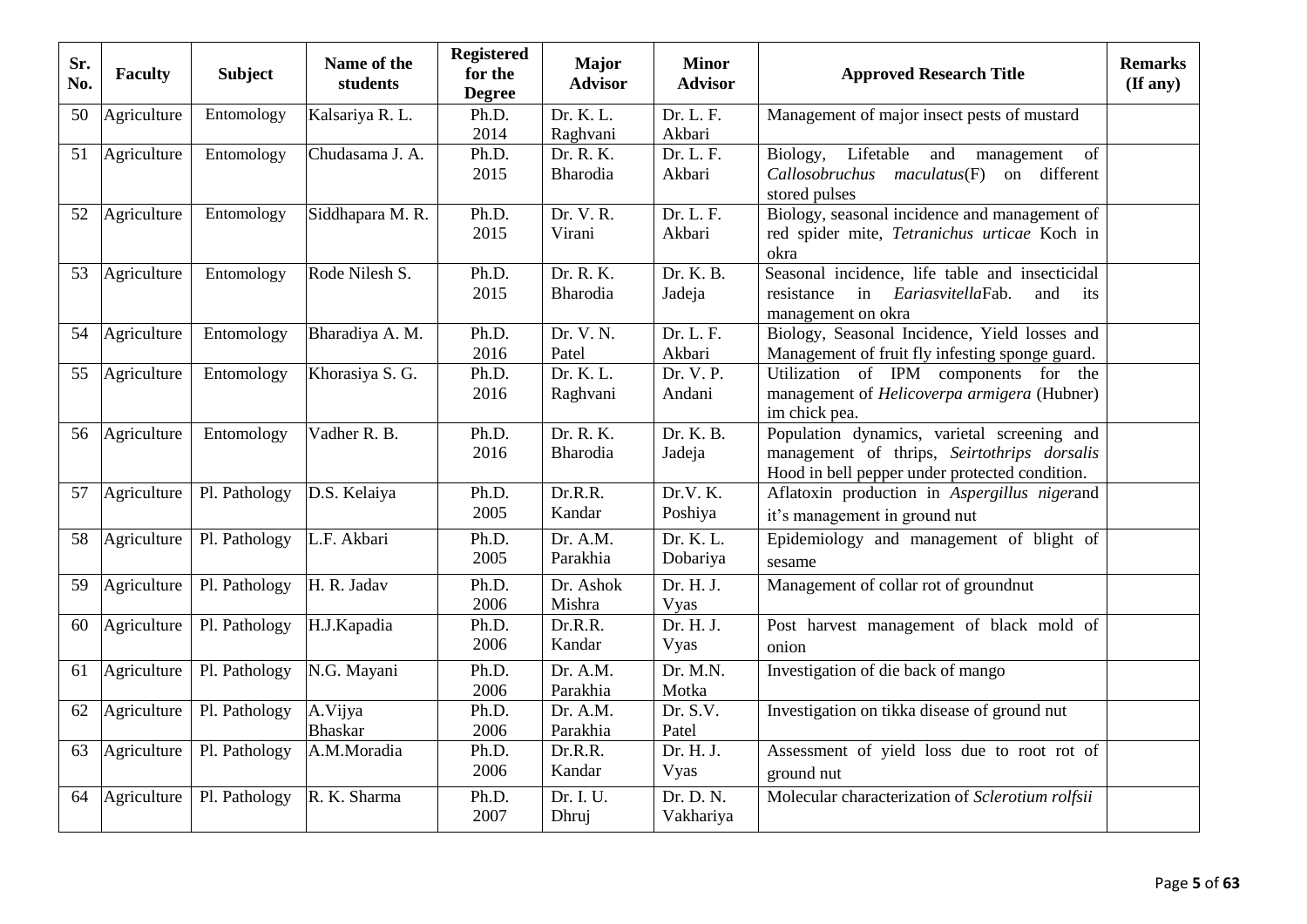| Sr.<br>No. | <b>Faculty</b> | <b>Subject</b>           | Name of the<br>students           | <b>Registered</b><br>for the<br><b>Degree</b> | <b>Major</b><br><b>Advisor</b> | <b>Minor</b><br><b>Advisor</b> | <b>Approved Research Title</b>                                                                                                               | <b>Remarks</b><br>(If any) |
|------------|----------------|--------------------------|-----------------------------------|-----------------------------------------------|--------------------------------|--------------------------------|----------------------------------------------------------------------------------------------------------------------------------------------|----------------------------|
| 65         | Agriculture    | Pl. Pathology            | J. D. Amipara                     | Ph.D.<br>2008                                 | Dr. A.M.<br>Parakhia           | Dr. M.N.<br>Motka              | Physiological and pathological study of mango<br>malformation                                                                                |                            |
| 66         | Agriculture    | Pl. Pathology            | K.B.Rakholiya                     | Ph.D.<br>2010                                 | Dr. K. B.<br>Jadeja            | Dr. M. N.<br>Kapadiya          | Integrated management of stem rot of ground<br>nut                                                                                           |                            |
| 67         | Agriculture    | Pl. Pathology            | J.Z. Kyada                        | Ph.D.<br>2010                                 | Dr. A.M.<br>Parakhia           | Dr. V. R.<br>Virani            | Investigation on fruit spot of bottle gourd & it's<br>managment                                                                              |                            |
| 68         | Agriculture    | Pl. Pathology            | D. M. Pathak                      | Ph.D.<br>2011                                 | Dr. A.M.<br>Parakhia           | Dr. S.V.<br>Patel              | Epidemiology, Transmission<br>and biological<br>changes in Phyllody of sesame                                                                |                            |
| 69         | Agriculture    | Pl. Pathology            | Dr. K. K.<br>Kanzariya            | Ph.D.<br>2012                                 | Dr. I. U.<br>Dhruj             | Dr. S.V.<br>Patel              | Management of powdery mildew of mustard                                                                                                      |                            |
| 70         | Agriculture    | Pl. Pathology            | Dr. D. L.<br>Kadwani              | Ph.D.<br>2013                                 | Dr. I. U.<br>Dhruj             | Dr. M. N.<br>Kapadiya          | Management of pearl millet rust                                                                                                              |                            |
| 71         | Agriculture    | Pl. Pathology            | J. R. Talaviya                    | Ph.D.<br>2014                                 | Dr. K. B.<br>Jadeja            | Dr. M. F.<br>Acharya           | Characterization and management of cumin wilt                                                                                                |                            |
| 72         | Agriculture    | Pl. Pathology            | B. Kapadiya                       | Ph.D.<br>2015                                 | Dr. C.<br>Lucose               | Dr. M. F.<br>Acharya           | Management of leaf blight of garlic                                                                                                          |                            |
| 73         | Agriculture    | Agriculture<br>Extension | N .B. Jadav                       | Ph.D.<br>2005                                 | Dr. M. N.<br>Popat             | Dr. A.V.<br><b>Barad</b>       | Managerial ability of mango growers about<br>scientific cultivation of mango orchard                                                         |                            |
| 74         | Agriculture    | Agriculture<br>Extension | KotadiyaDaxabe<br>n G.            | Ph.D.<br>2006                                 | Dr. M. N.<br>Popat             | Dr. N. N.<br>Gajipara          | Impact of integrated horticultural Development<br>programme in Junagadh District of Gujarat<br><b>State</b>                                  |                            |
| 75         | Agriculture    | Agriculture<br>Extension | Chavda V. N.                      | Ph.D.<br>2006                                 | Dr. M. N.<br>Popat             | Dr. M. N.<br>Vyas              | Farmer's<br>perception about<br>usefulness<br>of<br>agriculture extension system                                                             |                            |
| 76         | Agriculture    | Agriculture<br>Extension | H. B. Gardharia                   | Ph.D.<br>2006                                 | Dr. M. N.<br>Popat             | Dr. V. D.<br>Khanpara          | Managerial ability of<br>veterinary officers<br>working under panchayat in Saurashtra Region<br>of Gujarat State                             |                            |
| 77         | Agriculture    | Agriculture<br>Extension | $G. \overline{D.}$<br>Satishkumar | Ph.D.<br>2006                                 | Dr. M. N.<br>Popat             | Dr. B. A.<br>Parmar            | Farmer's Perception of Quality and Aflatoxin<br>contamination of Groundnut                                                                   |                            |
| 78         | Agriculture    | Agriculture<br>Extension | N. D. Bharad                      | Ph.D.<br>2007                                 | Dr. M. N.<br>Popat             | Dr. B. D.<br>Kuchhadiya        | Entrepreneurial behaviour of mango growers of<br>Gir area of Gujarat State                                                                   |                            |
| 79         | Agriculture    | Agriculture<br>Extension | M. G. Chavda                      | Ph.D.<br>2007                                 | Dr. M. N.<br>Popat             | Dr. K. V.<br>Jadav             | of postharvest<br>Knowledge<br>and<br>adoption<br>techniques of groundnut<br>crop in south<br>saurashtra agro climatic zone of Gujarat State |                            |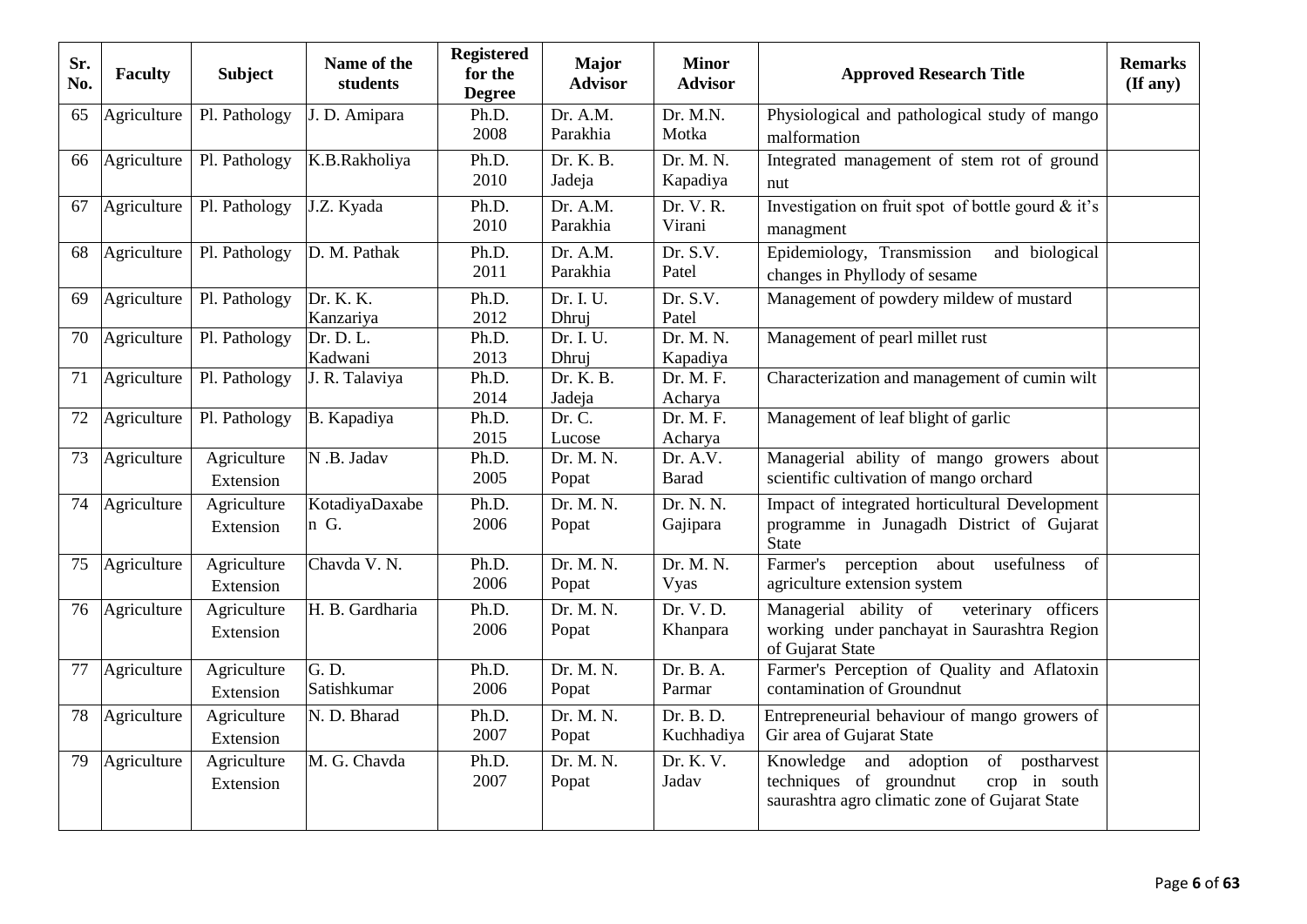| Sr.<br>No. | <b>Faculty</b> | <b>Subject</b>           | Name of the<br>students                   | <b>Registered</b><br>for the<br><b>Degree</b> | <b>Major</b><br><b>Advisor</b> | <b>Minor</b><br><b>Advisor</b> | <b>Approved Research Title</b>                                                                                                                                               | <b>Remarks</b><br>$(\mathbf{If any})$ |
|------------|----------------|--------------------------|-------------------------------------------|-----------------------------------------------|--------------------------------|--------------------------------|------------------------------------------------------------------------------------------------------------------------------------------------------------------------------|---------------------------------------|
| 80         | Agriculture    | Agriculture<br>Extension | V. J. Savaliya                            | Ph.D.<br>2007                                 | Dr. M. N.<br>Popat             | Dr. B. B.<br>Kaneria           | Determination of Effectiveness for Krishi Jivan<br>Farm Magazine                                                                                                             |                                       |
| 81         | Agriculture    | Agriculture<br>Extension | Gohil G. R.                               | Ph.D. 2010                                    | Dr. M. N.<br>Popat             | Dr. K. V.<br>Jadav             | Crisis Management Adopted by cotton growers<br>of south Saurashtra Agro-Climatic Zone                                                                                        |                                       |
| 82         | Agriculture    | Agriculture<br>Extension | Khodifad P. B.                            | Ph.D. 2010                                    | Dr. P. R.<br>Kanani            | Dr. B. K.<br>Sagarka           | Sustainability of groundnut based cropping<br>system of south saurashtra zone of Gujarat State                                                                               |                                       |
| 83         | Agriculture    | Agriculture<br>Extension | B. N. Kalsariya                           | Ph.D.<br>2012                                 | Dr. M. N.<br>Popat             | Dr. A. N.<br>Makwana           | Managerial Efficiency of coconut plantation<br>growers in coastal area of Saurashtra Region                                                                                  |                                       |
| 84         | Agriculture    | Agriculture<br>Extension | Gorfad P.S.                               | Ph.D.<br>2012                                 | Dr. D. M.<br>Thakrar           | Dr. A. N.<br>Makwana           | Farmer's Perception & Adoption of Groundnut<br><b>Production Technology</b>                                                                                                  |                                       |
| 85         | Agriculture    | Agriculture<br>Extension | Chandravadiya<br>Kiran U.                 | Ph.D.<br>2013                                 | Dr. D. M.<br>Thakrar           | Dr. A. N.<br>Makwana           | Participation of Farm Women in Decision<br>making process with respect to Animal<br>Husbandry Practices.                                                                     |                                       |
| 86         | Agriculture    | Agriculture<br>Extension | Deshmukh<br>Girish P.                     | Ph.D.<br>2015                                 | Dr. P. R.<br>Kanani            | Dr. B. K.<br>Sagarka           | Consequences of Innovation Generated<br>by<br>University on livelihood of<br>Agricultural<br>migrated siddi tribal farmers: In context of<br>Discriminan't function Analysis |                                       |
| 87         | Agriculture    | Agriculture<br>Extension | BariyaMinaxiben<br>K.                     | Ph.D.<br>2016                                 | Dr. P. R.<br>Kanani            | Dr. A. N.<br>Makwana           | Impact of self help group promoted under<br>integrated watershed management programme<br>on empowerment of women                                                             |                                       |
| 88         | Agriculture    | Agriculture<br>Extension | Patel Jaykumar<br>V.                      | Ph.D.<br>2016                                 | Dr. B. N.<br>Kalsariya         | Dr. R. L.<br>Shiyani           | Development of Attitude<br>scale<br>and<br>Ascertaining the Techno Economic changes of<br>cotton growers in respect of Drip Irrigation<br>system in Saurashtra Region        |                                       |
| 89         | Agriculture    | Agriculture<br>Extension | ChhodavadiaHar<br>shadbhai C.             | Ph.D.<br>2016                                 | Dr. P. R.<br>Kanani            | Dr. R. K.<br>Mathukia          | Impact of Improved Varieties on Livelihood of<br>farmers of KVK adopted villages in Saurashtra<br>Region of Gujarat                                                          |                                       |
| 90         | Agriculture    | Agriculture<br>Economics | Shri Farhet<br>Ahmad Shaheen              | Ph.D.<br>2004                                 | Dr. R. L.<br>Shiyani           | Dr. H. R.<br>Pandya            | Sustainability,<br>Equity<br>Feasibility,<br>and<br>Institutional Aspects of Groundwater Irrigation<br>in Over Exploited Areas of North Gujarat                              |                                       |
| 91         | Agriculture    | Agriculture<br>Economics | Shri Vekariya<br>ShambhubhaiBac<br>hubhai | Ph.D.<br>2005                                 | Dr. D. B.<br>Kuchhadiya        | Dr. H. R.<br>Pandya            | An Economic Analysis of Yield Gap and Value<br>Added Products of Groundnut in Saurashtra<br>Region of Gujarat                                                                |                                       |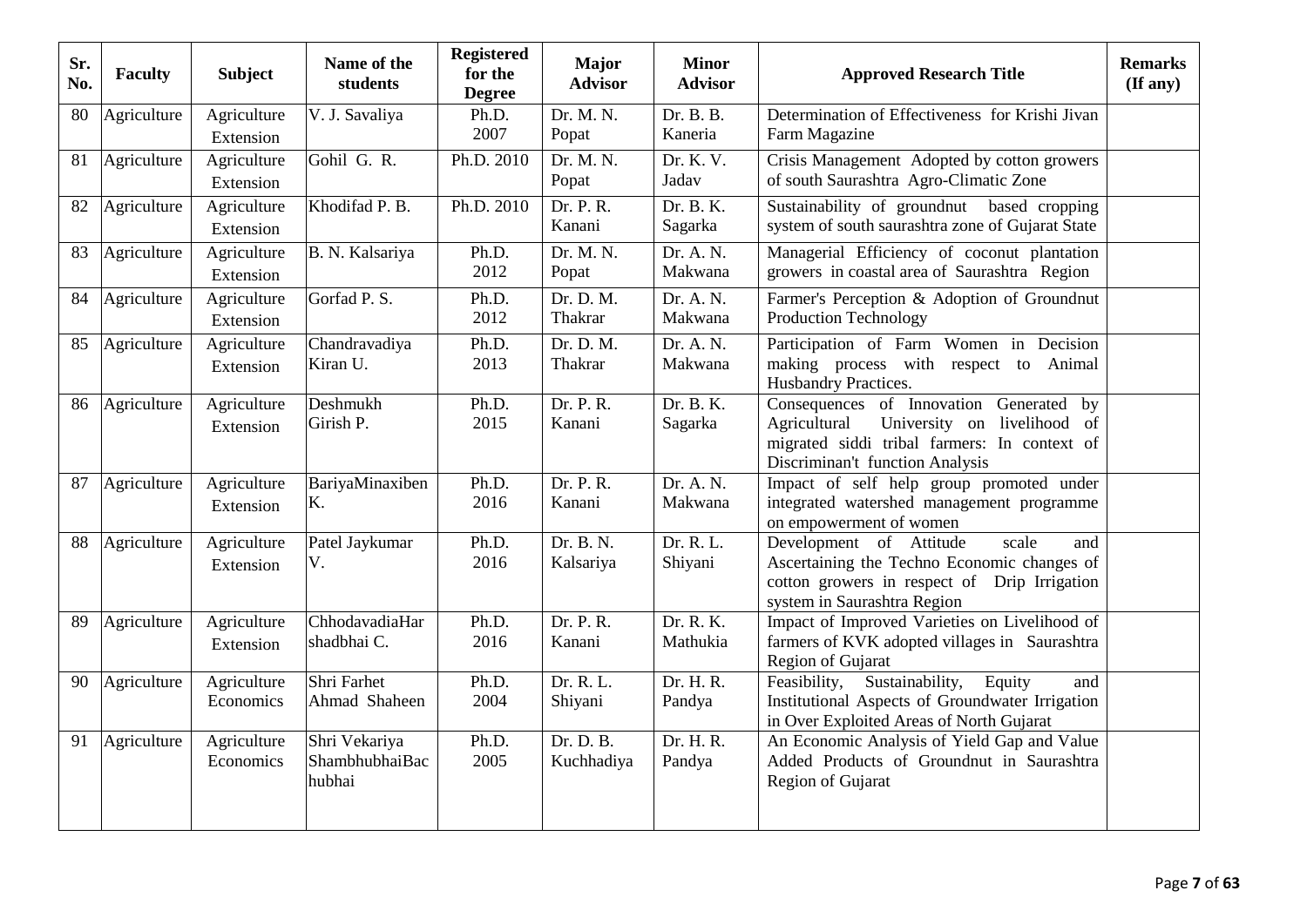| Sr.<br>No. | <b>Faculty</b>  | <b>Subject</b>                        | Name of the<br>students                      | <b>Registered</b><br>for the<br><b>Degree</b> | <b>Major</b><br><b>Advisor</b> | <b>Minor</b><br><b>Advisor</b> | <b>Approved Research Title</b>                                                                                                                       | <b>Remarks</b><br>$(\mathbf{If any})$ |
|------------|-----------------|---------------------------------------|----------------------------------------------|-----------------------------------------------|--------------------------------|--------------------------------|------------------------------------------------------------------------------------------------------------------------------------------------------|---------------------------------------|
| 92         | Agriculture     | Agriculture<br>Economics              | Shri Dhandhalya<br>MaganlalGangar<br>am      | Ph.D.<br>2005                                 | Dr. R. L.<br>Shiyani           | Dr. R. L.<br>Kalavadia         | Identification and Research Prioritization of<br>Production Constraints in Major Crops of<br>Saurashtra Region                                       |                                       |
| 93         | Agriculture     | Agriculture<br>Economics              | Shri Dudhat<br>Bharat Laljibhai              | Ph.D.<br>2007                                 | Dr. R. L.<br>Shiyani           | Dr. B. A.<br>Parmar            | Comparative Economics<br>of<br>Energy<br>and<br>Groundwater Use Between Metered and Flat<br>Rate Farmers in Saurashtra Region<br>of<br>Gujarat State |                                       |
| 94         | Agriculture     | Agriculture<br>Economics              | Shri<br><b>ThankiPrabhudas</b><br>Madhavji   | Ph.D.<br>2009                                 | Dr. K. A.<br>Khunt             | Dr. H. R.<br>Pandya            | Analysis<br>of<br>Production<br>Economic<br>and<br>Marketing of Major Medicinal Crops of Gujarat<br>state                                            |                                       |
| 95         | Agriculture     | Agriculture<br>Economics              | Shri<br>GadhaviBaldevK<br>eshubhai           | Ph.D.<br>2009                                 | Dr. R. L.<br>Shiyani           | Dr. V. D.<br>Khanpara          | An Economic Evaluation of the Performance of<br>Institutional Finance to Agriculture in Junagadh<br>District, Gujarat                                |                                       |
| 96         | Agriculture     | Agriculture<br>Economics              | Shri<br>ThumarVallabh<br>Madha               | Ph.D.<br>2009                                 | Dr. K. A.<br>Khunt             | Dr. P. R.<br>Kanani            | Value Addition and Export Trade analysis of<br>Major Seed Spices of Gujarat.                                                                         |                                       |
| 97         | Agriculture     | Agriculture<br>Economics              | Shri Ardeshna<br>Narendra<br><b>Jamnadas</b> | Ph.D.<br>2009                                 | Dr. R. L.<br>Shiyani           | Dr. P. R.<br>Kanani            | Growth Dimensions and Dynamics of Cropping<br>Pattern in Gujarat state                                                                               |                                       |
| 98         | Agriculture     | Agriculture<br>Economics              | Shri Tarpara<br>Vrajlal Dayabhai             | Ph.D.<br>2011                                 | Dr. R. L.<br>Shiyani           | Dr. P. R.<br>Kanani            | Price Behaviour of Major oil Seed Crops in<br>Gujarat: An Econometric Analysis                                                                       |                                       |
| 99         | Agriculture     | Agriculture<br>Economics              | Shri<br>VarasaniJaydeep<br>Vallabhbhai       | Ph.D.<br>2016                                 | Dr. R. L.<br>Shiyani           | Dr. K. A.<br>Khunt             | Economic Efficiency of Groundnut Production<br>in Saurashtra REgion                                                                                  |                                       |
|            | 100 Agriculture | Agricultural<br><b>Statistics</b>     | N. J. Rankja                                 | Ph.D.<br>2009                                 | Dr. S. M.<br>Upadhyay          | Dr. K. A.<br>Khunt             | <b>Evaluation of Statistical Models for Forecasting</b><br>of Cotton Yield in Gujarat State.                                                         |                                       |
| 101        | Agriculture     | Agricultural<br><b>Statistics</b>     | A. D. Kalola                                 | Ph.D.<br>2011                                 | Dr. H. R.<br>Pandya            | Dr. K. L.<br>Dobariya          | Comparison North Carolina Designs in OKRA.                                                                                                           |                                       |
|            | 102 Agriculture | Agricultural<br><b>Statistics</b>     | A. S. Dudhat                                 | Ph.D.<br>2012                                 | Dr. S. M.<br>Upadhyay          | Dr. K. A.<br>Khunt             | An Empirical Investigation of Hectareage<br>Prediction Modules of Important Rabi Crops of<br>Gujarat State.                                          |                                       |
|            | 103 Agriculture | Agricultural<br><b>Statistics</b>     | D. V. Patel                                  | Ph.D.<br>2012                                 | Dr. H. R.<br>Pandya            | Dr. K. A.<br>Khunt             | An Empirical Study on Comparison of Different<br>Methods of Stability Analysis in Groundnut<br>(Arachis hypogaea L.).                                |                                       |
|            | 104 Agriculture | Genetics and<br><b>Plant Breeding</b> | M. H. Vaghasia                               | Ph.D.<br>2004                                 | Dr. K. V.<br>Pethani           | Dr. S.P.<br>Singh              | Line x tester over environments in pearl millet<br>(Pennisetum glaucum (l.) R. Br.)                                                                  |                                       |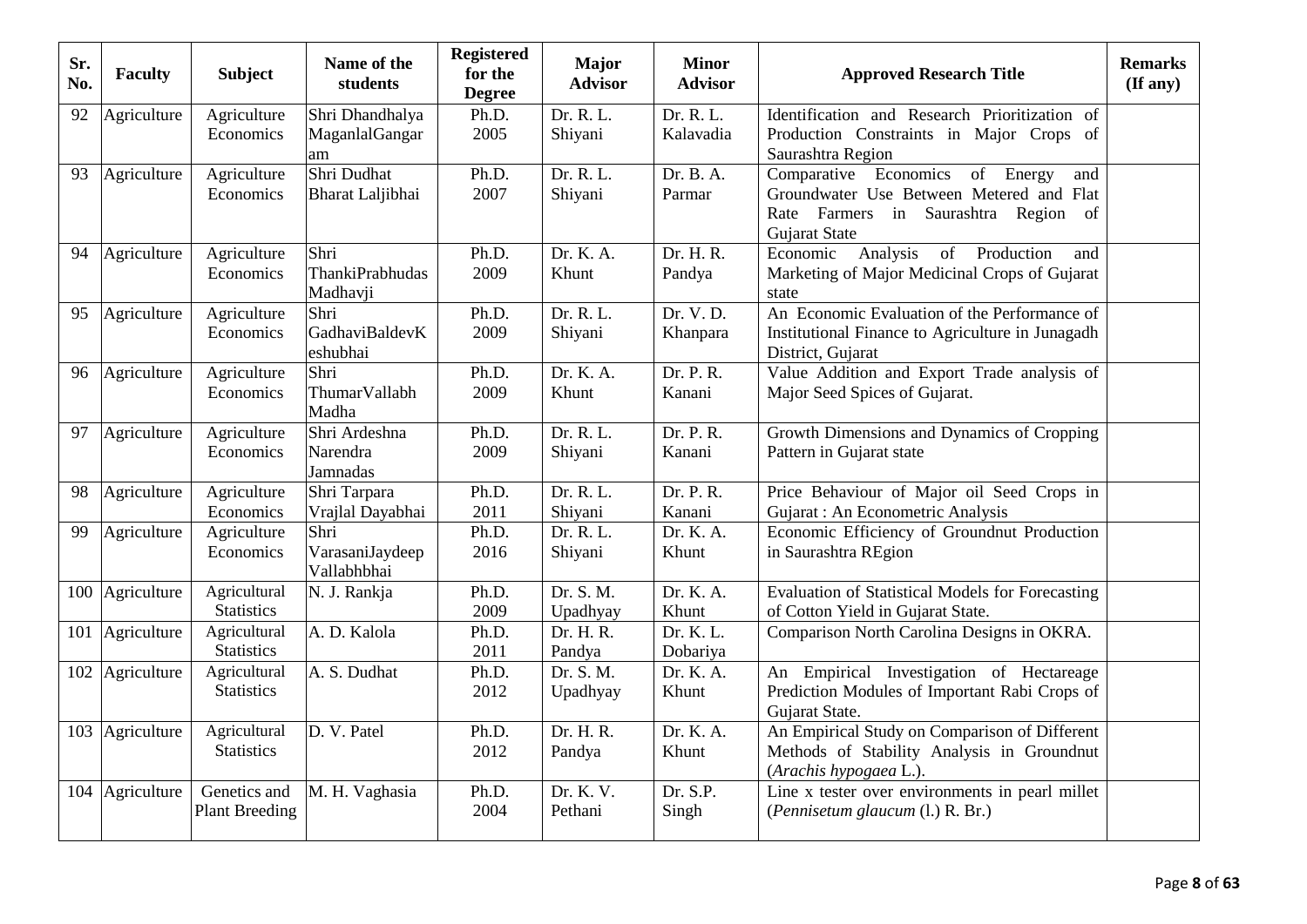| Sr.<br>No. | <b>Faculty</b>               | <b>Subject</b>                        | Name of the<br>students | <b>Registered</b><br>for the<br><b>Degree</b> | <b>Major</b><br><b>Advisor</b> | <b>Minor</b><br><b>Advisor</b> | <b>Approved Research Title</b>                                                                                                                                                          | <b>Remarks</b><br>$($ If any $)$ |
|------------|------------------------------|---------------------------------------|-------------------------|-----------------------------------------------|--------------------------------|--------------------------------|-----------------------------------------------------------------------------------------------------------------------------------------------------------------------------------------|----------------------------------|
|            | $\overline{105}$ Agriculture | Genetics and<br><b>Plant Breeding</b> | R.M. Javia              | Ph.D.<br>2005                                 | Dr. V. K.<br>Poshiya           | Dr. G.K.<br>Kataria            | Heterosis<br>ability<br>combining<br>and<br>over<br>environments in okra (Abelmoschus esculentus<br>$(l.)$ Moench).                                                                     |                                  |
|            | 106 Agriculture              | Genetics and<br><b>Plant Breeding</b> | R.B. Madaria            | Ph.D.<br>2005                                 | Dr. V. K.<br>Poshiya           | Dr. N.N.<br>Gajipara           | Heterosis and combining ability for seed yield<br>and yield components in castor (Ricinus<br><i>communis</i> 1.) over environments                                                      |                                  |
|            | 107 Agriculture              | Genetics and<br><b>Plant Breeding</b> | L. L. Jivani            | Ph.D.<br>2005                                 | Dr. H.M.<br>Pandya             | Dr. G.K.<br>Kataria            | Genetic analysis of yield, its components and<br>quality characters in bunch groundnut (Arachis<br>hypogaea L.)                                                                         |                                  |
|            | 108 Agriculture              | Genetics and<br><b>Plant Breeding</b> | P.R. Golakia            | Ph.D.<br>2005                                 | Dr. V. K.<br>Poshiya           | Dr. G.K.<br>Kataria            | Line x tester over environments in castor<br>(Ricinus communis L)                                                                                                                       |                                  |
|            | 109 Agriculture              | Genetics and<br><b>Plant Breeding</b> | J. H. Vachhani          | Ph.D.<br>2006                                 | Dr. V. K.<br>Poshiya           | Dr. G.K.<br>Kataria            | Genetic analysis of yield and its components in<br>okra                                                                                                                                 |                                  |
|            | 110 Agriculture              | Genetics and<br><b>Plant Breeding</b> | P. R. Padhar            | Ph.D.<br>2006                                 | Dr. K. L.<br>Dobariya          | Dr. G.K.<br>Kataria            | Heterosis and combining ability analysis in $F_1$<br>and $F_2$ generations of diallel cross under timely<br>and late sown environments in bread wheat<br>(Triticum aestivumL.Em. Thell) |                                  |
|            | 111 Agriculture              | Genetics and<br><b>Plant Breeding</b> | M. A. Vaddoria          | Ph.D.<br>2006                                 | Dr. K. L.<br>Dobariya          | Dr. N.N.<br>Gajipara           | Heterosis, gene action and combining ability<br>over environments in<br>brinjal<br>(Solanum<br>melongenal.)                                                                             |                                  |
|            | 112 Agriculture              | Genetics and<br><b>Plant Breeding</b> | H. R. Dhameliya         | Ph.D.<br>2006                                 | Dr. K. L.<br>Dobariya          | Dr. G.K.<br>Kataria            | Impact of different mating approaches in<br>generating genetic variability and genetic<br>analysis of yield components in brinjal                                                       |                                  |
|            | 113 Agriculture              | Genetics and<br><b>Plant Breeding</b> | V. J. Bhatiya           | Ph.D.<br>2006                                 | Dr. B.A.<br>Monpara            | Dr.A.K.<br>Joshi               | Genetics for slow leaf rusting and yield related<br>traits in bread wheat (Triticum aestivumL.Em.<br>Thell)                                                                             |                                  |
|            | 114 Agriculture              | Genetics and<br><b>Plant Breeding</b> | H. G. Shekhat           | Ph.D.<br>2006                                 | Dr. H.M.<br>Pandya             | Dr. G.K.<br>Kataria            | Genetic analysis of yield, its components and<br>quality characters in sesamum (Sesamum<br>indicum 1.)                                                                                  |                                  |
|            | 115 Agriculture              | Genetics and<br><b>Plant Breeding</b> | V. M. Sarvaliya         | Ph.D.<br>2006                                 | Dr. V. K.<br>Poshiya           | Dr. G.K.<br>Kataria            | Heterosis and combining ability analysis for<br>yield and yield components in sesame<br>(Sesamum indicum l.) over environments                                                          |                                  |
|            | 116 Agriculture              | Genetics and<br><b>Plant Breeding</b> | P. P. Umaretiya         | Ph.D.<br>2007                                 | Dr. V. K.<br>Poshiya           | Dr. N.N.<br>Gajipara           | Line $\overline{x}$ tester studies on heterosis, gene action<br>and phenotypic stability in pearl millet<br>(Pennisetum glaucum (l.) R. Br.)                                            |                                  |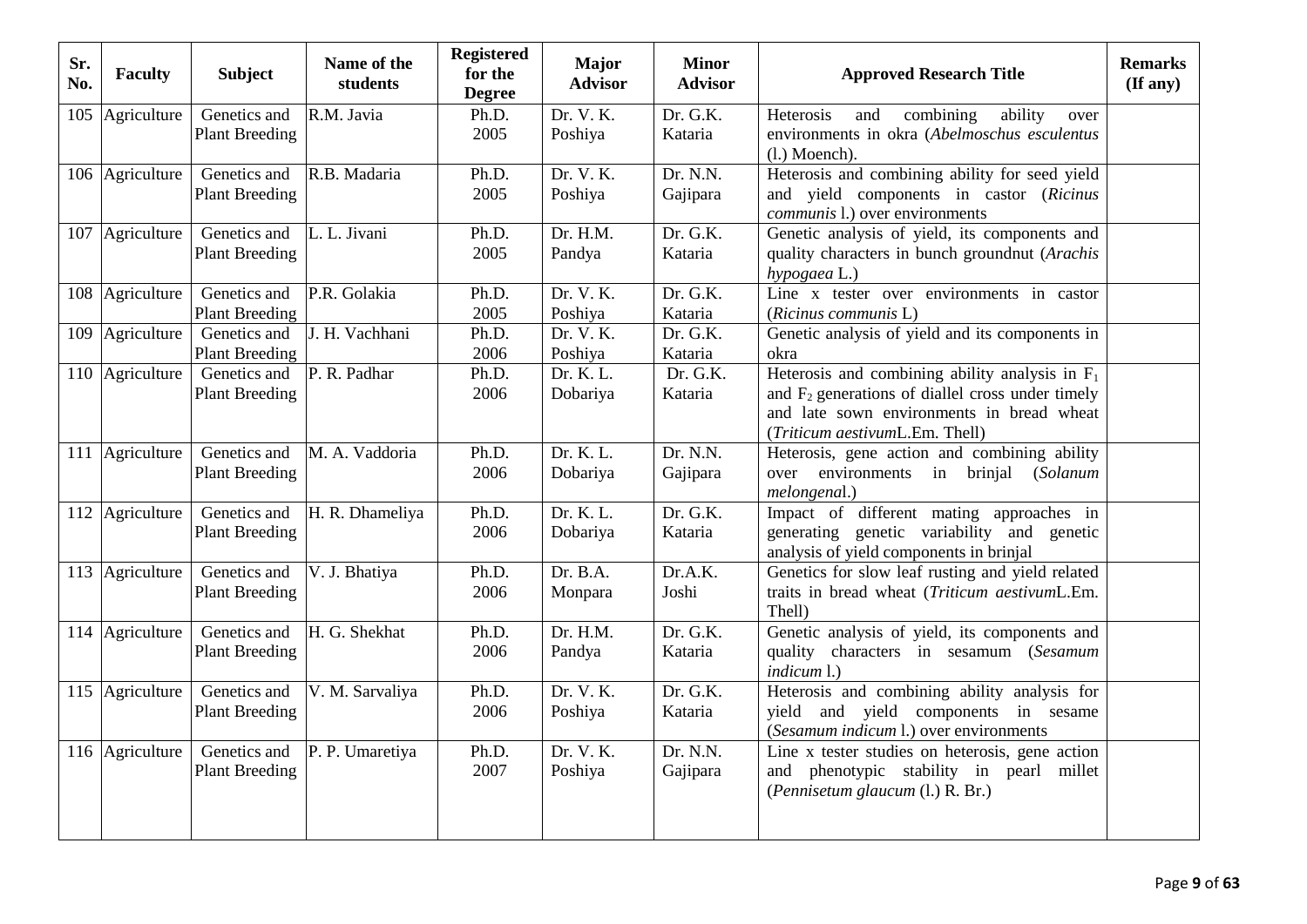| Sr.<br>No. | <b>Faculty</b>  | <b>Subject</b>                               | Name of the<br>students | <b>Registered</b><br>for the<br><b>Degree</b> | <b>Major</b><br><b>Advisor</b> | <b>Minor</b><br><b>Advisor</b> | <b>Approved Research Title</b>                                                                                                                                                              | <b>Remarks</b><br>$($ If any $)$ |
|------------|-----------------|----------------------------------------------|-------------------------|-----------------------------------------------|--------------------------------|--------------------------------|---------------------------------------------------------------------------------------------------------------------------------------------------------------------------------------------|----------------------------------|
| 117        | Agriculture     | Genetics and<br><b>Plant Breeding</b>        | A. P. Patel             | Ph.D.<br>2007                                 | Dr. H.M.<br>Pandya             | Dr.C.K.<br>Mandavia            | Detection and estimation of components of<br>genetic variation and genotype x environment<br>interaction through triple test cross analysis in<br>okra [Abelmoschus esculentus (L.) Moench] |                                  |
|            | 118 Agriculture | Genetics and<br><b>Plant Breeding</b>        | S. M. Makwana           | Ph.D.<br>2007                                 | Dr. K. L.<br>Dobariya          | Dr. N.N.<br>Gajipara           | Detection and estimation of components of<br>genetic variation and genotype x environment<br>interaction through triple test cross analysis in<br>wheat (Triticum aestivum L.)              |                                  |
|            | 119 Agriculture | Genetics and<br><b>Plant Breeding</b>        | K. H. Dabhi             | Ph.D.<br>2007                                 | Dr. V. K.<br>Poshiya           | Dr. G.K.<br>Kataria            | Heterosis, gene action and combining ability<br>over environments in okra (Abelmoschus<br>esculentus (l.) Moench)                                                                           |                                  |
|            | 120 Agriculture | Genetics and<br><b>Plant Breeding</b>        | H. M. Babariya          | Ph.D.<br>2008                                 | Dr. V. K.<br>Poshiya           | Dr.C.K.<br>Mandavia            | Line x tester analysis over environments in okra<br>(Abelmoschus esculentus (l.) Moench)                                                                                                    |                                  |
| 121        | Agriculture     | Genetics and<br><b>Plant Breeding</b>        | B. K. Davda             | Ph. D.<br>2009                                | Dr. C.J.<br>Dangaria           | Dr.A.K.<br>Joshi               | Diallel analysis over environments in pearl<br>millet (Pennisetum glaucum (l.) R. Br.)                                                                                                      |                                  |
|            | 122 Agriculture | Genetics and<br><b>Plant Breeding</b>        | Jethava A. S.           | Ph. D.<br>2009                                | Dr. H.M.<br>Pandya             | Dr.C.K.<br>Mandavia            | Heterosis, combining ability and stability<br>analysis over environments in pearl millet<br>(Pennisetum glaucum (l) r. Br.)                                                                 |                                  |
|            | 123 Agriculture | Genetics and<br><b>Plant Breeding</b>        | J.M. Kamani             | Ph. D.<br>2009                                | Dr. K.L.<br>Dobariya           | Dr.R.K.<br>Bharodia            | Heterosis, combining ability and stability over<br>environments in bread wheat (Triticum aestivum<br>L.)                                                                                    |                                  |
|            | 124 Agriculture | Genetics and<br><b>Plant Breeding</b>        | V. H. Kachhadia         | Ph. D.<br>2009                                | Dr. C.J.<br>Dangaria           | Dr.V.V.<br>Rajani              | Line x tester analysis over environments in okra<br>(Abelmoschus esculentus (L.) Moench)                                                                                                    |                                  |
|            | 125 Agriculture | Genetics and<br><b>Plant Breeding</b>        | P. R. Sodavadiya        | Ph. D.<br>2010                                | Dr. L.K.<br><b>Dhaduk</b>      | Dr. S.V.<br>Patel              | Genetic architecture of seed yield and yield<br>attributing traits in castor (Ricinus communis L.)<br>Under diverse environments                                                            |                                  |
|            | 126 Agriculture | Genetics and<br><b>Plant Breeding</b>        | B. A. Monpara           | Ph. D.<br>2010                                | Dr. M.S.<br>Pithia             | Dr.C.K.<br>Mandavia            | Genetic architecture of seed yield and its<br>components in castor (Ricinuscommunis L.)<br>Under diverse environments                                                                       |                                  |
|            | 127 Agriculture | Genetics and<br><b>Plant Breeding</b>        | Vanpariya L.G.          | Ph. D.<br>2011                                | Dr. M.S.<br>Pithia             | Dr. G.K.<br>Kataria            | Genetic analysis of grain yield and its<br>components in wheat (Triticum aestivum L.)<br>under diverse environments                                                                         |                                  |
|            | 128 Agriculture | Genetics and<br><b>Plant Breeding</b>        | Gor H.K.                | Ph. D.<br>2011                                | Dr. L.K.<br><b>Dhaduk</b>      | Dr. S.V.<br>Patel              | Heterosis, combining ability and genetic<br>architecture in summer groundnut (Arachis<br>hypogaea L.)                                                                                       |                                  |
|            | 129 Agriculture | Genetics and<br>Plant Breeding hlalMohanbhai | TalapadaMansuk          | Ph. D.<br>2012                                | Dr. B.A.<br>Monpara            | Dr. B.K<br>Chovatia            | Early generation selection for yield and its<br>componenets in chickpea (Cicer arietnum L.)                                                                                                 |                                  |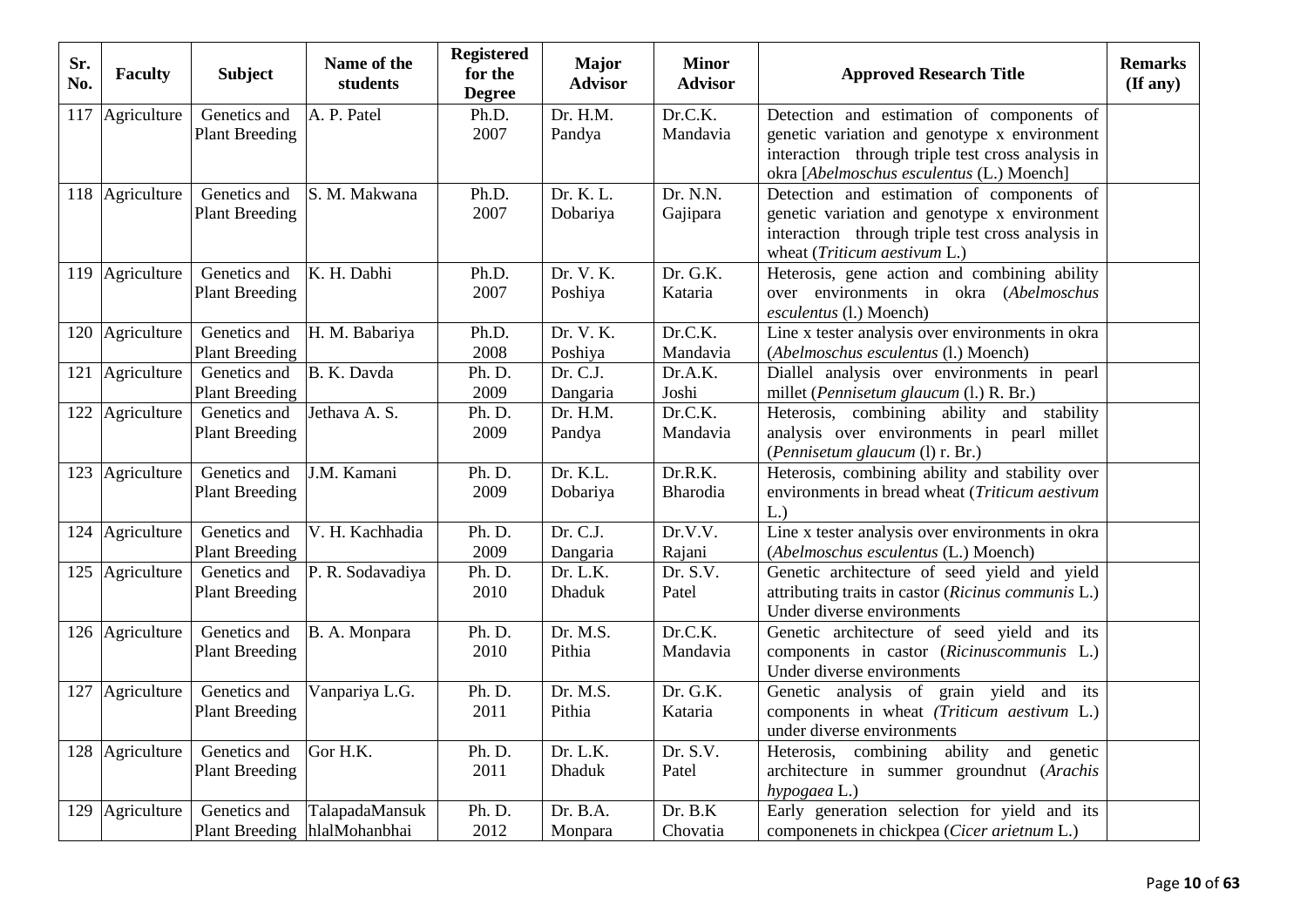| Sr.<br>No. | <b>Faculty</b>  | <b>Subject</b>                        | Name of the<br>students                 | <b>Registered</b><br>for the<br><b>Degree</b> | <b>Major</b><br><b>Advisor</b> | <b>Minor</b><br><b>Advisor</b> | <b>Approved Research Title</b>                                                                                                                                     | <b>Remarks</b><br>$($ If any $)$ |
|------------|-----------------|---------------------------------------|-----------------------------------------|-----------------------------------------------|--------------------------------|--------------------------------|--------------------------------------------------------------------------------------------------------------------------------------------------------------------|----------------------------------|
|            | 130 Agriculture | Genetics and<br><b>Plant Breeding</b> | Madhubala                               | Ph. D.<br>2012                                | Dr.<br>Radhakrishnan<br>T.     | Dr. S.V.<br>Patel              | Development and characterization of transgenic<br>Groundnut (Arachis hypogea L.) using plant<br>defense gene                                                       |                                  |
|            | 131 Agriculture | Genetics and<br><b>Plant Breeding</b> | Savaliya<br>JaysukhlalJeram<br>bhai     | Ph. D.<br>2013                                | Dr. M.S.<br>Pithia             | Dr. S.V.<br>Patel              | Heterosis, Combining Ability and Gene Action<br>for Fruit Yield and its Componenets in Brinjal<br>(Solanum melongena L.)                                           |                                  |
|            | 132 Agriculture | Genetics and<br><b>Plant Breeding</b> | <b>Tengale Dipak</b><br><b>Bhouso</b>   | Ph. D.<br>2013                                | Dr.<br>Radhakrishnan<br>Т.     | Dr.H.L.<br><b>Dhaduk</b>       | Transformation<br>characterissation<br>of<br>and<br>transgenic ground nut (Arachis hypogaea L.)<br>with mt1D gene for abiotic stress tolerance                     |                                  |
|            | 133 Agriculture | Genetics and<br><b>Plant Breeding</b> | Pansuriya<br>Ashwin kumar<br>Govindbhai | Ph. D.<br>2013                                | Dr. L.K.<br><b>Dhaduk</b>      | Dr. S.V.<br>Patel              | Genetic architecture of grain yield and its<br>components in bread wheat (Triticum aestivum<br>L) under different dates of sowing                                  |                                  |
|            | 134 Agriculture | Genetics and<br><b>Plant Breeding</b> | Valu Manu<br>Govindbhai                 | Ph. D.<br>2015                                | Dr.M.D.<br>Khanpara            | Dr. S.V.<br>Patel              | Genetics of seed cotton yield and its component<br>traits in cotton (Gossypium hirsutum L.)                                                                        |                                  |
|            | 135 Agriculture | Genetics and<br><b>Plant Breeding</b> | Odedara Rama<br>Kana                    | Ph. D.<br>2015                                | Dr.M.S.<br>Pithia              | Dr. S.V.<br>Patel              | Phenotypic stability for grain yield and its<br>contributing characters using different stability<br>models in bread wheat (Triticumaestivum<br>L.em.Thell)        |                                  |
|            | 136 Agriculture | Genetics and<br><b>Plant Breeding</b> | Babariya<br>chiragAshokbhai             | Ph. D.<br>2015                                | Dr. L.K.<br><b>Dhaduk</b>      | Dr. S.V.<br>Patel              | Heterosis, combinng ability and Genetic<br>architecture in Cowpea (Vigna unguiculata L.<br>walp)                                                                   |                                  |
|            | 137 Agriculture | Genetics and<br><b>Plant Breeding</b> | Sapovadiya<br>Manish                    | Ph. D.<br>2015                                | Dr. K.L.<br>Dobariya           | Dr. S.V.<br>Patel              | Heterosis, Gene action and combining ability<br>over environments for seed yield and its<br>components in castor (Ricinus communis l.)                             |                                  |
|            | 138 Agriculture | Genetics and<br><b>Plant Breeding</b> | Patil<br>AbhinandanSurg<br>onda         | Ph. D.<br>2015                                | Dr.<br>Radhakrishnan<br>T.     | Dr. M. K.<br>Mandavia          | Characterization of transgenic<br>groundnut<br>(Arachis hypogea L.) plants carrying coat<br>protein gene of TSV and nuclleocapsid gene of<br><b>PBNV</b>           |                                  |
|            | 139 Agriculture | Genetics and<br><b>Plant Breeding</b> | Solanki Harpal<br>V.                    | Ph. D.<br>2016                                | Dr. D.R.<br>Mehta              | Dr. S.V.<br>Patel              | Detection and estimation of linked digenic and<br>higher order gene effects for seed cotton yield<br>and its component traits in cotton (Gossypium<br>hirsutum L.) |                                  |
|            | 140 Agriculture | Genetics and<br><b>Plant Breeding</b> | Raval Lata J.                           | Ph. D.<br>2016                                | Dr. M.S.<br>Pithia             | Dr. M. K.<br>Mandavia          | Efficacy of different selection methods in desi<br>Chickpea                                                                                                        |                                  |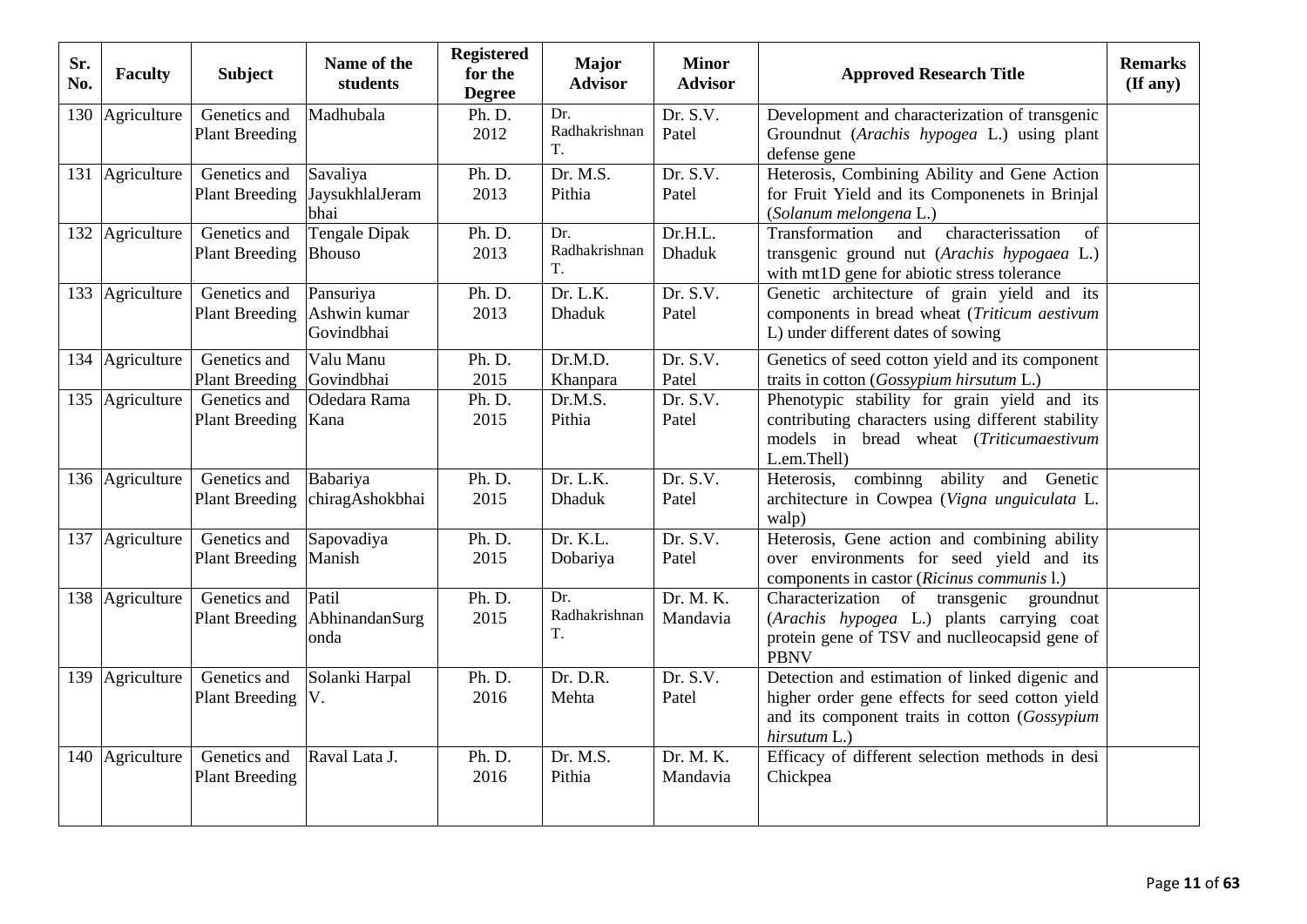| Sr.<br>No. | <b>Faculty</b>  | <b>Subject</b>      | Name of the<br>students          | <b>Registered</b><br>for the<br><b>Degree</b> | <b>Major</b><br><b>Advisor</b> | <b>Minor</b><br><b>Advisor</b> | <b>Approved Research Title</b>                                                                                                                                                      | <b>Remarks</b><br>(If any) |
|------------|-----------------|---------------------|----------------------------------|-----------------------------------------------|--------------------------------|--------------------------------|-------------------------------------------------------------------------------------------------------------------------------------------------------------------------------------|----------------------------|
| 141        | Agriculture     | Plant<br>Physiology | BangarShitalSha<br>hdevrao       | Ph. D.<br>2014                                | Dr.C.K.<br>Mandavia            | Dr. M. K.<br>Mandavia          | Thermotolerance and relative yield performance<br>of wheat ( <i>Triticum aestivum L.</i> ) varieties under<br>timely and late sown conditions                                       |                            |
|            | 142 Agriculture | Plant<br>Physiology | KambleBhimrao<br>Ganapati        | Ph. D.<br>2015                                | Dr.A.S.Joshi                   | Dr. M. K.<br>Mandavia          | Germinative and non Germinative evaluation<br>for physiological quality of seed in pearl millat<br>(Pennisetum glaucum L.)                                                          |                            |
|            | 143 Agriculture | Biochemistry        | J. J. Dhruv                      | Ph. D.<br>2007                                | Dr. D. N.<br>Vakharia          | Dr. G. K.<br>Kataria           | Biochemical and molecular aspects of bunch<br>Type groundnut cultivars with respect to Water<br>defecit stress.                                                                     |                            |
| 144        | Agriculture     | Biochemistry        | P. J. Rathod                     | Ph. D.<br>2008                                | Dr. D. N.<br>Vakharia          | Dr. A. M.<br>Parakhiya         | Biochemical and molecular aspects of wilt<br>(Fusarium oxysporum f. sp. ciceri) in chickpea                                                                                         |                            |
| 145        | Agriculture     | Biochemistry        | H. P. Gajera                     | Ph. D.<br>2009                                | Dr. D. N.<br>Vakharia          | Dr. C. K.<br>Mandavia          | Biochemical and molecular aspects of induced<br>resistance by Trichoderma in groundnut<br>(Arachishypogaea L.) against collar rot<br>(Asoergillusniger Van Tieghem)                 |                            |
|            | 146 Agriculture | Biochemistry        | G. V. Maraviya                   | Ph. D.<br>2011                                | Dr. D. N.<br>Vakharia          | Dr. K. B.<br>Jadeja            | Biochemical and molecular aspects of moisture<br>deficit stress tolerance in pearl millet<br>(pennisetum glaucum (l.) r. br.)                                                       |                            |
| 147        | Agriculture     | Biochemistry        | U. K. Kandoliya                  | Ph. D.<br>2011                                | Dr. D. N.<br>Vakharia          | Dr. K. B.<br>Jadeja            | Biochemical<br>and<br>molecular<br>of<br>aspects<br>pseudomonas fluorescens induced resistance<br>against wilt (fusarium oxysporumf.sp. ciceri) in<br>chickpea (cicer arietinum L.) |                            |
|            | 148 Agriculture | Biochemistry        | Savaliya Disha<br>Dhanjibhai     | Ph. D.<br>2012                                | Dr. M. K.<br>Mandavia          | Dr. C. K.<br>Mandavia          | Influence of Branssinolide on Physiological,<br>Biochemical and Molecular<br>Changes in<br>Groundnut (Arachis hypogaea L.) Cultivars<br>under Water Deficit Stress                  |                            |
|            | 149 Agriculture | Biochemistry        | Hitesh<br>Ranchhodbhai<br>Ramani | Ph. D.<br>2014                                | Dr. M. K.<br>Mandavia          | Dr. B. A.<br>Golakiya          | Biochemical and physiological analysis and<br>protein profiling of wheat (Triticum aestivum<br>L.) genotypes under heat stress.                                                     |                            |
| 150        | Agriculture     | Biochemistry        | Tania Das                        | Ph. D.<br>2014                                | Dr. M. K.<br>Mandavia          | Dr. C. K.<br>Mandavia          | Biochemical<br>Characterization<br>of<br>and<br>physiological parameters and protein profiling<br>in wheat (Triticum aestivum L.) genotypes<br>under NaCl salinity stress.          |                            |
| 151        | Agriculture     | Biochemistry        | Sarang Sudhir<br>Sapre           | Ph. D.<br>2015                                | Dr. D. N.<br>Vakharia          | Dr. A. S.<br>Joshi             | Efficacy of silicon under water deficit stress in<br>Biochemical<br>wheat :<br>and<br>physiological<br>perspectives                                                                 |                            |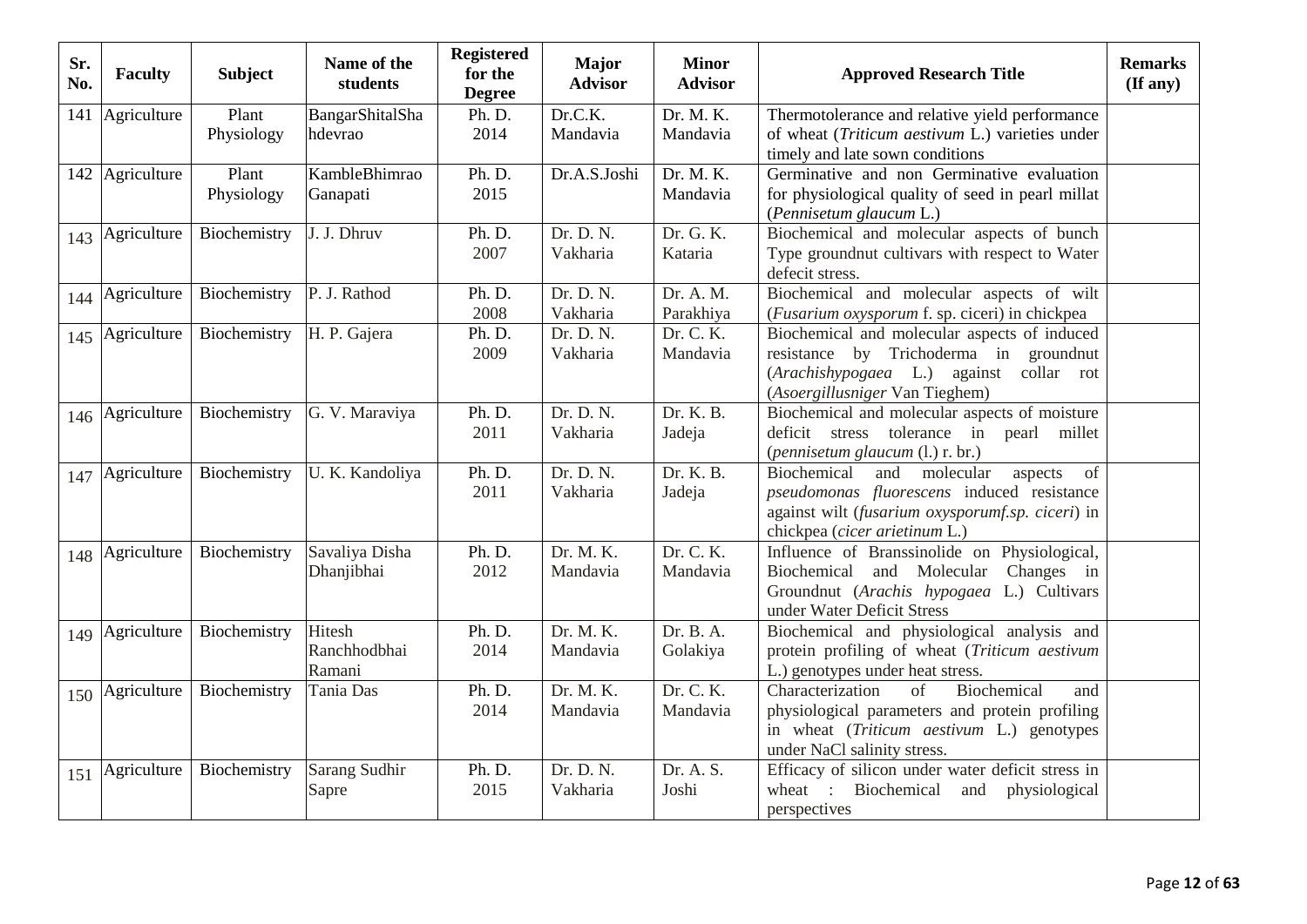| Sr.<br>No. | <b>Faculty</b>  | <b>Subject</b>                                     | Name of the<br>students                             | <b>Registered</b><br>for the<br><b>Degree</b> | <b>Major</b><br><b>Advisor</b> | <b>Minor</b><br><b>Advisor</b> | <b>Approved Research Title</b>                                                                                                                                      | <b>Remarks</b><br>$($ If any $)$ |
|------------|-----------------|----------------------------------------------------|-----------------------------------------------------|-----------------------------------------------|--------------------------------|--------------------------------|---------------------------------------------------------------------------------------------------------------------------------------------------------------------|----------------------------------|
| 152        | Agriculture     | Biochemistry                                       | Sujit Kumar<br><b>Bishi</b>                         | Ph. D.<br>2015                                | Dr. D. N.<br>Vakharia          | Dr. K. B.<br>Jadeja            | Biochemical and molecular basis of innate and<br>Pseudomonas flurescence induced stem rot<br>tolerance in groundnut (Arachis hypogeae L.)                           |                                  |
|            | 153 Agriculture | Plant<br>Molecular<br>Biology $&$<br>Biotechnology | Sanghani Atul<br>Odhavjibhai                        | Ph. D.<br>2014                                | Dr. B. A.<br>Golakiya          | Dr. K. D.<br>Mungra            | Linkage and QTL mapping for downy mildew<br>resistance in pearl millet (Pennisetum glaucum<br>(L.) R. Br.)                                                          |                                  |
|            | 154 Agriculture | Plant<br>Molecular<br>Biology &<br>Biotechnology   | BosamiaTejasCh<br>imanlal                           | Ph. D.<br>2015                                | Dr. T.<br>Radhakrishnan        | Dr. M. K.<br>Mandavia          | Development and validation of EST derived<br>SSR marker with functional relevance to biotic<br>and abiotic stress response in groundnut<br>(Arachis hypogaea L.)    |                                  |
| 155        | Agriculture     | Plant<br>Molecular<br>Biology $&$<br>Biotechnology | Anatala<br>Tusharkumar<br>Jasmatbhai                | Ph. D.<br>2015                                | Dr. M. K.<br>Mandavia          | Dr. H. P.<br>Gajera            | De novo transcriptome sequencing to discover<br>putative genes associated with drought tolerance<br>and their expression in pearl millet (Pennisetum<br>glaucum l.) |                                  |
|            | 156 Agriculture | Plant<br>Molecular<br>Biology &<br>Biotechnology   | Akbari Disheeta<br>Laljibhai                        | Ph. D.<br>2015                                | Dr. B. A.<br>Golakiya          | Dr. H. P.<br>Gajera            | Molecular and biochemical<br>characterization<br>of drought tolerant endophytic bacteria isolated<br>from wildpoaceae family plants                                 |                                  |
|            | 157 Agriculture | Plant<br>Molecular<br>Biology $&$<br>Biotechnology | <b>Bhadania</b><br>Roshani<br>Ashwinbhai            | Ph. D.<br>2015                                | Dr. B. A.<br>Golakiya          | Dr. L. F.<br>Akabari           | Molecular and biochemical<br>characterization<br>of salt tolerant endophytic bacteria isolated<br>from wild <i>malvaceae</i> family plants                          |                                  |
| 158        | Agriculture     | Plant<br>Molecular<br>Biology $&$<br>Biotechnology | $\overline{\text{Prit}}$<br>Hargovindbhai<br>Sabara | Ph. D.<br>2015                                | Dr. D. N.<br>Vakharia          | Dr. S. V.<br>Patel             | Gene expression study of host pathogen<br>interaction during papaya ring spot virus<br>infection in papaya (Carica papaya L.)                                       |                                  |
| 159        | Agriculture     | Plant<br>Molecular<br>Biology &<br>Biotechnology   | Vaja Mahesh<br>Bhimabhai                            | Ph. D.<br>2015                                | Dr. B. A.<br>Golakiya          | Dr. L. F.<br>Akbari            | Whole<br>of<br>sequencing<br>sesame<br>genome<br>(Sesamum indicum L.) cv. guj. til-10 using<br>next-generation sequencer"                                           |                                  |
|            | 160 Agriculture | Plant<br>Molecular<br>Biology &<br>Biotechnology   | Lakhani Hardik<br>Natvarlal                         | Ph. D.<br>2016                                | Dr. D. N.<br>Vakharia          | Dr. K. B.<br>Jadeja            | Interspecific<br>protoplast<br>fusion<br>between<br>harzianum<br>Trichoderma<br>Trichoderma<br>and<br>viride for biocontrol improvement                             |                                  |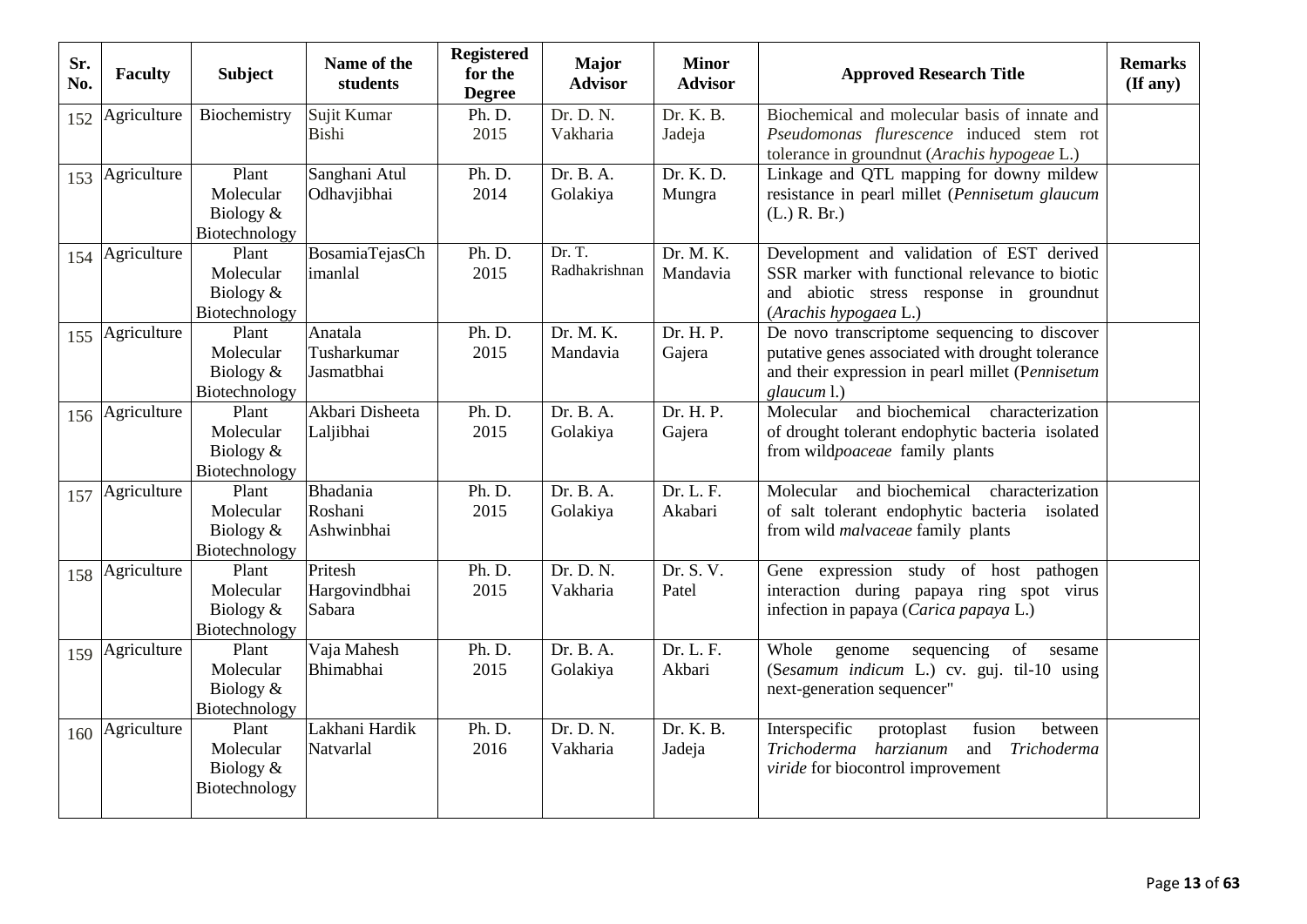| Sr.<br>No. | <b>Faculty</b>  | <b>Subject</b>                                   | Name of the<br>students       | <b>Registered</b><br>for the<br><b>Degree</b> | <b>Major</b><br><b>Advisor</b>          | <b>Minor</b><br><b>Advisor</b> | <b>Approved Research Title</b>                                                                                                                                 | <b>Remarks</b><br>(If any) |
|------------|-----------------|--------------------------------------------------|-------------------------------|-----------------------------------------------|-----------------------------------------|--------------------------------|----------------------------------------------------------------------------------------------------------------------------------------------------------------|----------------------------|
| 161        | Agriculture     | Plant<br>Molecular<br>Biology &<br>Biotechnology | Vaja Komalben<br>Narottambhai | Ph. D.<br>2016                                | Dr. H. P.<br>Gajera                     | Dr. S. V.<br>Patel             | Molecular characterization of Psedomonas for<br>biocontrol activity in phytopathogen systems                                                                   |                            |
|            | 162 Agriculture | Horticulture                                     | V. L. Purohit                 | Ph. D.<br>2005                                | Dr. N. N.<br>Gajipara                   | Dr. H.M.<br>Pandya             | "Genetic studies in Ridge Gourd (Luffa<br>acutangula Roxb L.)"                                                                                                 |                            |
| 163        | Agriculture     | Horticulture                                     | M. V.<br>Naliyadhara          | Ph. D.<br>2005                                | Dr. A. V.<br><b>Barad</b>               | Dr. H. M.<br>Pandya            | "Heterosis and combining ability in Sponge<br>Gourd (Luffa cylindrica(Roem) L.)"                                                                               |                            |
|            | 164 Agriculture | Horticulture                                     | N. S. Joshi                   | Ph. D.<br>2005                                | Dr. A. V.<br><b>Barad</b>               | Dr. G. K.<br>Kataria           | "Response of chrysanthemum varieties to<br>different levels of nitrogen, phosphorus and<br>potash and their uptake"                                            |                            |
|            | 165 Agriculture | Horticulture                                     | N. D. Polara                  | Ph. D.<br>2005                                | Dr. N. N.<br>Gajipara                   | Dr. G. K.<br>Kataria           | "Effect of nitrogen and phosphorus on different<br>varieties of African marigold (Tagetes erecta<br>$L$ .)"                                                    |                            |
|            | 166 Agriculture | Horticulture                                     | S. T. Sanadia                 | Ph. D.<br>2006                                | Dr. N. N.<br>Gajipara                   | Dr. H. M.<br>Pandya            | "Generation mean analysis in Sponge Gourd<br>(Luffa cylindrica(Roem) L.)"                                                                                      |                            |
|            | 167 Agriculture | Horticulture                                     | D. K. Varu                    | Ph. D.<br>2006                                | $\overline{Dr}$ . A. V.<br><b>Barad</b> | Dr. G. K.<br>Kataria           | "Standardization of post harvest techniques for<br>tuberose (Polyanthes tuberosa L.) cv. Double<br>cut flowers for export purpose"                             |                            |
|            | 168 Agriculture | Horticulture                                     | K. D. Patel                   | Ph. D.<br>2006                                | Dr. A. V.<br><b>Barad</b>               | Dr. L. K.<br><b>Dhaduk</b>     | "Gene effects heterosis<br>and inbreeding<br>depression studies through generation mean<br>analysis in okra"                                                   |                            |
|            | 169 Agriculture | Horticulture                                     | D. L. Varmoda                 | Ph. D.<br>2006                                | Dr. N. N.<br>Gajipara                   | Dr. H. M.<br>Pandya            | "Inheritance of fruit yield and its attributing<br>characters<br>in<br>Ridge<br>Gourd<br>Luffa<br>acutangulaRoxb L.)"                                          |                            |
|            | 170 Agriculture | Horticulture                                     | V. R. Malam                   | Ph. D.<br>2006                                | Dr. S. P.<br>Singh                      | Dr. H. M.<br>Pandya            | "Standardization of certain agro techniques in<br>tuberose (Polyanthes tuberosa L.) cv. Double"                                                                |                            |
|            | 171 Agriculture | Horticulture                                     | B. M. Nandre                  | Ph. D.<br>2006                                | Dr. A. V.<br><b>Barad</b>               | Dr. C. K.<br>Mandvia           | "Standardization of NPK levels under net house<br>condition and post harvest management of cut<br>flowers in gerbera (Gerbera jamesonii Balas)<br>cv. Sangria" |                            |
|            | 172 Agriculture | Horticulture                                     | S. B. Dagade                  | Ph. D.<br>2006                                | Dr. A. V.<br><b>Barad</b>               | Dr. L. K.<br><b>Dhaduk</b>     | "Diallel analysis for fruit yield and nutritional<br>quality in tomato (Lycopersicon asculantum<br>$Mill$ )"                                                   |                            |
|            | 173 Agriculture | Horticulture                                     | Trambadia N. J.               | Ph. D.<br>2006                                | Dr. A. N.<br>Makwana                    | Dr. V. K.<br>Poshiya           | "Studies on heterosis and combining ability for<br>quantitative traits over environments in cowpea<br>(Vigna unguculata L.Walp)"                               |                            |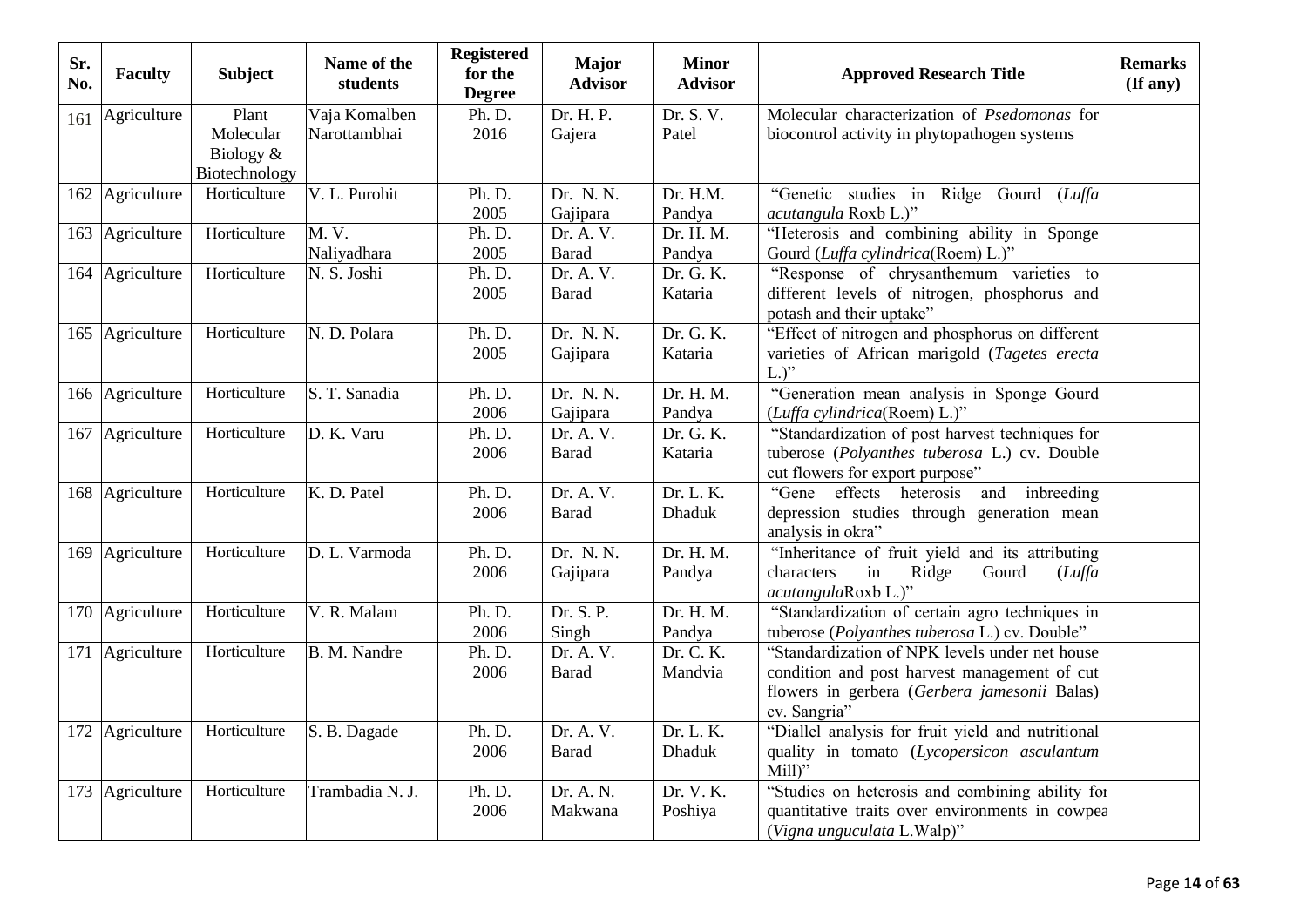| Sr.<br>No. | <b>Faculty</b>  | <b>Subject</b> | Name of the<br>students | <b>Registered</b><br>for the<br><b>Degree</b> | <b>Major</b><br><b>Advisor</b> | <b>Minor</b><br><b>Advisor</b> | <b>Approved Research Title</b>                                              | <b>Remarks</b><br>(If any) |
|------------|-----------------|----------------|-------------------------|-----------------------------------------------|--------------------------------|--------------------------------|-----------------------------------------------------------------------------|----------------------------|
|            | 174 Agriculture | Horticulture   | Meman M. A.             | Ph. D.                                        | Dr. A. V.                      | Dr. C. K.                      | "Standardization of dehydration technique for                               |                            |
|            |                 |                |                         | 2006                                          | <b>Barad</b>                   | Mandviya                       | some commercial imports flowers and foliages"                               |                            |
|            | 175 Agriculture | Horticulture   | K. M. Karetha           | Ph. D.                                        | Dr. N. N.                      | Dr. G. K.                      | "Response of gaillardia cv. Local Double to                                 |                            |
|            |                 |                |                         | 2006                                          | Gajipara                       | Kataria                        | different levels of nitrogen, phosphorus and<br>potassium and their uptake" |                            |
|            | 176 Agriculture | Horticulture   | Vaghani M.Z.            | Ph. D.                                        | Dr. N. N.                      | Dr. K. B.                      | "Effect of GA <sub>3</sub> , zinc and iron on seed                          |                            |
|            |                 |                |                         | 2007                                          | Gajipara                       | Polara                         | production of okra cv. GO 2"                                                |                            |
|            | 177 Agriculture | Horticulture   | Butani A.M.             | Ph.D.                                         | Dr. R. S.                      | Dr. K. B.                      | "Effect of vermicompost<br>chemical<br>and                                  |                            |
|            |                 |                |                         | 2011                                          | Chovtia                        | Plara                          | fertilizers on yield and quality of Banana"                                 |                            |
|            |                 |                |                         |                                               |                                |                                | (Musa paradisiaca L.) cv. Grand Naine                                       |                            |
|            | 178 Agriculture | Horticulture   | Thumar B.V.             | Ph. D.                                        | Dr. A. V.                      | Dr. J.V.                       | "Effect of integrated nutrient management on                                |                            |
|            |                 |                |                         | 2013                                          | <b>Barad</b>                   | Polara                         | African marigold cv. Pusa narangi"                                          |                            |
|            | 179 Agriculture | Horticulture   | Jadala S. S.            | Ph. D.                                        | Dr. R. S.                      | Dr. S. V.                      | "Effect of plant growth regulators, nutrients                               |                            |
|            |                 |                |                         | 2013                                          | Chovatiya                      | Patel                          | and pruning on early inductuion of flowering,                               |                            |
|            |                 |                |                         |                                               |                                |                                | yield and fruit quality of mango (Mangifera                                 |                            |
|            |                 |                |                         |                                               |                                |                                | indica L.) cv. Kesar"                                                       |                            |
|            | 180 Agriculture | Seed Science   | Patil Shrikant          | M.Sc.                                         | Dr. M.A.                       | Dr. D.R.                       | Effect of apical pinching and fruit picking on                              |                            |
|            |                 | &Technology    | W.                      | (Agri.)                                       | Vaddoria                       | Mehta                          | seed yield and quality of Okra. (Abelmoschus                                |                            |
|            |                 |                |                         |                                               |                                |                                | esculentus L.)                                                              |                            |
|            | 181 Agriculture | Seed Science   | Pawar Shivraj           | M.Sc.                                         | Dr. M.A.                       | Dr. D.R.                       | Effect of containers and seed treatment on seed                             |                            |
|            |                 | &Technology    | <b>Bankat</b>           | (Agri.)                                       | Vaddoria                       | Mehta                          | quality in wheat (Triticum aestivum L.)                                     |                            |
|            | 182 Agriculture | Seed Science   | Suramwar                | M.Sc.                                         | Dr. M.A.                       | Dr. R.B.                       | Effect of seed priming and seed treatment on                                |                            |
|            |                 | &Technology    | Supriya Prakash         | (Agri.)                                       | Vaddoria                       | Madariya                       | seed germination and vigour in Mung bean                                    |                            |
|            |                 |                |                         |                                               |                                |                                | (vigna radiata L.)                                                          |                            |
|            | 183 Agriculture | Seed Science   | Unjiya Nirav N.         | M.Sc.                                         | Dr. M.A.                       | Dr. D.R.                       | Effect of seed priming and seed treatment on                                |                            |
|            |                 | &Technology    |                         | (Agri.)                                       | Vaddoria                       | Mehta                          | seed germination and vigour in groundnut                                    |                            |
|            |                 |                |                         |                                               |                                |                                | (Arachis hypogaea L.)                                                       |                            |
|            | 184 Agriculture | Seed Science   | Chormule Sagar          | M.Sc.                                         | Dr. V.J.                       | Dr. G.U.                       | Effect of seed storage containers and seed                                  |                            |
|            |                 | &Technology    | Rangrao                 | (Agri.)                                       | Bhatiya                        | Kulkarni                       | treatment on seed quality in Chickpea (Cicer                                |                            |
|            |                 |                |                         |                                               |                                |                                | $arietinum L.$ )                                                            |                            |
|            | 185 Agriculture | Seed Science   | Hirpara Anjita          | M.Sc.                                         | Dr. M.A.                       | Dr. V.J.                       | Effect of plant growth regulators on seed yield                             |                            |
|            |                 | &Technology    | Jentibhai               | (Agri.)                                       | Vaddoria                       | Bhatiya                        | and quality in Bitter gourd. (Momordica                                     |                            |
|            |                 |                |                         |                                               |                                |                                | charantia L.)                                                               |                            |
|            | 186 Agriculture | Seed Science   | Sondarva Jyoti          | M.Sc.                                         | Dr. N.B.                       | Dr. D.R.                       | Effect of plant growth regulators on seed yield                             |                            |
|            |                 | &Technology    | Ramjibhai               | (Agri.)                                       | Patel                          | Mehta                          | and quality in Ridge gourd. (luffa acutangula                               |                            |
|            |                 |                |                         |                                               |                                |                                | (Roxb.)L.)                                                                  |                            |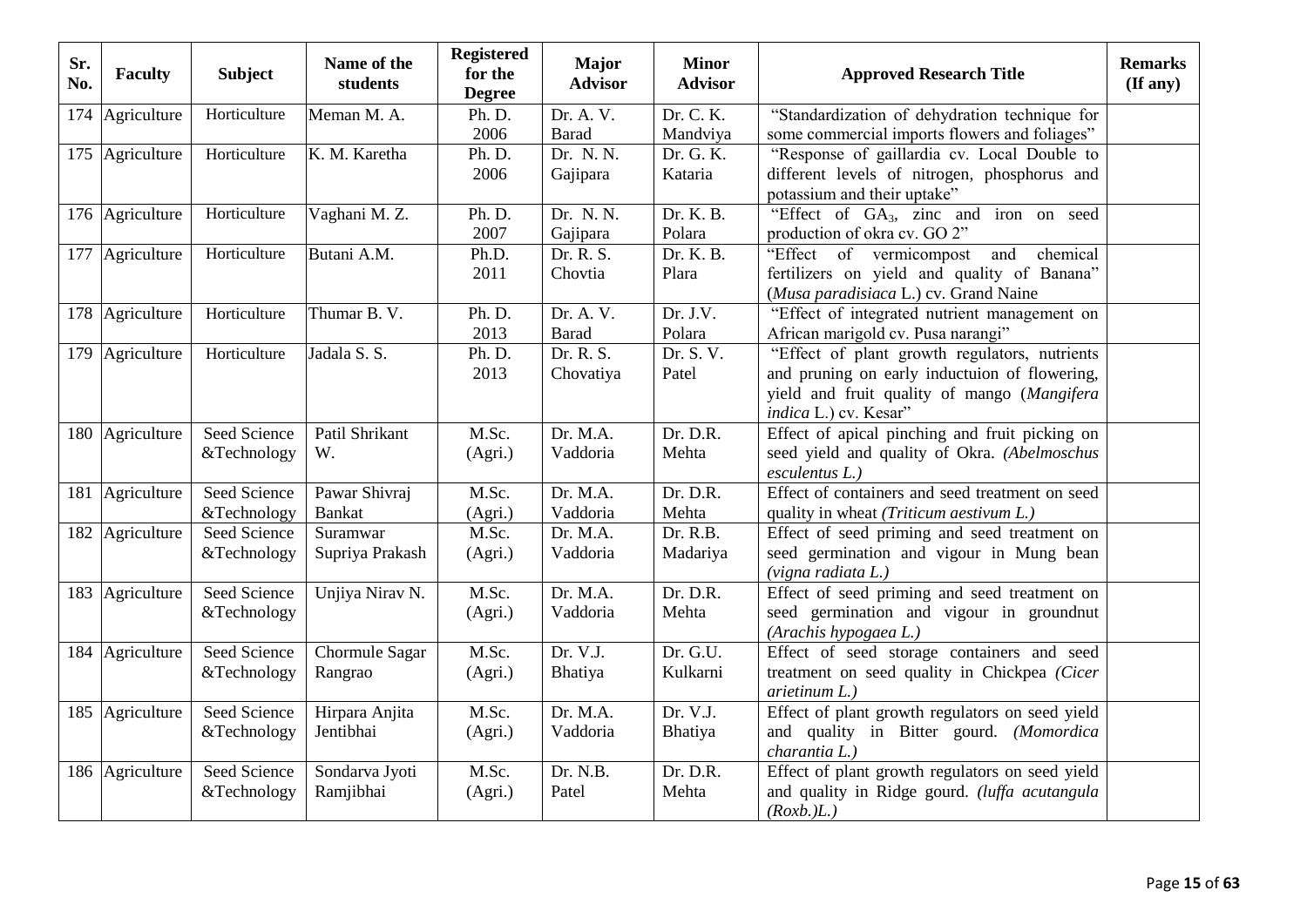| Sr.<br>No. | <b>Faculty</b>               | <b>Subject</b>                 | Name of the<br>students | <b>Registered</b><br>for the<br><b>Degree</b> | <b>Major</b><br><b>Advisor</b> | <b>Minor</b><br><b>Advisor</b> | <b>Approved Research Title</b>                               | <b>Remarks</b><br>(If any) |
|------------|------------------------------|--------------------------------|-------------------------|-----------------------------------------------|--------------------------------|--------------------------------|--------------------------------------------------------------|----------------------------|
| 187        | Agriculture                  | Seed Science                   | Rohit Kumar             | M.Sc.                                         | Dr. M.A.                       | Dr. D.R.                       | Effect of organic and inorganic fertilizer on                |                            |
|            |                              | &Technology                    |                         | (Agri.)                                       | Vaddoria                       | Mehta                          | yield and quality of onion (Allium cepa L.)                  |                            |
|            | 188 Agriculture              | Seed Science                   | Donga Minika            | M.Sc.                                         | Dr. G.U.                       | Dr. V.J.                       | Effect of seed storage containers and seed                   |                            |
|            |                              | &Technology                    | H.                      | (Agri.)                                       | Kulkarni                       | Bhatiya                        | treatment on seed quality in soyabean (Glycine<br>$max l.$ ) |                            |
|            | 189 Agriculture              | <b>Seed Science</b>            | Ukani Jatin             | M.Sc.                                         | D. J.B. Patel                  | Dr. K.H.                       | Characterization of wheat (Triticum spp.)                    |                            |
|            |                              | &Technology                    | Dhirajlal               | (Agri.)                                       |                                | Dabhi                          | varieties through seed, seedling and plant                   |                            |
|            |                              |                                |                         |                                               |                                |                                | morphology and chemical tests.                               |                            |
|            | 190 Agriculture              | Seed Science                   | Anurag Saini            | M.Sc.                                         | Dr. M.B.                       | Dr. J.B.                       | Effect of seed treatments and seed storage                   |                            |
|            |                              | &Technology                    |                         | (Agri.)                                       | Patel                          | Patel                          | containers on seed quality in groundnut                      |                            |
|            |                              |                                |                         |                                               |                                |                                | (Arachis hypogaea L.)                                        |                            |
|            | 191 Agriculture              | <b>Seed Science</b>            | Vaja Arpana             | M.Sc.                                         | Dr. J.B. Patel                 | Dr. N.B.                       | Effect of nitrogen and plant growth regulators               |                            |
|            |                              | &Technology                    | Devabhai                | (Agri.)                                       |                                | Patel                          | on seed yield and its parameters in brinjal                  |                            |
|            |                              |                                |                         |                                               |                                |                                | (Solanum melongene L.)                                       |                            |
|            | $\overline{192}$ Agriculture | Seed Science                   | Zala Ishita             | M.Sc.                                         | Dr. V.J.                       | Dr. J.B.                       | Seed quality enhancement and storability study               |                            |
|            |                              | &Technology                    | Mansing                 | (Agri.)                                       | Bhatiya                        | Patel                          | in chilli (Capsicum annum L.)                                |                            |
|            | 193 Agriculture              | Seed Science                   | Chauhan Shital          | M.Sc.                                         | Dr. N.B.                       | Dr. V.J.                       | Effect of nitrogen and plant growth regulators               |                            |
|            |                              | &Technology                    | Amrutbhai               | (Agri.)                                       | Patel                          | Bhatiya                        | on seed yield and its parameters in tomato                   |                            |
|            |                              |                                |                         |                                               |                                |                                | (Solanum lycopersicon L.)                                    |                            |
| 194        |                              | Horticulture Floriculture &    | Bhosale N.D.            | Ph. D.                                        | Dr. A. V.                      | Dr. N. B.                      | "Effect of pre-harvest spray of MH and storage"              |                            |
|            |                              | Landscape                      |                         | 2014                                          | <b>Barad</b>                   | Patel                          | condition on storage of bulbs and subsequent its             |                            |
|            |                              | Architecture                   |                         |                                               |                                |                                | residual effects on growth, flowering and flower             |                            |
|            |                              |                                |                         |                                               |                                |                                | yield of spider lily cv. Local"                              |                            |
|            |                              | 195 Horticulture Fruit Science | Shankar Verma           | Ph. D.                                        | Dr. R. S.                      | Dr. K. B.                      | Effect of $ZnSo_4$ and $GA_3$ on growth, yield and           |                            |
|            |                              |                                |                         | 2014                                          | Chovtia                        | Polara                         | quality of Spota cv. Kalipatti                               |                            |
| 196        | Horticulture                 | <b>Fruit Science</b>           | PremchandGarh           | Ph. D.                                        | Dr. M. V.                      | Dr. A. S.                      | Effect of SADA, NAA and GA3 on Growth,                       |                            |
|            |                              |                                | wal                     | 2015                                          | Ramdevputra                    | Joshi                          | Yield and Quality of Spota cv. Kalipatti                     |                            |
|            |                              | 197 Horticulture Fruit Science | D. R. Kanzaria          | Ph. D.                                        | Dr. R. S.                      | Dr. C. K.                      | Estimation of effect in Growing Degree Dyas                  |                            |
|            |                              |                                |                         | 2015                                          | Chovtia                        | Mandvia                        | on phenology, yield and quality of different                 |                            |
|            |                              |                                |                         |                                               |                                |                                | mango varieties under south saurashtra Agro-                 |                            |
|            |                              |                                |                         |                                               |                                |                                | Climate Conditions.                                          |                            |
| 198        | Veterinary                   | Veterinary                     | Shah Trushen            | M.V.Sc.                                       | Dr. U.D.                       | Dr. A.R.                       | Studies on protective effect of Opuntiaelatio                |                            |
|            | Science<br>and A.H.          | Pharmacology                   | M.                      | 2013                                          | Patel                          | Bhadaniya                      | rmill. and withaniasomniferaagainst lead                     | Completed                  |
|            |                              | and                            |                         |                                               |                                |                                | acetate induced toxicity                                     | in 2015                    |
|            |                              | Toxicology                     |                         |                                               |                                |                                | in broiler chickens                                          |                            |
|            |                              |                                |                         |                                               |                                |                                |                                                              |                            |
|            |                              |                                |                         |                                               |                                |                                |                                                              |                            |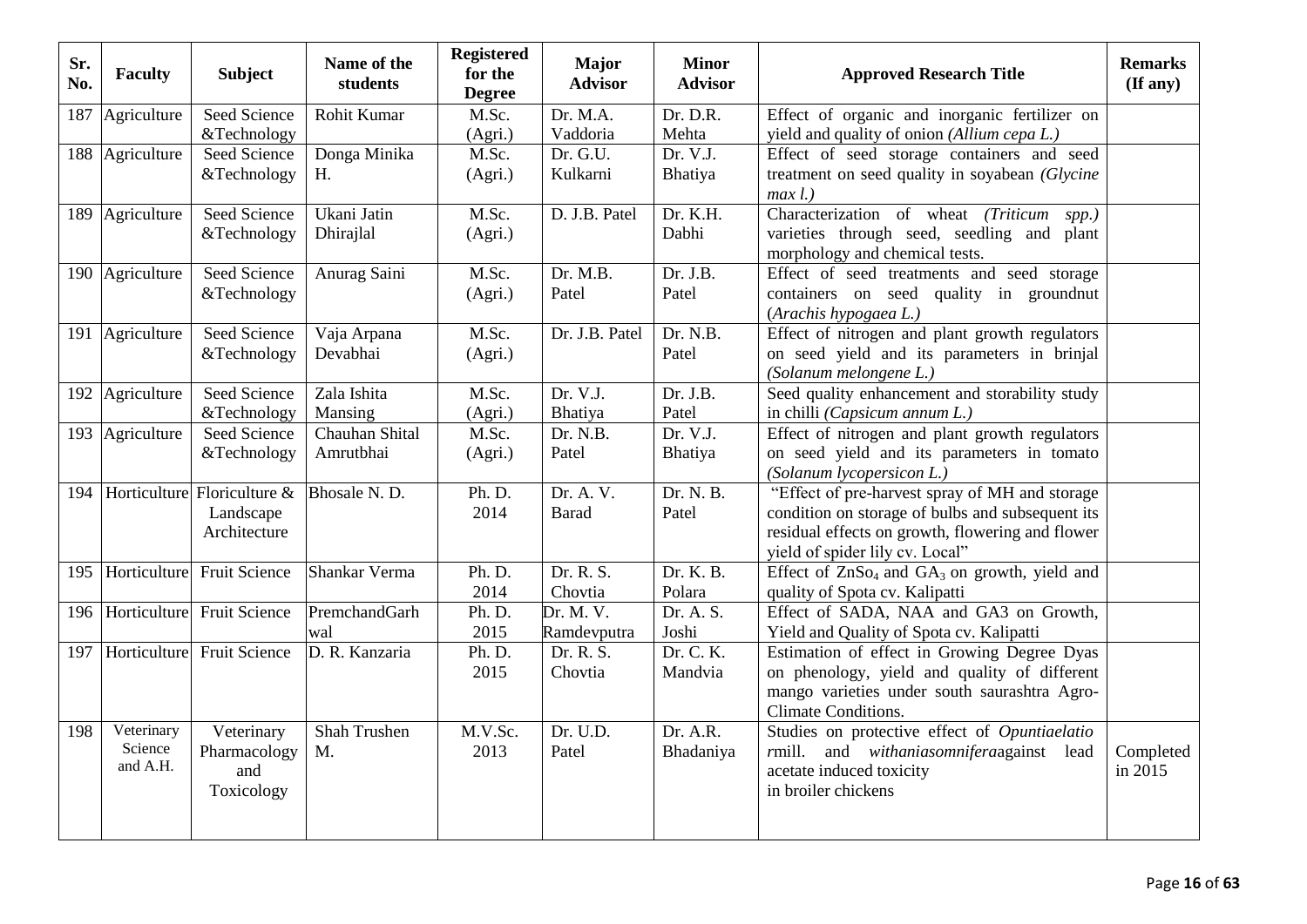| Sr.<br>No. | <b>Faculty</b>                    | <b>Subject</b>                                         | Name of the<br>students      | <b>Registered</b><br>for the<br><b>Degree</b> | <b>Major</b><br><b>Advisor</b> | <b>Minor</b><br><b>Advisor</b> | <b>Approved Research Title</b>                                                                                                                                                                                                         | <b>Remarks</b><br>$($ If any $)$ |
|------------|-----------------------------------|--------------------------------------------------------|------------------------------|-----------------------------------------------|--------------------------------|--------------------------------|----------------------------------------------------------------------------------------------------------------------------------------------------------------------------------------------------------------------------------------|----------------------------------|
| 199        | Veterinary<br>Science<br>and A.H. | Veterinary<br>Pharmacology<br>and<br>Toxicology        | Kotadiya Chintu<br>R.        | M.V.Sc.<br>2014                               | Dr. U.D.<br>Patel              | Dr. V.A.<br>Kalariya           | Pharmacological effects and safety profile<br>following administration of Opuntiaelatior fruit<br>juice and quercetin in diabetic rats                                                                                                 | Completed<br>in 2016             |
| 200        | Veterinary<br>Science<br>and A.H. | Veterinary<br>Pharmacology<br>and<br>Toxicology        | Patel Harshad<br><b>B.</b>   | Ph.D.<br>2014                                 | Dr. U.D.<br>Patel              | Dr. J.S.<br>Patel              | Effect of piperine and quercetin administration<br>on pharmacokinetics and safety profile of<br>marbofloxacin in broiler birds                                                                                                         | Continue                         |
| 201        | Veterinary<br>Science<br>and A.H. | Veterinary<br>Pharmacology<br>and<br>Toxicology        | Patel Vipul B.               | M.V.Sc.<br>2015                               | Dr.<br>C.M.Modi                | Dr. V.A.<br>Kalariya           | Effect of piperine on the pharmacokinetics and<br>safety profile of marbofloxacin in rats                                                                                                                                              | Continue                         |
| 202        | Veterinary<br>Science<br>and A.H. | Veterinary<br>Pharmacology<br>and<br>Toxicology        | Shaul Ahmed R.               | M.V.Sc.<br>2016                               | Dr. U.D.<br>Patel              | Dr. D.T.<br>Fefar              | Yet to decide                                                                                                                                                                                                                          | Continue                         |
| 203        | Veterinary<br>Science<br>and A.H. | Veterinary<br>Pharmacology<br>and<br>Toxicology        | Solanki Shivani<br>L.        | M.V.Sc.<br>2016                               | Dr. C.M.<br>Modi               | Dr. D.T.<br>Fefar              | Yet to decide                                                                                                                                                                                                                          | Continue                         |
| 204        | Veterinary<br>Science<br>and A.H. | Veterinary<br>Pharmacology<br>and<br>Toxicology        | Bhadarka Dixita<br>H.        | M.V.Sc.<br>2016                               | Dr. U.D.<br>Patel              | Dr. D.T.<br>Fefar              | Yet to decide                                                                                                                                                                                                                          | Continue                         |
| 205        | Veterinary<br>Science<br>and A.H. | Veterinary<br>parasitology                             | Jimmy<br>Arvindbhai<br>Patel | M.V.Sc.                                       | Dr.Binod<br>Kumar              | Dr. B.S.<br>Mathapti           | $\overline{a}$                                                                                                                                                                                                                         |                                  |
| 206        | Veterinary<br>Science<br>and A.H. | Animal<br>Reproduction,<br>Gynaecology<br>& Obstetrics | Piyush S.<br>Chikhaliya      | M. V. Sc.                                     | Dr.A.R.<br>Ahlawat             | Dr.S.H.<br>Talekar             | $\overline{a}$                                                                                                                                                                                                                         | Yet<br>to<br>decide              |
| 207        | Veterinary<br>Science<br>and A.H. | Animal<br>Reproduction,<br>Gynaecology<br>& Obstetrics | Karshan B. Vala              | Ph. D.                                        | Dr. F.S.<br>Kavani             | Dr. P.H.<br>Tank               | "Gynaeco-Clinical<br>and<br>Ultrasonographic<br>Nutritional<br><b>Studies</b><br>with<br>reference<br>to<br>Management of Transition Period on Uterine<br>Involution<br>and<br>Postpartum<br>Fertility<br>in<br>Jaffarabadi Buffaloes" | presented                        |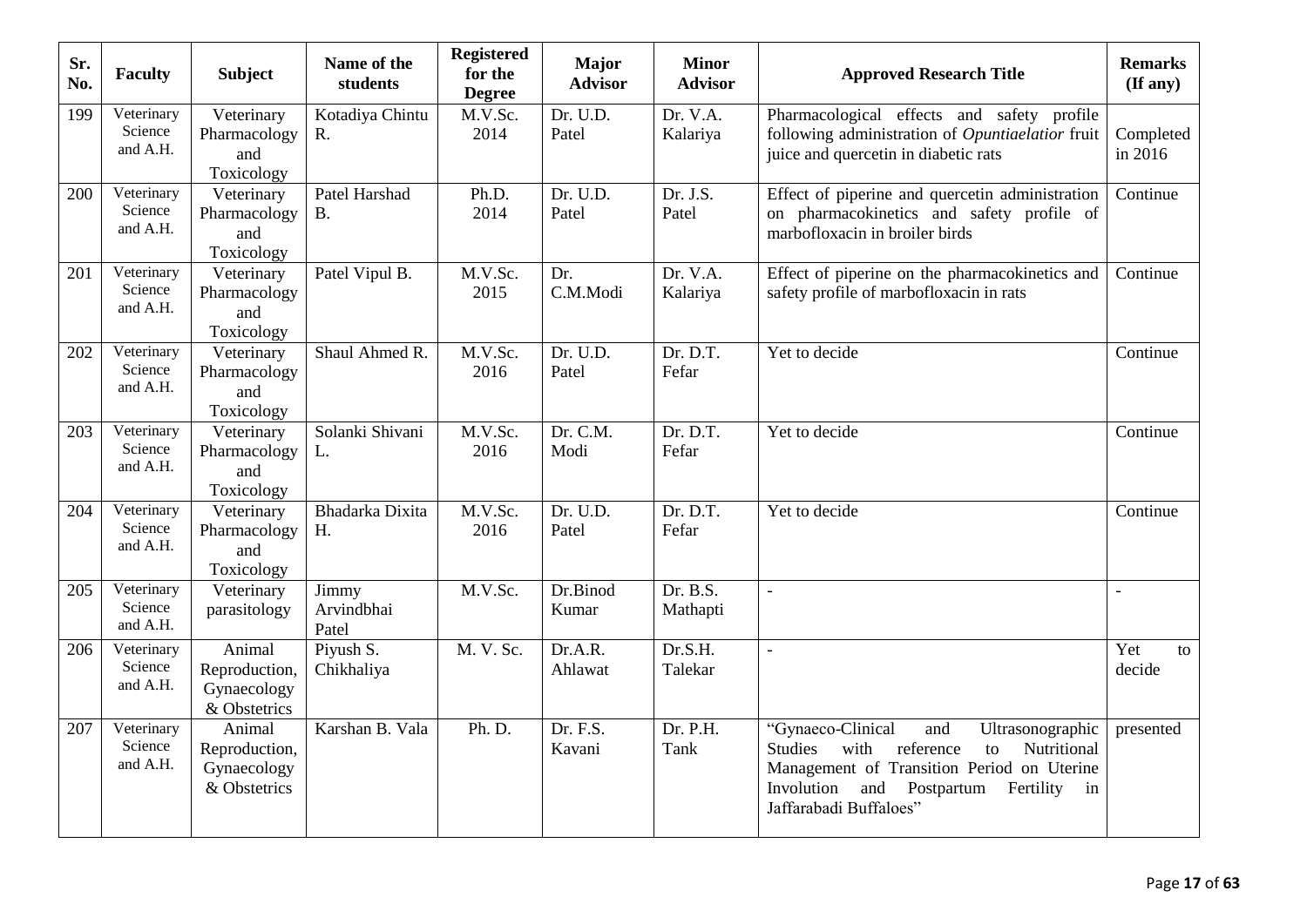| Sr.<br>No. | <b>Faculty</b>                    | Subject                                                | Name of the<br>students                 | <b>Registered</b><br>for the<br><b>Degree</b> | <b>Major</b><br><b>Advisor</b> | <b>Minor</b><br><b>Advisor</b> | <b>Approved Research Title</b>                                                                                                                                                               | <b>Remarks</b><br>$(\mathbf{If any})$  |
|------------|-----------------------------------|--------------------------------------------------------|-----------------------------------------|-----------------------------------------------|--------------------------------|--------------------------------|----------------------------------------------------------------------------------------------------------------------------------------------------------------------------------------------|----------------------------------------|
| 208        | Veterinary<br>Science<br>and A.H. | Animal<br>Reproduction,<br>Gynaecology<br>& Obstetrics | Rupesh J. Raval                         | Ph. D.                                        | Dr. F.S.<br>Kavani             | Dr.S.H.<br>Talekar             | $\overline{a}$                                                                                                                                                                               | Yet<br>to<br>decided                   |
| 209        | Veterinary<br>Science<br>and A.H. | Animal<br>Reproduction,<br>Gynaecology<br>& Obstetrics | Gajendrasinh B.<br>Solanki              | Ph. D.                                        | Dr. F.S.<br>Kavani             | Dr.S.H.<br>Talekar             | $\overline{a}$                                                                                                                                                                               | Yet<br>to<br>decided                   |
| 210        | Veterinary<br>Science<br>and A.H. | Animal<br>Reproduction,<br>Gynaecology<br>& Obstetrics | Kiran H. Parmar                         | Ph. D.                                        | Dr. F.S.<br>Kavani             | Dr. P.H.<br>Tank               |                                                                                                                                                                                              | Yet<br>to<br>decided                   |
| 211        | Veterinary<br>Science<br>and A.H. | Veterinary<br>Pathology                                | Bhadaniya<br>Amitkumar<br>Rameshchandra | Ph.D. $(In-$<br>service)                      | Dr. M. C.<br>Prasad            | Dr. H. H.<br>Savsani           | Etio-pathological<br>and<br>pro-inflammatory<br>cytokine expression studies on endometritis in<br>buffaloes                                                                                  | Continue                               |
| 212        | Veterinary<br>Science<br>and A.H. | Veterinary<br>Biochemistry                             | Choravada<br>Divyaprakash R             | M.V.Sc                                        | Dr.V.K<br>Singh                | Dr.A.B.<br>Odedara             |                                                                                                                                                                                              | <b>New</b><br>Admission<br>$(2016-17)$ |
| 213        | Veterinary<br>Science<br>and A.H. | Veterinary<br>Anatomy &<br>Histology                   | Vishnudeo<br>Kumar                      | Ph.D.                                         | Dr. K. N.<br>Vyas              | Dr.P. H.<br>Tank               | histochemical<br>Histological,<br>and<br>scanning<br>electron microscopic studies on the oviduct and<br>uterus of jaffrabadi buffalo (bubalusbubalis)<br>during follicular and luteal phases | In-service<br>candidate                |
| 214        | Veterinary<br>Science<br>and A.H. | Veterinary<br>Anatomy &<br>Histology                   | Anil Sharma                             | Ph.D.                                         | Dr.Y.L.<br>Vyas                | Dr.P. H.<br>Tank               | Reseach title will be finalized in next semester.                                                                                                                                            | In-service<br>candidate                |
| 215        | Veterinary<br>Science<br>and A.H. | Animal<br>Genetics &<br><b>Breeding</b>                | Anshu Rampal<br>Ahlawat                 | Ph. D.                                        | Dr. P. U.<br>Gajbhiye          | Dr. B. A.<br>Golakiya          | Study on Keratin Intermediate Filament Type1<br>and Growth Hormone Gene Polymorhphsms in<br>Relation to Wool Quality and Growth Traits in<br>Patanwadi, Marawari and Dumba Sheep.            | Completed                              |
| 216        | Veterinary<br>Science<br>and A.H. | Animal<br>Genetics &<br><b>Breeding</b>                | Swapnil<br>Girishkumar<br>Gajjar        | M.V.Sc.                                       | Dr. P. H.<br>Vataliya          | Dr. B. A.<br>Golakiya          | Comparison of Various Methods for the<br>Estimation of Breeding Values in Gir Cattle                                                                                                         | Completed                              |
| 217        | Veterinary<br>Science<br>and A.H. | Animal<br>Genetics &<br><b>Breeding</b>                | Nikhil Shantilal<br>Dangar              | M.V.Sc.                                       | Dr. P. H.<br>Vataliya          | Dr. B. A.<br>Golakiya          | Genetic Analysis of Production Traits in Gir<br>Cattle                                                                                                                                       | Completed                              |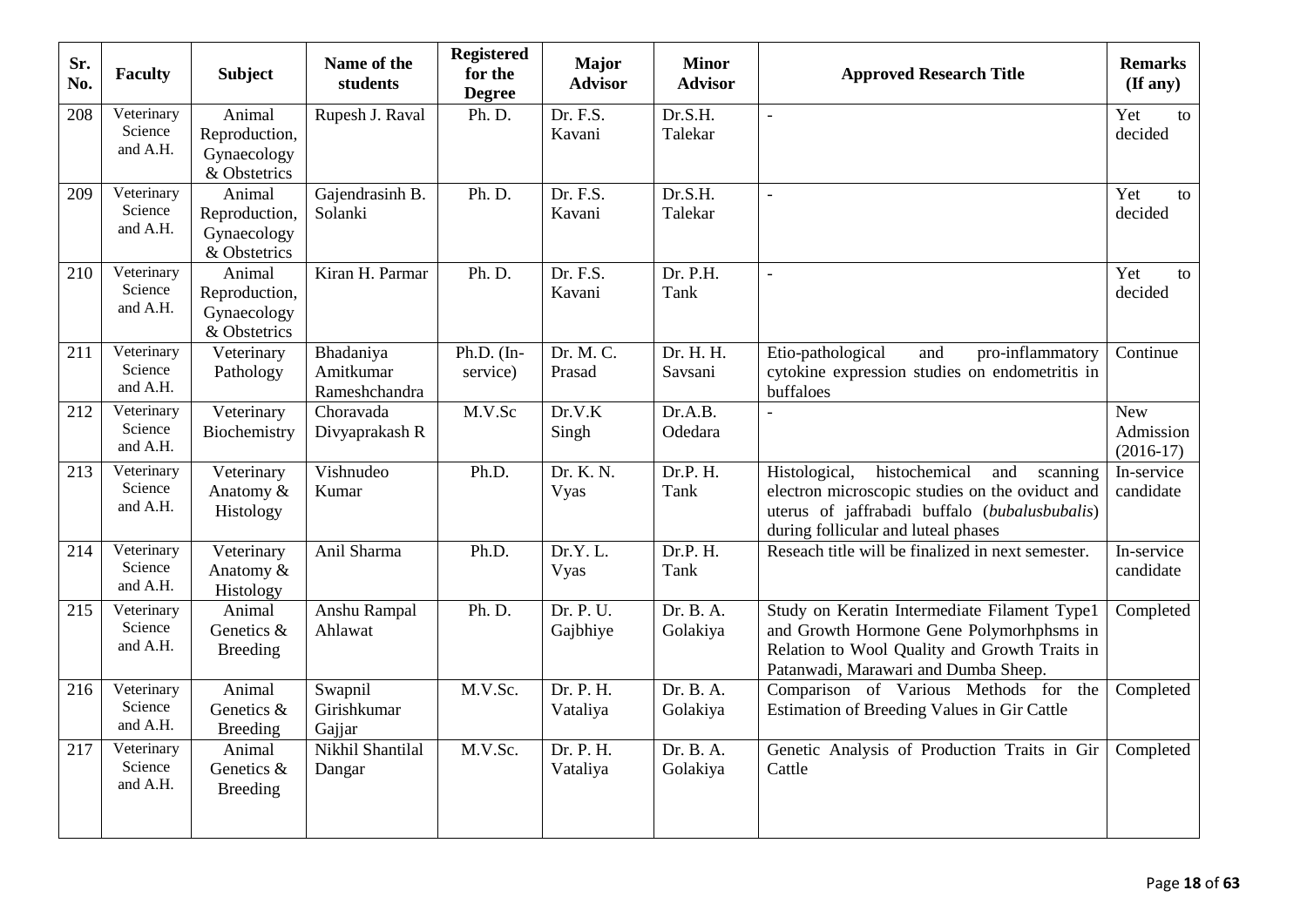| Sr.<br>No. | <b>Faculty</b>                    | <b>Subject</b>                                                     | Name of the<br>students             | <b>Registered</b><br>for the<br><b>Degree</b> | <b>Major</b><br><b>Advisor</b> | <b>Minor</b><br><b>Advisor</b> | <b>Approved Research Title</b>                                                                                                                           | <b>Remarks</b><br>(If any) |
|------------|-----------------------------------|--------------------------------------------------------------------|-------------------------------------|-----------------------------------------------|--------------------------------|--------------------------------|----------------------------------------------------------------------------------------------------------------------------------------------------------|----------------------------|
| 218        | Veterinary<br>Science<br>and A.H. | Animal<br>Genetics &<br><b>Breeding</b>                            | Deepali Lalwani                     | M.V.Sc.                                       | Dr. P. H.<br>Vatatiya          | Dr. K.<br>Ravikala             | Study of Transition Nuclear Protein1 and<br>Protamine1 Genes in Gir Cattle by Pcr-Rflp                                                                   | Completed                  |
| 219        | Veterinary<br>Science<br>and A.H. | Animal<br>Genetics &<br><b>Breeding</b>                            | Sharma<br>Hardikkumar<br>Ashokbhai  | M.V.Sc.                                       | Dr. P. U.<br>Gajbhiye          | Dr. G. B.<br>Solanki           | Study of Test Day Milk Yield in Jaffarabadi<br><b>Buffaloes</b>                                                                                          | Completed                  |
| 220        | Veterinary<br>Science<br>and A.H. | Animal<br>Genetics &<br><b>Breeding</b>                            | Ramani Arun<br>Laljibhai            | M.V.Sc.                                       | Dr. P. U.<br>Gajbhiye          | Dr. R. J.<br>Raval             | of Test Day Milk Yield in Gir<br>Inheritance<br>Cattle                                                                                                   | Completed                  |
| 221        | Veterinary<br>Science<br>and A.H. | Animal<br>Genetics &<br>Breeding                                   | Pandavadara<br>Chandani<br>Najabhai | M.V.Sc.                                       | Dr. P. U.<br>Gajbhiye          | Dr. S. S.<br>Parikh            |                                                                                                                                                          | Continue                   |
| 222        | Veterinary<br>Science<br>and A.H. | Veterinary<br>Clinical<br>Medicine,<br>Ethics and<br>Jurisprudence | P. G. Dodiya                        | M. V. Sc.                                     | Dr. J. S.<br>Patel             | Dr. P. B.<br>Patel             | Clinical studies on Preva-lence of common<br>Haemopro-tozoan<br>diseases<br>with<br>special<br>reference to Therapeutic management of Surra<br>in horses | Completed                  |
| 223        | Veterinary<br>Science<br>and A.H. | Veterinary<br>Clinical<br>Medicine,<br>Ethics and<br>Jurisprudence | V. B. Vaja                          | M. V. Sc.                                     | Dr. J. S.<br>Patel             | Dr. S. H.<br>Talekar           | Clinico-biochemical<br>Therapeutic<br>study<br>and<br>Management of<br>Ketosis in Jaffrabadi buffaloes                                                   | Completed                  |
| 224        | Veterinary<br>Science<br>and A.H. | Veterinary<br>Clinical<br>Medicine,<br>Ethics and<br>Jurisprudence | K. K. Murabiya                      | M. V. Sc.                                     | Dr. J. S.<br>Patel             | P. H. Tank                     | Clinical studies on Epide-miology, Diagnosis<br>and<br>Therapeutic Management of Canine<br><b>Babesiosis</b>                                             | Completed                  |
| 225        | Veterinary<br>Science<br>and A.H. | Veterinary<br>Clinical<br>Medicine,<br>Ethics and<br>Jurisprudence | N. B. Manvar                        | M. V. Sc.                                     | Dr. J. S.<br>Patel             | S. H.<br>Talekar               | Clinical studies & Therapeutic managment of<br>Babesiosis in Gir animals.                                                                                | On going                   |
| 226        | Veterinary<br>Science<br>and A.H. | Veterinary<br>Clinical<br>Medicine,<br>Ethics and<br>Jurisprudence | P. S. Kalavadiya                    | M. V. Sc.                                     | Dr. J. S.<br>Patel             | Dr. S. H.<br>Talekar           | $\overline{a}$                                                                                                                                           | On going                   |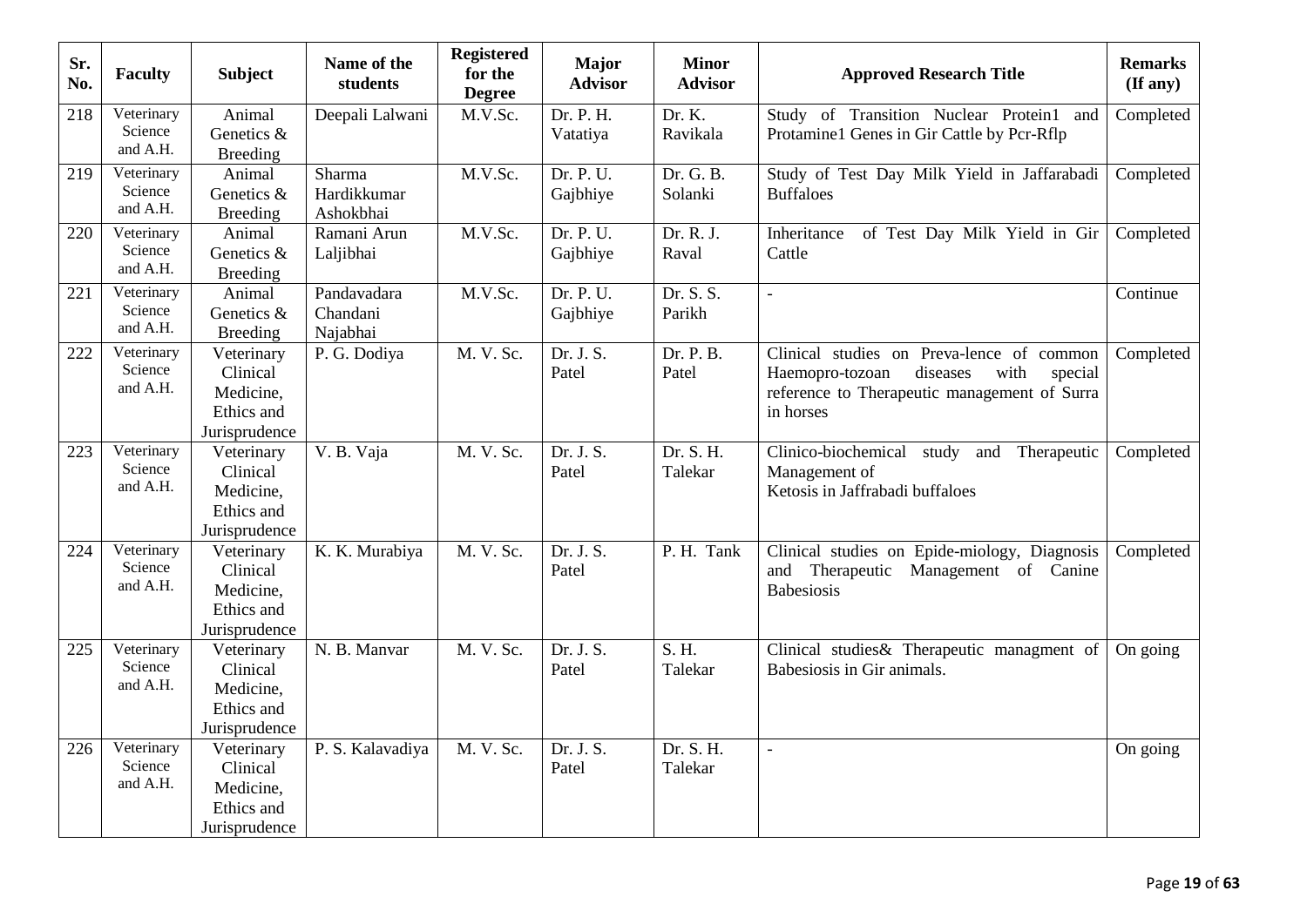| Sr.<br>No. | <b>Faculty</b>                    | <b>Subject</b>                                                     | Name of the<br>students     | <b>Registered</b><br>for the<br><b>Degree</b> | <b>Major</b><br><b>Advisor</b> | <b>Minor</b><br><b>Advisor</b> | <b>Approved Research Title</b>                                                                                                                                       | <b>Remarks</b><br>(If any) |
|------------|-----------------------------------|--------------------------------------------------------------------|-----------------------------|-----------------------------------------------|--------------------------------|--------------------------------|----------------------------------------------------------------------------------------------------------------------------------------------------------------------|----------------------------|
| 227        | Veterinary<br>Science<br>and A.H. | Veterinary<br>Clinical<br>Medicine,<br>Ethics and<br>Jurisprudence | J. P. Joseph                | Ph. D.                                        | Dr. J. S. Patel                | S. H.<br>Talekar               | $\bar{\phantom{a}}$                                                                                                                                                  | On going                   |
| 228        | Veterinary<br>Science<br>and A.H. | Veterinary<br>Clinical<br>Medicine,<br>Ethics and<br>Jurisprudence | S. B. Swami                 | Ph. D.                                        | Dr. J. S. Patel                | S. H.<br>Talekar               | $\overline{\phantom{a}}$                                                                                                                                             | On going                   |
| 229        | Veterinary<br>Science<br>and A.H. | Veterinary<br><b>Public Health</b>                                 | S. H. Sindhi                | Ph.D.                                         | Dr. J. H.<br>Purohit           | Dr. J. S.<br>Patel             | Ecological studies of campylobacter isolates<br>from poultry, human and environment in<br>Junagadh district of Gujarat.                                              | On going                   |
| 230        | Veterinary<br>Science<br>and A.H. | Veterinary<br>Microbiology                                         | Nimavat Vipul               | M.V.Sc.                                       | Dr. B. S.<br>Mathapati         | Dr. V. A.<br>Kalaria           | Optimization<br><b>PCR</b><br>of<br>multiplex<br>for<br>identification of MRSA from bovine milk<br>samples & it's comparison with conventional<br>diagnostic methods | Completed<br>2015          |
| 231        | Veterinary<br>Science<br>and A.H. | Veterinary<br>Microbiology                                         | Jivani Hetal M.             | M.V.Sc.                                       | Dr. B. $S$ .<br>Mathapati      | Dr. A. R.<br>Bhadaniya         | Optimization of real-time PCR fro detection of<br>methicillin<br>resistant<br>staphylococci<br>and<br>molecular characterization of mecA gene                        | Completed<br>2016          |
| 232        | Veterinary<br>Science<br>and A.H. | Veterinary<br>Microbiology                                         | Javia Bhavesh<br><b>B.</b>  | Ph.D.                                         | Dr. J. H.<br>Purohit           | Dr. H. H.<br>Savsani           | Yet to be decided                                                                                                                                                    | Continue.                  |
| 233        | Veterinary<br>Science<br>and A.H. | Veterinary<br>Microbiology                                         | <b>Barad Dilisinh</b><br>B. | Ph.D.                                         | Dr. J. H.<br>Purohit           | Dr. H. H.<br>Savsani           | Yet to be decided                                                                                                                                                    | Continue.                  |
| 234        | Veterinary<br>Science<br>and A.H. | Veterinary<br>Microbiology                                         | Sanjay<br>Ghodasara         | Ph.D.                                         | Dr. J. H.<br>Purohit           | Dr. J. S.<br>Patel             | Yet to be decided                                                                                                                                                    | Continue.                  |
| 235        | Veterinary<br>Science<br>and A.H. | Veterinary<br>Microbiology                                         | Zala<br>Anirudhsinh         | M.V.Sc.                                       | Dr. B. S.<br>Mathapati         | Dr. V. K.<br>Singh             | Yet to be decided                                                                                                                                                    | Continue.                  |
| 236        | Veterinary<br>Science<br>and A.H. | Veterinary &<br>Animal<br>Husbandry<br>Extension                   | Sanket J. Patel             | M.V.Sc.                                       | Dr.Rajesh<br>Kumar             | Dr.S.S.Patil                   | A study on knowledge, participation and<br>decision making of dairy farm women                                                                                       | Completed                  |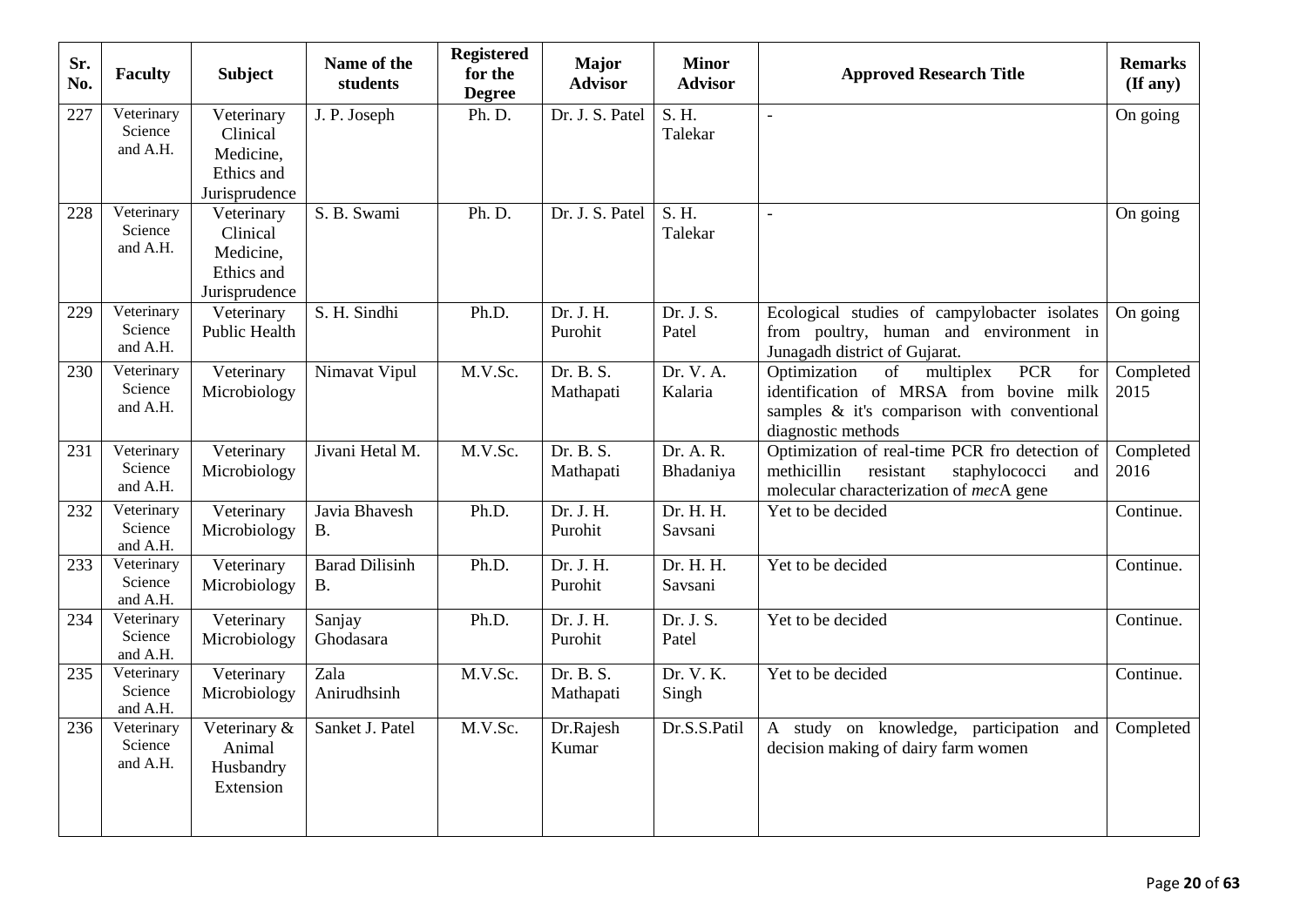| Sr.<br>No. | <b>Faculty</b>                    | <b>Subject</b>                                   | Name of the<br>students               | <b>Registered</b><br>for the<br><b>Degree</b> | <b>Major</b><br><b>Advisor</b> | <b>Minor</b><br><b>Advisor</b> | <b>Approved Research Title</b>                                                                                                                                                            | <b>Remarks</b><br>$($ If any $)$ |
|------------|-----------------------------------|--------------------------------------------------|---------------------------------------|-----------------------------------------------|--------------------------------|--------------------------------|-------------------------------------------------------------------------------------------------------------------------------------------------------------------------------------------|----------------------------------|
| 237        | Veterinary<br>Science<br>and A.H. | Veterinary &<br>Animal<br>Husbandry<br>Extension | Shraddha J.<br>Vekariya               | M.V.Sc.                                       | Dr.Rajesh<br>Kumar             | Dr.H.H.<br>Savsani             | A study adoption of scientific practices by<br>maldhari dairy farmers of south saurastra region                                                                                           | Completed                        |
| 238        | Veterinary<br>Science<br>and A.H. | Veterinary &<br>Animal<br>Husbandry<br>Extension | Digvijay H.<br>Ram                    | M.V.Sc.                                       | Dr.Rajesh<br>Kumar             | Dr.K.S.<br>Murthy              | Assessment of skill development in needs in<br>technology adoption of unorganized small-scale<br>dairy farmers                                                                            | Completed                        |
| 239        | Veterinary<br>Science<br>and A.H. | Veterinary<br>Surgery and<br>Radiology           | Padheriya<br>Hirenkumar<br>Mukeshbhai | M.V.Sc.                                       | Dr. P. B.<br>Patel             | Dr. K. B.<br>Vala              | Studies on clinical epidemiology and surgical<br>management of recurrent prolapse in Gir cow                                                                                              | Completed                        |
| 240        | Veterinary<br>Science<br>and A.H. | Veterinary<br>Surgery and<br>Radiology           | Vaghela<br>Dhavalkumar<br>Valjibhai   | M.V.Sc.                                       | Dr. P. H.<br>Tank              | Dr. G. B.<br>Solanki           | Clinical studies on<br>different methods<br>of<br>castration in horses                                                                                                                    | Completed                        |
| 241        | Veterinary<br>Science<br>and A.H. | Veterinary<br>Surgery and<br>Radiology           | Sindhal<br>Dipeshkumar<br>Lakhanbhai  | M.V.Sc.                                       | Dr. P. B.<br>Patel             | Dr. K. H.<br>Parmar            | Clinical Studies on effect of epidural bupivacine<br>and its combinations with xzlazine and<br>katamine in opem-open method of castration in<br>Gir bull                                  | Completed                        |
| 242        | Veterinary<br>Science<br>and A.H. | Veterinary<br>Surgery and<br>Radiology           | Solanki<br>Kamlesh<br>Punabhai        | M.V.Sc.                                       | Dr. P. B.<br>Patel             | Dr. R. J.<br>Raval             | Clinical Studies on immobilization techniques<br>for long bone fracture in dog                                                                                                            | Completed                        |
| 243        | Veterinary<br>Science<br>and A.H. | Veterinary<br>Surgery and<br>Radiology           | Chaudhary<br>Maheshbhai<br>Punjabhai  | M.V.Sc.                                       | Dr. S.H.<br>Talekar            | Dr. Anil<br>Sharma             | Clinical Studies on the effect of Glycorolate,<br>Xylazine,<br>Aleprominizane,<br>Buterphanol,<br>Sexamedetermidine<br>propofl-isoflurane<br>on<br>anaesthesia in Clinical cases of Dogs. | Contiue                          |
| 244        | Veterinary<br>Science<br>and A.H. | Veterinary<br>Surgery and<br>Radiology           | Khatariya<br>Mithun                   | M.V.Sc.                                       | Dr. S.H.<br>Talekar            | Dr. A.R.<br>Ahlawat            | Clinical Studies on Surgical management of<br>Periodental dieses in Dog.                                                                                                                  | Contiue                          |
| 245        | Veterinary<br>Science<br>and A.H. | Veterinary<br>Surgery and<br>Radiology           | Jignesh V.<br>Vadalia                 | Ph. D.                                        | Dr. P. H.<br>Tank              | Dr. J. S.<br>Patel             |                                                                                                                                                                                           | Yet<br>to<br>Decided             |
| 246        | Veterinary<br>Science<br>and A.H. | Veterinary<br>Surgery and<br>Radiology           | Vora Shrutiben<br>D.                  | M.V.Sc.                                       | Dr. Vineet<br>Kumar            | Dr. D. T.<br>Fefar             | $\overline{a}$                                                                                                                                                                            | Yet<br>${\rm to}$<br>Decided     |
| 247        | Veterinary<br>Science<br>and A.H. | Veterinary<br>Surgery and<br>Radiology           | Asodiya Foram<br>A.                   | M.V.Sc.                                       | Dr. Vineet<br>Kumar            | Dr. D.<br>T. Fefar             | $\overline{a}$                                                                                                                                                                            | Yet<br>to<br>Decided             |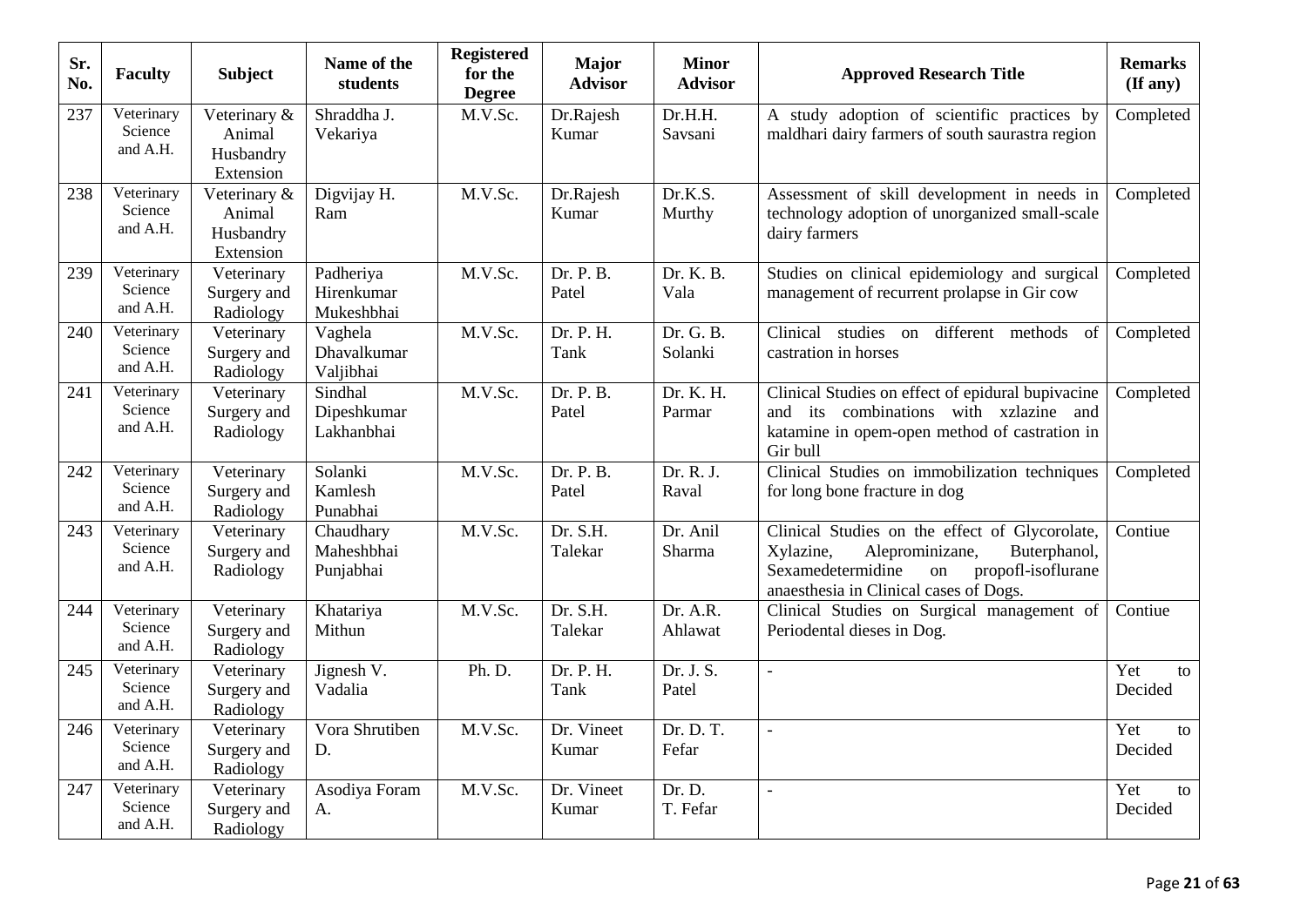| Sr.<br>No. | <b>Faculty</b>                    | <b>Subject</b>                               | Name of the<br>students     | <b>Registered</b><br>for the<br><b>Degree</b> | <b>Major</b><br><b>Advisor</b> | <b>Minor</b><br><b>Advisor</b> | <b>Approved Research Title</b>                                                                           | <b>Remarks</b><br>$(\mathbf{If any})$ |
|------------|-----------------------------------|----------------------------------------------|-----------------------------|-----------------------------------------------|--------------------------------|--------------------------------|----------------------------------------------------------------------------------------------------------|---------------------------------------|
| 248        | Veterinary<br>Science<br>and A.H. | Veterinary<br>Surgery and<br>Radiology       | Manish Soni                 | M.V.Sc.                                       | Dr. S. H.<br>Talekar           | Dr. A.R.<br>Ahlawat            | $\overline{a}$                                                                                           | Yet<br>to<br>Decided                  |
| 249        | Veterinary<br>Science<br>and A.H. | Veterinary<br>Surgery and<br>Radiology       | Koshiya<br>Akashkumar H.    | M.V.Sc.                                       | Dr. P. H.<br>Tank              | Dr. J. S.<br>Patel             | $\mathbb{L}$                                                                                             | Yet<br>to<br>Decided                  |
| 250        | Veterinary<br>Science<br>and A.H. | Veterinary<br>Surgery and<br>Radiology       | Katara<br>Kripalsinh P.     | M.V.Sc.                                       | Dr. S. H.<br>Talekar           | Dr. A.R.<br>Ahlawat            | $\mathbf{r}$                                                                                             | Yet<br>to<br>Decided                  |
| 251        | Veterinary<br>Science<br>and A.H. | Livestock<br>Production<br>and<br>Management | M. D. Odedra                | Ph.D.                                         | Dr. K.<br>Ravikala             | Dr. K. S.<br>Dutta             | Nurtitional Management By Feeding Protected<br>And Hormonal Profile Of Jaffrabadi Buffalo<br>Heifers     | Completed                             |
| 252        | Veterinary<br>Science<br>and A.H. | Livestock<br>Production<br>and<br>Management | B. D. Savaliya              | Ph.D.                                         | Dr. K.<br>Ravikala             | Dr. P. U.<br>Gajbhiye          | Study On The Effect Of Photoperiod And<br>Showering On Milk Production In Jaffrabadi<br><b>Buffaloes</b> | Completed                             |
| 253        | Veterinary<br>Science<br>and A.H. | Livestock<br>Production<br>and<br>Management | Lokesh<br>Vashishtha        | M.V.Sc.                                       | Dr. Santosh<br>Marandi         | Dr. S. S.<br>Patil             |                                                                                                          | Continue                              |
| 254        | Veterinary<br>Science<br>and A.H. | Livestock<br>Production<br>and<br>Management | Pata Bharat A.              | M.V.Sc.                                       | Dr. M. D.<br>Odedra            | Dr. H. H.<br>Savsani           | $\overline{a}$                                                                                           | Continue                              |
| 255        | Veterinary<br>Science<br>and A.H. | Animal<br>nutrition                          | H. H. Savsani               | Ph.D.                                         | Dr. K.S.<br>Murthy             | Dr. P.H.<br>Vataliya           | Effect of feeding varying levels of bypass fat on<br>lactating jaffrabadi buffaloes                      |                                       |
| 256        | Veterinary<br>Science<br>and A.H. | Animal<br>nutrition                          | Movaliya<br>Jigneshkumar K. | M.V.Sc.                                       | Dr.K.S Dutta                   | Dr. M.R.<br>Gadariya           | Effect of rumen bypass methionine and lysine<br>supplementation on performance of jaffarbadi<br>heifers  |                                       |
| 257        | Veterinary<br>Science<br>and A.H. | Animal<br>nutrition                          | Parsana Dipen<br>K.         | M.V.Sc.                                       | Dr.K.S. Dutta                  | Dr. M.R.<br>Gadariya           | In vitro digestibility of common top feed<br>resources of Saurashtra region                              |                                       |
| 258        | Veterinary<br>Science<br>and A.H. | Animal<br>nutrition                          | Dhrangu Samat<br>P.         | M.V.Sc.                                       | Dr.K.S<br>Murthy               | Dr. K.<br>Ravikala             | Nutritive value of maize grain processing waste<br>in Gir animals                                        |                                       |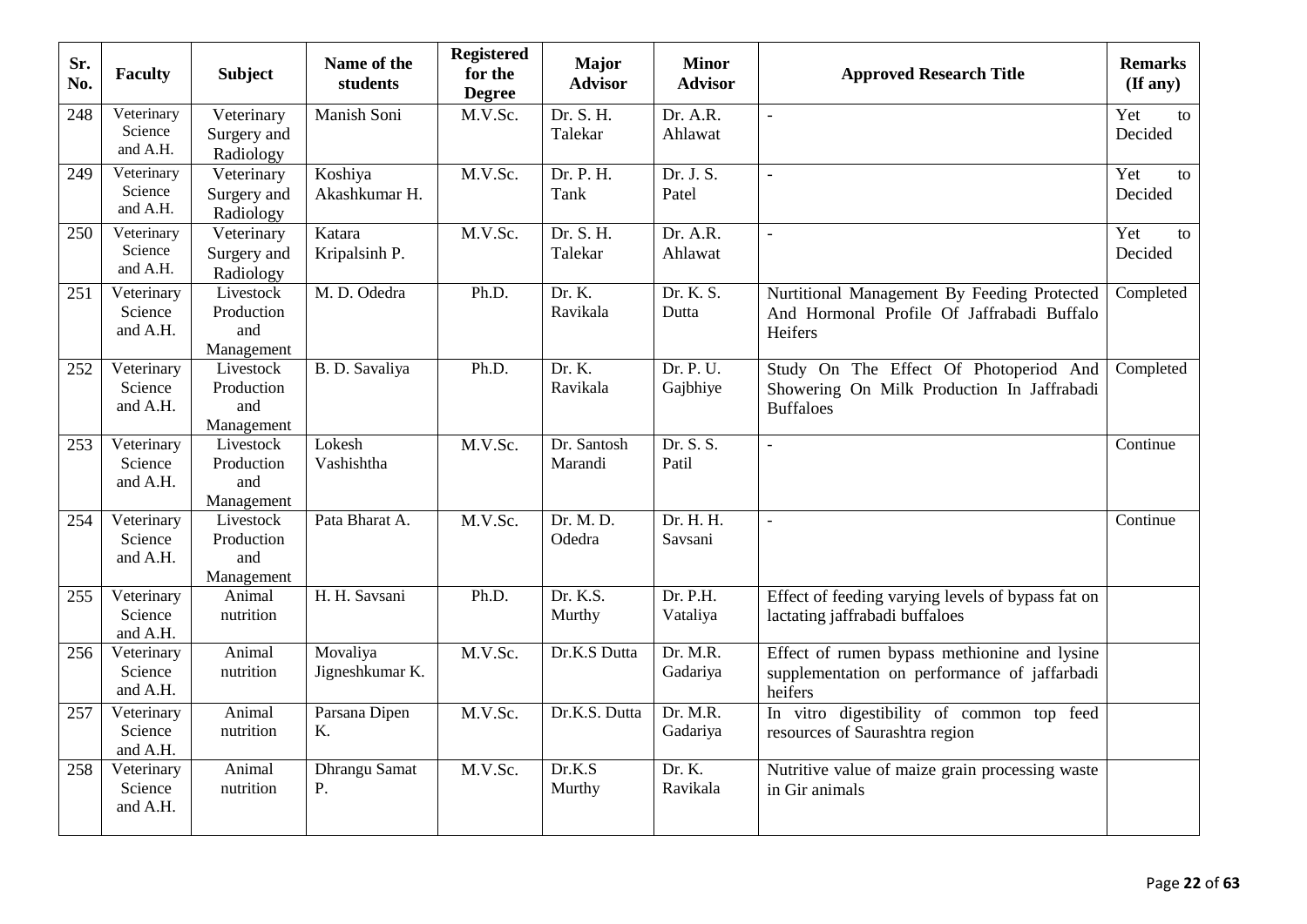| Sr.<br>No. | <b>Faculty</b>                    | <b>Subject</b>      | Name of the<br>students     | <b>Registered</b><br>for the<br><b>Degree</b> | <b>Major</b><br><b>Advisor</b> | <b>Minor</b><br><b>Advisor</b> | <b>Approved Research Title</b>                                                                                         | <b>Remarks</b><br>$($ If any $)$ |
|------------|-----------------------------------|---------------------|-----------------------------|-----------------------------------------------|--------------------------------|--------------------------------|------------------------------------------------------------------------------------------------------------------------|----------------------------------|
| 259        | Veterinary<br>Science<br>and A.H. | Animal<br>nutrition | Viramgama<br>Nilesh K.      | M.V.Sc.                                       | Dr.K.S Dutta                   | Dr. M.R.<br>Gadariya           | Effect of partial replacement with ground nut<br>haulms on growth cost of feeding in Gir heifers                       |                                  |
| 260        | Veterinary<br>Science<br>and A.H. | Animal<br>nutrition | Gajera Ashok<br>kumar P.    | M.V.Sc.                                       | Dr.K.S Dutta                   | Dr. M.R.<br>Gadariya           | Effect of supplementing rumen bypass nutrients<br>on growth of jaffarabadi heifers.                                    |                                  |
| 261        | Veterinary<br>Science<br>and A.H. | Animal<br>nutrition | Sipai sarfaraj H.           | M.V.Sc.                                       | Dr.K.S Dutta                   | Dr. K.<br>Ravikala             | Effects of Exogenous fibrolyticEnymes on in<br>vitro digestibility of dry forages                                      |                                  |
| 262        | Veterinary<br>Science<br>and A.H. | Animal<br>nutrition | Chavda J. A.                | M.V.Sc.                                       | Dr.K.S<br>Murthy               | Dr. M.R.<br>Gadariya           | Effect of supplementing rumen bypass lysine<br>methionine fat an growth in Gir heifers                                 |                                  |
| 263        | Veterinary<br>Science<br>and A.H. | Animal<br>nutrition | N. K. Ribadiya              | M.V.Sc.                                       | Dr. H.H.<br>Savsani            | Dr. M.R.<br>Gadariya           | Effect of feeding varying levels of groundnut<br>haulms on growth performance and carcass<br>quality of broiler birds  |                                  |
| 264        | Veterinary<br>Science<br>and A.H. | Animal<br>nutrition | V. K. Karangiya             | M.V.Sc.                                       | Dr. H.H.<br>Savsani            | Dr. M.R.<br>Gadariya           | Evaluation of garlic and ginger as a feed<br>additives on performance of commercial broiler<br>chicken                 |                                  |
| 265        | Veterinary<br>Science<br>and A.H. | Animal<br>nutrition | Oliva Das                   | M.V.Sc.                                       | Dr. S.S.Patil                  | Dr.K.<br>Ravikala              | Effect of dietary supplementation of prebiotics,<br>probiotics and synbiotics on the performance of<br>broiler chicken |                                  |
| 266        | Veterinary<br>Science<br>and A.H. | Animal<br>nutrition | Barad Nitin A.              | M.V.Sc.                                       | Dr. H.H.<br>Savsani            | Dr. M.R.<br>Gadariya           | Effect of feeding coriander seeds, black pepper<br>and turmeric powder as feed additives on broiler<br>performance     |                                  |
| 267        | Veterinary<br>Science<br>and A.H. | Animal<br>nutrition | Chatrabhuji<br>Brinda B.    | M.V.Sc.                                       | Dr. H.H.<br>Savsani            | Dr. K.<br>Ravikala             | Effect of organic zinc supplementation in the<br>rations on sexual behavior and semen quality of<br><b>GIR</b> bulls   | Continue                         |
| 268        | Veterinary<br>Science<br>and A.H. | Animal<br>nutrition | Chaudhary<br>Jagdish M.     | M.V.Sc.                                       | Dr. K. S.<br>Murthy            | Dr. Santosh<br>Marandi         | Effect of (moringa oleifera) leaf meal (drum<br>stick) and oil performance of Broiler Chicken                          | Continue                         |
| 269        | Veterinary<br>Science<br>and A.H. | Animal<br>nutrition | Boradiya<br>Pradipkumar C.  | M.V.Sc.                                       | Dr. H. H.<br>Savsani           | Dr. M. D.<br>Odedra            | $\equiv$                                                                                                               | Continue                         |
| 270        | Veterinary<br>Science<br>and A.H. | Animal<br>nutrition | Gohil Bharat<br>Chhaganbhai | M.V.Sc.                                       | Dr. D. D.<br>Garg              | Dr. M. D.<br>Odedra            | $\overline{a}$                                                                                                         | Continue                         |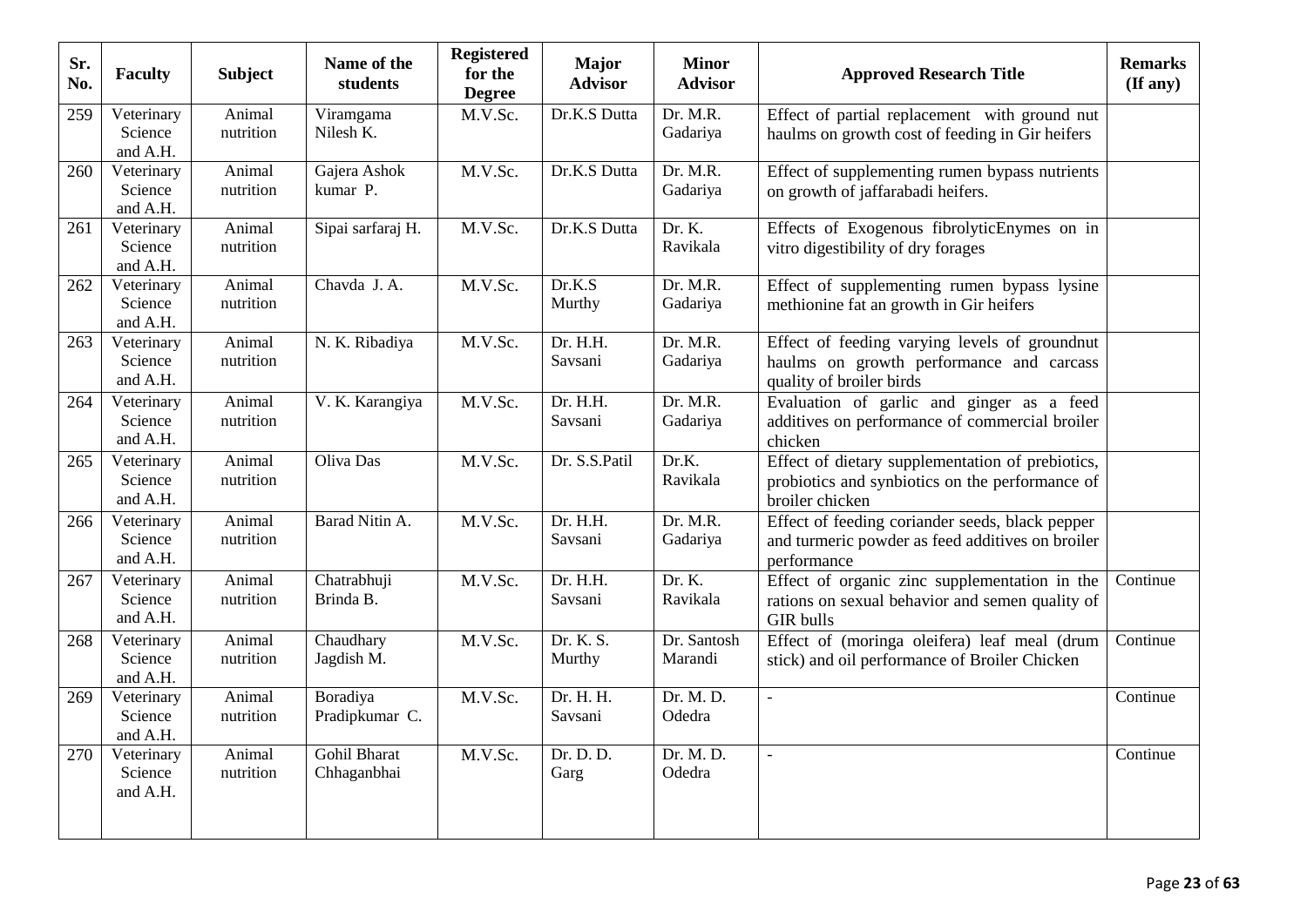| Sr.<br>No. | <b>Faculty</b>                    | <b>Subject</b>                      | Name of the<br>students   | <b>Registered</b><br>for the<br><b>Degree</b> | <b>Major</b><br><b>Advisor</b>    | <b>Minor</b><br><b>Advisor</b> | <b>Approved Research Title</b>                                                                                                                                 | <b>Remarks</b><br>(If any) |
|------------|-----------------------------------|-------------------------------------|---------------------------|-----------------------------------------------|-----------------------------------|--------------------------------|----------------------------------------------------------------------------------------------------------------------------------------------------------------|----------------------------|
| 271        | Veterinary<br>Science<br>and A.H. | Animal<br>nutrition                 | Kamalapuram<br>Ashokkumar | M.V.Sc.                                       | Dr. D. D.<br>Garg                 | Dr. Santosh<br>Marandi         | $\overline{a}$                                                                                                                                                 | Continue                   |
| 272        | Veterinary<br>Science<br>and A.H. | Animal<br>nutrition                 | Trivedi Suman<br>P.       | M.V.Sc.                                       | Dr. S. S. Patil                   | Dr. M. R.<br>Gadariya          | $\overline{a}$                                                                                                                                                 | Continue                   |
| 273        | Veterinary<br>Science<br>and A.H. | Animal<br>nutrition                 | Ribadiya Nilay<br>K.      | Ph.D.                                         | Dr. K. S.<br>Murthy               | Dr. M. R.<br>Gadariya          |                                                                                                                                                                | Continue                   |
| 274        | Fisheries                         | Fisheries<br>Resource<br>Management | Bharadiya S. A.           | M.F.Sc.<br>2006-07                            | Dr. A. Y.<br>Desai                | Dr. K. L.<br>Jetani            | Qualitative And Quantitative Analysis<br><b>Of</b><br>Diatoms In Coastal Water Of Veraval<br>In<br>Southern Saurashtra                                         | Study<br>Complete          |
| 275        | Fisheries                         | Fish<br>Processing<br>Technology    | Chudasama B.<br>G.        | M.F.Sc.<br>2006-07                            | Dr. S. M.<br>Zofair               | Dr. A. Y.<br>Desai             | Study On Cadmium Accumulation In The Squid.<br>Uroteuthis (Photololigo) Duvauceli, Caught<br>From The Southern Coast Of Saurashtra Region                      | Study<br>Complete          |
| 276        | Fisheries                         | Fisheries<br>Resource<br>Management | Fofandi K. N.             | M.F.Sc.<br>2006-07                            | Dr. A. Y.<br>Desai                | Dr. S. I.<br>Yusufzai          | Morphometry And Biological Investigation Of<br>Sepia Prashadi From Veraval, Mangrol And<br>Porbandar Area                                                      | Study<br>Complete          |
| 277        | Fisheries                         | Aquaculture                         | Kotiya A. S.              | M.F.Sc.<br>2006-07                            | Dr. K. L.<br>Jetani               | Dr. A. Y.<br>Desai             | Study On Culture Of Tiger Shrimp Penaeus<br>(Fabricius)<br>Monodon<br>With<br>Seaweed<br>Kappaphycus Alwarezii (Doty) In Grow Out<br>Ponds Of Saurashtra Coast | Study<br>Complete          |
| 278        | Fisheries                         | Aquaculture                         | Pankaj Kumar              | M.F.Sc.<br>2006-07                            | Dr. K. L.<br>Jetani               | Dr. A. Y.<br>Desai             | Sediment And Water Characteristics Of Selected<br>Shrimp Farms Of Diu Region(U.T.)                                                                             | Study<br>Complete          |
| 279        | Fisheries                         | Aquaculture                         | Parmar H. V.              | M.F.Sc.<br>2006-07                            | $\overline{Dr}$ . K. L.<br>Jetani | Dr. A. Y.<br>Desai             | Study On Some Aspects Of Morphometrics.<br>Ecology And Induced Spawning Of Saccostrea<br>Cucullata (Born. 1788) Of Gomati Creek,<br>Dwarka In Saurashtra Coast | Study<br>Complete          |
| 280        | Fisheries                         | Fish<br>Processing<br>Technology    | Solanki J. B.             | M.F.Sc.<br>2006-07                            | Dr. S. M.<br>Zofair               | Dr. A. Y.<br>Desai             | Suitability Of Lizard Fish (Saurida Tumbil) For<br>Surimi Production)                                                                                          | Study<br>Complete          |
| 281        | Fisheries                         | Fish<br>Processing<br>Technology    | Tank H. G.                | M.F.Sc.<br>2006-07                            | Dr. S. M.<br>Zofair               | Dr. K. L.<br>Jetani            | Production And Characterization Of Squid Meal<br>From Squid Waste Of Veraval Coast Of Southern<br>Saurashtra                                                   | Study<br>Complete          |
| 282        | Fisheries                         | Fisheries<br>Resource<br>Management | Vegda J. A.               | M.F.Sc.<br>2006-07                            | Dr. A. Y.<br>Desai                | Dr. K. L.<br>Jetani            | Quantitative Abundance Of Gracilaria Corticata<br>And Hypnea Musciformis From Jaleswar Coast<br>Of Veraval In Southern Saurashtra                              | Study<br>Complete          |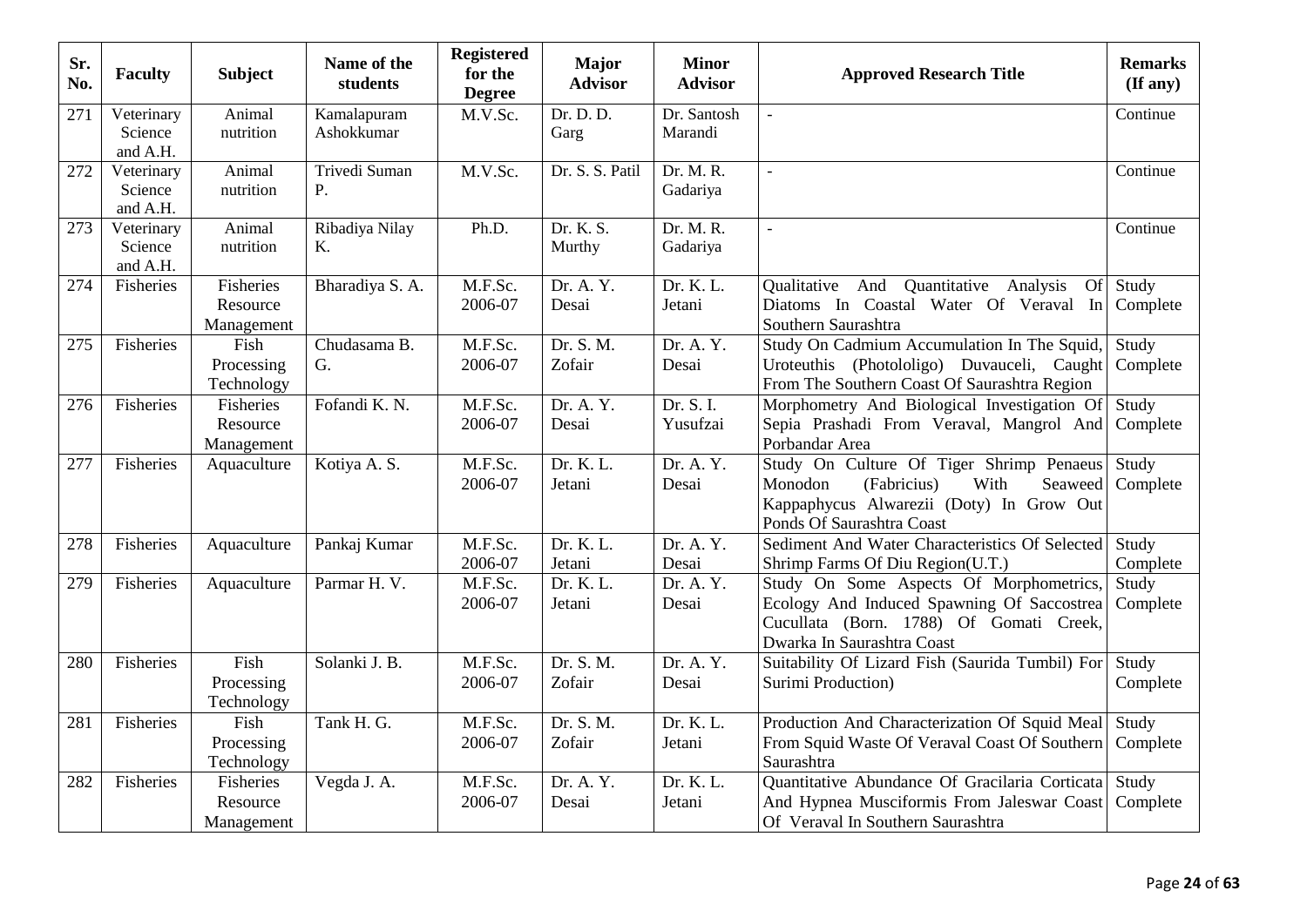| Sr.<br>No. | <b>Faculty</b> | <b>Subject</b>                             | Name of the<br>students | <b>Registered</b><br>for the<br><b>Degree</b> | <b>Major</b><br><b>Advisor</b> | <b>Minor</b><br><b>Advisor</b> | <b>Approved Research Title</b>                                                                                                                                                           | <b>Remarks</b><br>(If any) |
|------------|----------------|--------------------------------------------|-------------------------|-----------------------------------------------|--------------------------------|--------------------------------|------------------------------------------------------------------------------------------------------------------------------------------------------------------------------------------|----------------------------|
| 283        | Fisheries      | Fish<br>Processing<br>Technology           | Bhalala M. K.           | M.F.Sc.<br>2006-07                            | Dr. S. M.<br>Zofair            | Dr. K. L.<br>Jetani            | Effects Of Drying Methods And Heat Treated<br>Salt On Quality Parameters Of Dry Salted<br>Ribbon Fish Lepturacanthus Savala(Cuvier -<br>1829) At Okhamandal Region                       | Study<br>Complete          |
| 284        | Fisheries      | Fish<br>Processing<br>Technology           | Bhola D.V.              | M.F.Sc.<br>2006-07                            | Dr. S. M.<br>Zofair            | Dr. A. Y.<br>Desai             | Evaluation Of Quality Changes Of Contact Plate<br>And Blast Prozen Fillet Of Reef Cod<br>(Epinephelus<br>Diacanthus)<br>During<br>Frozen<br>Storage.                                     | Study<br>Complete          |
| 285        | Fisheries      | Fish<br>Processing<br>Technology           | Dodia A.R.              | M.F.Sc.<br>2006-07                            | Dr. S. M.<br>Zofair            | Shri C. R.<br>Trivedi          | Development Of Ready To Cook Paste Products<br>Croaker<br>(Otolithes<br>From<br>Cuvieri<br>Trewavas, 1974)                                                                               | Study<br>Complete          |
| 286        | Fisheries      | Aquaculture                                | Patel M. P.             | M.F.Sc.<br>2006-07                            | Dr. K. L.<br>Jetani            | Dr. A. Y.<br>Desai             | Effect Of Different Salinities Of Hatching,<br>Larval Growth, Survival And Settling Of The<br>Green Mussel Perna Viridis (Linnaeus, 1758) In<br>Okhamandal Region Of Saurashtra, Gujarat | Study<br>Complete          |
| 287        | Fisheries      | Aquaculture                                | Patel P. P.             | M.F.Sc.<br>2006-07                            | Dr. K. L.<br>Jetani            | Dr. B. A.<br>Parmar            | Effect Of Herbal Liver Tonic On The Growth<br>And Bio-Chemical Composition Of Grey Mullet,<br>Mugil Cephalus (Linnaeus)Fry                                                               | Study<br>Complete          |
| 288        | Fisheries      | Aquaculture                                | Tank P. R.              | M.F.Sc.<br>2006-07                            | Dr. K. L.<br>Jetani            | Dr. B. A.<br>Parmar            | Effect Of Probiotics (Lactobacillus Acidophilus)<br>On Growth, Survival And Quality Of Penaeus<br>Mondon (Fabricius, 1798) Larvae                                                        | Study<br>Complete          |
| 289        | Fisheries      | Aquaculture                                | Bhatt J. H.             | M.F.Sc.<br>2007-08                            | Dr. K. L.<br>Jetani            | Dr. A. Y.<br>Desai             | Concentrations<br>Effects Of<br>Different<br>Of<br>Calcitrans<br>On Growth<br>Chaetoceros<br>And<br>Filtration Rate In The Green Mussel, Perna<br>Viridis (Linnaeus, 1758)               | Study<br>Complete          |
| 290        | Fisheries      | Fish<br>Processing<br>Technology           | Gohel V.K.              | M.F.Sc.<br>2007-08                            | Dr. S. M.<br>Zofair            | Dr. A. Y.<br>Desai             | Quality Assessment Of Three Commercial Sun<br>Dried Fish From Fish Drying Yard At Veraval                                                                                                | Study<br>Complete          |
| 291        | Fisheries      | Fisheries<br>Resource<br>Management        | Ramishetty A.           | M.F.Sc.<br>2007-08                            | Dr. A. Y.<br>Desai             | Dr. K. L.<br>Jetani            | <b>Fishery And Population Dynamics Of Trichiurus</b><br>Lepturus Of Veraval Coast.                                                                                                       | Study<br>Complete          |
| 292        | Fisheries      | <b>Fisheries</b><br>Resource<br>Management | Fofandi M.D.            | M.F.Sc.<br>2008-09                            | Dr. A. Y.<br>Desai             | Dr. S. I.<br>Yusufzai          | Investigations On Some Biological Aspects Of<br>Lizard Fish (Saufida Tumbil) Landed Along<br>Veraval Coast.                                                                              | Study<br>Complete          |
| 293        | Fisheries      | Fisheries<br>Resource<br>Management        | Shabir A.Dar            | M.F.Sc.<br>2008-09                            | Dr. A. Y.<br>Desai             | Dr. S. I.<br>Yusufzai          | Catch Composition And Economic Analysis Of<br>Gill Netters Operating Off Jaleshwar Coast,<br>Veraval                                                                                     | Study<br>Complete          |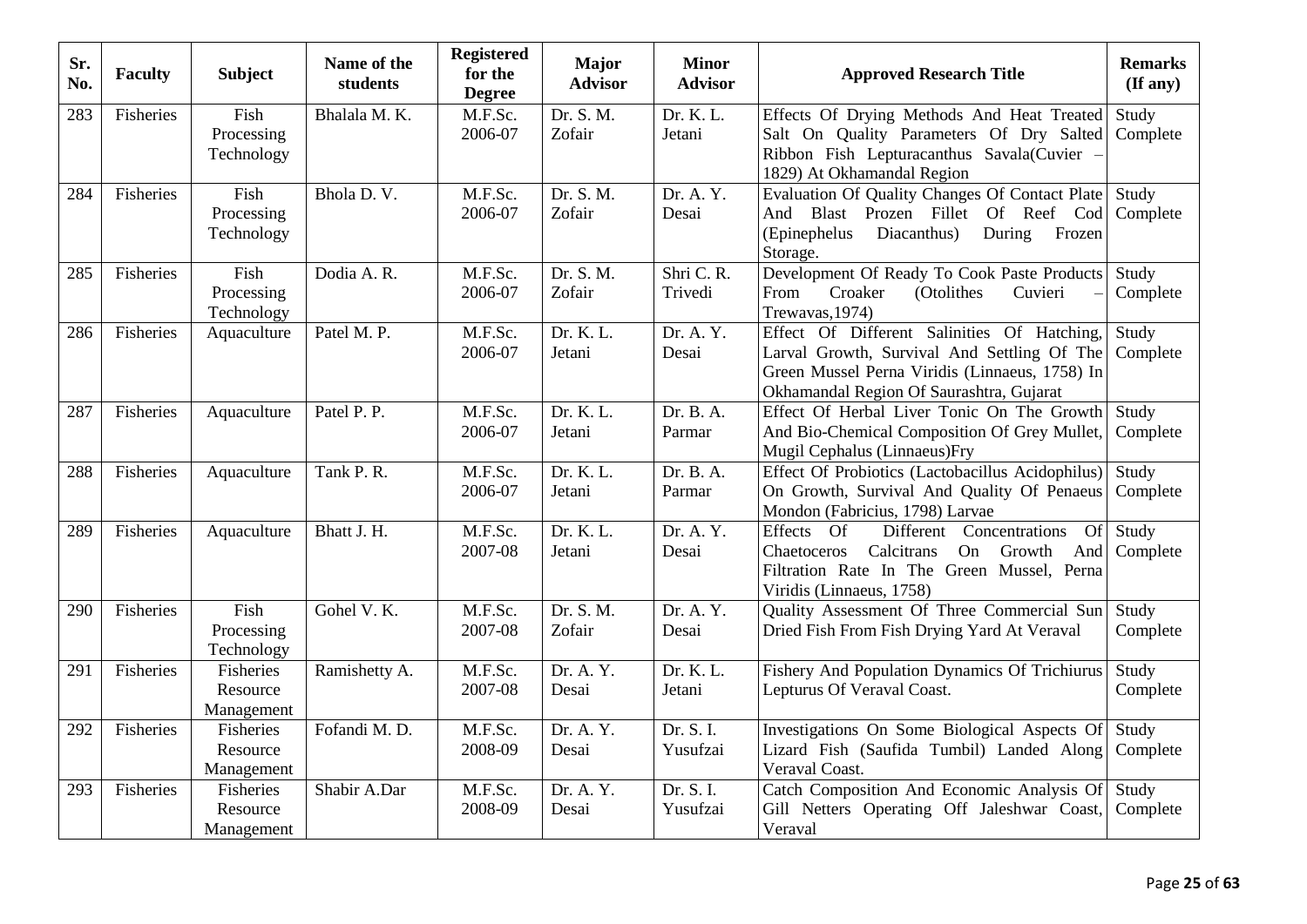| Sr.<br>No. | <b>Faculty</b> | <b>Subject</b>                             | Name of the<br>students | <b>Registered</b><br>for the<br><b>Degree</b> | <b>Major</b><br><b>Advisor</b> | <b>Minor</b><br><b>Advisor</b> | <b>Approved Research Title</b>                                                                                                    | <b>Remarks</b><br>(If any) |
|------------|----------------|--------------------------------------------|-------------------------|-----------------------------------------------|--------------------------------|--------------------------------|-----------------------------------------------------------------------------------------------------------------------------------|----------------------------|
| 294        | Fisheries      | Fish<br>Processing<br>Technology           | Shyani K.               | M.F.Sc.<br>2008-09                            | Dr. S. M.<br>Zofair            | Dr. S. I.<br>Yusufzai          | Shelf Life Assessment Of Sousvide Cook-Chill<br>Cobia (Rachycentron Canadum) Fillets In<br>Tropical Conditions.                   | Study<br>Complete          |
| 295        | Fisheries      | Aquaculture                                | Solanki Y.B.            | M.F.Sc.<br>2008-09                            | Dr. K. L.<br>Jetani            | Dr. A.Y.<br>Desai              | Cage Culture Of Spiny Lobster Panulirus<br>Polyphagus (Herbst, 1793) Along Sarkishwar<br>Bay Jafarabad                            | Study<br>Complete          |
| 296        | Fisheries      | <b>Fisheries</b><br>Resource<br>Management | Kawkabul Saba           | M.F.Sc.<br>2009-10                            | Dr. A.Y.<br>Desai              | Dr. K. L.<br>Jetani            | Fishery And Population Dynamics Of Little Tuna<br>(Euthynnus Affinis) Landed At Veraval Coast                                     | Study<br>Complete          |
| 297        | Fisheries      | Aquaculture                                | Kotiya Tushar J.        | M.F.Sc.<br>2009-10                            | Dr. K. L.<br>Jetani            | Dr. A.Y.<br>Desai              | Evaluation Of Different Dietary Protein Sources<br>On Growth And Survival Of Grey Mullet (Mugil<br>Cephalus) Frty                 | Study<br>Complete          |
| 298        | Fisheries      | Fish<br>Processing<br>Technology           | Faisal Rashid S.        | M.F.Sc.<br>2009-10                            | Dr. S. M.<br>Zofair            | Dr. S. I.<br>Yusufzai          | Biochemical And Microbiological Changes In<br>Treated Minced Meat Of Horse Mackerel<br>(Trachurus Trachurus)                      | Study<br>Complete          |
| 299        | Fisheries      | Fish<br>Processing<br>Technology           | Zankat Vishal<br>D.     | M.F.Sc.<br>2009-10                            | Dr. S. M.<br>Zofair            | Shri C. R.<br>Trivedi          | Evaluating Quality And Shelf Life Of Fish<br>Burger Prepared From Lizardfish (Saurida<br>Tumbil Bloch-1795) During Frozen Srorage | Study<br>Complete          |
| 300        | Fisheries      | Fish<br>Processing<br>Technology           | Anjani Jignesh<br>L.    | M.F.Sc.<br>2009-10                            | Dr. S. M.<br>Zofair            | Dr. A. Y.<br>Desai             | Effect Of Different Ginger Concentrations On<br>Quality Of Salted Dried Catfish (Arius<br>Dussumieri) (Valenciennes, 1840)        | Study<br>Complete          |
| 301        | Fisheries      | Fisheries<br>Resource<br>Management        | Masani Amit H.          | M.F.Sc.<br>2009-10                            | Dr. A. Y.<br>Desai             | Dr. K. L.<br>Jetani            | Cathc Composition And Economic Analysis Of<br>Trawlers Operation From Veraval Fishing<br>Harbour                                  | Study<br>Complete          |
| 302        | Fisheries      | Aquaculture                                | Vanza Jesing G.         | M.F.Sc.<br>2009-10                            | Dr. K. L.<br>Jetani            | Dr. S. M.<br>Zofair            | <b>Effect Of Dietary Supplementation And Survival</b><br>In Penaeus Monodon (Fabricius, 1798) Post<br>Lervae                      | Study<br>Complete          |
| 303        | Fisheries      | Fish<br>Processing<br>Technology           | Neeraj Pathak           | M.F.Sc.<br>2010-11                            | Dr. S. M.<br>Zofair            | Shri H.L.<br>Parmar            | Changes In Proximate Composition And Lipid<br>Quality During Drying Process Of Horse<br>Mackerel (Megalaspis Cordyla)             | Study<br>Complete          |
| 304        | Fisheries      | Aquaculture                                | Wankhade H. P.          | M.F.Sc.<br>2010-11                            | Dr. K. L.<br>Jetani            | Dr. K. H.<br>Vadher            | Effect Of Stocking Density On Growth And<br>Survival Of Gold Fish (Carassius Auratus) Fry                                         | Study<br>Complete          |
| 305        | Fisheries      | Fisheries<br>Resource<br>Management        | Barad Jaydip B.         | M.F.Sc.<br>2010-11                            | Dr. A. Y.<br>Desai             | Shri C. R.<br>Trivedi          | Catch Composition And Economic Analysis Of<br>Obm Gillnetters Operation Off Sutrapada Coast                                       | Study<br>Complete          |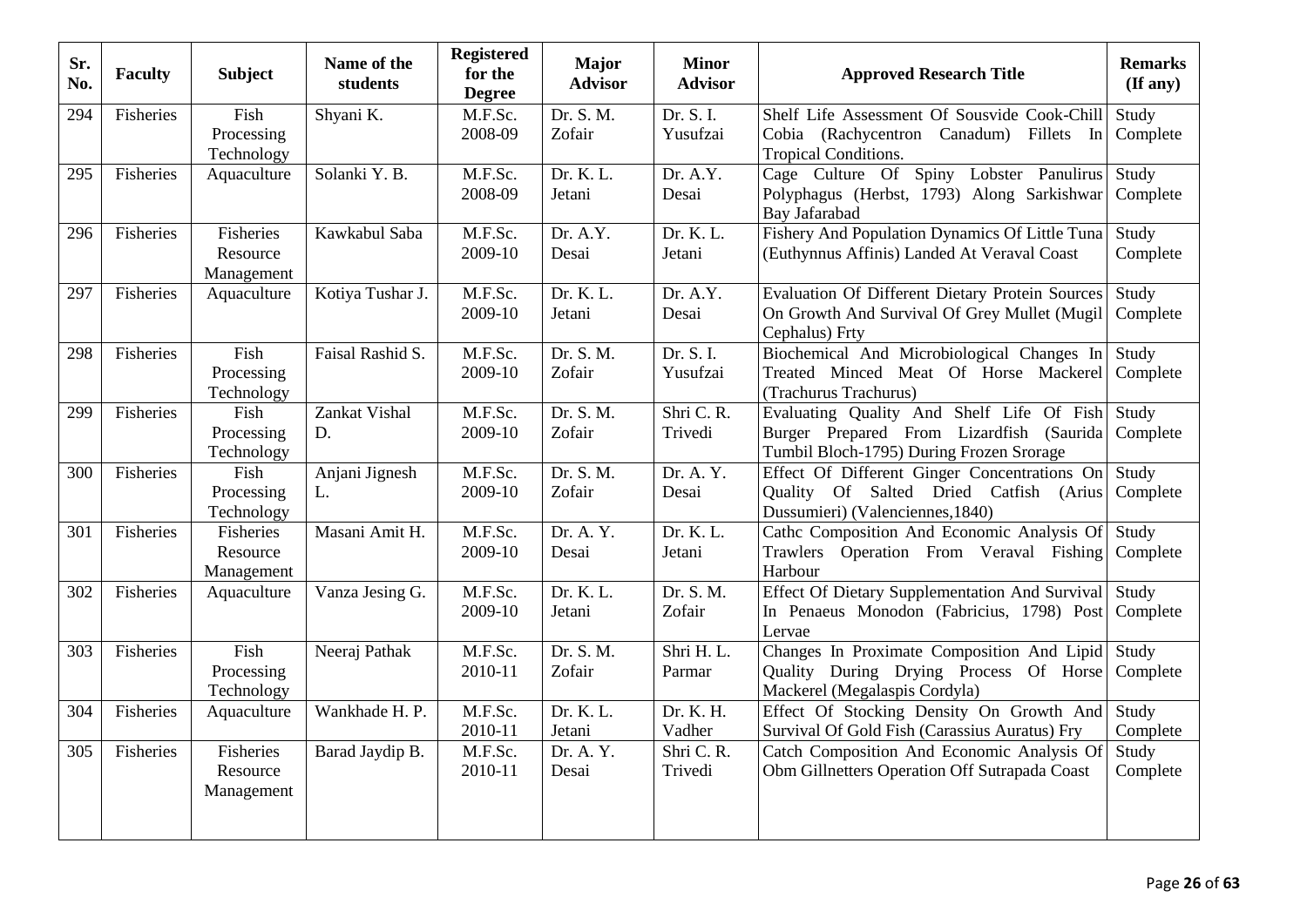| Sr.<br>No. | <b>Faculty</b> | <b>Subject</b>                             | Name of the<br>students  | <b>Registered</b><br>for the<br><b>Degree</b> | <b>Major</b><br><b>Advisor</b> | <b>Minor</b><br><b>Advisor</b> | <b>Approved Research Title</b>                                                                                                                                  | <b>Remarks</b><br>(If any) |
|------------|----------------|--------------------------------------------|--------------------------|-----------------------------------------------|--------------------------------|--------------------------------|-----------------------------------------------------------------------------------------------------------------------------------------------------------------|----------------------------|
| 306        | Fisheries      | Aquaculture                                | Peje Bhakti S.           | M.F.Sc.<br>2010-11                            | Dr. K. L.<br>Jetani            | Dr. S. I.<br>Yusufzai          | Effect Of Different Salinities On Filtration Rate,<br>Growth And Survival Of Pearl Oyster, Pinctada<br>Fucata (Gould, 1850) Juvenile                            | Study<br>Complete          |
| 307        | Fisheries      | <b>Fisheries</b><br>Resource<br>Management | Narigara P. V.           | M.F.Sc.<br>2010-11                            | Dr. A. Y.<br>Desai             | Shri C.R.<br>Trivedi           | Phaeophyceae<br><b>Of</b><br>Quantitative Abundance<br>(Brown Algae) At Port Okha Reef                                                                          | Study<br>Complete          |
| 308        | Fisheries      | Fish<br>Processing<br>Technology           | Kamaliya K. R.           | M.F.Sc.<br>2010-11                            | Dr. S. M.<br>Zofair            | Shri H.L.<br>Parmar            | Effect Of Sodium Polyphosphate Treatments On<br>Quality Of Reef Cod (Epinephelus Diacanthus)<br><b>Fillet During Frozen Storage</b>                             | Study<br>Complete          |
| 309        | Fisheries      | Fisheries<br>Resource<br>Management        | <b>Mayank Pandey</b>     | M.F.Sc.<br>2010-11                            | Dr. A. Y.<br>Desai             | Dr. K. L.<br>Methew            | Quantitative Abundance Of Gastropods At Port<br>Okha Reef                                                                                                       | Study<br>Complete          |
| 310        | Fisheries      | Aquaculture                                | Ashfaq Mohi<br>Ud Din    | M.F.Sc.<br>2010-11                            | Dr. K. L.<br>Jetani            | Dr. A. Y.<br>Desai             | Effect Of Some Natural Pigments On The<br>Coloration In The Gold Fish (Carassius Auratus)                                                                       | Study<br>Complete          |
| 311        | Fisheries      | Fisheries<br>Resource<br>Management        | Brahmane V. T.           | M.F.Sc.<br>2011-12                            | Dr. A. Y.<br>Desai             | Dr. K. H.<br>Vadher            | Icthyofaunal<br>Diversity<br>Of Commercially<br>Exploited Species In The Vicinity Of Marine<br>National Park, Jamnagar                                          | Study<br>Complete          |
| 312        | Fisheries      | Aquaculture                                | Chaudhari S. H.          | M.F.Sc.<br>2011-12                            | Shri. A. A.<br>Vyas            | Dr. A. Y.<br>Desai             | Effect Of Seaweed (Ulva Sp.) As A Feed<br>Additive In Diet On Growth And Survival Of<br>Labeo Rohita Fry                                                        | Study<br>Complete          |
| 313        | Fisheries      | Fish<br>Processing<br>Technology           | Gohel J. K.              | M.F.Sc.<br>2011-12                            | Dr. S. M.<br>Zofair            | Dr. K. L.<br>Methew            | Recovery Of Protein From Surimi Leached<br>Water And Its Chemical Characterization                                                                              | Study<br>Complete          |
| 314        | Fisheries      | Aquaculture                                | Ishakani A. H.           | M.F.Sc.<br>2011-12                            | Dr. N. H.<br>Joshi             | Dr. A. Y.<br>Desai             | Diversity Of Seaweeds At Veraval Coast And Its<br>In Vitro Antioxodant Activity                                                                                 | Study<br>Complete          |
| 315        | Fisheries      | Fish<br>Processing<br>Technology           | Kadri Rais A.<br>M. Amin | M.F.Sc.<br>2011-12                            | Dr. S. M.<br>Zofair            | Dr. K. H.<br>Vadher            | Effect Of Aloge Vera Treatment On Quality Of<br>Indian Shad (Tenualosa Ilisha) During Chilled<br><b>Sto Rage</b>                                                | Study<br>Complete          |
| 316        | Fisheries      | Aquaculture                                | Lende Smit R.            | M.F.Sc.<br>2011-12                            | Dr. S. I.<br>Yusufzai          | Dr. D. T.<br>Vaghela           | Effect Of Replacement Of Dietary Fish Meal By<br>Degossypolated Cottonseed Meal On Growth<br>Performance And Feed Utilization In Tilapia                        | Study<br>Complete          |
| 317        | Fisheries      | Aquaculture                                | Mahida P. J.             | M.F.Sc.<br>2011-12                            | Dr. S. I.<br>Yusufzai          | Dr. A. Y.<br>Desai             | Effect Of Replacement Of Dietary Fish Meal By<br>Soybean Meal On Growth Performance And<br>Feed Utilization In Tilapia (Oreochromis<br>Mossambicus) Advance Fry | Study<br>Complete          |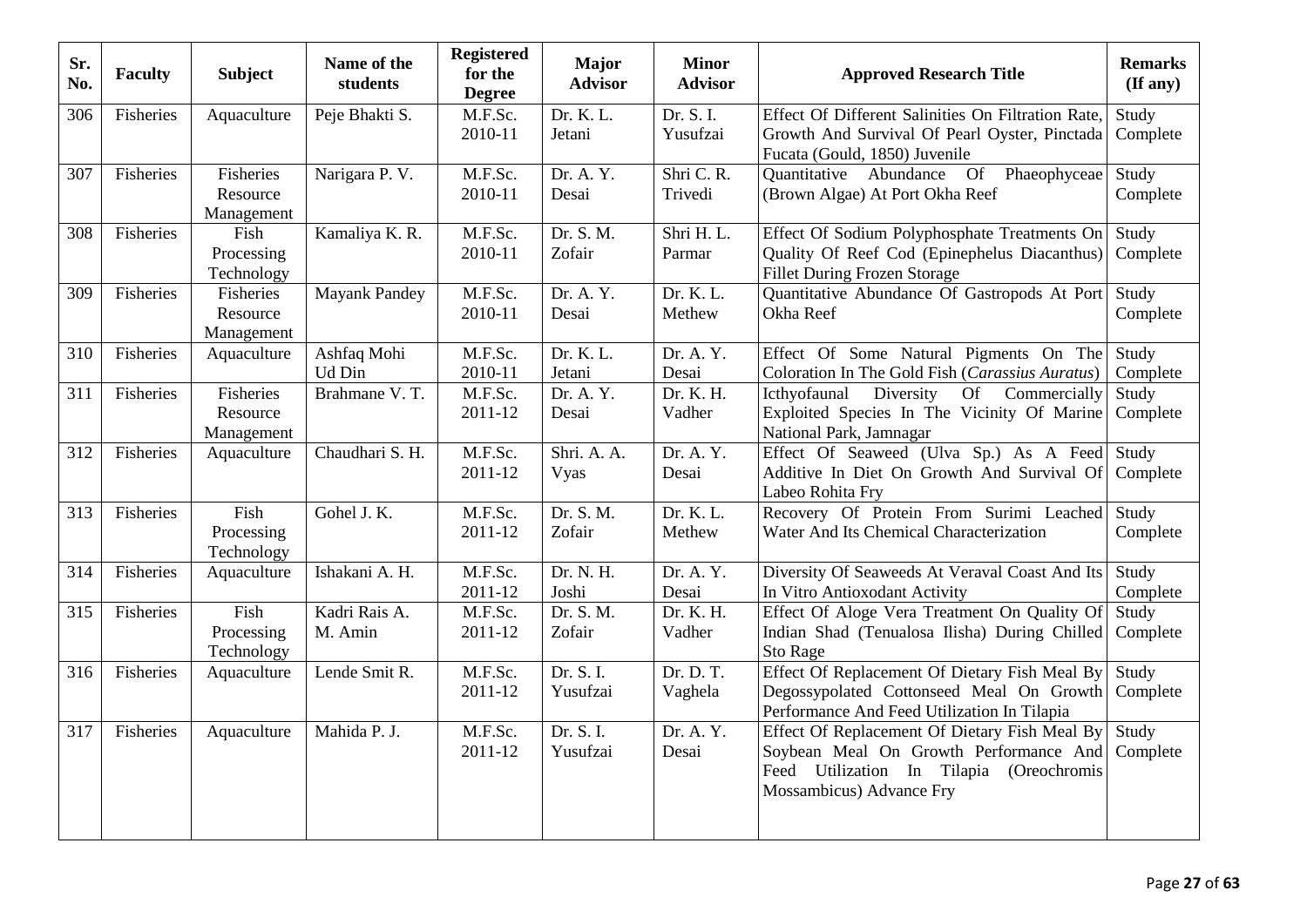| Sr.<br>No. | <b>Faculty</b> | <b>Subject</b>                             | Name of the<br>students | <b>Registered</b><br>for the<br><b>Degree</b> | <b>Major</b><br><b>Advisor</b> | <b>Minor</b><br><b>Advisor</b>   | <b>Approved Research Title</b>                                                                                                                                                             | <b>Remarks</b><br>$(\mathbf{If any})$ |
|------------|----------------|--------------------------------------------|-------------------------|-----------------------------------------------|--------------------------------|----------------------------------|--------------------------------------------------------------------------------------------------------------------------------------------------------------------------------------------|---------------------------------------|
| 318        | Fisheries      | <b>Fisheries</b><br>Resource<br>Management | Sikotariya K.<br>M.     | M.F.Sc.<br>2011-12                            | Dr. K. L.<br>Methew            | Dr. K. H.<br>Vadher              | Catch Composition And Economic Analysis Of<br>Dol Net Operated Along Navabandat Coast,<br>Gujarat                                                                                          | Study<br>Complete                     |
| 319        | Fisheries      | Aquaculture                                | Solanki V. M.           | M.F.Sc.<br>2011-12                            | Dr. K. L.<br>Jetani            | Dr. A. Y.<br>Desai               | Growth Performance And Survival Rate Of Grey<br>Mullet (Mugil Cephalus) Fry Fed With Different<br>Levels Of Earthworm Meal                                                                 | Study<br>Complete                     |
| 320        | Fisheries      | Aquaculture                                | Sumara M.<br>Ayaz K.    | M.F.Sc.<br>2011-12                            | Dr. K. H.<br>Vadher            | Dr. K. L.<br>Methew              | Effect Of Higher Salinities On Growth And<br>Survival Of Pacific White Shrimp (Litopenaeus<br>Vannamei)                                                                                    | Study<br>Complete                     |
| 321        | Fisheries      | Fisheries<br>Resource<br>Management        | Temkar G. S.            | M.F.Sc.<br>2011-12                            | Dr. K. L.<br>Methew            | Dr. S. I.<br>Yusufzai            | Biological Diversity Of Phytoplankton Vis-A-<br>Vis Abiotic Factors Along Coastal Waters At<br>Veraval                                                                                     | Study<br>Complete                     |
| 322        | Fisheries      | <b>Fisheries</b><br>Resource<br>Management | Shabir A.D.             | Ph.D.<br>2011-12                              | Dr. A. Y.<br>Desai             | Dr. S. I.<br>Yusufzai            | Design Features, Catch Composition<br>And<br>Economics Of Gill Nets Operated By Obm<br>Along The Selected Landing Centres Of<br>Junagadh District, Gujarat                                 | Study<br>Complete                     |
| 323        | Fisheries      | Fisheries<br>Resource<br>Management        | Bhatt A. J.             | Ph.D.<br>2011-12                              | Dr. A. Y.<br>Desai             | Dr. N. H.<br>Joshi               | Seaweed Diversity At Pipotan And Narara<br>Islands Of Marine National Park And Sanctuary<br>In Gule Of Kuchchh (Gujarat)                                                                   | Study<br>Complete                     |
| 324        | Fisheries      | Aquaculture                                | Solanki Y.B.            | Ph.D.<br>2011-12                              | Dr. K. L.<br>Jetani            | Dr. A. $\overline{Y}$ .<br>Desai | Effect Of Stocking Density On Growth And<br>Sutvival<br><b>Of</b><br>Spiny<br>Lobster<br>(Panulirus<br>Polyphagus) In Pit Culture At Intertidal Area Of<br>Mahuva Coast                    | Study<br>Complete                     |
| 325        | Fisheries      | Fish<br>Processing<br>Technology           | Bhalala M. K.           | Ph.D.<br>2011-12                              | Dr. S. M.<br>Zofair            | Dr. K. L.<br>Jetani              | Effects Of Gamma Radiation On Quality And<br>Shelf Life Of Dry Salted Ribbon Fish<br>(Lepturacanthus Savala) And Rainbow Sardine<br>(Dussumeria Acuta)                                     | Study<br>Complete                     |
| 326        | Fisheries      | Fish<br>Processing<br>Technology           | Bhola D.V.              | Ph.D.<br>2011-12                              | Dr. S. M.<br>Zofair            | Dr. A. Y.<br>Desai               | Effect Of Post Harvest Handling On Histamine<br>Formation In Fresh And Frozen Longtail Tuna<br>(Thunnus Tonggol)                                                                           | Study<br>Complete                     |
| 327        | Fisheries      | Fisheries<br>Resource<br>Management        | Abdul Azeez P.          | M.F.Sc.<br>2012-13                            | Dr. K. L.<br>Methew            | Shri K.M.<br>Koya                | Determination Of The Distribution Pattern Of<br>Robbonfish Trichiurus Lepturus Linnaeus 1758<br>Commercially Exploited Off Saurashtra Coast,<br>Gujarat With Its Biology On A Gis Platform | Study<br>Complete                     |
| 328        | Fisheries      | Fish<br>Processing<br>Technology           | Baraiya K. G.           | M.F.Sc.<br>2012-13                            | Dr. S. M.<br>Zofair            | Dr. K. L.<br>Methew              | Development<br>$\overline{\text{Shrimp}}$<br><b>Of</b><br>(Solenocera<br>Crassicornis) Based Snack Food Using Extrusion<br>Technology And Its Storage Characteristics                      | Study<br>Complete                     |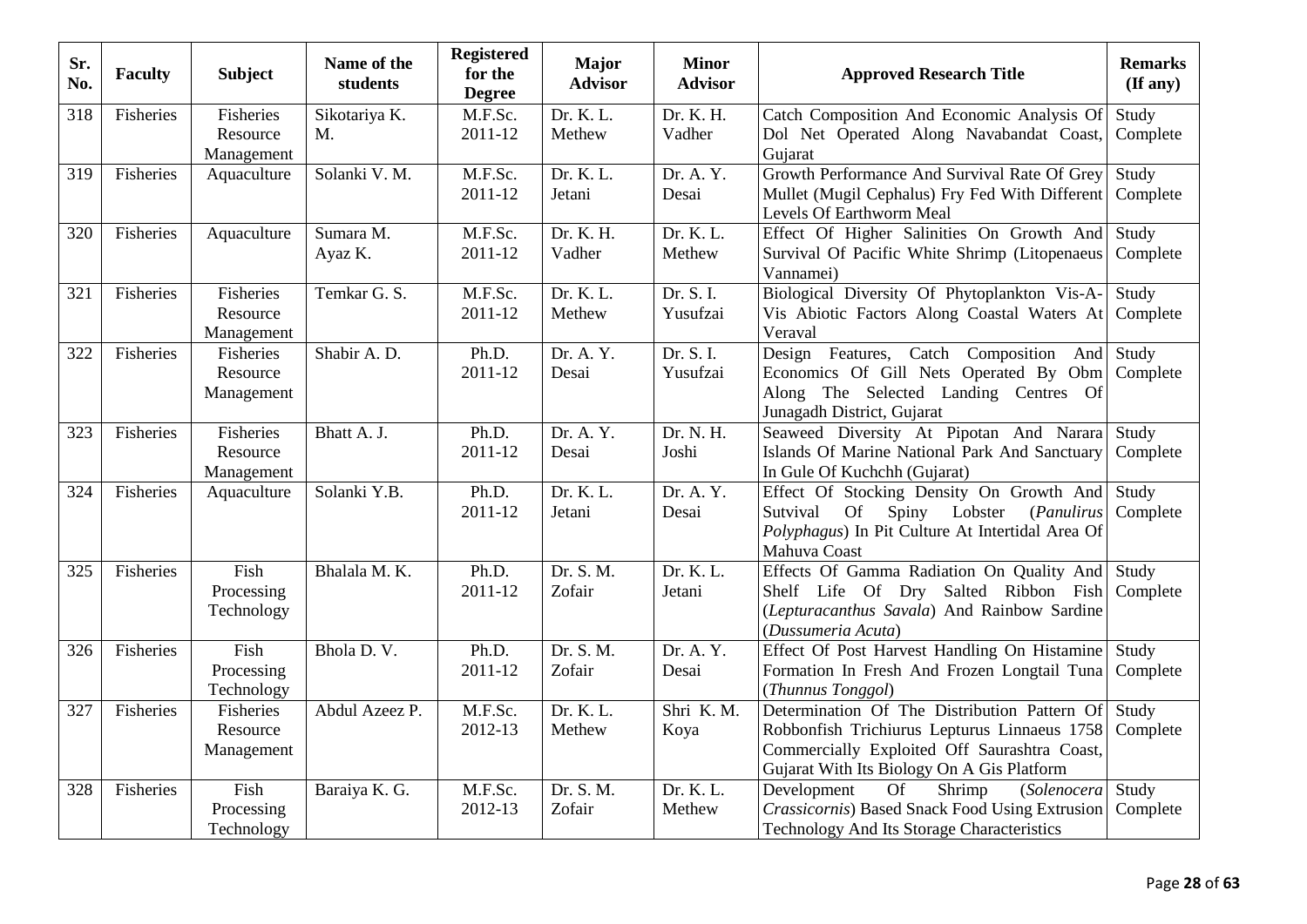| Sr.<br>No. | <b>Faculty</b> | <b>Subject</b>                      | Name of the<br>students | <b>Registered</b><br>for the<br><b>Degree</b> | Major<br><b>Advisor</b> | <b>Minor</b><br><b>Advisor</b> | <b>Approved Research Title</b>                                                                                                                          | <b>Remarks</b><br>(If any) |
|------------|----------------|-------------------------------------|-------------------------|-----------------------------------------------|-------------------------|--------------------------------|---------------------------------------------------------------------------------------------------------------------------------------------------------|----------------------------|
| 329        | Fisheries      | Aquaculture                         | Chavda G. P.            | M.F.Sc.<br>2012-13                            | Dr. S. I.<br>Yusufzai   | Dr. K. L.<br>Methew            | Effect Of Substratum And Stocking Density On<br>The Growth And Survival Of The Ginger Shrimp<br>(Metapenaeus Kutchensis                                 | Study<br>Complete          |
| 330        | Fisheries      | Aquaculture                         | Garima Rana             | M.F.Sc.<br>2012-13                            | Dr. S. I.<br>Yusufzai   | Dr. A. Y.<br>Desai             | Effect Of Replacement Of Dietary Fish Meal By<br>Shrimp Head Meal On Growth And Survival Of<br>Tilapia (Oreochromismossambibus) Advance Fry             | Study<br>Complete          |
| 331        | Fisheries      | Aquaculture                         | Henry<br>Mapwesera      | M.F.Sc.<br>2012-13                            | Dr. S. I.<br>Yusufzai   | Dr. A. Y.<br>Desai             | Effect Of Dietary Dietary Protein Levels On The<br>Growth And Survival Of The Ginger Shrimp<br>(Metapenaeus Kutchensis)                                 | Study<br>Complete          |
| 332        | Fisheries      | Fisheries<br>Resource<br>Management | Joshi A. M.             | M.F.Sc.<br>2012-13                            | Dr. A. Y.<br>Desai      | Dr. K. H.<br>Vadher            | Assemblage Of Different Fauna At Artificial<br>Reef Site At Miyani Estuary, Gujarat                                                                     | Study<br>Complete          |
| 333        | Fisheries      | Aquaculture                         | Mer R. R.               | M.F.Sc.<br>2012-13                            | Dr. K. H.<br>Vadher     | Dr. A. Y.<br>Desai             | Effect Of Partial Supplementation Of Duckweed<br>(Lemna Minor) In The Diet Of Labeo Rohita<br>(Hamilton, 1822) Juveniles                                | Study<br>Complete          |
| 334        | Fisheries      | Fish<br>Processing<br>Technology    | Mulye V. B.             | Ph.D.<br>2012-13                              | Dr. S. M.<br>Zofair     | Dr. K. L.<br>Methew            | Development And Storage Characteristics Of<br>Croaker (Johnius Dussumieri) Based Snack Food<br><b>Using Extrusion Technology</b>                        | Study<br>Complete          |
| 335        | Fisheries      | Fisheries<br>Resource<br>Management | Parmar P. M.            | M.F.Sc.<br>2012-13                            | Dr. K. L.<br>Methew     | Dr. K. H.<br>Vadher            | Catch Composition And Economics Of Single<br>Day And Multi-Day Gillnet Operations Along<br>Chorvad Coast, Gujarat                                       | Study<br>Complete          |
| 336        | Fisheries      | Aquaculture                         | Patel M. R.             | M.F.Sc.<br>2012-13                            | Dr. K. H.<br>Vadher     | Dr. K. L.<br>Methew            | Effect Of Partial Replacement Of Fishmeal With<br>Aquatic Macrophyte, Eichhornia Crassipes In<br>The Diet Of Labeo Rohita (Hamilton, 1822)<br>Juveniles | Study<br>Complete          |
| 337        | Fisheries      | Fisheries<br>Resource<br>Management | Ramchandra<br>Khileri   | M.F.Sc.<br>2012-13                            | Dr. K. L.<br>Methew     | Dr. S. M.<br>Zofair            | Fishery Biology And Population Dynamics Of<br>Nemipterus Japonicus (Bloch, 1791) Landed At<br>Veraval, Gujarat                                          | Study<br>Complete          |
| 338        | Fisheries      | Aquaculture                         | Tandel K. V             | M.F.Sc.<br>2012-13                            | Dr. N. H.<br>Joshi      | Dr. K. L.<br>Methew            | Study On Growth Performance Of Kappaphycus<br>And Gracilaria Sp. Of Algae Through Different<br><b>Cultivation Methods</b>                               | Study<br>Complete          |
| 339        | Fisheries      | Aquaculture                         | Vadher K. K.            | M.F.Sc.<br>2012-13                            | Shri. A. A.<br>Vyas     | Dr. A. Y.<br>Desai             | Effects Of Seaweed, Gracilaria Sp. As A Feed<br>Additive In Diets On Growth And Survival Of<br>Labeo Rohita                                             | Study<br>Complete          |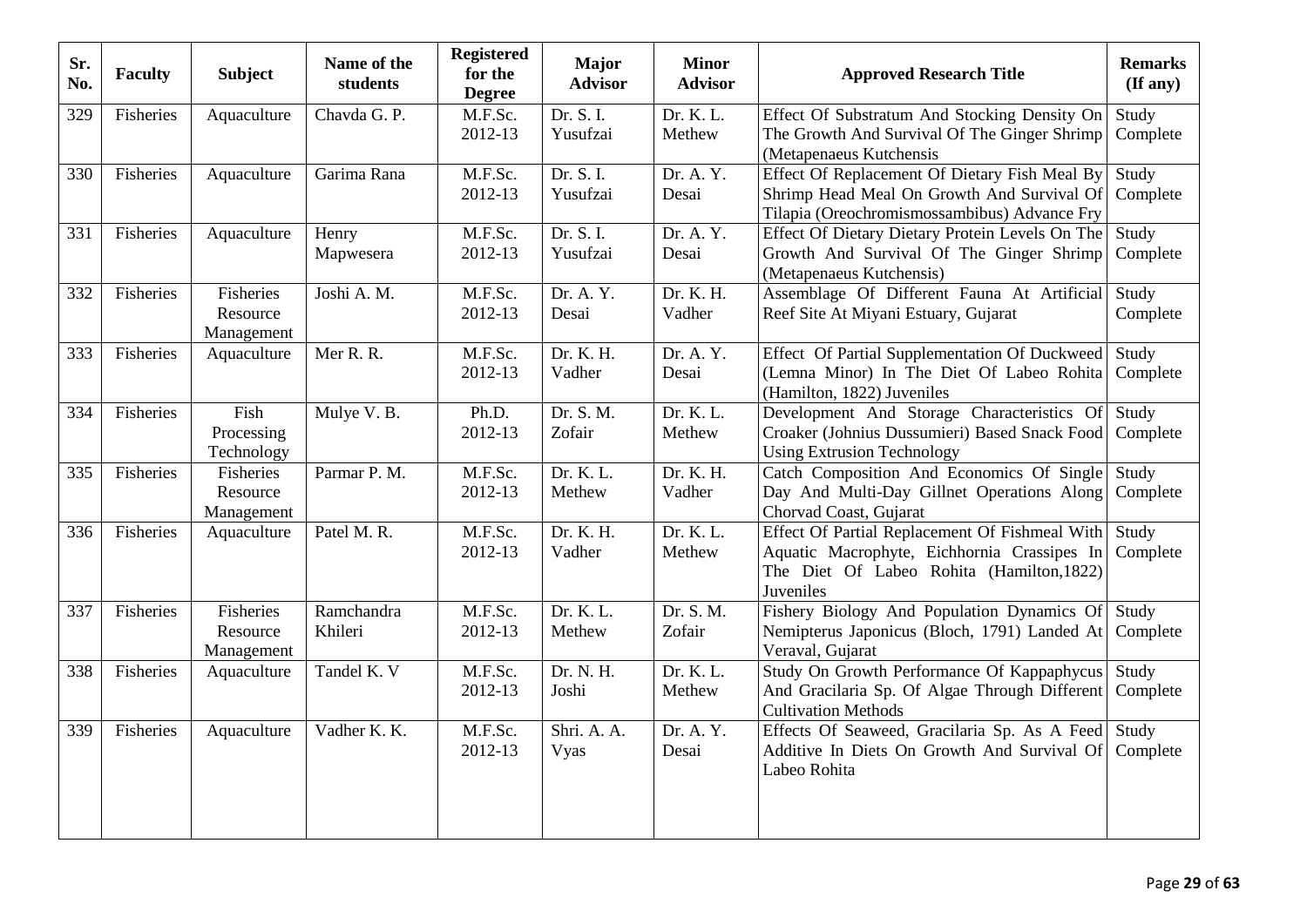| Sr.<br>No. | <b>Faculty</b> | <b>Subject</b>                             | Name of the<br>students      | <b>Registered</b><br>for the<br><b>Degree</b> | <b>Major</b><br><b>Advisor</b> | <b>Minor</b><br><b>Advisor</b> | <b>Approved Research Title</b>                                                                                                                                              | <b>Remarks</b><br>(If any) |
|------------|----------------|--------------------------------------------|------------------------------|-----------------------------------------------|--------------------------------|--------------------------------|-----------------------------------------------------------------------------------------------------------------------------------------------------------------------------|----------------------------|
| 340        | Fisheries      | Aquaculture                                | <b>Anand Kumar</b><br>Verma  | M.F.Sc.<br>2013-14                            | Dr. K. H.<br>Vadher            | Dr. D. T.<br>Vaghela           | <b>Of</b><br>Chaetoceros<br>Spp.<br>Influence<br>Cell<br>Concentration On The Growth And Survival<br>Oyster Pinctada Fucata<br>Rate Of Pearl<br>$(Gould, 1850)$ Spat        | Study<br>Complete          |
| 341        | Fisheries      | Aquaculture                                | Halai R. R.                  | M.F.Sc.<br>2013-14                            | Dr. N. H.<br>Joshi             | Dr. D. T.<br>Vaghela           | Cage Culture Of The Pacific White Leg Shrimp<br>Litopenaeus Vannamei And Red Seaweed<br>Gracilaria Dura In Cement Tank                                                      | Study<br>Complete          |
| 342        | Fisheries      | Aquaculture                                | Lende Smit<br>Ramesh         | Ph.D.<br>2013-14                              | Dr. S. I.<br>Yusufzai          | Dr. K. L.<br>Methew            | Nutritional<br>Characterization<br>And<br>Genetic<br>Profiling Of A Few Commercially Important<br><b>Aquaculture Fish Species</b>                                           | Study<br>Complete          |
| 343        | Fisheries      | Aquaculture                                | Mahida Parvez<br>$J_{\cdot}$ | Ph.D.<br>2013-14                              | Dr. S. I.<br>Yusufzai          | Dr. A. Y.<br>Desai             | Nutritional Profiling And Feed Formulation<br>Using Selected Non-Conventional Animal Origin<br>Feed Ingredients For White-Leg Shrimp,<br>Litopenaeus Vannamei (Boone, 1931) | Study<br>Complete          |
| 344        | Fisheries      | Aquaculture                                | Makvana N. L.                | M.F.Sc.<br>2013-14                            | Shri. A. A.<br>Vyas            | Shri T. H.<br>Dave             | Effect Of Spirulina Spp. As A Feed Additive On<br>Growth And Survival Of Labeo Rohita<br>(Hamilton, 1822) Fry                                                               | Study<br>Complete          |
| 345        | Fisheries      | Aquaculture                                | Naik Namita D.               | M.F.Sc.<br>2013-14                            | Dr. K. H.<br>Vadher            | Dr. A. Y.<br>Desai             | Effect Of Different Feeding Rate Of Isochrysis<br>Galbana On Growth And Survival Tate Of Pearl<br>Oyster, Pinctada Fucata (Gould, 1850) Spat                                | Study<br>Complete          |
| 346        | Fisheries      | Aquaculture                                | Parmar M. H.                 | M.F.Sc.<br>2013-14                            | Dr. S. I.<br>Yusufzai          | Dr. S. I.<br>Yusufzai          | The Effect Of Partial Replacement Of Fish Meal<br>With Acetes Meal On Growth, Feed Utilization<br>Survival Of Tilapia (Oreochromis<br>And<br>Mossambicus) Advance Fry       | Study<br>Complete          |
| 347        | Fisheries      | Aquaculture                                | Vala R. B.                   | M.F.Sc.<br>2013-14                            | Dr. K. L.<br>Jetani            | Dr. D. T.<br>Vaghela           | Effects Of Different Ration Of Isochrysis<br>Galbana And Chaetoceros Spp. On The Growth<br>And Survival Of Pearl Oyster Pinctada Fucata<br>(Gould, 1850) Spats In Captivity | Study<br>Complete          |
| 348        | Fisheries      | Fisheries<br>Resource<br>Management        | Jyoti Saroj                  | M.F.Sc.<br>2014-15                            | Dr. K. L.<br>Methew            | Shri K.M.<br>Koya              | Fishery, Biology And Distribution Of Common<br>Dolphin Fish, Coryphaena Hippurus Linnaeus,<br>1758 On A Gis Platform Off Saurashtra Coast,<br>Gujarat                       | Study<br>Complete          |
| 349        | Fisheries      | <b>Fisheries</b><br>Resource<br>Management | Katira N. N.                 | M.F.Sc.<br>2014-15                            | Dr. H. K.<br>Kardani           | Dr. K. H.<br>Vadher            | Bycatch Analysis Of Stonewada Fishing (Fixed<br>Encircling Net) Method At Sikka Coast, Gujarat                                                                              | Study<br>Complete          |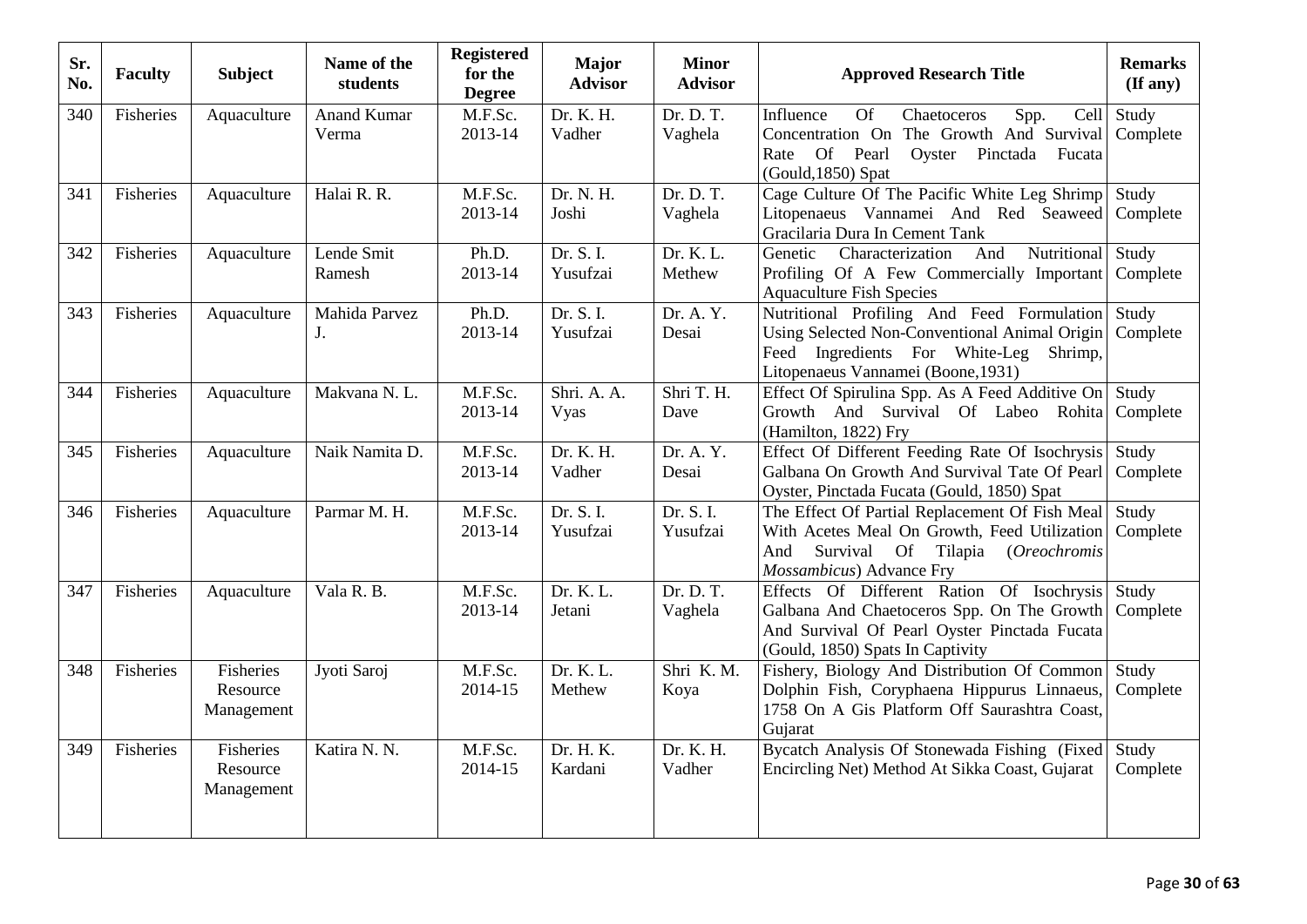| Sr.<br>No. | <b>Faculty</b>  | <b>Subject</b>                         | Name of the<br>students | <b>Registered</b><br>for the<br><b>Degree</b> | <b>Major</b><br><b>Advisor</b> | <b>Minor</b><br><b>Advisor</b> | <b>Approved Research Title</b>                                                                                                                                      | <b>Remarks</b><br>(If any) |
|------------|-----------------|----------------------------------------|-------------------------|-----------------------------------------------|--------------------------------|--------------------------------|---------------------------------------------------------------------------------------------------------------------------------------------------------------------|----------------------------|
| 350        | Fisheries       | Fisheries<br>Resource<br>Management    | Lakhadhir D. D.         | M.F.Sc.<br>2014-15                            | Dr. D. T.<br>Vaghela           | Dr. S. I.<br>Yusufzai          | Analysis Of Multiday Trawler Bycatch Landed<br>At Veraval Fish Landing Centre, Gujarat                                                                              | Study<br>Complete          |
| 351        | Fisheries       | Fish<br>Processing<br>Technology       | Masani M. N.            | M.F.Sc.<br>2014-15                            | Dr. S. M.<br>Zofair            | Dr. K. L.<br>Methew            | Effect Of Betel Leaf Extract And Bht On The<br>Quality Of Longtail Tuna Loin (Thunnus<br>Tonggol) During Frozen Storace                                             | Study<br>Complete          |
| 352        | Fisheries       | Fisheries<br>Resource<br>Management    | Panja T. H.             | M.F.Sc.<br>2014-15                            | Dr. A. Y.<br>Desai             | Dr. S. I.<br>Yusufzai          | Fishery, Biology And Distribution Of Indian<br>Uroteuthis<br>(Photololigo)<br>Squid<br>Duvauceli<br>(D'orbigny, 1848) On Gis Platform Off Veraval<br>Coast, Gujarat | Study<br>Complete          |
| 353        | Fisheries       | Fish<br>Processing<br>Technology       | Parmar A. M.            | $\overline{M.F}$ . Sc.<br>2014-15             | Dr. S. M.<br>Zofair            | Dr. A. Y.<br>Desai             | Combined Effect Of Map And Essential Oil<br>Treatment On Quality Of Reef Cod (Epinephelus<br>Diacanthus) Fillets During Chilled Storage                             | Study<br>Complete          |
| 354        | Fisheries       | Fish<br>Processing<br>Technology       | Parmar Ejaz A.<br>R.    | M.F.Sc.<br>2014-15                            | Dr. S. M.<br>Zofair            | Dr. K. L.<br>Methew            | Combined Effect Of Reduced Oxygen Packaging<br>And Chitosan Coating On The Quality Of Big<br>Eye Tuna (Thunnus Obesus) Steak Stored At<br><b>Chilled Condition</b>  | Study<br>Complete          |
| 355        | Fisheries       | Aquaculture                            | Sanjay Singh<br>Rathore | M.F.Sc.<br>2014-15                            | Dr. S. I.<br>Yusufzai          | Dr. A. Y.<br>Desai             | Effect Of Replacement Of Dietary Fish Meal By<br>Poultry Meal On Growth Performance And Feed<br>Utilization In Tilapia (Oreochromis Niloticus)<br>Fry               | Study<br>Complete          |
| 356        | Fisheries       | Fisheries<br>Resource<br>Management    | Vyas U.D.               | M.F.Sc.<br>2014-15                            | Dr. A. Y.<br>Desai             | Dr. K. H.<br>Vadher            | Ichthyof Aunal Diversity Of Bhadar-I Reservoir,<br>Gujarat                                                                                                          | Study<br>Complete          |
| 357        | Agril.<br>Engg. | Soil & Water<br>Engineering            | Lakkad Arun P.          | M.Tech<br>(Ag. Engg.)<br>2004-05              | Dr. GR<br><b>Sharma</b>        |                                | Agricultural<br>Cadastral<br>Level<br>Resources<br>planning through remote sensing and GIS<br>Techniques                                                            |                            |
| 358        | Agril.<br>Engg. | Farm<br>Machinery<br>and Power         | Mungale Anita<br>D.     | M.Tech<br>(Ag. Engg.)<br>2004-05              | Prof. JB<br>Savani             |                                | Design and Development of Rotary Power<br>Weeder                                                                                                                    |                            |
| 359        | Agril.<br>Engg. | Agricultural<br>Process<br>Engineering | Otari Ajit S.           | M.Tech<br>(Ag. Engg.)<br>2004-05              | Dr. AK<br>Varshney             |                                | Studies on storage of Dehydrated Onion and<br>Garlic powder                                                                                                         |                            |
| 360        | Agril.<br>Engg. | Soil & Water<br>Engineering            | Patel<br>Rajnikumar J.  | M.Tech<br>(Ag. Engg.)<br>2004-05              | Prof. RH<br>Ghaghada           |                                | Watershed<br>Development and<br>management<br>Planning using remote sensing and GIS                                                                                 |                            |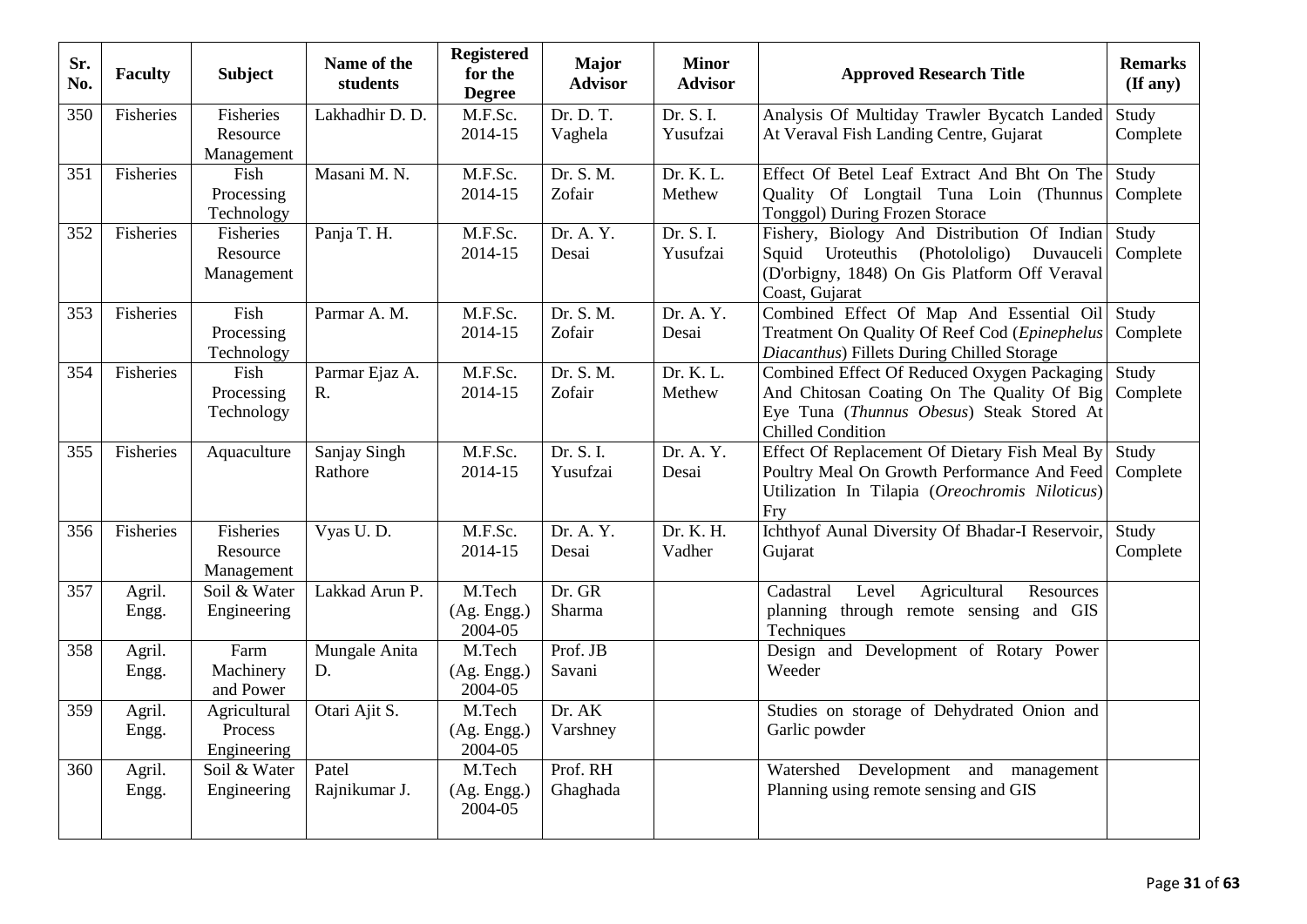| Sr.<br>No. | <b>Faculty</b>  | <b>Subject</b>                         | Name of the<br>students          | <b>Registered</b><br>for the<br><b>Degree</b> | <b>Major</b><br><b>Advisor</b> | <b>Minor</b><br><b>Advisor</b> | <b>Approved Research Title</b>                                                                                             | <b>Remarks</b><br>$(\mathbf{If any})$ |
|------------|-----------------|----------------------------------------|----------------------------------|-----------------------------------------------|--------------------------------|--------------------------------|----------------------------------------------------------------------------------------------------------------------------|---------------------------------------|
| 361        | Agril.<br>Engg. | Soil & Water<br>Engineering            | <b>Bantoo Dhar</b>               | M.Tech<br>(Ag. Engg.)<br>2005-06              | Dr. GR<br>Sharma               |                                | Design Development of Rainfall Simulation in<br>Laboratory for soil and water conservation<br>studies                      |                                       |
| 362        | Agril.<br>Engg. | Agricultural<br>Process<br>Engineering | Mandavia<br>Bhavini R.           | M.Tech<br>(Ag. Engg.)<br>2005-06              | Dr. NC Patel                   | Dr. MK<br>Mandavia             | Studies on Convective and Microwave Drying<br>of Grapes                                                                    |                                       |
| 363        | Agril.<br>Engg. | Farm<br>Machinery<br>and Power         | Patel Bhoomik<br>A.              | M.Tech<br>(Ag. Engg.)<br>2005-06              | Dr. R. Yadav                   |                                | Development and Performance Evaluation of<br>Camel Drawn Sprayer for Groundnut                                             |                                       |
| 364        | Agril.<br>Engg. | Farm<br>Machinery<br>and Power         | Ranjeet Singh                    | M.Tech<br>(Ag. Engg.)<br>2005-06              | Prof. JB<br>Savani             |                                | Design and Evaluation of Rotary Oscillatory<br>mode for utilization of Bullock power                                       |                                       |
| 365        | Agril.<br>Engg. | Agricultural<br>Process<br>Engineering | Sarode Kundan<br>G.              | M.Tech<br>(Ag. Engg.)<br>2005-06              | Prof. DM<br>Vyas               | Dr. PN<br>Sarsavadia           | Studies on Effect of Blend Ratio on Physical,<br><b>Textural and Sensory Properties of Pasta</b>                           |                                       |
| 366        | Agril.<br>Engg. | Agricultural<br>Process<br>Engineering | Akbari Sanjay<br>H.              | Ph.D.<br>(Ag. Engg.)<br>2005-06               | Dr. AK<br>Varshney             | Dr. PN<br>Sarsavadia           | Standardization of Drying and Extraction<br>Techniques for production of lycopene from<br>tomato processing waste (Pomace) |                                       |
| 367        | Agril.<br>Engg. | Agricultural<br>Process<br>Engineering | <b>Antala Dinesh</b><br>Kumar K. | Ph.D.<br>(Ag. Engg.)<br>2005-06               | Dr. AK<br>Varshney             | Dr. PN<br>Sarsavadia           | Packging and Storage Studies on Fresh Guava<br>Fruit and Osmotic-Air Dehydrated Powder of<br>Guava (Psidium guajava L.)    |                                       |
| 368        | Agril.<br>Engg. | Agricultural<br>Process<br>Engineering | Cholera Sanjay<br>P.             | Ph.D.<br>(Ag. Engg.)<br>2005-06               | Dr. NC Patel                   | Prof. VM<br><b>Bhatt</b>       | Studies on Osmo freeze of Sapota                                                                                           |                                       |
| 369        | Agril.<br>Engg. | Farm<br>Machinery<br>and Power         | Kathiria<br>Ramesh K             | Ph.D.<br>(Ag. Engg.)<br>2005-06               | Prof. JB<br>Savani             | Dr. PN<br>Sarsavadia           | Development and Evaluation of Knapsack<br>power driven cotton picker                                                       |                                       |
| 370        | Agril.<br>Engg. | Agricultural<br>Process<br>Engineering | Sangani V.P.                     | Ph.D.<br>(Ag. Engg.)<br>2005-06               | Dr. N.C.<br>Patel              | Prof. VM<br><b>Bhatt</b>       | Enzymatic Pre Treatments on Pigeon Pea for<br>Better Recovery and qulity of Dhal                                           |                                       |
| 371        | Agril.<br>Engg. | Soil & Water<br>Engineering            | Satasiya R.M.                    | Ph.D.<br>(Ag. Engg.)<br>2005-06               | Dr. R.<br>Subbaiah             | Dr. PM<br>Chauhan              | Uben Command Area planning for Efficient<br>water management                                                               |                                       |
| 372        | Agril.<br>Engg. | Farm<br>Machinery<br>and Power         | Ms. Chavan<br>Sumati P.          | M.Tech<br>(Ag. Engg.)<br>2006-07              | Dr. P.<br>Mohnot               | Dr. AK<br>Varshney             | Assessment of Draft Capacity of Bullock                                                                                    |                                       |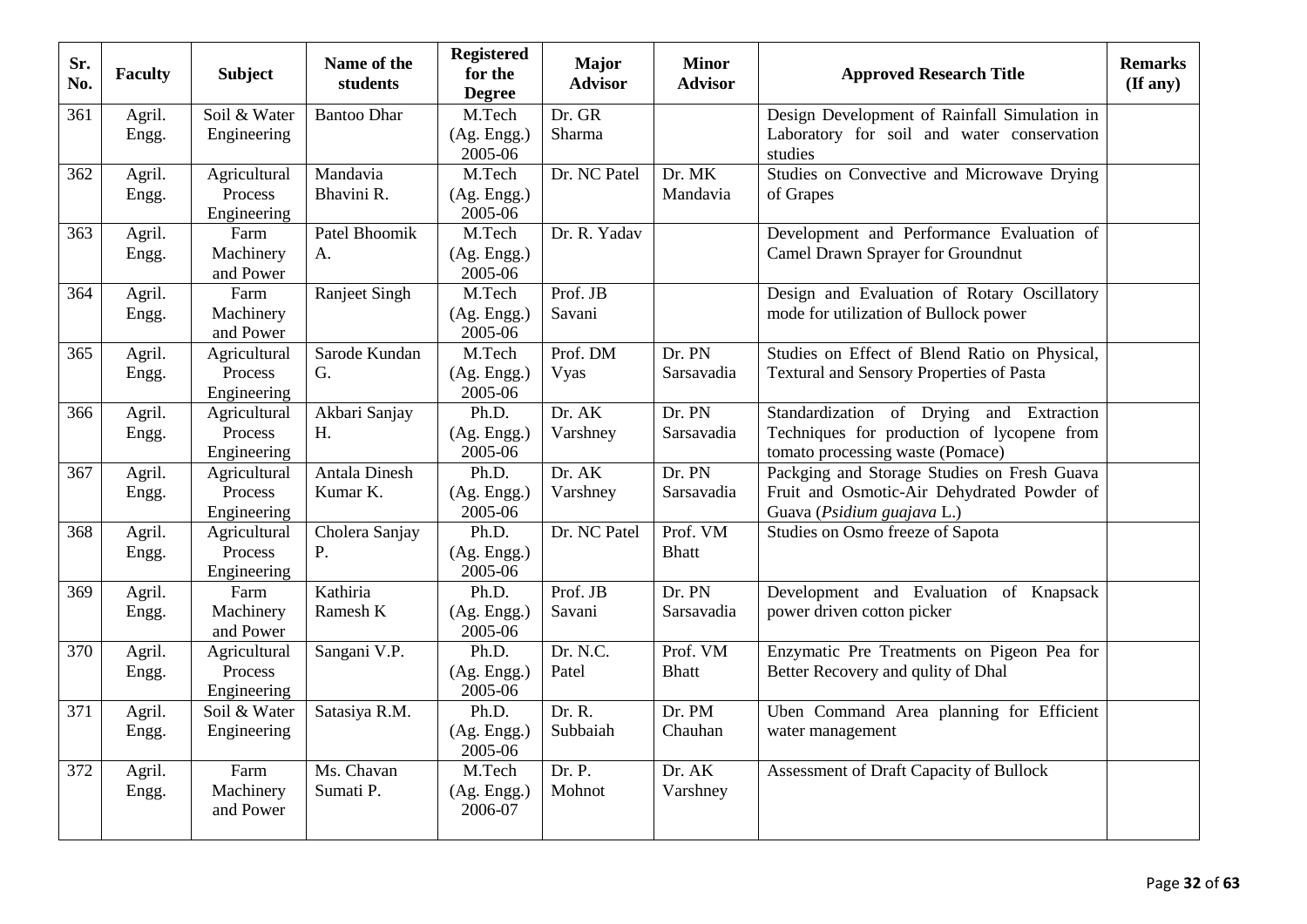| Sr.<br>No.       | <b>Faculty</b>  | <b>Subject</b>              | Name of the<br>students | <b>Registered</b><br>for the<br><b>Degree</b> | <b>Major</b><br><b>Advisor</b> | <b>Minor</b><br><b>Advisor</b> | <b>Approved Research Title</b>                                                            | <b>Remarks</b><br>$($ If any $)$ |
|------------------|-----------------|-----------------------------|-------------------------|-----------------------------------------------|--------------------------------|--------------------------------|-------------------------------------------------------------------------------------------|----------------------------------|
| 373              | Agril.          | Renewable                   | Ms. Mane Swati          | M.Tech                                        | Dr. PM                         | Prof. DM                       | Development<br>Performance<br>Design,<br>and                                              |                                  |
|                  | Engg.           | Energy                      | N.                      | (Ag. Engg.)                                   | Chauhan                        | Vyas                           | Evaluation of Greenhouse type solar tunnel                                                |                                  |
|                  |                 | Management                  | Ms. Patil Pallavi       | 2006-07<br>M.Tech                             | Dr. NK                         | Dr. PM                         | dryer for Fish                                                                            |                                  |
| 374              | Agril.<br>Engg. | Soil & Water<br>Engineering | Y.                      | (Ag. Engg.)                                   | Gontia                         | Chauhan                        | Assessment of Groundwater Recharge in Jamka<br>Micro watershed of Saurashtra Region Using |                                  |
|                  |                 |                             |                         | 2006-07                                       |                                |                                | Remote Sensing and GIS                                                                    |                                  |
| 375              | Agril.          | Agricultural                | Chandegara              | Ph.D.                                         | Dr. AK                         | Dr. R.                         | Design and Development of gel expulsion                                                   |                                  |
|                  | Engg.           | Process<br>Engineering      | V.K.                    | (Ag. Engg.)<br>2006-07                        | Varshney                       | Yadav                          | machine for Aloe vera leaves                                                              |                                  |
| 376              | Agril.          | Agricultural                | Dabhi M.N               | Ph.D.                                         | Dr. NC Patel                   | Dr. MK                         | Design and Development of Onion Grader                                                    |                                  |
|                  | Engg.           | Process                     |                         | (Ag. Engg.)                                   |                                | Mandavia                       |                                                                                           |                                  |
|                  |                 | Engineering                 |                         | 2006-07                                       |                                |                                |                                                                                           |                                  |
| 377              | Agril.          | Agricultural                | Dhamsaniya              | Ph.D.                                         | Dr. AK                         | Dr. PN                         | Development and Storage of whey based                                                     |                                  |
|                  | Engg.           | Process<br>Engineering      | <b>NK</b>               | (Ag. Engg.)<br>2006-07                        | Varshney                       | Sarsavadia                     | banana beverage                                                                           |                                  |
| $\overline{378}$ | Agril.          | Farm                        | Mehta TD                | Ph.D.                                         | Dr. R. Yadav                   | Dr. PN                         | Development and Performance Evaluation of                                                 |                                  |
|                  | Engg.           | Machinery                   |                         | (Ag. Engg.)                                   |                                | Sarsavadia                     | Tractor operated onion Harvester                                                          |                                  |
|                  |                 | and Power                   |                         | 2006-07                                       |                                |                                |                                                                                           |                                  |
| 379              | Agril.          | Post Harvest                | Chavan N.D.             | M.Tech                                        | Dr. A.K.                       | Dr. PM                         | Development of Process for extraction of pectin                                           |                                  |
|                  | Engg.           | Processing $\&$             |                         | (Ag. Engg.)                                   | Varshney                       | Chauhan                        | from Mango Peels                                                                          |                                  |
|                  |                 | Food                        |                         | 2007-08                                       |                                |                                |                                                                                           |                                  |
|                  |                 | Engineering                 |                         |                                               |                                |                                |                                                                                           |                                  |
| 380              | Agril.          | Soil & Water                | Dezy Sahu               | M.Tech                                        | Dr. H.D.                       | Dr. PM                         | Performance Evaluation of sand filters of drip                                            |                                  |
|                  | Engg.           | Engineering                 |                         | (Ag. Engg.)<br>2007-08                        | Rank                           | Chauhan                        | irrigation system                                                                         |                                  |
| 381              | Agril.          | Soil & Water                | Dhole P.N.              | M.Tech                                        | Dr. M.M.                       | Dr. R.                         | Assessment of Local Head Losses in Drip                                                   |                                  |
|                  | Engg.           | Engineering                 |                         | (Ag. Engg.)<br>2007-08                        | Trivedi                        | Yadav                          | <b>Irrigation Laterals</b>                                                                |                                  |
| 382              | Agril.          | Post Harvest                | Khanbarad S.C.          | M.Tech                                        | Dr. N.C.                       | Prof. JB                       | Effect of Ethylene Absorbent in Combination                                               |                                  |
|                  | Engg.           | Processing $\&$             |                         | (Ag. Engg.)                                   | Patel                          | Savani                         | with stage of Maturity and Storage temprature                                             |                                  |
|                  |                 | Food                        |                         | 2007-08                                       |                                |                                | on shelf life of Banana for export                                                        |                                  |
|                  |                 | Engineering                 |                         |                                               |                                |                                |                                                                                           |                                  |
| 383              | Agril.          | Post Harvest                | Anadani<br>Svatiben V.  | M.Tech                                        | Prof. DM                       | Dr. MK<br>Mandavia             | Studies on high vacmum freeze drying of Aloe<br>Vera Filets and its stroage               |                                  |
|                  | Engg.           | Processing $\&$<br>Food     |                         | (Ag. Engg.)<br>2008-09                        | Vyas                           |                                |                                                                                           |                                  |
|                  |                 | Engineering                 |                         |                                               |                                |                                |                                                                                           |                                  |
|                  |                 |                             |                         |                                               |                                |                                |                                                                                           |                                  |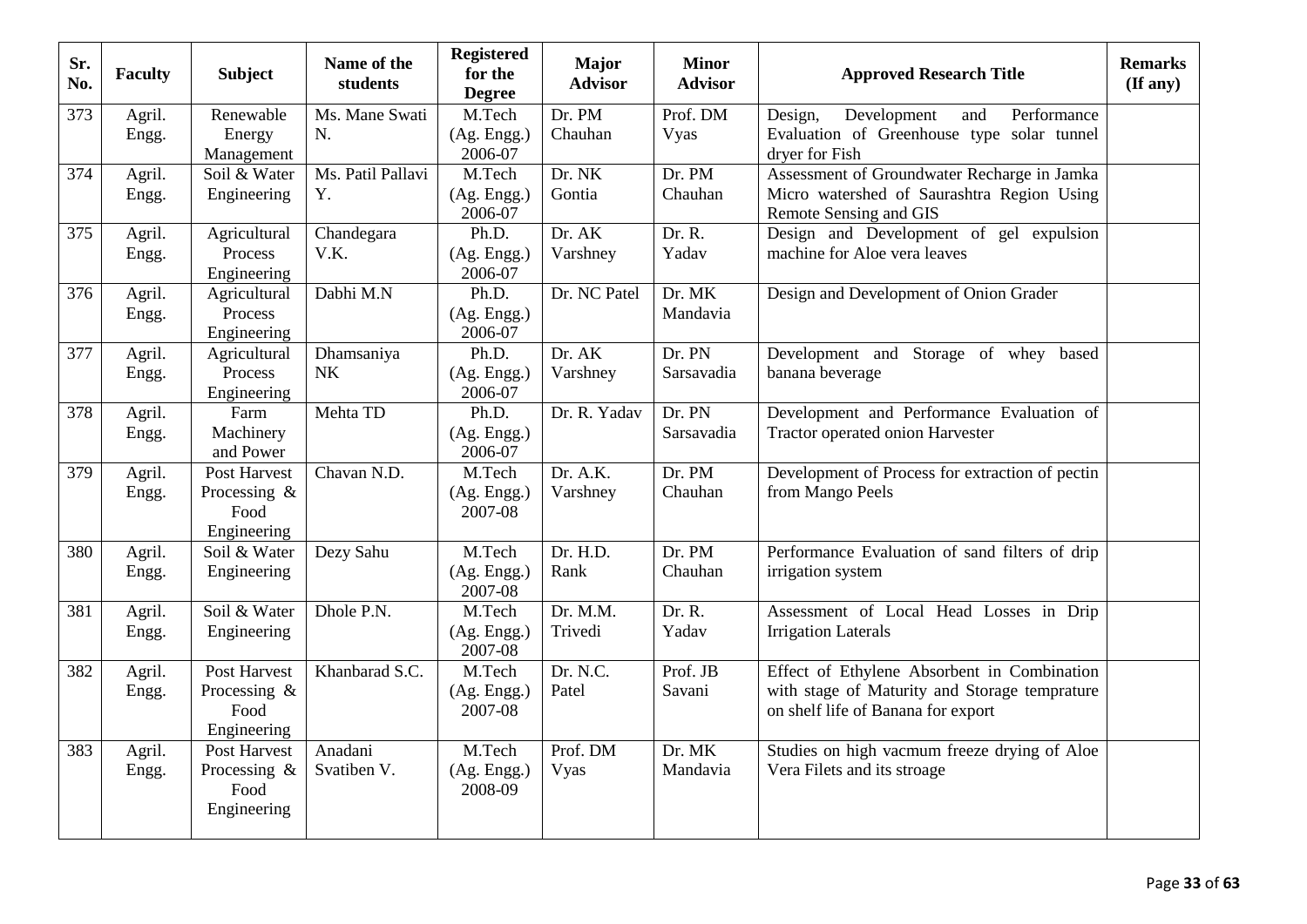| Sr.<br>No. | <b>Faculty</b>  | <b>Subject</b>                                         | Name of the<br>students          | <b>Registered</b><br>for the<br><b>Degree</b>   | <b>Major</b><br><b>Advisor</b> | <b>Minor</b><br><b>Advisor</b> | <b>Approved Research Title</b>                                                                            | <b>Remarks</b><br>$($ If any $)$ |
|------------|-----------------|--------------------------------------------------------|----------------------------------|-------------------------------------------------|--------------------------------|--------------------------------|-----------------------------------------------------------------------------------------------------------|----------------------------------|
| 384        | Agril.<br>Engg. | Soil & Water<br>Engineering                            | Gangurde Nutan<br>Κ.             | M.Tech<br>(Ag. Engg.)<br>2008-09                | Dr. H.D.<br>Rank               | Dr. PM<br>Chauhan              | Evaluation of Hydraulic Perforamance of<br>Porous Pipe Irrigation                                         |                                  |
| 385        | Agril.<br>Engg. | Post Harvest<br>Processing $\&$<br>Food<br>Engineering | Jadhav<br>Devayani V.            | M.Tech<br>(Ag. Engg.)<br>2008-09                | Dr. N.C.<br>Patel              | Dr. MK<br>Mandavia             | Study on Hydraulic Pressing of Groundnut<br>kernel for maximum oil recovery                               |                                  |
| 386        | Agril.<br>Engg. | Soil & Water<br>Engineering                            | Jayswal Priti S.                 | M.Tech<br>(Ag. Engg.)<br>2008-09                | Dr. G.R.<br>Sharma             | Dr. PM<br>Chauhan              | Response of Wheat (Triticum aestivium L.)<br><b>Under Irrigation Strategies</b>                           |                                  |
| 387        | Agril.<br>Engg. | Soil & Water<br>Engineering                            | Naik Nilam R.                    | M.Tech<br>(Ag. Engg.)<br>2008-09                | Dr. G.R.<br>Sharma             | Dr. R.<br>Yadav                | Study on Rainfall & Evapotraspiration for crop<br>planning in Rainfed Areas of Rajkot District            |                                  |
| 388        | Agril.<br>Engg. | Farm<br>Machinery<br>and Power                         | Nirbhavane<br>Swati S.           | M.Tech<br>(Ag. Engg.)<br>2008-09                | Prof. J.B.<br>Savani           | Dr. AK<br>Varshney             | Modification in Tractor Drawn Potato Digger<br>for Onion Digging                                          |                                  |
| 389        | Agril.<br>Engg. | Soil & Water<br>Engineering                            | Rathod Prajakta<br>P.            | $\overline{M}$ . Tech<br>(Ag. Engg.)<br>2008-09 | Dr. N.K.<br>Gontia             | Dr. RA<br>Gupta                | Ground Water Balance Studies in Meghal River<br>basin of Saurashtra Region Using Remote<br>Sensing & GIS  |                                  |
| 390        | Agril.<br>Engg. | Post Harvest<br>Processing &<br>Food<br>Engineering    | Shinde Sudhir<br>S.              | M.Tech<br>(Ag. Engg.)<br>2008-09                | Dr. A.K.<br>Varshney           | Dr. MK<br>Mandavia             | Effect of Blanching on Quality & Shelf life of<br>Peanut kernel                                           |                                  |
| 391        | Agril.<br>Engg. | Soil & Water<br>Engineering                            | Tejlal Yadav                     | M.Tech<br>(Ag. Engg.)<br>2008-09                | Dr. HD Rank                    | Dr. PN<br>Sarsavadia           | Summer Sesame Response to Irrigation Level<br>Under Drip and Mulch                                        |                                  |
| 392        | Agril.<br>Engg. | Renewable<br>Energy<br>Management                      | Akabari Piyush<br>Dineshbhai     | M.Tech<br>(Ag. Engg.)<br>2009-10                | Dr. PM<br>Chauhan              | Dr. HD<br>Rank                 | Studies on Microclimate and plant growth<br>performance of capsicum under different types<br>of shade net |                                  |
| 393        | Agril.<br>Engg. | Agricultural<br>Process<br>Engineering                 | Babariya Parth<br>Mansukhlal     | M.Tech<br>(Ag. Engg.)<br>2009-10                | Dr. AK<br>Varshney             | Prof. VM<br><b>Bhatt</b>       | Extraction of oil from mango kernel by<br>hydraulic pressing                                              |                                  |
| 394        | Agril.<br>Engg. | Agricultural<br>Process<br>Engineering                 | <b>Bhatt Kushal</b><br>Dilipbhai | M.Tech<br>(Ag. Engg.)<br>2009-10                | Prof. DM<br>Vyas               | Prof. VM<br><b>Bhatt</b>       | Process Technology for Preparation of Peanut<br>Milk                                                      |                                  |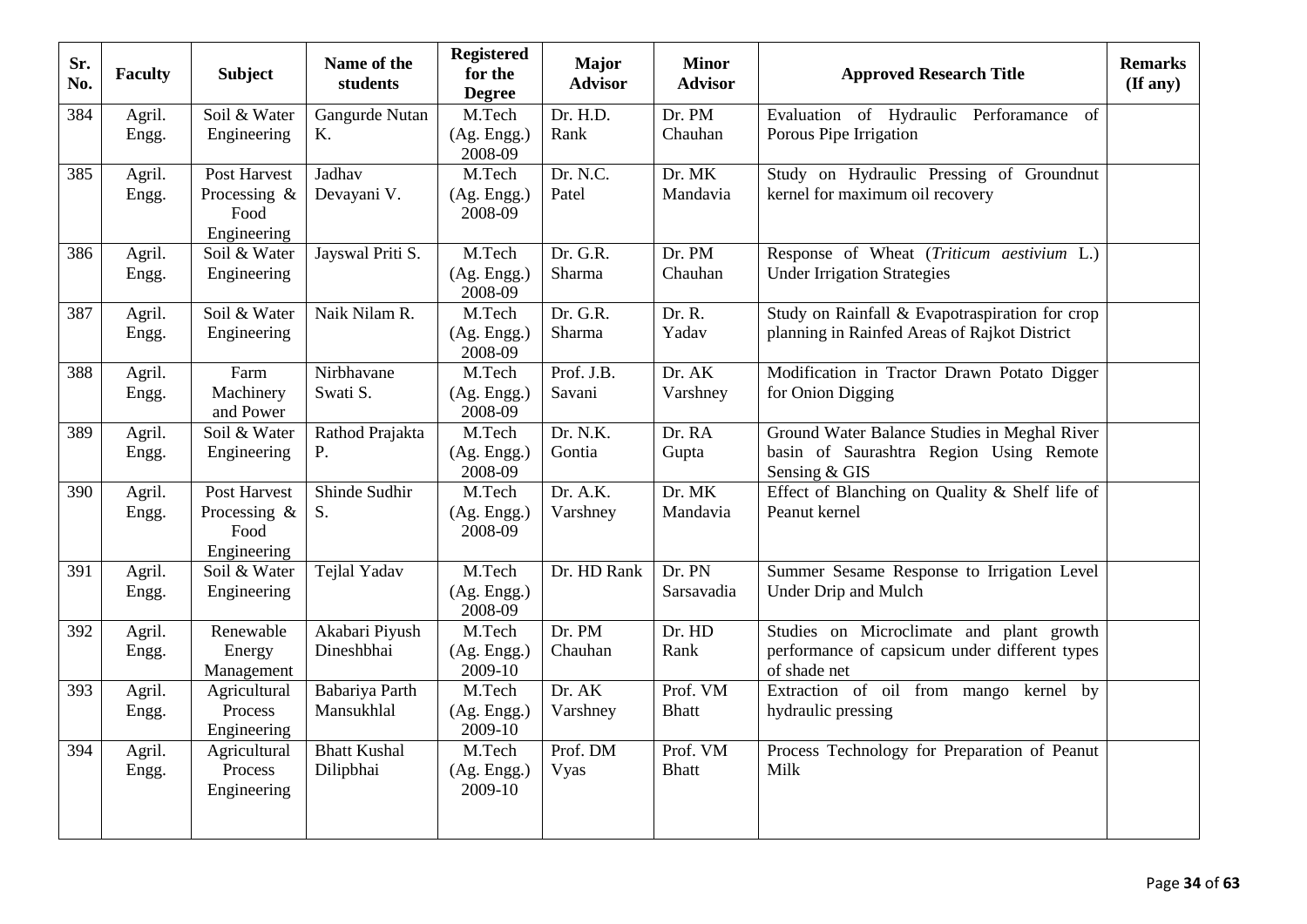| Sr.<br>No. | <b>Faculty</b>  | <b>Subject</b>                         | Name of the<br>students             | <b>Registered</b><br>for the<br><b>Degree</b> | <b>Major</b><br><b>Advisor</b> | <b>Minor</b><br><b>Advisor</b> | <b>Approved Research Title</b>                                                                 | <b>Remarks</b><br>$($ If any $)$ |
|------------|-----------------|----------------------------------------|-------------------------------------|-----------------------------------------------|--------------------------------|--------------------------------|------------------------------------------------------------------------------------------------|----------------------------------|
| 395        | Agril.<br>Engg. | Agricultural<br>Process<br>Engineering | Budharani<br><b>Bharti Pitamber</b> | M.Tech<br>(Ag. Engg.)<br>2009-10              | Prof. DM<br>Vyas               | Prof. VM<br><b>Bhatt</b>       | Thin Layer drying study on foamed aonla pulp                                                   |                                  |
| 396        | Agril.<br>Engg. | Agricultural<br>Process<br>Engineering | Desai Priyanka<br>Parashuram        | M.Tech<br>(Ag. Engg.)<br>2009-10              | Dr. AK<br>Varshney             | Prof. VM<br><b>Bhatt</b>       | Studies On Extraction of Essemtial oil from<br>Mandarin Orange peel                            |                                  |
| 397        | Agril.<br>Engg. | Farm<br>Machinery<br>and Power         | Gavit Hemlata<br>Baburao            | M.Tech<br>(Ag. Engg.)<br>2009-10              | Prof. AH<br>Memon              | Dr. AK<br>Varshney             | Potential study on tillage soluations through<br>rotavator in selected districts of saurashtra |                                  |
| 398        | Agril.<br>Engg. | Soil & Water<br>Engineering            | Hardeep Kumar                       | M.Tech<br>(Ag. Engg.)<br>2009-10              | Dr. NK<br>Gontia               | Dr. RA<br>Gupta                | Micro Level land and Water Management<br>Planning using remote sensing and GIS                 |                                  |
| 399        | Agril.<br>Engg. | Soil & Water<br>Engineering            | Pandya<br>Parthsarthi<br>Ashokkumar | M.Tech<br>(Ag. Engg.)<br>2009-10              | Dr. HD Rank                    | Dr. PM<br>Chauhan              | Summer Sesame Response<br>Irrigation<br>to<br>Methods and Mulching                             |                                  |
| 400        | Agril.<br>Engg. | Agricultural<br>Process<br>Engineering | Sojaliya<br>Himanshu<br>Rashmikant  | M.Tech<br>(Ag. Engg.)<br>2009-10              | Prof. DM<br>Vyas               | Prof. VM<br><b>Bhatt</b>       | Studies on osmotic $-$ air drying characteristics<br>of prickly pear fruit slices.             |                                  |
| 401        | Agril.<br>Engg. | Agricultural<br>Process<br>Engineering | <b>Thakar Harsh</b><br>Rajnikant    | M.Tech<br>(Ag. Engg.)<br>2009-10              | Dr. AK<br>Varshney             | Prof. VM<br><b>Bhatt</b>       | Processing and storage of sugar cane juice                                                     |                                  |
| 402        | Agril.<br>Engg. | Process &<br>Food<br>Engineering       | Balani Poonam<br>Chelaram           | M.Tech<br>(Ag. Engg.)<br>2010-11              | Prof. D.M.<br>Vyas             | Prof. VM<br><b>Bhatt</b>       | Extration of Oleoresin from Rotten onion by<br>supercritical CO2 Extration Method              |                                  |
| 403        | Agril.<br>Engg. | Renewable<br>Energy<br>Engineering     | Chendake<br>Ashvini<br>Dattatray    | M.Tech<br>(Ag. Engg.)<br>2010-11              | Dr. PM<br>Chauhan              | Prof. DM<br><b>Vyas</b>        | Techno-Economic Feasibility of Greenhouse<br>cultivation in Sabarkantha District               |                                  |
| 404        | Agril.<br>Engg. | Soil & Water<br>Engineering            | Damor<br>Piyushkumar<br>Adesinh     | M.Tech<br>(Ag. Engg.)<br>2010-11              | Dr. G.R.<br>Sharma             | Dr. PM<br>Chauhan              | Development of Time Series Simulation Model<br>for Reference Crop Evapotranspiratioin          |                                  |
| 405        | Agril.<br>Engg. | Soil & Water<br>Engineering            | Dwivedi Dhaval<br>Kirankumar        | M.Tech<br>(Ag. Engg.)<br>2010-11              | Dr. N.K.<br>Gontia             | Dr. PM<br>Chauhan              | Hydraulic performance Evaluation of Mini<br>Sprinkler System                                   |                                  |
| 406        | Agril.<br>Engg. | Farm<br>Machinery<br>and Power         | Gajera<br>Samirbhai<br>Vitthalbhai  | M.Tech<br>(Ag. Engg.)<br>2010-11              | Dr. V.K.<br>Tiwari             | Dr. PN<br>Sarsavadia           | Develpoment of a Manually operated single row<br>cotton Planter                                |                                  |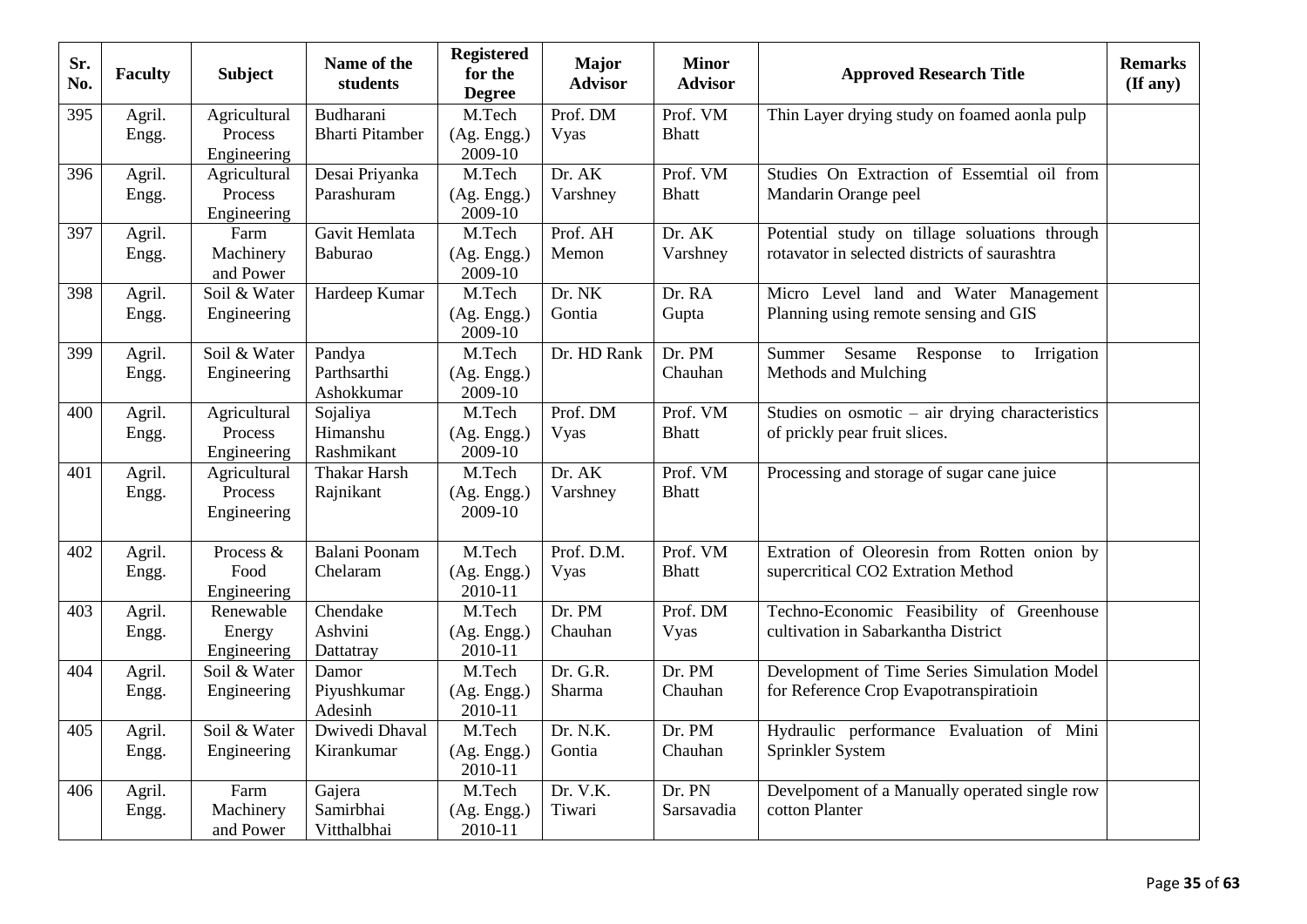| Dr. PN<br>Performance Evaluation of Tractor Drawn Laser<br>407<br>Agril.<br>Farm<br>Jamdal Rajesh<br>M.Tech<br>Dr. P.<br>Machinery<br>Mohan<br>(Ag. Engg.)<br>Mohnot<br>Sarsavadia<br>land Leveler<br>Engg.<br>2010-11<br>and Power<br>Joshi Hardik<br>Dr. P.<br>Dr. PN<br>Development and Performance Evaluaiton of<br>Farm<br>M.Tech<br>408<br>Agril.<br>Mohnot<br>Bench Scale Machine for Biomass briquetting<br>Machinery<br>Jitendrabhai<br>Sarsavadia<br>Engg.<br>(Ag. Engg.)<br>2010-11<br>and Power<br>Joshi Viral<br>Dr. PM<br>Studies on Off Season Raising Seedling of<br>Renewable<br>M.Tech<br>Dr. NK<br>409<br>Agril.<br>Prafulkumar<br>Chauhan<br>Gontia<br>Papaya in Protected Environment<br>Engg.<br>Energy<br>(Ag. Engg.)<br>2010-11<br>Engineering<br>Prof. D.M.<br>Kachhadia<br>M.Tech<br>Prof. VM<br>Studies on Ambient storage of Lime Juice<br>410<br>Agril.<br>Process &<br>Food<br>Ravikumar<br>concentrate packed in sachet<br>(Ag. Engg.)<br>Vyas<br><b>Bhatt</b><br>Engg.<br>Amrutlal<br>2010-11<br>Engineering<br>Prof. D.M.<br>Prof. VM<br>Agril.<br>Kalnar Yogesh<br>M.Tech<br>Studies on Effect of Variety, Maturity and<br>411<br>Process &<br>Concentration of tomato crush during storage<br>Food<br><b>Bhaskar</b><br><b>Bhatt</b><br>(Ag. Engg.)<br>Vyas<br>Engg.<br>2010-11<br>Engineering<br>Dr.PN<br>Prof. DM<br>Development of ridge vent type naturally<br>Agril.<br>Kamalchandra<br>M.Tech<br>412<br>Renewable<br>ventilated vet cum poly house and its<br>Trivedi<br>Sarsavadia<br>Energy<br>(Ag. Engg.)<br>Vyas<br>Engg.<br>2010-11<br>Engineering<br>performance for capsicum production<br>Dr. N.K.<br>Dr. RA<br>Soil & Water<br>Kapadia Jatin<br>M.Tech<br>Study on Application of Saline Water Through<br>413<br>Agril.<br>Vasantbhai<br>drip Irrigation and Catalytic water conditioner<br>(Ag. Engg.)<br>Gontia<br>Gupta<br>Engg.<br>Engineering<br>2010-11<br>in Sodic Soils<br>Kate Nisha<br>Dr. AK<br>Prof. VM<br>Studies on Osmo-Air Drying of Beer Candy<br>Process &<br>M.Tech<br>414<br>Agril.<br>Food<br>Gorakhnath<br>Varshney<br><b>Bhatt</b><br>(Ag. Engg.)<br>Engg.<br>2010-11<br>Engineering<br>M.Tech<br>Prof. J.B.<br>Dr. PN<br>Farm<br>Performance Evaluation of Weeding Tynes<br>415<br>Agril.<br>Khanapara<br>Mounting on Mini Tractor Operated Cultivator<br>Machinery<br>Priyanka<br>Savani<br>(Ag. Engg.)<br>Sarsavadia<br>Engg. |  |
|-----------------------------------------------------------------------------------------------------------------------------------------------------------------------------------------------------------------------------------------------------------------------------------------------------------------------------------------------------------------------------------------------------------------------------------------------------------------------------------------------------------------------------------------------------------------------------------------------------------------------------------------------------------------------------------------------------------------------------------------------------------------------------------------------------------------------------------------------------------------------------------------------------------------------------------------------------------------------------------------------------------------------------------------------------------------------------------------------------------------------------------------------------------------------------------------------------------------------------------------------------------------------------------------------------------------------------------------------------------------------------------------------------------------------------------------------------------------------------------------------------------------------------------------------------------------------------------------------------------------------------------------------------------------------------------------------------------------------------------------------------------------------------------------------------------------------------------------------------------------------------------------------------------------------------------------------------------------------------------------------------------------------------------------------------------------------------------------------------------------------------------------------------------------------------------------------------------------------------------------------------------------------------------------------------------------------------------------------------------------------------------------------------------|--|
|                                                                                                                                                                                                                                                                                                                                                                                                                                                                                                                                                                                                                                                                                                                                                                                                                                                                                                                                                                                                                                                                                                                                                                                                                                                                                                                                                                                                                                                                                                                                                                                                                                                                                                                                                                                                                                                                                                                                                                                                                                                                                                                                                                                                                                                                                                                                                                                                           |  |
|                                                                                                                                                                                                                                                                                                                                                                                                                                                                                                                                                                                                                                                                                                                                                                                                                                                                                                                                                                                                                                                                                                                                                                                                                                                                                                                                                                                                                                                                                                                                                                                                                                                                                                                                                                                                                                                                                                                                                                                                                                                                                                                                                                                                                                                                                                                                                                                                           |  |
|                                                                                                                                                                                                                                                                                                                                                                                                                                                                                                                                                                                                                                                                                                                                                                                                                                                                                                                                                                                                                                                                                                                                                                                                                                                                                                                                                                                                                                                                                                                                                                                                                                                                                                                                                                                                                                                                                                                                                                                                                                                                                                                                                                                                                                                                                                                                                                                                           |  |
|                                                                                                                                                                                                                                                                                                                                                                                                                                                                                                                                                                                                                                                                                                                                                                                                                                                                                                                                                                                                                                                                                                                                                                                                                                                                                                                                                                                                                                                                                                                                                                                                                                                                                                                                                                                                                                                                                                                                                                                                                                                                                                                                                                                                                                                                                                                                                                                                           |  |
|                                                                                                                                                                                                                                                                                                                                                                                                                                                                                                                                                                                                                                                                                                                                                                                                                                                                                                                                                                                                                                                                                                                                                                                                                                                                                                                                                                                                                                                                                                                                                                                                                                                                                                                                                                                                                                                                                                                                                                                                                                                                                                                                                                                                                                                                                                                                                                                                           |  |
|                                                                                                                                                                                                                                                                                                                                                                                                                                                                                                                                                                                                                                                                                                                                                                                                                                                                                                                                                                                                                                                                                                                                                                                                                                                                                                                                                                                                                                                                                                                                                                                                                                                                                                                                                                                                                                                                                                                                                                                                                                                                                                                                                                                                                                                                                                                                                                                                           |  |
|                                                                                                                                                                                                                                                                                                                                                                                                                                                                                                                                                                                                                                                                                                                                                                                                                                                                                                                                                                                                                                                                                                                                                                                                                                                                                                                                                                                                                                                                                                                                                                                                                                                                                                                                                                                                                                                                                                                                                                                                                                                                                                                                                                                                                                                                                                                                                                                                           |  |
|                                                                                                                                                                                                                                                                                                                                                                                                                                                                                                                                                                                                                                                                                                                                                                                                                                                                                                                                                                                                                                                                                                                                                                                                                                                                                                                                                                                                                                                                                                                                                                                                                                                                                                                                                                                                                                                                                                                                                                                                                                                                                                                                                                                                                                                                                                                                                                                                           |  |
|                                                                                                                                                                                                                                                                                                                                                                                                                                                                                                                                                                                                                                                                                                                                                                                                                                                                                                                                                                                                                                                                                                                                                                                                                                                                                                                                                                                                                                                                                                                                                                                                                                                                                                                                                                                                                                                                                                                                                                                                                                                                                                                                                                                                                                                                                                                                                                                                           |  |
|                                                                                                                                                                                                                                                                                                                                                                                                                                                                                                                                                                                                                                                                                                                                                                                                                                                                                                                                                                                                                                                                                                                                                                                                                                                                                                                                                                                                                                                                                                                                                                                                                                                                                                                                                                                                                                                                                                                                                                                                                                                                                                                                                                                                                                                                                                                                                                                                           |  |
|                                                                                                                                                                                                                                                                                                                                                                                                                                                                                                                                                                                                                                                                                                                                                                                                                                                                                                                                                                                                                                                                                                                                                                                                                                                                                                                                                                                                                                                                                                                                                                                                                                                                                                                                                                                                                                                                                                                                                                                                                                                                                                                                                                                                                                                                                                                                                                                                           |  |
|                                                                                                                                                                                                                                                                                                                                                                                                                                                                                                                                                                                                                                                                                                                                                                                                                                                                                                                                                                                                                                                                                                                                                                                                                                                                                                                                                                                                                                                                                                                                                                                                                                                                                                                                                                                                                                                                                                                                                                                                                                                                                                                                                                                                                                                                                                                                                                                                           |  |
|                                                                                                                                                                                                                                                                                                                                                                                                                                                                                                                                                                                                                                                                                                                                                                                                                                                                                                                                                                                                                                                                                                                                                                                                                                                                                                                                                                                                                                                                                                                                                                                                                                                                                                                                                                                                                                                                                                                                                                                                                                                                                                                                                                                                                                                                                                                                                                                                           |  |
|                                                                                                                                                                                                                                                                                                                                                                                                                                                                                                                                                                                                                                                                                                                                                                                                                                                                                                                                                                                                                                                                                                                                                                                                                                                                                                                                                                                                                                                                                                                                                                                                                                                                                                                                                                                                                                                                                                                                                                                                                                                                                                                                                                                                                                                                                                                                                                                                           |  |
|                                                                                                                                                                                                                                                                                                                                                                                                                                                                                                                                                                                                                                                                                                                                                                                                                                                                                                                                                                                                                                                                                                                                                                                                                                                                                                                                                                                                                                                                                                                                                                                                                                                                                                                                                                                                                                                                                                                                                                                                                                                                                                                                                                                                                                                                                                                                                                                                           |  |
|                                                                                                                                                                                                                                                                                                                                                                                                                                                                                                                                                                                                                                                                                                                                                                                                                                                                                                                                                                                                                                                                                                                                                                                                                                                                                                                                                                                                                                                                                                                                                                                                                                                                                                                                                                                                                                                                                                                                                                                                                                                                                                                                                                                                                                                                                                                                                                                                           |  |
|                                                                                                                                                                                                                                                                                                                                                                                                                                                                                                                                                                                                                                                                                                                                                                                                                                                                                                                                                                                                                                                                                                                                                                                                                                                                                                                                                                                                                                                                                                                                                                                                                                                                                                                                                                                                                                                                                                                                                                                                                                                                                                                                                                                                                                                                                                                                                                                                           |  |
| Jagdishbhai<br>Frame for Groundnut crop<br>and Power<br>2010-11                                                                                                                                                                                                                                                                                                                                                                                                                                                                                                                                                                                                                                                                                                                                                                                                                                                                                                                                                                                                                                                                                                                                                                                                                                                                                                                                                                                                                                                                                                                                                                                                                                                                                                                                                                                                                                                                                                                                                                                                                                                                                                                                                                                                                                                                                                                                           |  |
| Dr. V.K.<br>Study of Contact area Characteristics and<br>Lakhnotra<br>M.Tech<br>Dr. PM<br>416<br>Agril.<br>Farm                                                                                                                                                                                                                                                                                                                                                                                                                                                                                                                                                                                                                                                                                                                                                                                                                                                                                                                                                                                                                                                                                                                                                                                                                                                                                                                                                                                                                                                                                                                                                                                                                                                                                                                                                                                                                                                                                                                                                                                                                                                                                                                                                                                                                                                                                           |  |
| Machinery<br>Mahesh<br>Tiwari<br>Chauhan<br>Contact Pressure Under Tyres on hard Surface<br>(Ag. Engg.)<br>Engg.<br>2010-11<br>and Power<br>Bhagvanbhai                                                                                                                                                                                                                                                                                                                                                                                                                                                                                                                                                                                                                                                                                                                                                                                                                                                                                                                                                                                                                                                                                                                                                                                                                                                                                                                                                                                                                                                                                                                                                                                                                                                                                                                                                                                                                                                                                                                                                                                                                                                                                                                                                                                                                                                   |  |
| Prof. J.B.<br>$\overline{M}$ . Tech<br>Dr. PM<br>Development of Tractor Operated Farm Yard<br>417<br>Farm<br>Lokhande Pooja<br>Agril.                                                                                                                                                                                                                                                                                                                                                                                                                                                                                                                                                                                                                                                                                                                                                                                                                                                                                                                                                                                                                                                                                                                                                                                                                                                                                                                                                                                                                                                                                                                                                                                                                                                                                                                                                                                                                                                                                                                                                                                                                                                                                                                                                                                                                                                                     |  |
| Manure (FYM) Applicator<br>Machinery<br>Savaleram<br>Savani<br>Chauhan<br>(Ag. Engg.)<br>Engg.<br>2010-11<br>and Power                                                                                                                                                                                                                                                                                                                                                                                                                                                                                                                                                                                                                                                                                                                                                                                                                                                                                                                                                                                                                                                                                                                                                                                                                                                                                                                                                                                                                                                                                                                                                                                                                                                                                                                                                                                                                                                                                                                                                                                                                                                                                                                                                                                                                                                                                    |  |
| Dr. H.D.<br>Impact of Climate Change on Groundwater<br>Soil & Water<br>Paradva Dhaval<br>M.Tech<br>Dr. PM<br>418<br>Agril.                                                                                                                                                                                                                                                                                                                                                                                                                                                                                                                                                                                                                                                                                                                                                                                                                                                                                                                                                                                                                                                                                                                                                                                                                                                                                                                                                                                                                                                                                                                                                                                                                                                                                                                                                                                                                                                                                                                                                                                                                                                                                                                                                                                                                                                                                |  |
| Rank<br>Chauhan<br>Recharge in Shetrunji basin<br>Engineering<br>Merambhai<br>(Ag. Engg.)<br>Engg.<br>2010-11                                                                                                                                                                                                                                                                                                                                                                                                                                                                                                                                                                                                                                                                                                                                                                                                                                                                                                                                                                                                                                                                                                                                                                                                                                                                                                                                                                                                                                                                                                                                                                                                                                                                                                                                                                                                                                                                                                                                                                                                                                                                                                                                                                                                                                                                                             |  |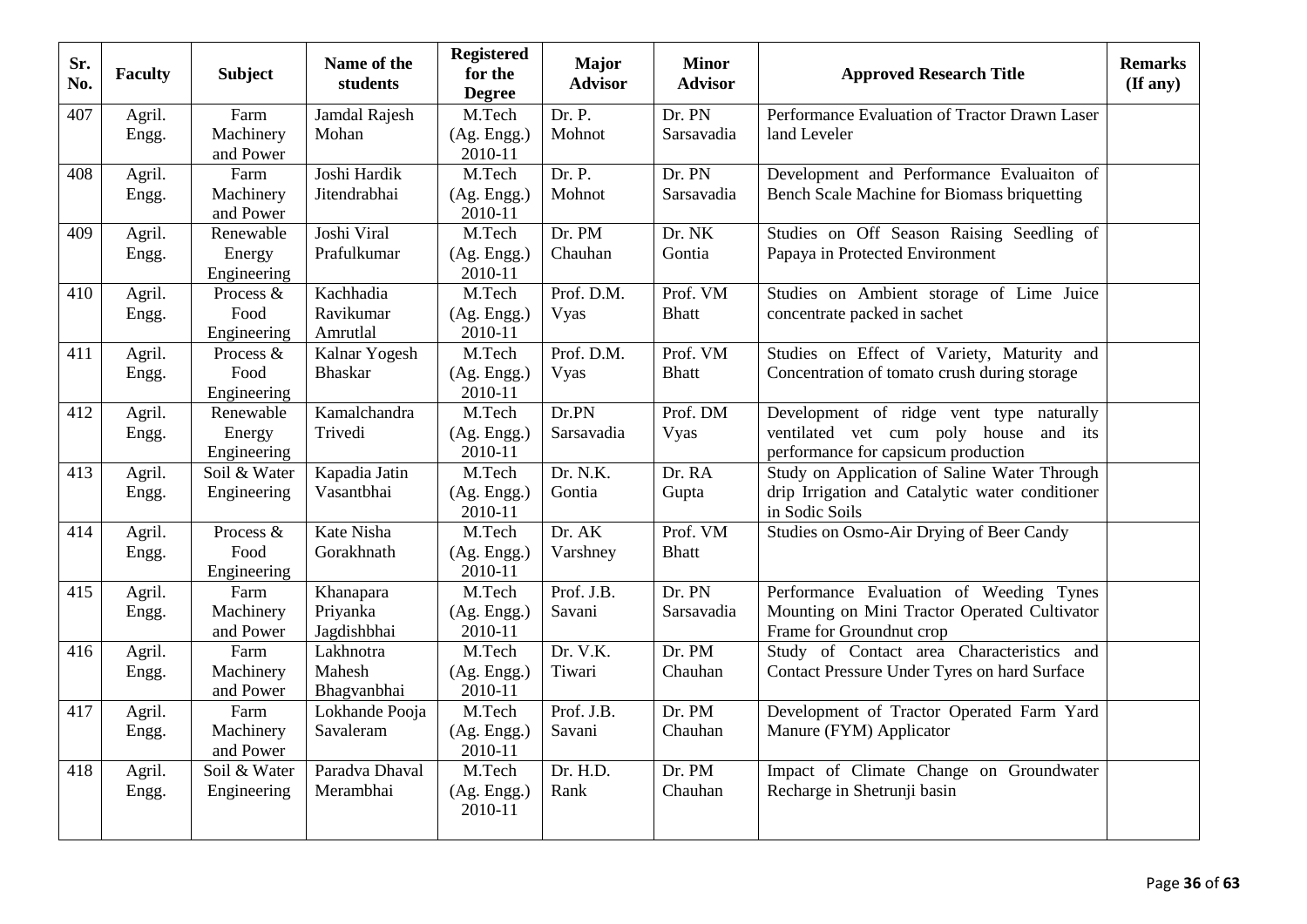| Sr.<br>No. | <b>Faculty</b>  | <b>Subject</b>                     | Name of the<br>students              | <b>Registered</b><br>for the<br><b>Degree</b> | <b>Major</b><br><b>Advisor</b> | <b>Minor</b><br><b>Advisor</b> | <b>Approved Research Title</b>                                                                                   | <b>Remarks</b><br>$(\mathbf{If any})$ |
|------------|-----------------|------------------------------------|--------------------------------------|-----------------------------------------------|--------------------------------|--------------------------------|------------------------------------------------------------------------------------------------------------------|---------------------------------------|
| 419        | Agril.<br>Engg. | Soil & Water<br>Engineering        | Ram Bhavin<br>Devabhai               | M.Tech<br>(Ag. Engg.)<br>2010-11              | Dr. R.<br>Subbaiah             | Dr. PN<br>Sarsavadia           | Conjugate Impact of Irrigation Regimes and<br>System configurations on Productivity of<br>Banana                 |                                       |
| 420        | Agril.<br>Engg. | Farm<br>Machinery<br>and Power     | Saumya Shukla                        | M.Tech<br>(Ag. Engg.)<br>2010-11              | Dr. R. Yadav                   | Dr. PN<br>Sarsavadia           | Ergonomic compatibility of tractor operator<br>workplace design                                                  |                                       |
| 421        | Agril.<br>Engg. | Soil & Water<br>Engineering        | Sondarva Ketan<br>Nagjibhai          | M.Tech<br>(Ag. Engg.)<br>2010-11              | Dr. H.D.<br>Rank               | Dr. PN<br>Sarsavadia           | Summer Sesame response to moisture and<br>thermal regimes                                                        |                                       |
| 422        | Agril.<br>Engg. | Farm<br>Machinery<br>and Power     | Vachhani<br>Jayesh<br>Mansukhbhai    | M.Tech<br>(Ag. Engg.)<br>2010-11              | Dr. K.B.<br>Jhala              | Dr. PN<br>Sarsavadia           | Development of Tractor Operated Ditcher                                                                          |                                       |
| 423        | Agril.<br>Engg. | Farm<br>Machinery<br>and Power     | Vaghela<br>Gautamkumar<br>Jivrajbhai | M.Tech<br>(Ag. Engg.)<br>2010-11              | Dr. K.K. Jain                  | Dr. PN<br>Sarsavadia           | Vibration Characteristics of Mini Tractor<br>(8.7kW) Under Different operating conditions                        |                                       |
| 424        | Agril.<br>Engg. | Renewable<br>Energy<br>Engineering | Vaja Krishana<br>Girishchandra       | M.Tech<br>(Ag. Engg.)<br>2010-11              | Dr.PN<br>Sarsavadia            | Prof. DM<br>Vyas               | Study on Energy Requirement for Dehydreation<br>of Chickpea                                                      |                                       |
| 425        | Agril.<br>Engg. | Farm<br>Machinery<br>and Power     | Veged<br>Gautammary<br>Mansukhlal    | M.Tech<br>(Ag. Engg.)<br>2010-11              | Dr. R. Yadav                   | Dr. PN<br>Sarsavadia           | Oprimum Design of Rotavator proportionate to<br>tractor power using computer software                            |                                       |
| 426        | Agril.<br>Engg. | Soil & Water<br>Engineering        | Wandre Sarika<br>Santu               | M.Tech<br>(Ag. Engg.)<br>2010-11              | Dr. H.D.<br>Rank               | Dr. PN<br>Sarsavadia           | of<br>Geomorphological<br>Assessment<br>characteristics of shetrunji river basin using<br>remote sensing and GIS |                                       |
| 427        | Agril.<br>Engg. | Farm<br>Machinery<br>and Power     | Amit Kumar                           | M.Tech<br>(Ag. Engg.)<br>2011-12              | Dr. K.B.<br>Jhala              | Dr. PN<br>Sarsavadia           | Development of Tractor Operated Dry Fram<br>Yard Manure(FYM) Incorporator                                        |                                       |
| 428        | Agril.<br>Engg. | Farm<br>Machinery<br>and Power     | Dhaduk Rajesh<br>Batukbhai           | M.Tech<br>(Ag. Engg.)<br>2011-12              | Dr. K.B.<br>Jhala              | Dr. PN<br>Sarsavadia           | Develpoment of Tractor Operated Rotary<br>Trencher                                                               |                                       |
| 429        | Agril.<br>Engg. | Renewable<br>Energy<br>Engineering | Dobariya<br>Umeshkumar<br>Dhirubhai  | M.Tech<br>(Ag. Engg.)<br>2011-12              | Dr.PN<br>Sarsavadia            | Prof. DM<br>Vyas               | of<br>Open<br>Throatless<br>Develoopment<br>core<br>downdraft Biomass Gasifier                                   |                                       |
| 430        | Agril.<br>Engg. | Soil & Water<br>Engineering        | Gohil<br>Harpalsinh<br>Jagubha       | M.Tech<br>(Ag. Engg.)<br>2011-12              | Dr. G.R.<br>Sharma             | Dr. PM<br>Chauhan              | Crop Planning and Management Based on<br>Rainfall and Evapotranspiration in Rainfed<br>Agriculture               |                                       |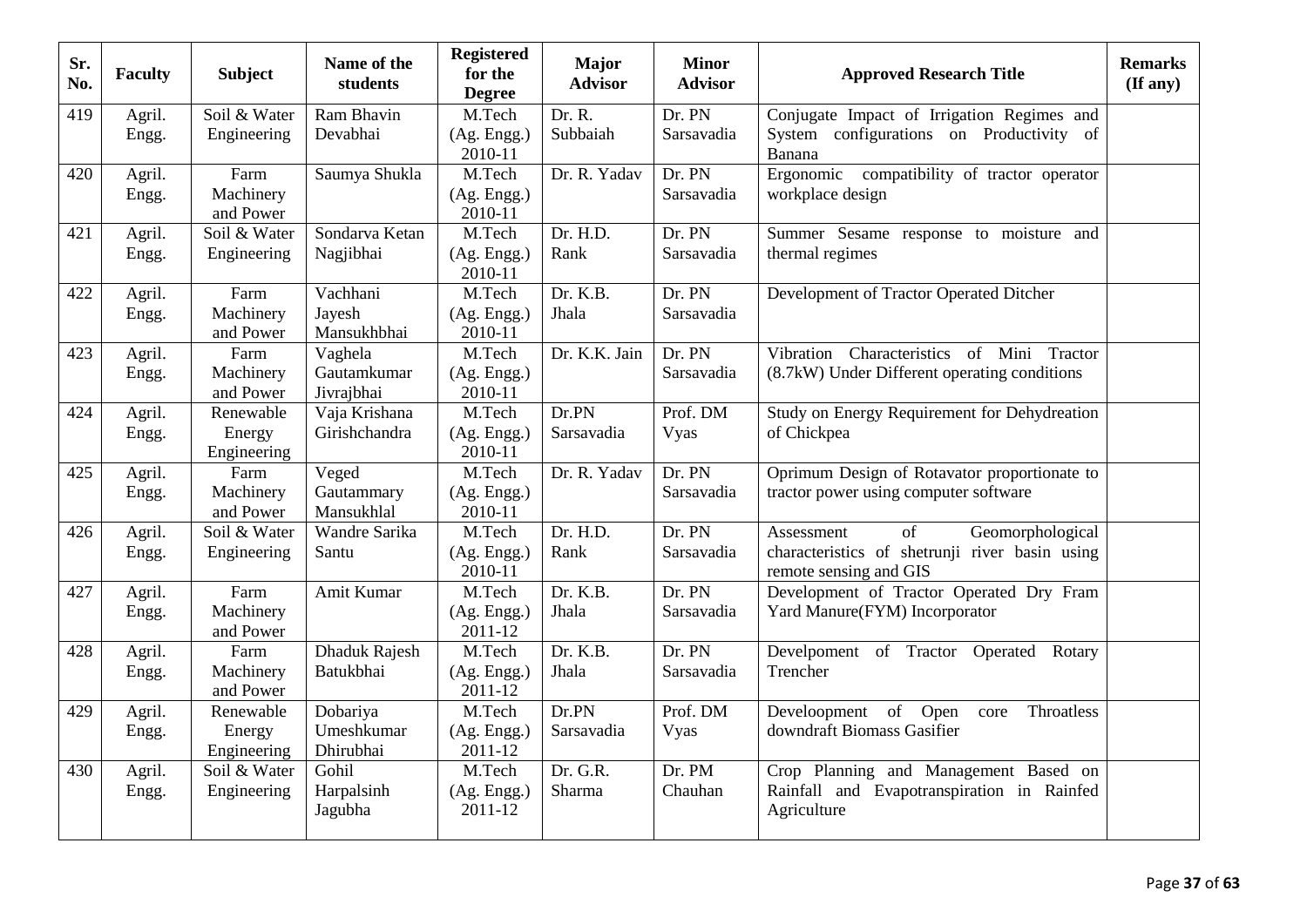| Sr.<br>No. | <b>Faculty</b> | <b>Subject</b>         | Name of the<br>students    | <b>Registered</b><br>for the<br><b>Degree</b> | <b>Major</b><br><b>Advisor</b> | <b>Minor</b><br><b>Advisor</b> | <b>Approved Research Title</b>                                   | <b>Remarks</b><br>$(\mathbf{If any})$ |
|------------|----------------|------------------------|----------------------------|-----------------------------------------------|--------------------------------|--------------------------------|------------------------------------------------------------------|---------------------------------------|
| 431        | Agril.         | Process &              | Jani                       | M.Tech                                        | Prof. D.M.                     | Dr. MK                         | Extraction and Purification of Gum from Acacia                   |                                       |
|            | Engg.          | Food                   | Bhaveshkumar               | (Ag. Engg.)                                   | Vyas                           | Mandavia                       | Nilotica (Babul) Tree                                            |                                       |
|            |                | Engineering            | Lakshkumar                 | 2011-12                                       |                                |                                |                                                                  |                                       |
| 432        | Agril.         | Soil & Water           | Kelaiya Jainish            | M.Tech                                        | Dr. H.D.                       | Dr. PN                         | Impact of Climate change on Groundwater                          |                                       |
|            | Engg.          | Engineering            | Himanshubhai               | (Ag. Engg.)<br>2011-12                        | Rank                           | Sarsavadia                     | Recharge in Bhadar Basin                                         |                                       |
| 433        | Agril.         | Renewable              | Kelaiya Sagar              | M.Tech                                        | Dr. PM                         | Dr. HD                         | Process Development for Production of Bio-                       |                                       |
|            | Engg.          | Energy<br>Engineering  | Vinodkumar                 | (Ag. Engg.)<br>2011-12                        | Chauhan                        | Rank                           | Diesel from Microalgae                                           |                                       |
| 434        | Agril.         | Soil & Water           | Kunapara                   | M.Tech                                        | Dr. R.                         | Dr. PM                         | Conjugate Assessment<br>of<br>Drip<br>System                     |                                       |
|            | Engg.          | Engineering            | Arvindbhai<br>Nathabhai    | (Ag. Engg.)<br>2011-12                        | Subbaiah                       | Chauhan                        | Configuration and Irrigation Regimes on<br>Productivity of cumin |                                       |
| 435        | Agril.         | Farm                   | Pawar Pratibha             | M.Tech                                        | Dr. V.K.                       | Dr. PM                         | Performance Evaluation of a Pneumatic Onion                      |                                       |
|            | Engg.          | Machinery              | Prakash                    | (Ag. Engg.)                                   | Tiwari                         | Chauhan                        | Seeder and its comparison with Manual                            |                                       |
|            |                | and Power              |                            | 2011-12                                       |                                |                                | <b>Transplanting Method</b>                                      |                                       |
| 436        | Agril.         | Process &              | Pawar Rohit                | M.Tech                                        | Dr. AK                         | Dr. MK                         | Preparation of Jaggery Powder from Sugarcane                     |                                       |
|            | Engg.          | Food                   | Deepak                     | (Ag. Engg.)                                   | Varshney                       | Mandavia                       | Juice                                                            |                                       |
|            |                | Engineering            |                            | 2011-12                                       |                                |                                |                                                                  |                                       |
| 437        | Agril.         | Farm<br>Machinery      | Yoganandi                  | M.Tech                                        | Dr. R. Yadav                   | Dr. PN<br>Sarsavadia           | Optimization of Mouldboard Plough Bottom                         |                                       |
|            | Engg.          | and Power              | Yagnik<br>Chetankumar      | (Ag. Engg.)<br>2011-12                        |                                |                                | <b>Using Computer Software</b>                                   |                                       |
| 438        | Agril.         | Soil & Water           | Patel                      | Ph.D                                          | Dr. NK                         | Dr. PN                         | Water Balance Modeling<br>Using<br>Remote                        |                                       |
|            | Engg.          | Engineering            | Kamleshkumar<br>Chaturbhai | (Ag. Engg.)<br>2011-12                        | Gontia                         | Sarsavadia                     | Sensing and GIS in Gir Forest                                    |                                       |
| 439        | Agril.         | Soil & Water           | Vadar Hardas               | Ph.D                                          | Dr. R.                         | Dr. PM                         | Evaluation of Subsurface Drip Irrigation System                  |                                       |
|            | Engg.          | Engineering            | Ramde                      | (Ag. Engg.)<br>2011-12                        | Subbaiah                       | Chauhan                        | in Summer Okra (Abelmoschus esculentus L.<br>Moench.)            |                                       |
| 440        | Agril.         | Soil & Water           | Prajapati                  | Ph.D                                          | Dr. R.                         | Dr. PM                         | of BT. Cotton<br>Response<br>Irrigation<br>to                    |                                       |
|            | Engg.          | Engineering            | Girishkumar                | (Ag. Engg.)                                   | Subbaiah                       | Chauhan                        | Scheduling and Mulching                                          |                                       |
|            |                |                        | Vinodkumar                 | 2011-12                                       |                                |                                |                                                                  |                                       |
| 441        | Agril.         | Farm                   | Chavda                     | M.Tech                                        | Dr. K.K. Jain                  | Dr. PN                         | Development and Performance Evaluation of                        |                                       |
|            | Engg.          | Machinery              | Dipeshkumar                | (Ag. Engg.)                                   |                                | Sarsavadia                     | Mini Tractor Operated Groundnut Pod                              |                                       |
|            |                | and Power              | Babalal                    | 2012-13                                       |                                |                                | <b>Exposing Attachment</b>                                       |                                       |
| 442        | Agril.         | Farm                   | Chhotala                   | M.Tech                                        | Dr. V.K.                       | Dr. PN                         | Design and Development of a device for Black                     |                                       |
|            | Engg.          | Machinery<br>and Power | Vipulkumar<br>Jodhabhai    | (Ag. Engg.)<br>2012-13                        | Tiwari                         | Sarsavadia                     | <b>Berry Harvesting</b>                                          |                                       |
|            |                |                        |                            |                                               |                                |                                |                                                                  |                                       |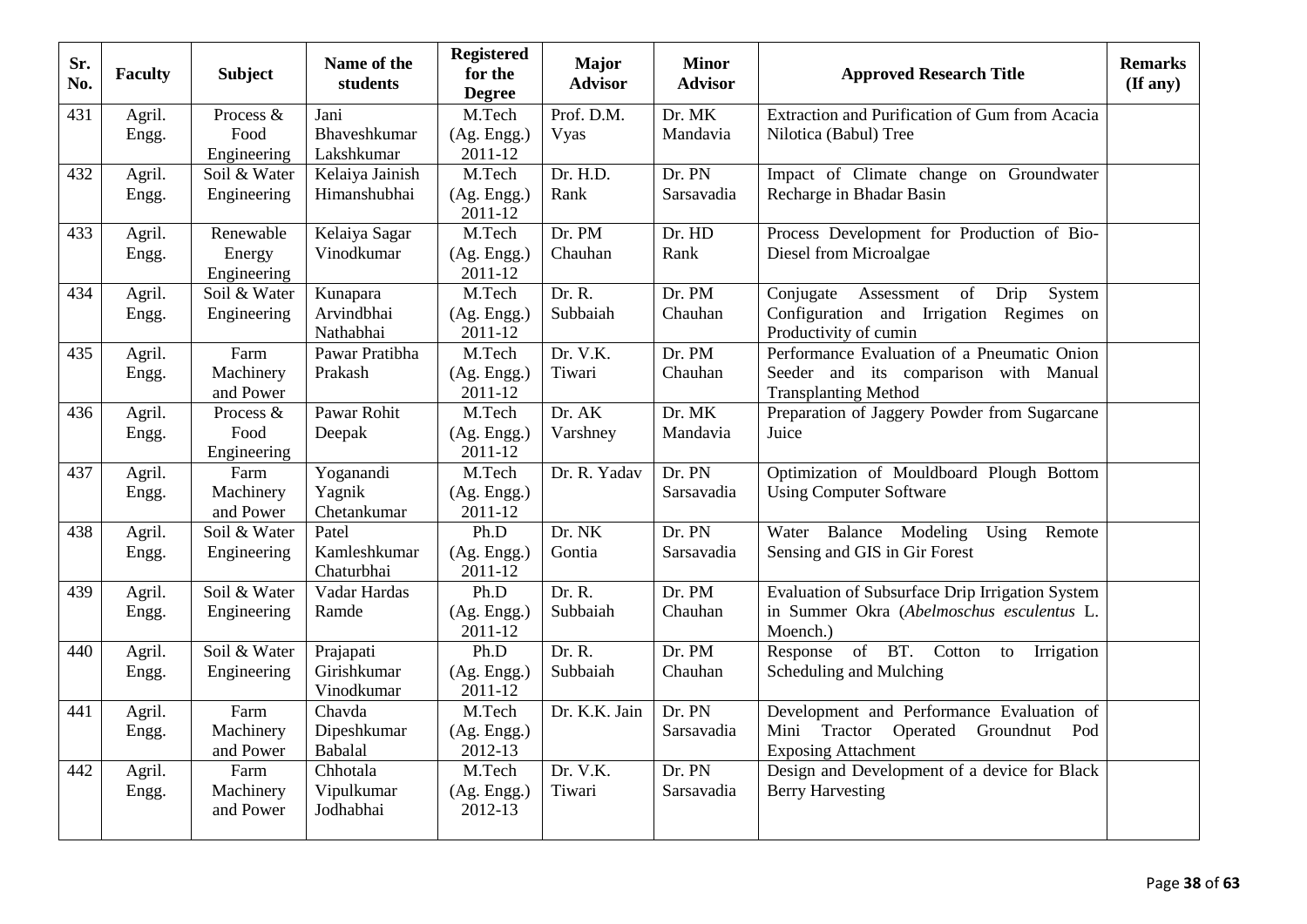| Sr.<br>No. | <b>Faculty</b>  | <b>Subject</b>                   | Name of the<br>students            | <b>Registered</b><br>for the<br><b>Degree</b> | <b>Major</b><br><b>Advisor</b> | <b>Minor</b><br><b>Advisor</b> | <b>Approved Research Title</b>                                                                                                                   | <b>Remarks</b><br>(If any) |
|------------|-----------------|----------------------------------|------------------------------------|-----------------------------------------------|--------------------------------|--------------------------------|--------------------------------------------------------------------------------------------------------------------------------------------------|----------------------------|
| 443        | Agril.<br>Engg. | Farm<br>Machinery<br>and Power   | Chunthai Kamei                     | M.Tech<br>(Ag. Engg.)<br>2012-13              | Dr. P.<br>Mohnot               | Dr. PN<br>Sarsavadia           | Development and Performance Evaluation of<br>Seed Pelletizer                                                                                     |                            |
| 444        | Agril.<br>Engg. | Soil & Water<br>Engineering      | <b>Evance Dalitso</b><br>Chaima    | M.Tech<br>(Ag. Engg.)<br>2012-13              | Dr. N.K.<br>Gontia             | Dr. PN<br>Sarsavadia           | Ground Water Assessment and Utilization in<br>Machhu River Basin Using Remote Sensing and<br><b>GIS</b>                                          |                            |
| 445        | Agril.<br>Engg. | Process &<br>Food<br>Engineering | Gadher Ashish<br>Kishorbhai        | M.Tech<br>(Ag. Engg.)<br>2012-13              | Dr. AK<br>Varshney             | Dr. MK<br>Mandavia             | Studies On Post Harvest Handling of Jamun<br>(Syzygium cumini L.) Fruits Followed in<br>Vanthali Taluka                                          |                            |
| 446        | Agril.<br>Engg. | Process &<br>Food<br>Engineering | Gojiya<br>Devanand<br>Karabhai     | M.Tech<br>(Ag. Engg.)<br>2012-13              | Prof. D.M.<br>Vyas             | Dr. MK<br>Mandavia             | Studies on Effect of slice thinkness<br>and<br>temerature on drying kinetics of Kothimbda<br>(Cucumis callosus) and its storage                  |                            |
| 447        | Agril.<br>Engg. | Farm<br>Machinery<br>and Power   | Jaiswal<br>Hiralbhai<br>Ishwarbhai | M.Tech<br>(Ag. Engg.)<br>2012-13              | Dr. R. Yadav                   | Dr. PN<br>Sarsavadia           | Development and Performance Evalution of<br>Mini Tractor Operated Groundnut Digger-cum-<br>Shaker                                                |                            |
| 448        | Agril.<br>Engg. | Farm<br>Machinery<br>and Power   | Khole Priyanka<br>Rajkumar         | M.Tech<br>(Ag. Engg.)<br>2012-13              | Dr. K.K. Jain                  | Dr. PN<br>Sarsavadia           | Wing<br>of<br>Attachment<br>Development<br>to<br>conventional subsoiler and its Performance<br>Evaluation                                        |                            |
| 449        | Agril.<br>Engg. | Soil & Water<br>Engineering      | Makwana<br>Piyushkumar<br>Jinabhai | M.Tech<br>(Ag. Engg.)<br>2012-13              | Dr. N.K.<br>Gontia             | Dr. PN<br>Sarsavadia           | Response of Okra to Drip Fertigation system                                                                                                      |                            |
| 450        | Agril.<br>Engg. | Process &<br>Food<br>Engineering | Mhaske Ashvini<br>Dilip            | M.Tech<br>(Ag. Engg.)<br>2012-13              | Dr. S.P.<br>Cholera            | Prof. VM<br><b>Bhatt</b>       | Preparation of Honey Based Herbal Banana<br>Powder by Osmo-Air Drying                                                                            |                            |
| 451        | Agril.<br>Engg. | Process &<br>Food<br>Engineering | Moradiya<br>Piyush<br>Bhikhalal    | M.Tech<br>(Ag. Engg.)<br>2012-13              | Prof. D.M.<br>Vyas             | Dr. MK<br>Mandavia             | Influence of Functional Parameters and Blend<br>Ratio of Soraghum and Soyabean flour on<br>Physical, Textural and Sensory Properties of<br>Pasta |                            |
| 452        | Agril.<br>Engg. | Soil & Water<br>Engineering      | Paghadal Ajay<br>Maganlal          | M.Tech<br>(Ag. Engg.)<br>2012-13              | Dr. H.D.<br>Rank               | Dr. PN<br>Sarsavadia           | An Assessment of Surface and Groundwater<br>Resources of Ozat River Basin Using Remote<br>Sensing and GIS                                        |                            |
| 453        | Agril.<br>Engg. | Farm<br>Machinery<br>and Power   | Pandya Jaimin<br>Dineshkumar       | M.Tech<br>(Ag. Engg.)<br>2012-13              | Dr. R.A.<br>Gupta              | Dr. PN<br>Sarsavadia           | Performance Evaluation of Rotary Harrow,<br>Rotavater and Disc Plough for Banana (Musa<br>sp.) Residue Management in Clayey Soil                 |                            |
| 454        | Agril.<br>Engg. | Process &<br>Food<br>Engineering | Rane Devan<br>Ashok                | M.Tech<br>(Ag. Engg.)<br>2012-13              | Dr. M.N.<br>Dabhi              | Dr. MK<br>Mandavia             | Studies on Osmotic Dehydration of Talala Red<br>Onion                                                                                            |                            |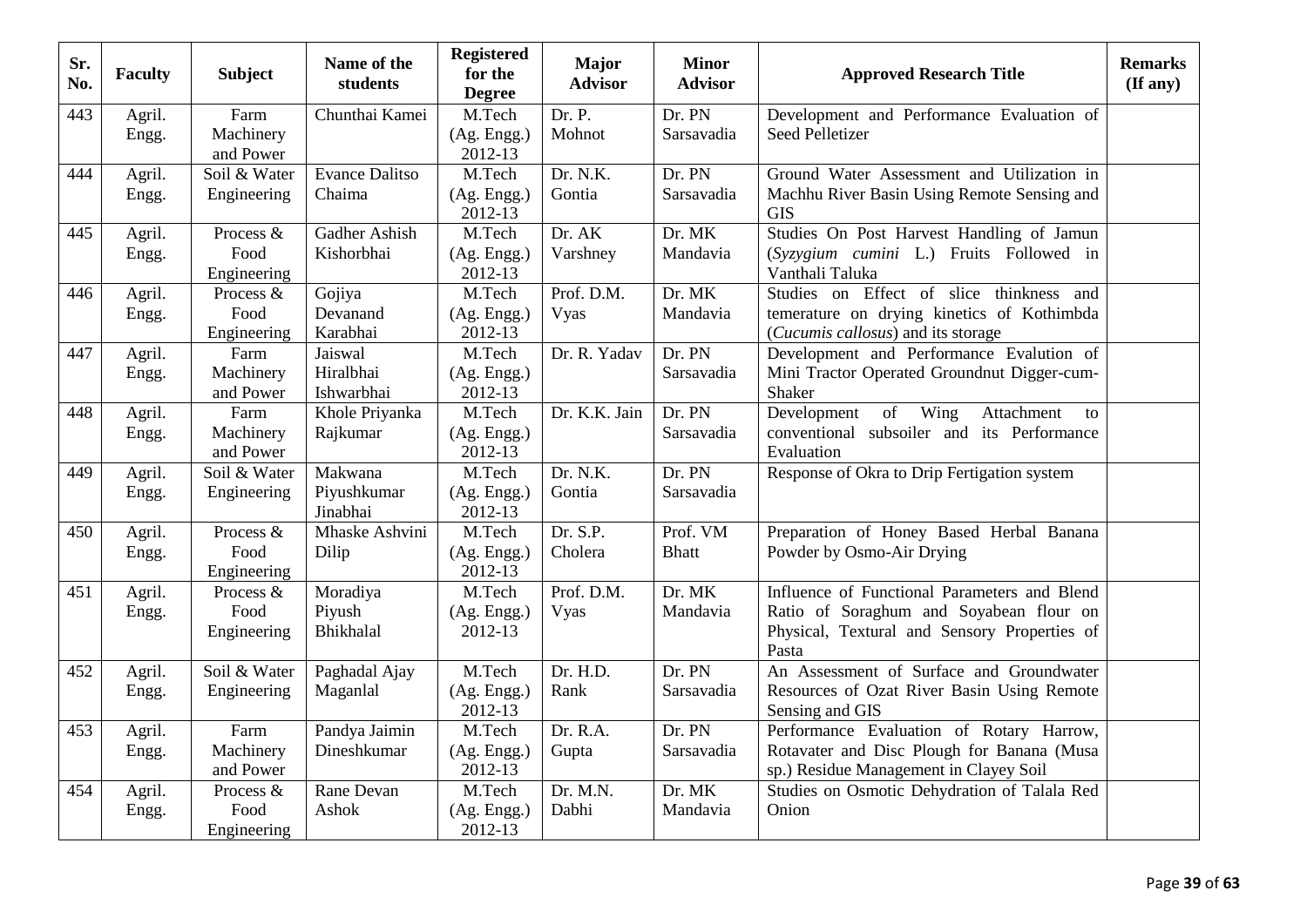| Sr.<br>No. | <b>Faculty</b>  | <b>Subject</b>         | Name of the<br>students   | <b>Registered</b><br>for the<br><b>Degree</b> | <b>Major</b><br><b>Advisor</b> | <b>Minor</b><br><b>Advisor</b> | <b>Approved Research Title</b>                                         | <b>Remarks</b><br>$($ If any $)$ |
|------------|-----------------|------------------------|---------------------------|-----------------------------------------------|--------------------------------|--------------------------------|------------------------------------------------------------------------|----------------------------------|
| 455        | Agril.          | Renewable              | Rupnar Anil               | M.Tech                                        | Dr. P.M.                       | Prof. DM                       | Performance<br>Design,<br>Development<br>and                           |                                  |
|            | Engg.           | Energy                 | Kisan                     | (Ag. Engg.)                                   | Chauhan                        | Vyas                           | Evaluation of Domestic Cookstove Suitable for                          |                                  |
|            |                 | Engineering            |                           | 2012-13                                       |                                |                                | different Solid Biomass Fuel                                           |                                  |
| 456        | Agril.          | Farm                   | Thesiya                   | M.Tech                                        | Dr. K.B.                       | Dr. PN                         | Modification<br>and<br>Evaluation<br>of<br>Tractor                     |                                  |
|            | Engg.           | Machinery<br>and Power | Jaydeepkumar<br>Jaylal    | (Ag. Engg.)<br>2012-13                        | Jhala                          | Sarsavadia                     | <b>Operated Rotary Trencher</b>                                        |                                  |
| 457        | Agril.          | Soil & Water           | Vyas Khyatiben            | M.Tech                                        | Dr. R.                         | Dr. PM                         | Support System for Estimating<br>Decision                              |                                  |
|            | Engg.           | Engineering            | Narendrakumar             | (Ag. Engg.)                                   | Subbaiah                       | Chauhan                        | Reference Evapotranspiration with limited                              |                                  |
|            |                 |                        |                           | 2012-13                                       |                                |                                | Meteorological data                                                    |                                  |
| 458        | Agril.          | Process &              | Davara Paresh             | Ph.D                                          | Dr. AK                         | Dr. HP                         | Optimization of Processing Parameters for                              |                                  |
|            | Engg.           | Food                   | Ravindrakumar             | (Ag. Engg.)                                   | Varshney                       | Gajera                         | clarification of Prickly pear (Opuntia elatior                         |                                  |
|            |                 | Engineering            |                           | 2012-13                                       |                                |                                | Mill.) Juice and its Storage                                           |                                  |
| 459        | Agril.          | Soil & Water           | Parmar                    | Ph.D                                          | Dr. NK                         | Dr. PN                         | Water Management Planning in Ozat-II Canal                             |                                  |
|            | Engg.           | Engineering            | Hiteshkumar<br>Virjibhai  | (Ag. Engg.)<br>2012-13                        | Gontia                         | Sarsavadia                     | Command Using Remote Sensing and GIS                                   |                                  |
| 460        | Agril.          | Soil & Water           | Patel                     | Ph.D                                          | Dr. HD Rank                    | Dr. PN                         | Drip Irrigation Scheduling of Wheat (Triticum                          |                                  |
|            | Engg.           | Engineering            | Rajnikumar<br>Jadavbhai   | (Ag. Engg.)<br>2012-13                        |                                | Sarsavadia                     | <i>aestivium</i> L.) Using Canopy Temperature                          |                                  |
| 461        | Agril.          | Farm                   | Ajudiya Bhavin            | M.Tech                                        | Dr. K. K.                      | Dr. PN                         | Comparative Performance<br>Evaluation<br>of                            |                                  |
|            | Engg.           | Machinery<br>and Power | Hemantbhai                | (Ag. Engg.)<br>2013-14                        | Jain                           | Sarsavadia                     | <b>Straight and Curved Shank Subsoilers</b>                            |                                  |
| 462        | Agril.          | Soil & Water           | <b>Bhatu Hinaben</b>      | M.Tech                                        | Dr. H. D.                      | Dr. PM                         | Climate Change Impact Assessment on Water                              |                                  |
|            | Engg.           | Engineering            | Marakhi                   | (Ag. Engg.)<br>2013-14                        | Rank                           | Chauhan                        | Resources System of Jamnagar District                                  |                                  |
| 463        | Agril.          | Soil & Water           | Chavda                    | M.Tech                                        | Dr. G. R.                      | Dr. PN                         | Rainfall Forecasting in Narmada Basin of                               |                                  |
|            | Engg.           | Engineering            | Jaypalsinh<br>Mahobatsinh | (Ag. Engg.)<br>2013-14                        | Sharma                         | Sarsavadia                     | Gujarat (India) by Artificial Neural Network<br>Technique              |                                  |
| 464        | Agril.          | Process &              | Devani Bansee             | M.Tech                                        | Dr. D. M.                      | Dr. PJ                         | Preparation of White Bread fortified with                              |                                  |
|            | Engg.           | Food                   | Manojbhai                 | (Ag. Engg.)                                   | Vyas                           | Rathod                         | Finger Millet (Eleusine Coracana, Raga) and its                        |                                  |
|            |                 | Engineering            |                           | 2013-14                                       |                                |                                | <b>Quality Assessment</b>                                              |                                  |
| 465        | Agril.          | Process &              | Dharsenda                 | M.Tech                                        | Dr. M. N.                      | Dr. PJ                         | Utilization of Peanut<br>Peanut<br>Okara<br>and                        |                                  |
|            | Engg.           | Food                   | Trushal                   | (Ag. Engg.)                                   | Dabhi                          | Rathod                         | (Deffated Peanut) in<br>the form of Flour                              |                                  |
|            |                 | Engineering<br>Farm    | Liladhar                  | 2013-14<br>M.Tech                             | Dr. V. K.                      | Dr. PN                         | Preparation of Cookies<br>Study the Effect of Weight and Forward Speed |                                  |
| 466        | Agril.<br>Engg. | Machinery              | Dodiya<br>Divyeshkumar    | (Ag. Engg.)                                   | Tiwari                         | Sarsavadia                     | on the Performance of Disc Plough on Medium                            |                                  |
|            |                 | and Power              | Nathubhai                 | 2013-14                                       |                                |                                | <b>Black Soil</b>                                                      |                                  |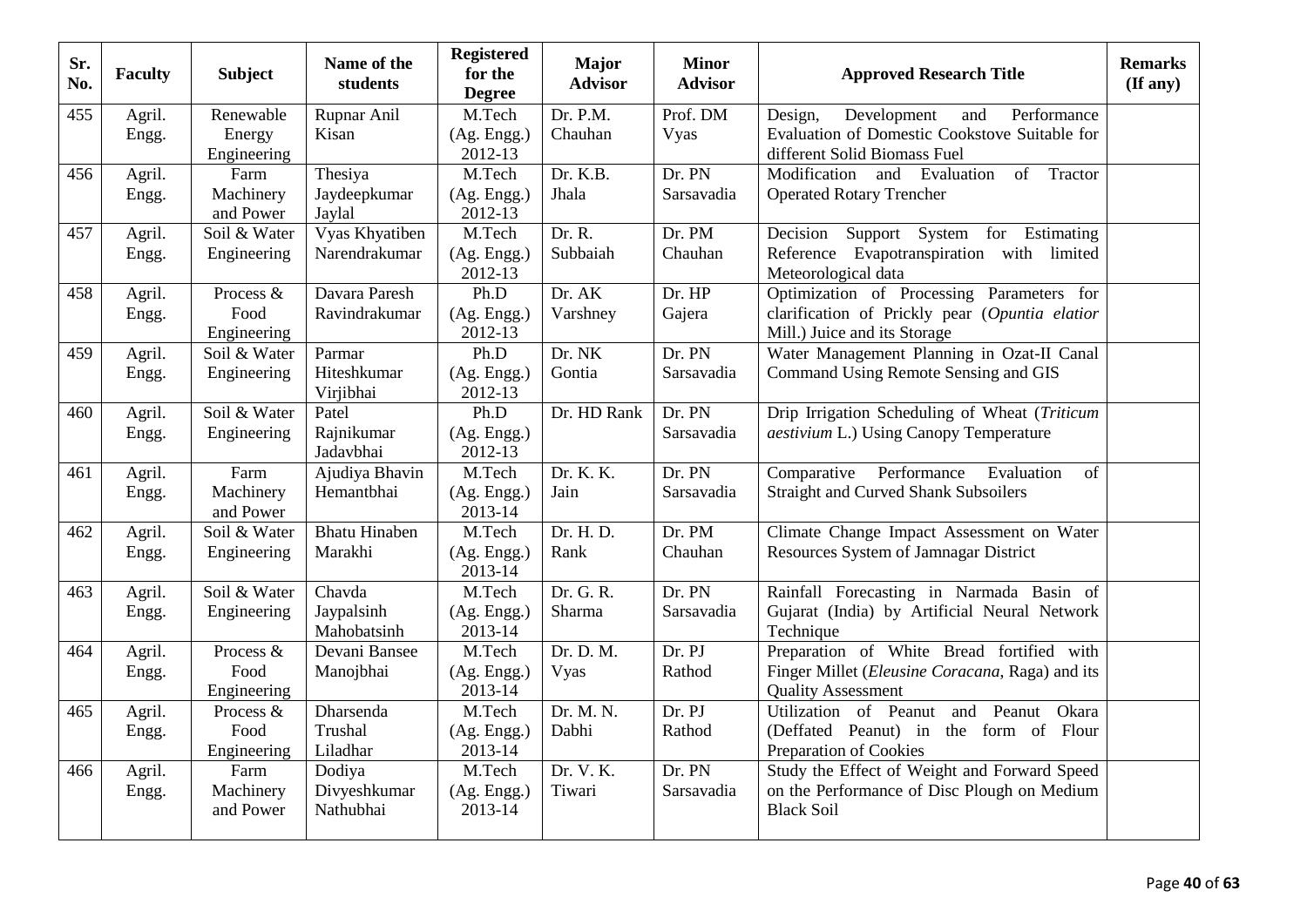| Sr.<br>No. | <b>Faculty</b>  | <b>Subject</b>                              | Name of the<br>students              | <b>Registered</b><br>for the<br><b>Degree</b> | <b>Major</b><br><b>Advisor</b> | <b>Minor</b><br><b>Advisor</b> | <b>Approved Research Title</b>                                                                     | <b>Remarks</b><br>$(\mathbf{If any})$ |
|------------|-----------------|---------------------------------------------|--------------------------------------|-----------------------------------------------|--------------------------------|--------------------------------|----------------------------------------------------------------------------------------------------|---------------------------------------|
| 467        | Agril.<br>Engg. | Process &<br>Food<br>Engineering            | Jethva<br>Mehulkumar<br>Harsukhbhai  | M.Tech<br>(Ag. Engg.)<br>2013-14              | Dr. S. P.<br>Cholera           | Dr. PJ<br>Rathod               | Effect of Different Pre-Tretments and Drying<br>Methods on Qualities of Sweet Potato Flour         |                                       |
| 468        | Agril.<br>Engg. | Farm<br>Machinery &<br>Power<br>Engineering | Nelson Richard                       | M.Tech<br>(Ag. Engg.)<br>2013-14              | Dr. V. K.<br>Tiwari            | Dr. PN<br>Sarsavadia           | Performance Evaluation of Horizontal<br>and<br><b>Vertical Rotavators</b>                          |                                       |
| 469        | Agril.<br>Engg. | Process &<br>Food<br>Engineering            | Ningthoujam<br>Manda Devi            | M.Tech<br>(Ag. Engg.)<br>2013-14              | Dr. V. K.<br>Chandegara        | Dr. PJ<br>Rathod               | Development of Process for the Preparation of<br>Aloe Vera fortified Marmalade form Lime           |                                       |
| 470        | Agril.<br>Engg. | Soil & Water<br>Engineering                 | Pandya<br>Shradhdhaben<br>Mukundray  | M.Tech<br>(Ag. Engg.)<br>2013-14              | Dr. R.<br>Subbaiah             | Dr. PM<br>Chauhan              | Differential Salinity Response Function of<br>Groundnut                                            |                                       |
| 471        | Agril.<br>Engg. | Farm<br>Machinery<br>and Power              | Parmar<br>Raghuvirsinh<br>Pravinsinh | M.Tech<br>(Ag. Engg.)<br>2013-14              | Dr. R. A.<br>Gupta             | Dr. PN<br>Sarsavadia           | Development of Pulverizing Attachment to<br>Cultivator and its Performance Evaluation              |                                       |
| 472        | Agril.<br>Engg. | Soil & Water<br>Engineering                 | Ram<br>Vaibhavkumar<br>Maldebhai     | M.Tech<br>(Ag. Engg.)<br>2013-14              | Dr. N. K.<br>Gontia            | Dr. PN<br>Sarsavadia           | Simulating Sprinkler Distribution Pattern in<br>Windy Condition Using Artificial Neural<br>Network |                                       |
| 473        | Agril.<br>Engg. | Farm<br>Machinery<br>and Power              | Savaliya<br>Gautam<br>Chatrabhuj     | M.Tech<br>(Ag. Engg.)<br>2013-14              | Dr. K. B.<br>Jhala             | Dr. PN<br>Sarsavadia           | Design and Development of Tractor Operated<br><b>Bush Cutter</b>                                   |                                       |
| 474        | Agril.<br>Engg. | Soil & Water<br>Engineering                 | Savaliya Kevin<br>Vithalbhai         | M.Tech<br>(Ag. Engg.)<br>2013-14              | Prof. P. B.<br>Vekariya        | Dr. PN<br>Sarsavadia           | Combined Influence of slope on runoff and soil<br>loss under natural rainfall condition            |                                       |
| 475        | Agril.<br>Engg. | Soil & Water<br>Engineering                 | <b>Tank Uttam</b><br>Hareshbhai      | M.Tech<br>(Ag. Engg.)<br>2013-14              | Dr. R. M.<br>Satasiya          | Dr. PN<br>Sarsavadia           | Mulched<br>Watermelon<br>Response<br>of<br>(Citrullus Lanatus) to Drip Fertigation                 |                                       |
| 476        | Agril.<br>Engg. | Soil & Water<br>Engineering                 | Vithlani Nipa<br>Sunilbhai           | M.Tech<br>(Ag. Engg.)<br>2013-14              | Dr. H. D.<br>Rank              | Dr. PN<br>Sarsavadia           | An Assessment of Water Balances for Aji Basin<br><b>Using Swat Model</b>                           |                                       |
| 477        | Agril.<br>Engg. | Renewable<br>Energy<br>Engineering          | Joshi Viral<br>Prafulkumar           | Ph.D<br>(Ag. Engg.)<br>2013-14                | Dr. P. M.<br>Chauhan           | Dr. KB<br>Jhala                | Development of Field Scale<br>Microalgae<br><b>Cultivation System for Biofuel Production</b>       |                                       |
| 478        | Agril.<br>Engg. | Soil & Water<br>Engineering                 | Wandre Sarika<br>Santu               | Ph.D<br>(Ag. Engg.)<br>2013-14                | Dr. H. D.<br>Rank              | Dr. PM<br>Chauhan              | Simulating the Hydrologic Response to Climate<br><b>Change Using SWAT Model</b>                    |                                       |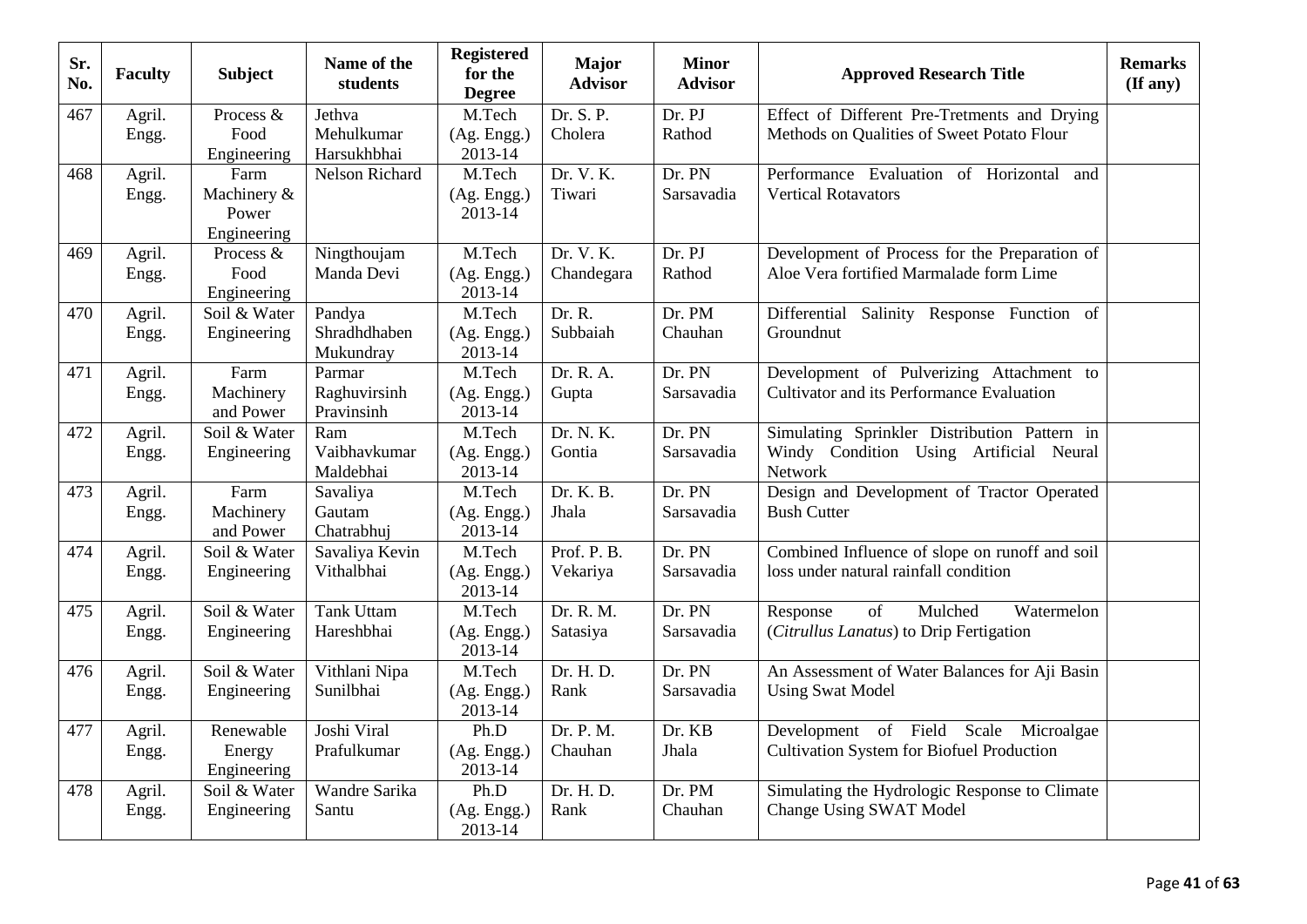| Sr.<br>No. | <b>Faculty</b>  | <b>Subject</b>                              | Name of the<br>students                | <b>Registered</b><br>for the<br><b>Degree</b> | <b>Major</b><br><b>Advisor</b> | <b>Minor</b><br><b>Advisor</b> | <b>Approved Research Title</b>                                                                                        | <b>Remarks</b><br>(If any) |
|------------|-----------------|---------------------------------------------|----------------------------------------|-----------------------------------------------|--------------------------------|--------------------------------|-----------------------------------------------------------------------------------------------------------------------|----------------------------|
| 479        | Agril.<br>Engg. | Farm<br>Machinery &<br>Power<br>Engineering | Bandhiya<br>Rajeshkumar<br>Dharnatbhai | M.Tech<br>(Ag. Engg.)<br>2014-15              | Dr. K.K. Jain                  | Dr. PN<br>Sarsavadia           | Evaluation of Whole Body Vibration among<br>Tractor (41kW) Drawn Subsoilers                                           |                            |
| 480        | Agril.<br>Engg. | Soil & Water<br>Engineering                 | Dangar Divyesh<br>Menandbhai           | M.Tech<br>(Ag. Engg.)<br>2014-15              | Prof. H.H.<br>Mashru           | Dr. P.N.<br>Sarsavadia         | Conjugate Assessment of Drip<br>Irrigation<br>System Configuration and Irrigation Regimes<br>on Productivity of Wheat |                            |
| 481        | Agril.<br>Engg. | Farm<br>Machinery &<br>Power<br>Engineering | Desai Raviraj<br>Hareshsinh            | M.Tech<br>(Ag. Engg.)<br>2014-15              | Dr. R.K.<br>Kathiria           | Dr. PN<br>Sarsavadia           | Development and Evaluation of Manual<br>Vegetable Trans planter                                                       |                            |
| 482        | Agril.<br>Engg. | Process &<br>Food<br>Engineering            | Deshmukh<br>Snehal Satish              | M.Tech<br>(Ag. Engg.)<br>2014-15              | Dr. V.P.<br>Sangani            | Dr. PJ<br>Rathod               | Optimization of Process<br>Parameters<br>for<br>Isolation of Peanut Protein from Defatted<br><b>Peanut Flour</b>      |                            |
| 483        | Agril.<br>Engg. | Farm<br>Machinery &<br>Power<br>Engineering | Jadhav Mahesh<br>Laxman                | M.Tech<br>(Ag. Engg.)<br>2014-15              | Dr. P.<br>Mohnot               | Dr. PN<br>Sarsavadia           | Design and Development for Vegetable Seeding<br>in Plug Trays                                                         |                            |
| 484        | Agril.<br>Engg. | Farm<br>Machinery &<br>Power<br>Engineering | Jakasaniya<br>Ronak<br>Gordhanbhai     | M.Tech<br>(Ag. Engg.)<br>2014-15              | Prof. A.L.<br>Vadher           | Dr. PN<br>Sarsavadia           | Static Structural Analysis and Optimization of<br>Subsoiler Using CAD Software                                        |                            |
| 485        | Agril.<br>Engg. | Farm<br>Machinery &<br>Power<br>Engineering | Khunt<br>Piyushkumar<br>Savjibhai      | M.Tech<br>(Ag. Engg.)<br>2014-15              | Dr. K.B.<br>Jhala              | Dr. PN<br>Sarsavadia           | Development and Performance Evaluation of a<br><b>Mango Harvesting Device</b>                                         |                            |
| 486        | Agril.<br>Engg. | Soil & Water<br>Engineering                 | Kotak Megha<br>Narendrabhai            | M.Tech<br>(Ag. Engg.)<br>2014-15              | Prof. P.B.<br>Vekariya         | Dr. PN<br>Sarsavadia           | Through<br>Fertigation<br>Drip<br>Irrigation<br>in<br>Coriander Crop                                                  |                            |
| 487        | Agril.<br>Engg. | Farm<br>Machinery &<br>Power<br>Engineering | Makwana Ajay<br>Dilipbhai              | M.Tech<br>(Ag. Engg.)<br>2014-15              | Dr. V.K.<br>Tiwari             | Dr. PN<br>Sarsavadia           | Design and Development of a device for<br>Harvesting of Fruits from Thorny Threes                                     |                            |
| 488        | Agril.<br>Engg. | Process &<br>Food<br>Engineering            | Naliyapara<br>Virajanilbhai            | M.Tech<br>(Ag. Engg.)<br>2014-15              | Dr. S.P.<br>Cholera            | Dr. PJ<br>Rathod               | Optimization of Process Variables for Peanut<br>Milk Powder Using Drum Dryer                                          |                            |
| 489        | Agril.<br>Engg. | Process &<br>Food<br>Engineering            | Nandaniya<br>Uday<br>Lakshmanbhai      | M.Tech<br>(Ag. Engg.)<br>2014-15              | Dr. D.K.<br>Antala             | Dr. PJ<br>Rathod               | Effect of Pre-Treatments on Quality and Shelf<br>Life of Guava Fruit                                                  |                            |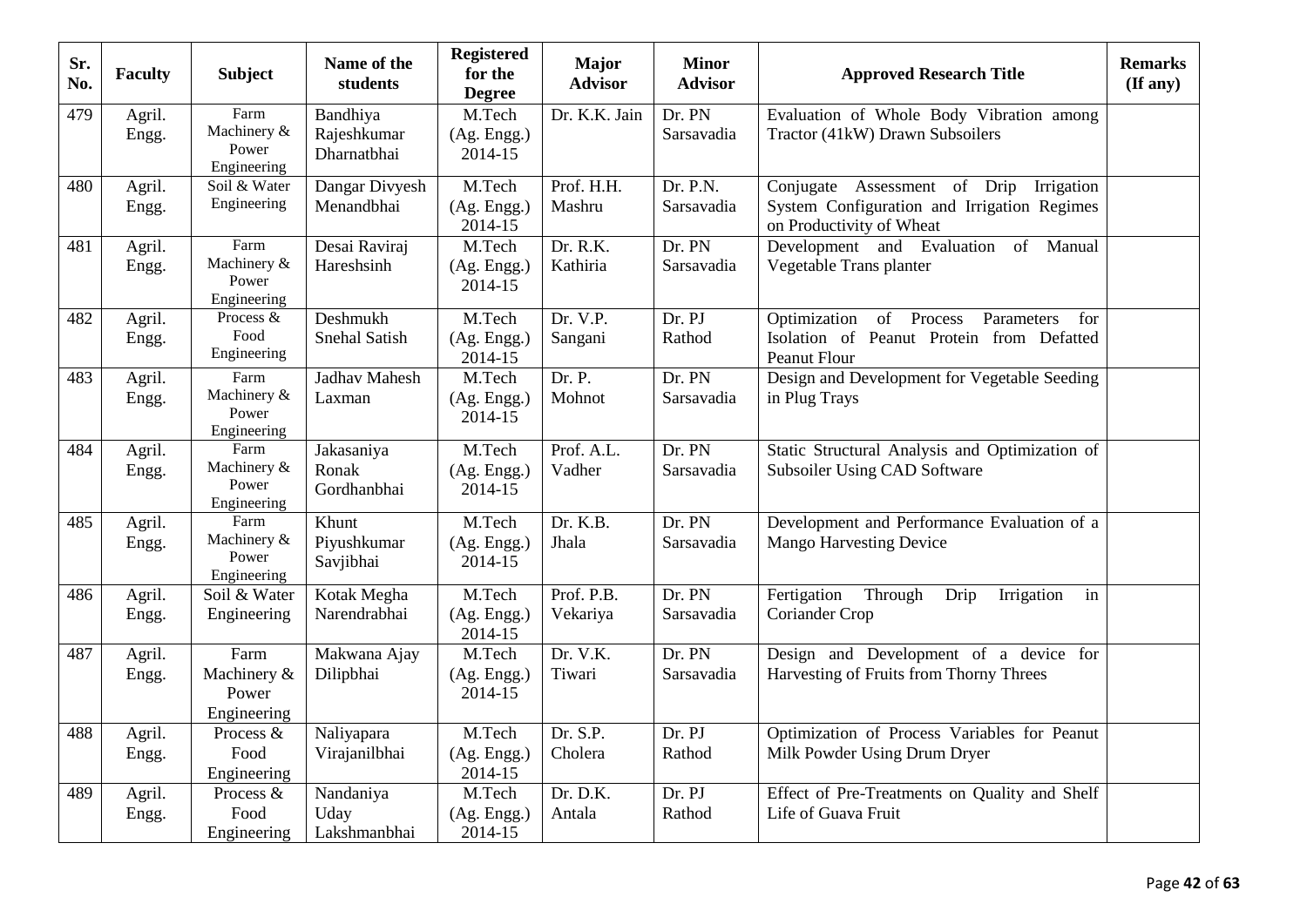| Sr.<br>No. | <b>Faculty</b>  | <b>Subject</b>                              | Name of the<br>students              | <b>Registered</b><br>for the<br><b>Degree</b> | <b>Major</b><br><b>Advisor</b> | <b>Minor</b><br><b>Advisor</b> | <b>Approved Research Title</b>                                                                                     | <b>Remarks</b><br>(If any) |
|------------|-----------------|---------------------------------------------|--------------------------------------|-----------------------------------------------|--------------------------------|--------------------------------|--------------------------------------------------------------------------------------------------------------------|----------------------------|
| 490        | Agril.<br>Engg. | Soil & Water<br>Engineering                 | Oza Krunal<br>Prakashbhai            | M.Tech<br>(Ag. Engg.)<br>2014-15              | Dr. G.R.<br>Sharma             | Dr. PN<br>Sarsavadia           | Effect of Different Cropping on Runoff and Soil<br>Loss for Junagadh Region                                        |                            |
| 491        | Agril.<br>Engg. | Soil & Water<br>Engineering                 | Pithiya<br>Bhaveshkumar<br>Hamirbhai | M.Tech<br>(Ag. Engg.)<br>2014-15              | Dr. R.<br>Subbaiah             | Dr. P.M.<br>Chauhan            | Irrigation Scheduling of coriander (Coriandrum<br>Sativum L.) Under Trickle Irrigation                             |                            |
| 492        | Agril.<br>Engg. | Soil & Water<br>Engineering                 | Satasiya<br>Vivekkumar<br>Dayabhai   | M.Tech<br>(Ag. Engg.)<br>2014-15              | Dr. R.M.<br>Satasiya           | Dr. P.N.<br>Sarsavadia         | Effect of Mulch and Irrigation Level on Bunch<br>Summer<br>Groundnut<br>Type<br>(Arachis Hypogaea L.)              |                            |
| 493        | Agril.<br>Engg. | Soil & Water<br>Engineering                 | Savani Falguni<br>Kalubhai           | M.Tech<br>(Ag. Engg.)<br>2014-15              | Dr. H.D.<br>Rank               | Dr. P.N.<br>Sarsavadia         | Simulating the Hydrologic<br>Response<br>of<br>Watershed to Climate                                                |                            |
| 494        | Agril.<br>Engg. | Process &<br>Food<br>Engineering            | Sejani Viraj<br>Mahendrabhai         | M.Tech<br>(Ag. Engg.)<br>2014-15              | Dr. S.P.<br>Cholera            | Dr. PJ<br>Rathod               | Studies on Canning of Bottle Gourd Pulp and<br>Cubes                                                               |                            |
| 495        | Agril.<br>Engg. | Process &<br>Food<br>Engineering            | Vanza<br>Vanitaben<br>Balubhai       | M.Tech<br>(Ag. Engg.)<br>2014-15              | Dr. V.K.<br>Chandegara         | Dr. PJ<br>Rathod               | Comparative Study of Different Coating<br>Materials for Prolonging the Shelf Life of Lime                          |                            |
| 496        | Agril.<br>Engg. | Renewable<br>Energy<br>Engineering          | Varu Jayaben<br>Devshibhai           | M.Tech<br>(Ag. Engg.)<br>2014-15              | Dr. P.N.<br>Sarsavadia         | Prof. D.M.<br>Vyas             | Performance on Cultivation of Okra in Net-cum<br>Polyhouse<br>under Mulch<br>No-Mulch<br>and<br>Condition          |                            |
| 497        | Agril.<br>Engg. | Farm<br>Machinery &<br>Power<br>Engineering | Saumya Shukla                        | Ph.D<br>(Ag. Engg.)<br>$2014 - 15$            | Dr. R.A.<br>Gupta              | Dr. PN<br>Sarsavadia           | Development<br>and<br>Performance<br>Design,<br><b>Evaluation of Groundnut Pod Collector</b>                       |                            |
| 498        | Agril.<br>Engg. | Soil & Water<br>Engineering                 | Adroja Ankur<br>Jagdishbhai          | M.Tech<br>(Ag. Engg.)<br>2015-16              | Dr. R.M.<br>Satasiya           | Dr. K.B.<br>Parmar             | Irrigated Muskmelon<br>of Drip<br>Response<br>(Cucumis melo) Under Different Plastic Mulch<br>and Irrigation Level |                            |
| 499        | Agril.<br>Engg. | Process &<br>Food<br>Engineering            | Bhukya<br>Jithender                  | M.Tech<br>(Ag. Engg.)<br>2015-16              | Prof. D.M.<br><b>Vyas</b>      | Dr. P.J.<br>Rathod             | Design and Development of Pomegranate Juice<br>Extractor                                                           |                            |
| 500        | Agril.<br>Engg. | Process &<br>Food<br>Engineering            | Chotaliya<br>Vaishali<br>Chunilal    | M.Tech<br>(Ag. Engg.)<br>2015-16              | Dr. V.P.<br>Sangani            | Dr. P.J.<br>Rathod             | Enzymatic Pre-Treatments on Pigeon Pea<br>(BSMR-736) for Better Milling Quality of Dhal                            |                            |
| 501        | Agril.<br>Engg. | Process &<br>Food<br>Engineering            | Chudasama<br>Miraba<br>Yogendrasinh  | M.Tech<br>(Ag. Engg.)<br>2015-16              | Dr. N.K.<br>Dhamsaniya         | Dr. P.J.<br>Rathod             | Optimization of Process<br>Parameters<br>for<br>Extraction of Phytochemicals from Jamun<br>(Syzygium cumini L.,)   |                            |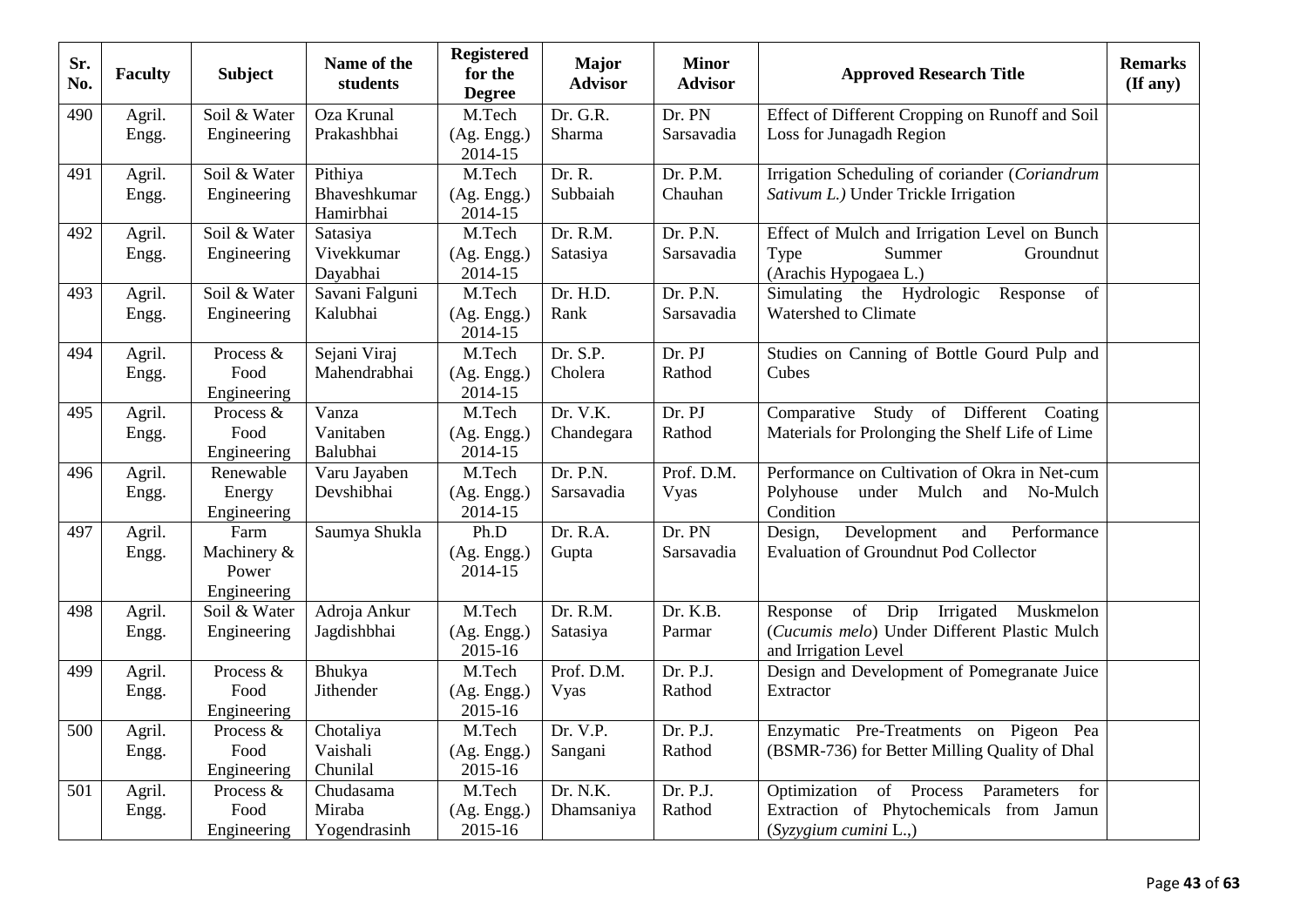| Sr.<br>No. | <b>Faculty</b>  | <b>Subject</b>                              | Name of the<br>students              | <b>Registered</b><br>for the<br><b>Degree</b> | <b>Major</b><br><b>Advisor</b> | <b>Minor</b><br><b>Advisor</b> | <b>Approved Research Title</b>                                                                                                                | <b>Remarks</b><br>$(\mathbf{If any})$ |
|------------|-----------------|---------------------------------------------|--------------------------------------|-----------------------------------------------|--------------------------------|--------------------------------|-----------------------------------------------------------------------------------------------------------------------------------------------|---------------------------------------|
| 502        | Agril.<br>Engg. | Process &<br>Food<br>Engineering            | Hirpara Neha<br>Jayantilal           | M.Tech<br>(Ag. Engg.)<br>2015-16              | Dr. S.P.<br>Cholera            | Dr. P.J.<br>Rathod             | Optimization of Different Process Variables for<br>Canning of Peas                                                                            |                                       |
| 503        | Agril.<br>Engg. | Soil & Water<br>Engineering                 | Patel<br>Gopalkumar<br>Mansukhbhai   | M.Tech<br>(Ag. Engg.)<br>2015-16              | Dr. H.R.<br>Vadar              | Dr. K.B.<br>Parmar             | Irrigation Scheduling of Fennel (Foeniculum<br>Vulgare Mill) Under Trickle Irrigation                                                         |                                       |
| 504        | Agril.<br>Engg. | Process &<br>Food<br>Engineering            | Sangani Jinal<br>Babulal             | M.Tech<br>(Ag. Engg.)<br>2015-16              | Dr. D.K.<br>Antala             | Dr. P.J.<br>Rathod             | Enzymatic Pre-Treatments on Pigeon Pea<br>(ICPL-87119) for Better Recovery and Quality<br>of Dhal                                             |                                       |
| 505        | Agril.<br>Engg. | Process &<br>Food<br>Engineering            | <b>Shelake Pramod</b><br>Shivaji     | M.Tech<br>(Ag. Engg.)<br>2015-16              | Prof. M.N.<br>Dabhi            | Dr. P.J.<br>Rathod             | Low Temperature Grinding of Spices<br>(Turmeric)                                                                                              |                                       |
| 506        | Agril.<br>Engg. | Process &<br>Food<br>Engineering            | Shingala<br>Abhishaben<br>Mukeshbhai | M.Tech<br>(Ag. Engg.)<br>2015-16              | Dr. V.K.<br>Chandegara         | Dr. P.J.<br>Rathod             | Development of Biodegradable Packaging Film<br>Based on Whey Protein Isolate.                                                                 |                                       |
| 507        | Agril.<br>Engg. | Farm<br>Machinery &<br>Power<br>Engineering | Thorat Pankaj<br>Vishwas             | M.Tech<br>(Ag. Engg.)<br>2015-16              | Dr. K.B.<br>Jhala              | Dr. P.N.<br>Sarsavadia         | Performance<br>Development<br>Design,<br>and<br>Evaluation of Manually Operated Two Row<br>Trolley Type Vegetable Trans planter               |                                       |
| 508        | <b>ABM</b>      | ABM                                         | Hirpara<br>Ajaykumar<br>Ratilal      | MBA (AB)<br>2008-09                           | Dr. N. P.<br>Ramani            | $\blacksquare$                 | Evaluation of Growth and Performance of<br>Gujarat State Fertilizers and Chemical Ltd. and<br>their Promotional Activities in Middle Gujarat. | Project<br>Report<br>Submitted        |
| 509        | <b>ABM</b>      | <b>ABM</b>                                  | Hirpara<br>Balvantkumar<br>Vinubhai  | MBA (AB)<br>2008-09                           | Prof. N. M.<br>Thaker          |                                | Promotional Activities of Gujarat State<br>Fertilizers and Chemical Ltd. in South Gujarat.                                                    | Project<br>Report<br>Submitted        |
| 510        | <b>ABM</b>      | <b>ABM</b>                                  | Makwana<br>Amitkumar<br>Vitthalbhai  | MBA (AB)<br>2008-09                           | Prof. C. R.<br>Bharodia        | $\blacksquare$                 | Assessment of Future and Scope of Biomass<br>Plantation Project at Radhe Renewable Energy<br>Development Pvt. Ltd.                            | Project<br>Report<br>Submitted        |
| 511        | <b>ABM</b>      | <b>ABM</b>                                  | Manoj Suthar                         | MBA (AB)<br>2008-09                           | Prof. H.Y.<br>Maheta           | ä,                             | The Farm Inputs Utilization Scope of Champion<br>Agro World Trade in Junagadh District.                                                       | Project<br>Report<br>Submitted        |
| 512        | <b>ABM</b>      | <b>ABM</b>                                  | <b>Satnam Singh</b>                  | MBA (AB)<br>2008-09                           | Dr. K. A.<br>Khunt             | $\blacksquare$                 | Reliance Life Science Banana Tissue Culture<br>Plant: Market Potential and Strategic Analysis<br>in Veraval Taluka of Junagadh District.      | Project<br>Report<br>Submitted        |
| 513        | <b>ABM</b>      | <b>ABM</b>                                  | Vora<br>Premalkumar<br>Pareshbhai    | MBA (AB)<br>2008-09                           | Prof. Kalpesh<br>Kumar         |                                | Reliance Life Science Banana Tissue Culture<br>Plants: Market Potential and Strategic Analysis<br>in Una Taluka at Junagadh District.         | Project<br>Report<br>Submitted        |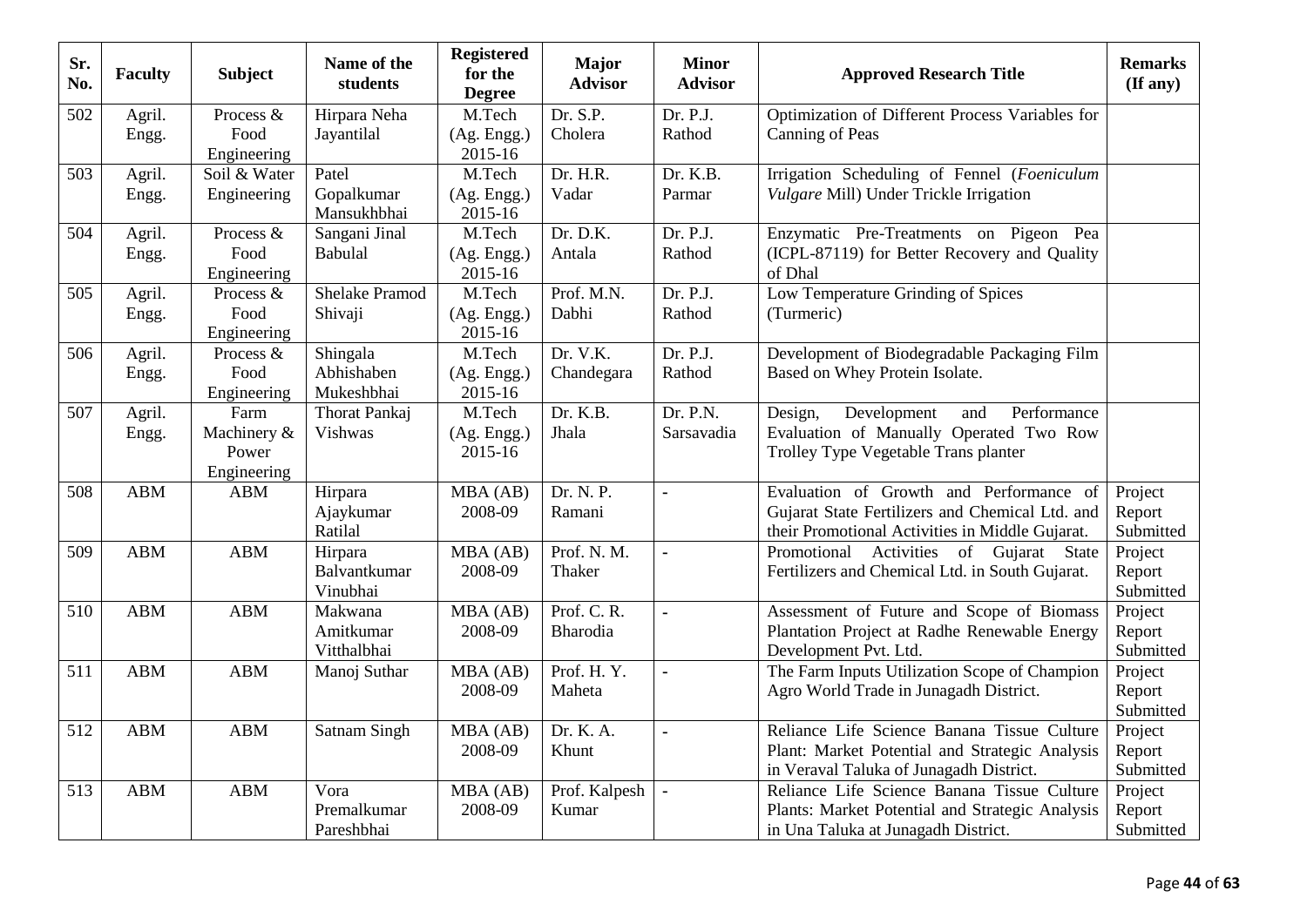| Sr.<br>No. | <b>Faculty</b> | <b>Subject</b> | Name of the<br>students                | <b>Registered</b><br>for the<br><b>Degree</b> | <b>Major</b><br><b>Advisor</b> | <b>Minor</b><br><b>Advisor</b> | <b>Approved Research Title</b>                                                                                                | <b>Remarks</b><br>$(\mathbf{If any})$ |
|------------|----------------|----------------|----------------------------------------|-----------------------------------------------|--------------------------------|--------------------------------|-------------------------------------------------------------------------------------------------------------------------------|---------------------------------------|
| 514        | <b>ABM</b>     | <b>ABM</b>     | Amit Kumar                             | MBA (AB)<br>2009-10                           | Dr. A. D.<br>Kalola            | ÷                              | Market Potential and Promotional Strategy for<br>Akshay Seed Tech. Co. in Sabarkantha and<br>Gandhinagar District.            | Project<br>Report<br>Submitted        |
| 515        | <b>ABM</b>     | <b>ABM</b>     | <b>Arvind Kumar</b>                    | MBA (AB)<br>2009-10                           | Dr. P. M.<br>Thanki            | $\blacksquare$                 | Market Potential and Promotional Strategy for<br>Akshay Seed Tech. Co. in Baroda and Bharuch<br>District.                     | Project<br>Report<br>Submitted        |
| 516        | <b>ABM</b>     | <b>ABM</b>     | <b>Baltej Singh</b>                    | MBA (AB)<br>2009-10                           | Dr. A. D.<br>Kalola            | $\blacksquare$                 | Farmers Extension and New Business Avenue<br>for Bayer in Vegetable Crops.                                                    | Project<br>Report<br>Submitted        |
| 517        | <b>ABM</b>     | <b>ABM</b>     | <b>Borole Piyush</b><br><b>Bhaskar</b> | MBA (AB)<br>2009-10                           | Dr. V. M.<br>Thumar            | $\tilde{\phantom{a}}$          | Individually<br>Quick Freezing<br>Operation in<br>Vegetables.                                                                 | Project<br>Report<br>Submitted        |
| 518        | <b>ABM</b>     | <b>ABM</b>     | Dhola<br>Bhaveshbhai<br>Pragjibhai     | MBA (AB)<br>2009-10                           | Dr. V. M.<br>Thumar            | $\bullet$                      | Knowledge and Constraints of Farmers towards<br>Green House in Saurashtra Region.                                             | Project<br>Report<br>Submitted        |
| 519        | <b>ABM</b>     | <b>ABM</b>     | Dulera<br>Dipakkumar<br>Khimjibhai     | MBA (AB)<br>2009-10                           | Prof. H.Y.<br>Maheta           | $\blacksquare$                 | Knowledge and Constraints of Pigeon Pea Crop<br>in Tribal area of Surat District.                                             | Project<br>Report<br>Submitted        |
| 520        | <b>ABM</b>     | <b>ABM</b>     | Gajera<br>Dharmikkumar<br>Jayantilal   | MBA(AB)<br>2009-10                            | Prof. Kalpesh<br>Kumar         | ä,                             | Empirical Study of Price Behavior and Market<br>Pattern in Castor Seed through NSEL.                                          | Project<br>Report<br>Submitted        |
| 521        | <b>ABM</b>     | <b>ABM</b>     | Khatra Dipen<br>Laljibhai              | MBA (AB)<br>2009-10                           | Prof. Kalpesh<br>Kumar         |                                | Market Potential and Marketing Strategy of<br>Agil in Saurashtra and Kutch District.                                          | Project<br>Report<br>Submitted        |
| 522        | <b>ABM</b>     | <b>ABM</b>     | <b>Khunt Nirav</b><br>Nagjibhai        | MBA (AB)<br>2009-10                           | Dr. V. M.<br>Thumar            | $\blacksquare$                 | Market Status of Bt Cotton Seed in Bhavnagar<br>District.                                                                     | Project<br>Report<br>Submitted        |
| 523        | <b>ABM</b>     | <b>ABM</b>     | Mendhule<br>Ketan Diliprao             | MBA(AB)<br>2009-10                            | Prof. Kalpesh<br>Kumar         | $\blacksquare$                 | Feasibility Study for Linkage of Farmers<br>through Contract Farming with Turmeric<br>Processing Unit in Aurangabad District. | Project<br>Report<br>Submitted        |
| 524        | <b>ABM</b>     | <b>ABM</b>     | Mukesh Kumar                           | MBA (AB)<br>2009-10                           | Prof. C. R.<br>Bharodia        | $\blacksquare$                 | Evaluation of Farm Activities in Bharuch<br>District of Gujarat Under Reliance Foundation.                                    | Project<br>Report<br>Submitted        |
| 525        | <b>ABM</b>     | <b>ABM</b>     | Nand Kishor<br>Saraswat                | MBA (AB)<br>2009-10                           | Prof. N. M.<br>Thaker          | $\blacksquare$                 | New Market Opportunity for Pesticide in Citrus<br>Crops of Coromandel Agrico. Pvt. Ltd. in Sri<br>Ganganagar District.        | Project<br>Report<br>Submitted        |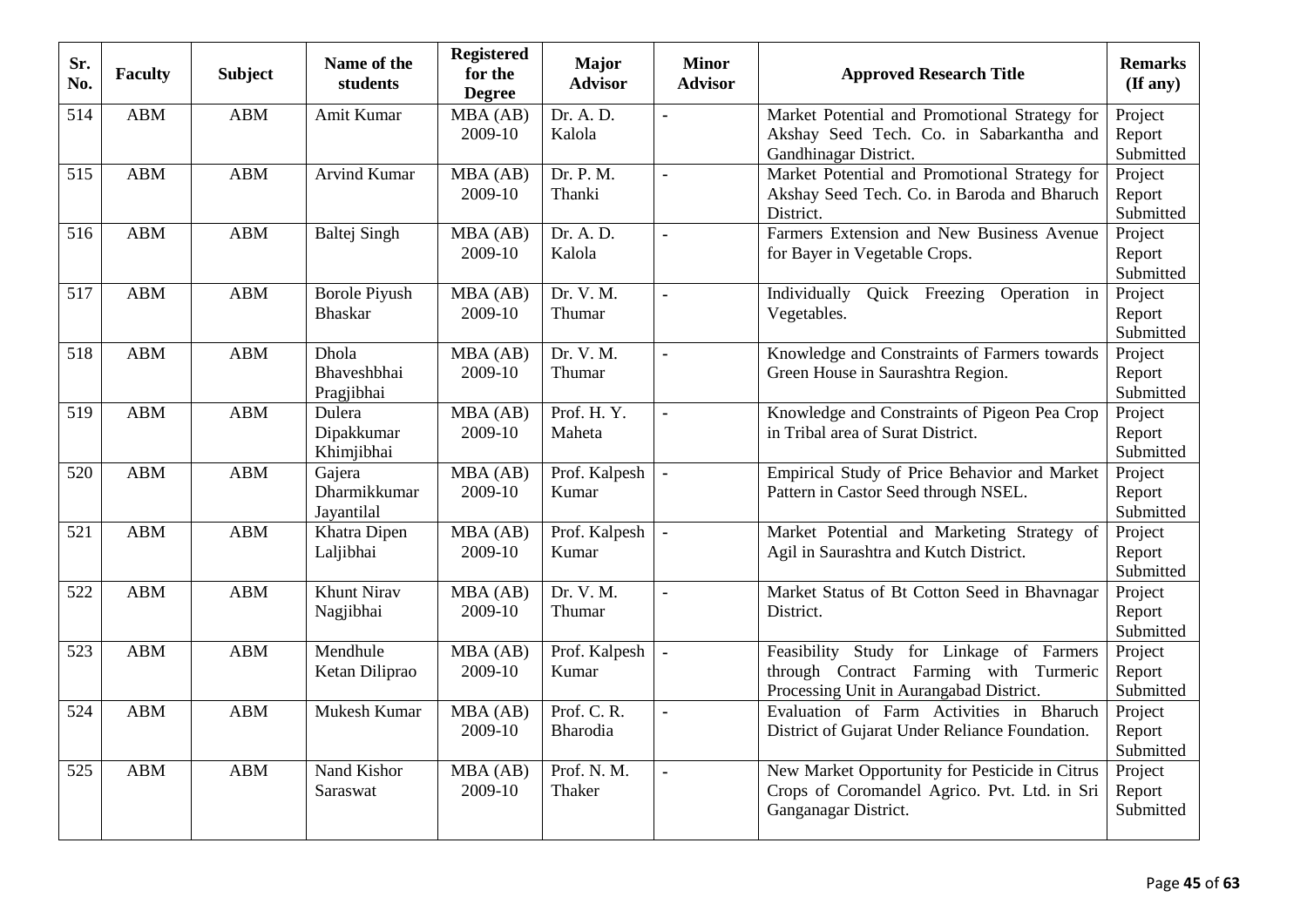| Sr.<br>No.       | <b>Faculty</b> | <b>Subject</b> | Name of the<br>students             | <b>Registered</b><br>for the<br><b>Degree</b> | <b>Major</b><br><b>Advisor</b> | <b>Minor</b><br><b>Advisor</b> | <b>Approved Research Title</b>                                                                                                             | <b>Remarks</b><br>(If any)     |
|------------------|----------------|----------------|-------------------------------------|-----------------------------------------------|--------------------------------|--------------------------------|--------------------------------------------------------------------------------------------------------------------------------------------|--------------------------------|
| 526              | <b>ABM</b>     | <b>ABM</b>     | Neha Mishra                         | MBA (AB)<br>2009-10                           | Prof. N. M.<br>Thaker          | $\blacksquare$                 | Analysis of Consumer Behavior in regards to<br>Sacnchi Milk Product in Gwalior (M.P.).                                                     | Project<br>Report<br>Submitted |
| 527              | <b>ABM</b>     | <b>ABM</b>     | Patel<br>Amitkumar<br>Devjibhai     | MBA (AB)<br>2009-10                           | Prof. N. M.<br>Thaker          | $\blacksquare$                 | Market Status and Awareness of Missile and<br>Devimono Insecticide of Devidayal (Sales)<br>Limited in Karajan Taluka of Vadodara District. | Project<br>Report<br>Submitted |
| 528              | <b>ABM</b>     | <b>ABM</b>     | Patel<br>Kalpeshkumar<br>Kanaiyalal | MBA (AB)<br>2009-10                           | Prof. C. R.<br>Bharodia        | $\blacksquare$                 | Potential and Constraints of Pigeon Pea<br>Growers in Mangrol Taluka of Surat District.                                                    | Project<br>Report<br>Submitted |
| 529              | <b>ABM</b>     | <b>ABM</b>     | Patel<br>Nayankumar<br>Ramniklal    | $\overline{M}BA(AB)$<br>2009-10               | Dr. A. D.<br>Kalola            | ä,                             | Market Potential and Marketing Strategy of<br>Pedestal in Saurashtra Region.                                                               | Project<br>Report<br>Submitted |
| 530              | <b>ABM</b>     | <b>ABM</b>     | Patel Nikhil<br>Nareshbhai          | MBA (AB)<br>2009-10                           | Prof. J.D.<br><b>Bhatt</b>     | $\blacksquare$                 | Market Status of Akshay Seed Tech Company<br>for Bt Cotton Seed in Bhavnagar and Amreli<br>(Savarkundla) District.                         | Project<br>Report<br>Submitted |
| $\overline{531}$ | <b>ABM</b>     | <b>ABM</b>     | Rajesh Kumar<br>Yadav               | MBA (AB)<br>2009-10                           | Dr. K. A.<br>Khunt             | $\blacksquare$                 | Empirical Study of Price Behavior and Client<br>Attitude towards Spot Market Soybean at NSEL<br>in Kota District.                          | Project<br>Report<br>Submitted |
| 532              | <b>ABM</b>     | <b>ABM</b>     | Satasiya Manoj<br>Narsinhbhai       | MBA(AB)<br>2009-10                            | Prof. H.Y.<br>Maheta           | $\blacksquare$                 | and Export Performance<br>Processing<br>of<br>Dehydrated Onion of Capital Dehydration.                                                     | Project<br>Report<br>Submitted |
| 533              | <b>ABM</b>     | <b>ABM</b>     | Sheth<br>Parthkumar<br>Hareshbhai   | MBA (AB)<br>2009-10                           | Dr. N. P.<br>Ramani            |                                | Study of Commodity Market at Marwadi Shares<br>and Finance Ltd.                                                                            | Project<br>Report<br>Submitted |
| 534              | <b>ABM</b>     | <b>ABM</b>     | Soparkar Farhin<br>Nasaruddin       | MBA (AB)<br>2009-10                           | Dr. N. P.<br>Ramani            | $\mathbf{u}$                   | Farm Mechanization Status & Potential of<br>Tractor Business in Saurashtra Region Gujarat<br>State.                                        | Project<br>Report<br>Submitted |
| 535              | <b>ABM</b>     | <b>ABM</b>     | Thumar<br>Hiteshkumar<br>Nathabhai  | MBA (AB)<br>2009-10                           | Prof. J.D.<br><b>Bhatt</b>     | $\blacksquare$                 | Extent of Usage and Constraints of Liquid<br>Fertilizers through Drip Irrigation in Saurashtra<br>Region.                                  | Project<br>Report<br>Submitted |
| 536              | <b>ABM</b>     | <b>ABM</b>     | <b>Tidke Rushuket</b><br>Vijay      | MBA (AB)<br>2009-10                           | Prof. C. R.<br>Bharodia        | $\overline{a}$                 | Market Potential and Marketing Strategies for<br>Bio-fertilizers and Bio-pesticides in Nasik<br>District (MH).                             | Project<br>Report<br>Submitted |
| 537              | <b>ABM</b>     | <b>ABM</b>     | Valia<br>Hasmukhbhai<br>Manjibhai   | MBA (AB)<br>2009-10                           | Prof. H.Y.<br>Maheta           | $\ddot{\phantom{a}}$           | Growth Development & Performance<br>of<br>Amizara Cotton Pvt. Ltd.                                                                         | Project<br>Report<br>Submitted |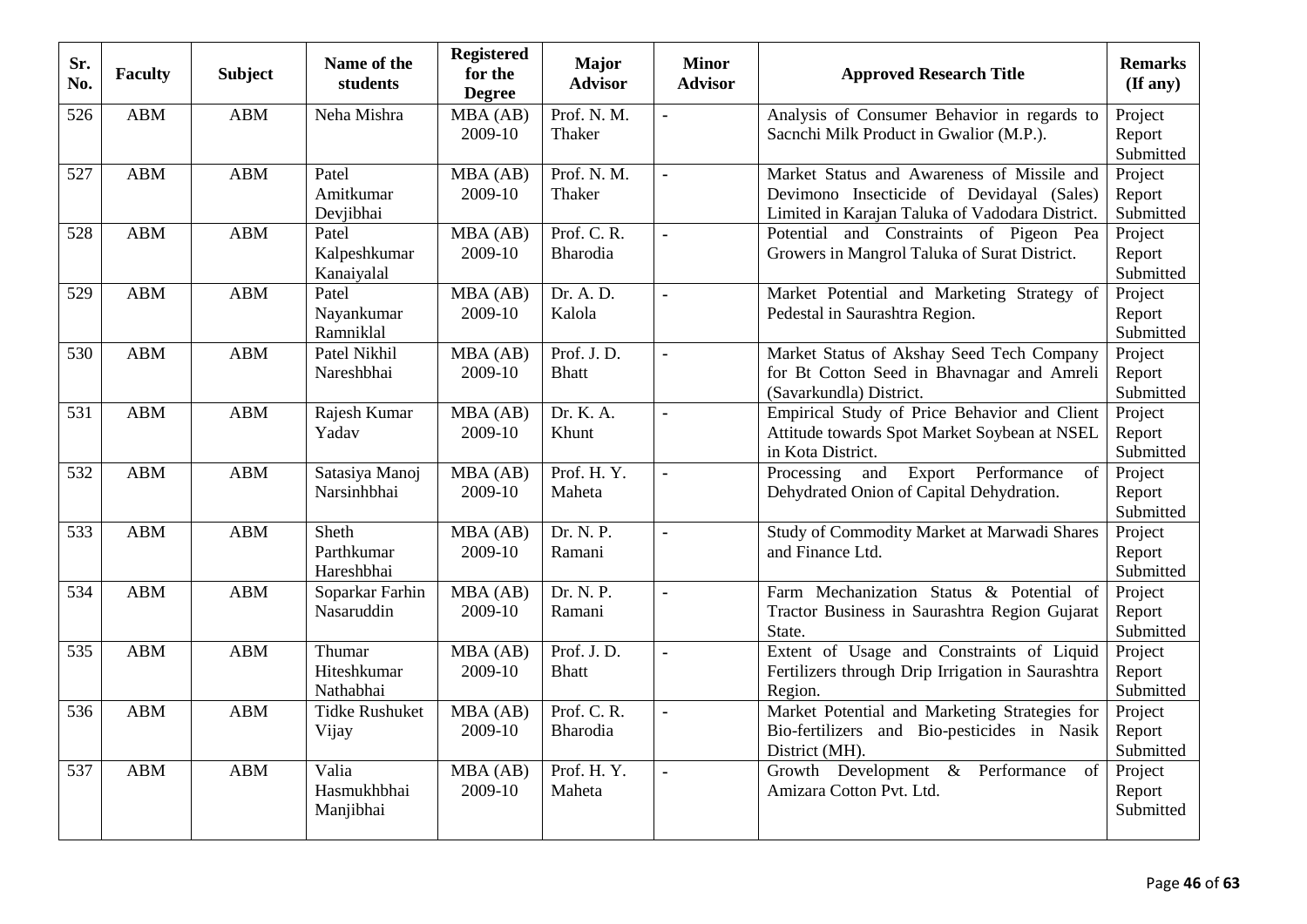| Sr.<br>No. | <b>Faculty</b> | <b>Subject</b> | Name of the<br>students              | <b>Registered</b><br>for the<br><b>Degree</b> | <b>Major</b><br><b>Advisor</b> | <b>Minor</b><br><b>Advisor</b> | <b>Approved Research Title</b>                                                                                                           | <b>Remarks</b><br>$($ If any $)$ |
|------------|----------------|----------------|--------------------------------------|-----------------------------------------------|--------------------------------|--------------------------------|------------------------------------------------------------------------------------------------------------------------------------------|----------------------------------|
| 538        | <b>ABM</b>     | <b>ABM</b>     | Vijaypal Singh<br>Rathore            | MBA (AB)<br>2009-10                           | Dr. K. A.<br>Khunt             | ÷                              | Market Potential and Marketing Strategy of<br>AGIL in Saurashtra Region.                                                                 | Project<br>Report<br>Submitted   |
| 539        | <b>ABM</b>     | ABM            | Aditya Kumar<br>Chouksey             | MBA (AB)<br>2010-11                           | Dr. P. M.<br>Thanki            | $\blacksquare$                 | Market Research for Organic Staple Food<br>Business with Respect to Global Outlook.                                                      | Project<br>Report<br>Submitted   |
| 540        | <b>ABM</b>     | <b>ABM</b>     | Ahir<br>Shaileshkumar<br>Chhaganbhai | MBA(AB)<br>2010-11                            | Dr. A. D.<br>Kalola            | $\blacksquare$                 | Analytical Study on Hybrid (BT) Cotton and<br>Performance of the Rasi Seeds (P) Ltd. in<br>Bhavnagar District.                           | Project<br>Report<br>Submitted   |
| 541        | <b>ABM</b>     | <b>ABM</b>     | Ambade<br>Shrikant<br>Raghunath      | MBA (AB)<br>2010-11                           | Dr. P. M.<br>Thanki            | $\tilde{\phantom{a}}$          | Market Potential<br>of<br>Micronutrients<br>in<br>Ahmednagar District.                                                                   | Project<br>Report<br>Submitted   |
| 542        | <b>ABM</b>     | <b>ABM</b>     | Ambuj Gupta                          | MBA (AB)<br>2010-11                           | Dr. N. P.<br>Ramani            | $\blacksquare$                 | Comprehensive Study of 'Agil' in Dewas<br>District of Madhya Pradesh.                                                                    | Project<br>Report<br>Submitted   |
| 543        | <b>ABM</b>     | <b>ABM</b>     | Anil Kumar                           | MBA (AB)<br>2010-11                           | Prof. C. R.<br>Bharodia        | $\blacksquare$                 | Market Potential and Consumer Demand of<br>Nutrient<br>and<br><b>NPK</b><br>Soluble<br>Micro<br>in<br>Hanumangarh District of Rajasthan. | Project<br>Report<br>Submitted   |
| 544        | <b>ABM</b>     | <b>ABM</b>     | <b>Ashok Kumar</b>                   | MBA(AB)<br>2010-11                            | Dr. V. M.<br>Thumar            | $\bullet$                      | Study of Farmer's Behavior Towards Use of<br>"Zytonic" Soil Conditioner in Junagadh<br>District.                                         | Project<br>Report<br>Submitted   |
| 545        | <b>ABM</b>     | <b>ABM</b>     | <b>Bagade Pradeep</b><br>Madhukar    | MBA (AB)<br>2010-11                           | Prof. N. M.<br>Thaker          | $\blacksquare$                 | Marketing Mix of Nagarjuna Fertilizers and<br>Chemicals Limited in Buldana District.                                                     | Project<br>Report<br>Submitted   |
| 546        | <b>ABM</b>     | <b>ABM</b>     | <b>Bijwe Yogesh</b><br>Rambhau       | MBA (AB)<br>2010-11                           | Prof. J.D.<br><b>Bhatt</b>     | $\blacksquare$                 | Financial Analysis and Developed Fact Pack of<br>Nagarjuna Fertilizers and Chemical Limited.                                             | Project<br>Report<br>Submitted   |
| 547        | <b>ABM</b>     | <b>ABM</b>     | <b>Birbal Ram</b>                    | MBA (AB)<br>2010-11                           | Prof. C. R.<br>Bharodia        | $\blacksquare$                 | Market Potential for Micro Nutrient and NPK<br>Soluble in Wheat Crop in Bikaner District of<br>Rajasthan.                                | Project<br>Report<br>Submitted   |
| 548        | <b>ABM</b>     | ABM            | Borude<br>Dnyaneshwar<br>Sukhdev     | MBA (AB)<br>2010-11                           | Prof. J.D.<br><b>Bhatt</b>     | $\blacksquare$                 | Market Survey of Humic Acid in Pune District.                                                                                            | Project<br>Report<br>Submitted   |
| 549        | <b>ABM</b>     | <b>ABM</b>     | Deore Harshal<br>Madhukar            | MBA (AB)<br>2010-11                           | Dr. A. D.<br>Kalola            | $\blacksquare$                 | Marketing Mix and Promotional Strategies for<br>Bio-Pesticides in Nasik District (MS).                                                   | Project<br>Report<br>Submitted   |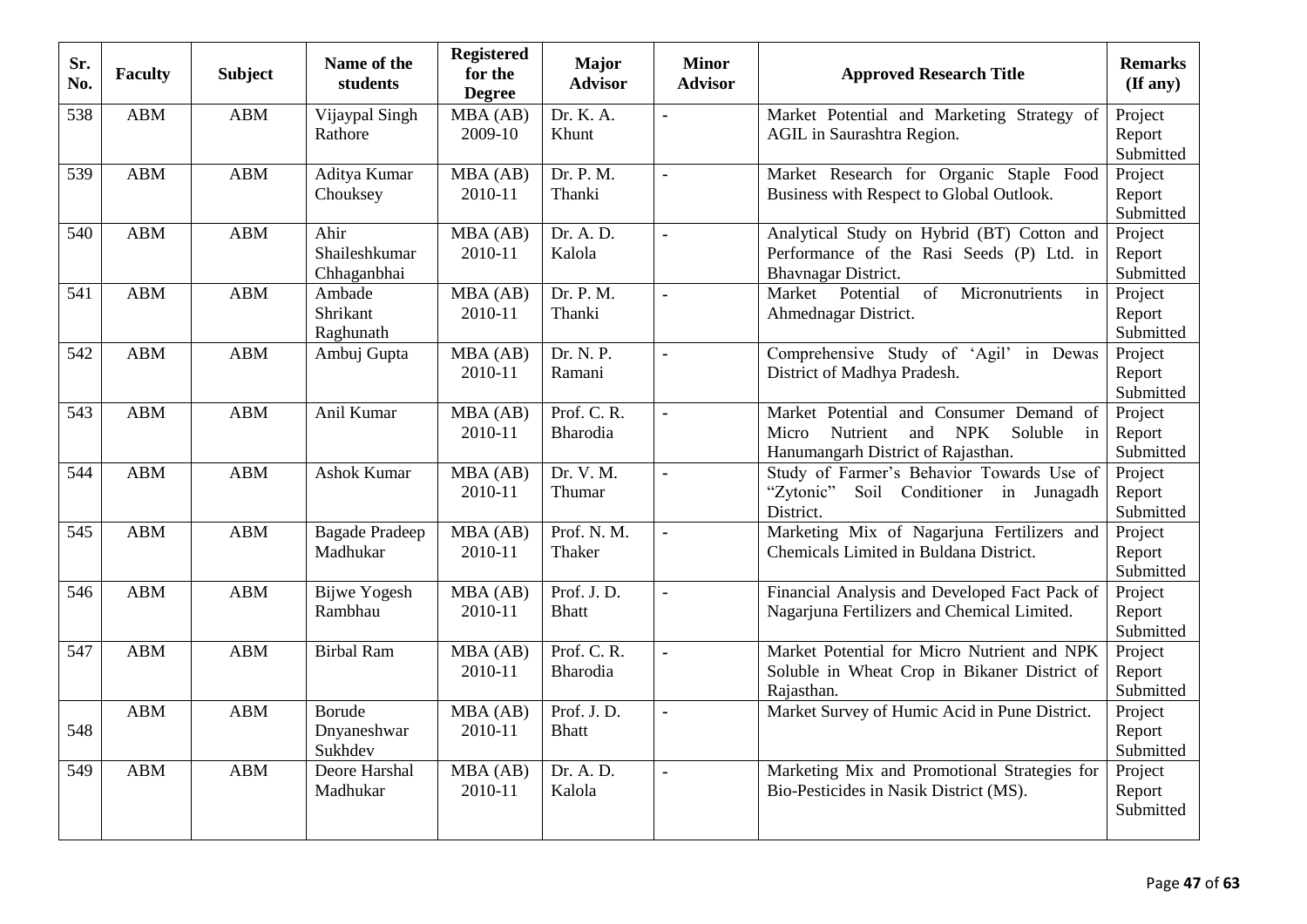| Sr.<br>No. | <b>Faculty</b> | <b>Subject</b> | Name of the<br>students                 | <b>Registered</b><br>for the<br><b>Degree</b> | <b>Major</b><br><b>Advisor</b> | <b>Minor</b><br><b>Advisor</b> | <b>Approved Research Title</b>                                                                                          | <b>Remarks</b><br>(If any)     |
|------------|----------------|----------------|-----------------------------------------|-----------------------------------------------|--------------------------------|--------------------------------|-------------------------------------------------------------------------------------------------------------------------|--------------------------------|
| 550        | <b>ABM</b>     | <b>ABM</b>     | Hanuman<br>Prasad                       | MBA (AB)<br>2010-11                           | Dr. N. P.<br>Ramani            |                                | Market Potential of "Vesta" in Hisar District.                                                                          | Project<br>Report<br>Submitted |
| 551        | <b>ABM</b>     | <b>ABM</b>     | Kale Amol<br>Ashok                      | MBA(AB)<br>2010-11                            | Prof. H.Y.<br>Maheta           | $\overline{a}$                 | "Study<br>of<br>Price<br>Trend<br>Fertilizer<br>and<br>Consumption in India"                                            | Project<br>Report<br>Submitted |
| 552        | <b>ABM</b>     | <b>ABM</b>     | Kapil                                   | MBA (AB)<br>2010-11                           | Dr. A. D.<br>Kalola            | $\blacksquare$                 | Market Potential and Promotional Strategy of<br>'Vesta' in Jind District (Haryana).                                     | Project<br>Report<br>Submitted |
| 553        | <b>ABM</b>     | <b>ABM</b>     | Kishor Bishnoi                          | $\overline{M}BA(AB)$<br>2010-11               | Dr. V. M.<br>Thumar            | $\blacksquare$                 | Market Potential and Promotional Strategy of<br>"Starwin" Herbicide in Hanumangarh District.                            | Project<br>Report<br>Submitted |
| 554        | <b>ABM</b>     | <b>ABM</b>     | Kolli Jani                              | MBA (AB)<br>2010-11                           | Prof. C. R.<br><b>Bharodia</b> | $\blacksquare$                 | A Comprehensive Study of Employees Opinion<br>Regarding the Products and Services.                                      | Project<br>Report<br>Submitted |
| 555        | <b>ABM</b>     | <b>ABM</b>     | Loansune<br>Samadhan<br>Dattabhau       | MBA (AB)<br>2010-11                           | Dr. N. P.<br>Ramani            |                                | Study of Market Share and Expectations of<br>Farmers and Dealers from NFCL in Washim<br>District.                       | Project<br>Report<br>Submitted |
| 556        | <b>ABM</b>     | <b>ABM</b>     | Miss Ekta<br>Sharma                     | MBA (AB)<br>2010-11                           | Prof. N. M.<br>Thaker          | $\blacksquare$                 | SWOT Analysis and Behavioural Study for<br>HKB Users, Ex users, Non-users of Jaipur and<br>Kota Districts of Rajasthan. | Project<br>Report<br>Submitted |
| 557        | <b>ABM</b>     | <b>ABM</b>     | Prasobh B.                              | MBA (AB)<br>2010-11                           | Dr. N. P.<br>Ramani            | $\blacksquare$                 | A Comprehensive Study of Weedlock in Ujjain<br>District of Madhya Pradesh.                                              | Project<br>Report<br>Submitted |
| 558        | <b>ABM</b>     | <b>ABM</b>     | Pratap Kumar<br>Singh                   | MBA(AB)<br>2010-11                            | Prof. H.Y.<br>Maheta           | $\blacksquare$                 | Market Share and Business Opportunities of<br>Exotic Vegetables in Central Gujarat.                                     | Project<br>Report<br>Submitted |
| 559        | <b>ABM</b>     | <b>ABM</b>     | Raghvendra<br>Shukla                    | MBA (AB)<br>2010-11                           | Prof. J.D.<br><b>Bhatt</b>     | $\blacksquare$                 | A Comprehensive Study of Market Share and<br>Buying Behaviour of Customers for Mosquito<br>Killer in Junagadh.          | Project<br>Report<br>Submitted |
| 560        | <b>ABM</b>     | <b>ABM</b>     | Rajani<br>Mayurkumar<br>Parmanand       | MBA (AB)<br>2010-11                           | Dr. V. M.<br>Thumar            | $\blacksquare$                 | Consumer<br>Behaviour<br>Promotional<br>and<br>Strategies for Rasi Seeds (P) Ltd. in Rajkot<br>District.                | Project<br>Report<br>Submitted |
| 561        | <b>ABM</b>     | <b>ABM</b>     | Sakhiya<br>Bhaveshkumar<br>Narendrabhai | MBA (AB)<br>2010-11                           | Prof. J.D.<br><b>Bhatt</b>     | $\blacksquare$                 | NSEL Viz-a-Viz APMC; A Comparative Study<br>of Farmers in Castor Trade.                                                 | Project<br>Report<br>Submitted |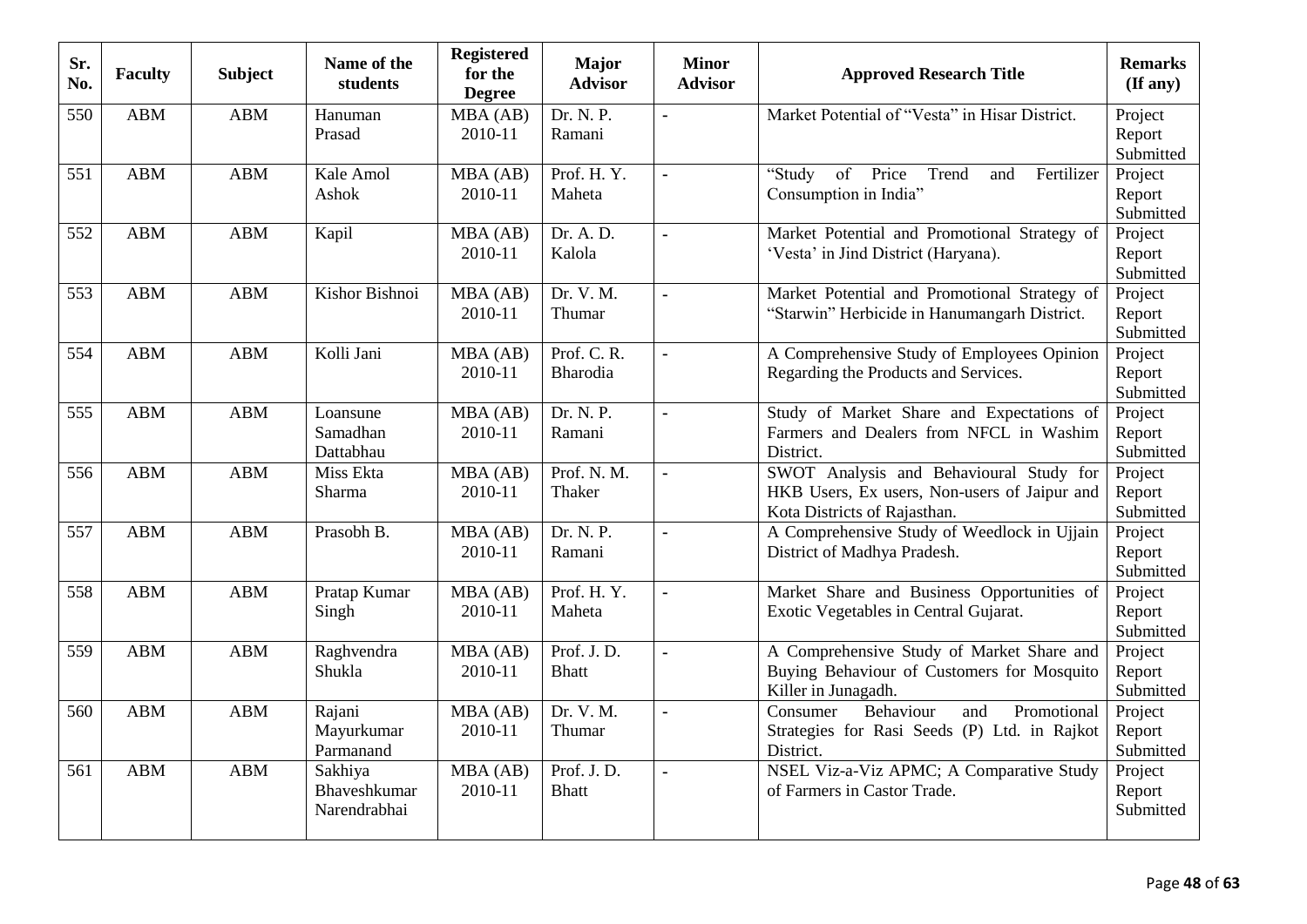| Sr.<br>No. | <b>Faculty</b> | <b>Subject</b> | Name of the<br>students              | Registered<br>for the<br><b>Degree</b> | <b>Major</b><br><b>Advisor</b> | <b>Minor</b><br><b>Advisor</b> | <b>Approved Research Title</b>                                                                                                       | <b>Remarks</b><br>$(\mathbf{If any})$ |
|------------|----------------|----------------|--------------------------------------|----------------------------------------|--------------------------------|--------------------------------|--------------------------------------------------------------------------------------------------------------------------------------|---------------------------------------|
| 562        | <b>ABM</b>     | <b>ABM</b>     | Satya Prakash                        | MBA (AB)<br>2010-11                    | Prof. N. M.<br>Thaker          |                                | Market Potential and Market Efficiency of<br>'Paushak' in Lakhisarai District.                                                       | Project<br>Report<br>Submitted        |
| 563        | <b>ABM</b>     | <b>ABM</b>     | Seshamuni<br>Keesara                 | MBA (AB)<br>2010-11                    | Prof. H.Y.<br>Maheta           | $\blacksquare$                 | A Comprehensive Study of Pesticide Dealers<br>Satisfaction in Guntur District of Andhra<br>Pradesh.                                  | Project<br>Report<br>Submitted        |
| 564        | <b>ABM</b>     | <b>ABM</b>     | Shinde Swapnil<br>Pradip             | MBA (AB)<br>2010-11                    | Dr. A. D.<br>Kalola            | $\blacksquare$                 | Market Potential and Marketing Strategy of<br>Wada in Rajgurunager of (Maharashtra).                                                 | Project<br>Report<br>Submitted        |
| 565        | <b>ABM</b>     | <b>ABM</b>     | Solunke<br>Surendrasing<br>Pandurang | MBA (AB)<br>2010-11                    | Dr. K. A.<br>Khunt             | $\blacksquare$                 | Marketing Strategy and Sales Promotion of<br>Drinking Water in Sangamner Taluka.                                                     | Project<br>Report<br>Submitted        |
| 566        | <b>ABM</b>     | <b>ABM</b>     | Solunke<br>Virendrasing<br>Pandurang | MBA (AB)<br>2010-11                    | Dr. V. M.<br>Thumar            | $\blacksquare$                 | Marketing Strategy of Bio pesticide in Nasik<br>District of Maharashtra State.                                                       | Project<br>Report<br>Submitted        |
| 567        | <b>ABM</b>     | <b>ABM</b>     | Sudeep<br>Shandilya                  | MBA (AB)<br>2010-11                    | Prof. C. R.<br>Bharodia        | $\blacksquare$                 | Market Potential of "Paushak" in Supaul<br>District of Bihar.                                                                        | Project<br>Report<br>Submitted        |
| 568        | <b>ABM</b>     | <b>ABM</b>     | Suryawanshi<br>Rajanikant<br>Yuwaraj | MBA (AB)<br>2010-11                    | Prof. C. R.<br><b>Bharodia</b> | $\blacksquare$                 | Market Potential and Marketing Strategies of<br>Water Soluble Fertilizer in Nasik Taluka of<br>Maharashtra.                          | Project<br>Report<br>Submitted        |
| 569        | <b>ABM</b>     | <b>ABM</b>     | Vinay Kumar<br>Singh                 | MBA (AB)<br>2010-11                    | Prof. N. M.<br>Thaker          |                                | A Comprehensive Study of Agil in Ujjain<br>District of Madhya Pradesh.                                                               | Project<br>Report<br>Submitted        |
| 570        | <b>ABM</b>     | <b>ABM</b>     | Vinod Saran                          | MBA (AB)<br>2010-11                    | Dr. N. P.<br>Ramani            | $\blacksquare$                 | Market Potential<br>of Mustard<br>Seed<br>in<br>Sriganganagar and Hanumangarh District.                                              | Project<br>Report<br>Submitted        |
| 571        | <b>ABM</b>     | <b>ABM</b>     | Virparia Sandip<br>Shantilal         | MBA (AB)<br>2010-11                    | Prof. H.Y.<br>Maheta           | $\blacksquare$                 | Market Potential and Promotional Strategy of<br>Permida in Rajkot District.                                                          | Project<br>Report<br>Submitted        |
| 572        | <b>ABM</b>     | <b>ABM</b>     | Yashwant Sahu                        | MBA (AB)<br>2010-11                    | Dr. K. A.<br>Khunt             | $\sim$                         | Identification of the Market for Post Emergence<br>Weedicide "Weedlock" for Soybean Crop in the<br>Dewas District of Madhya Pradesh. | Project<br>Report<br>Submitted        |
| 573        | <b>ABM</b>     | <b>ABM</b>     | Andhale Amol<br>Kashinath            | MBA (AB)<br>2011-12                    | Prof. H.Y.<br>Maheta           | $\blacksquare$                 | Brand Awareness and Brand Loyalty of Sujala<br>Fertilizer Users in Ahmednagar District.                                              | Project<br>Report<br>Submitted        |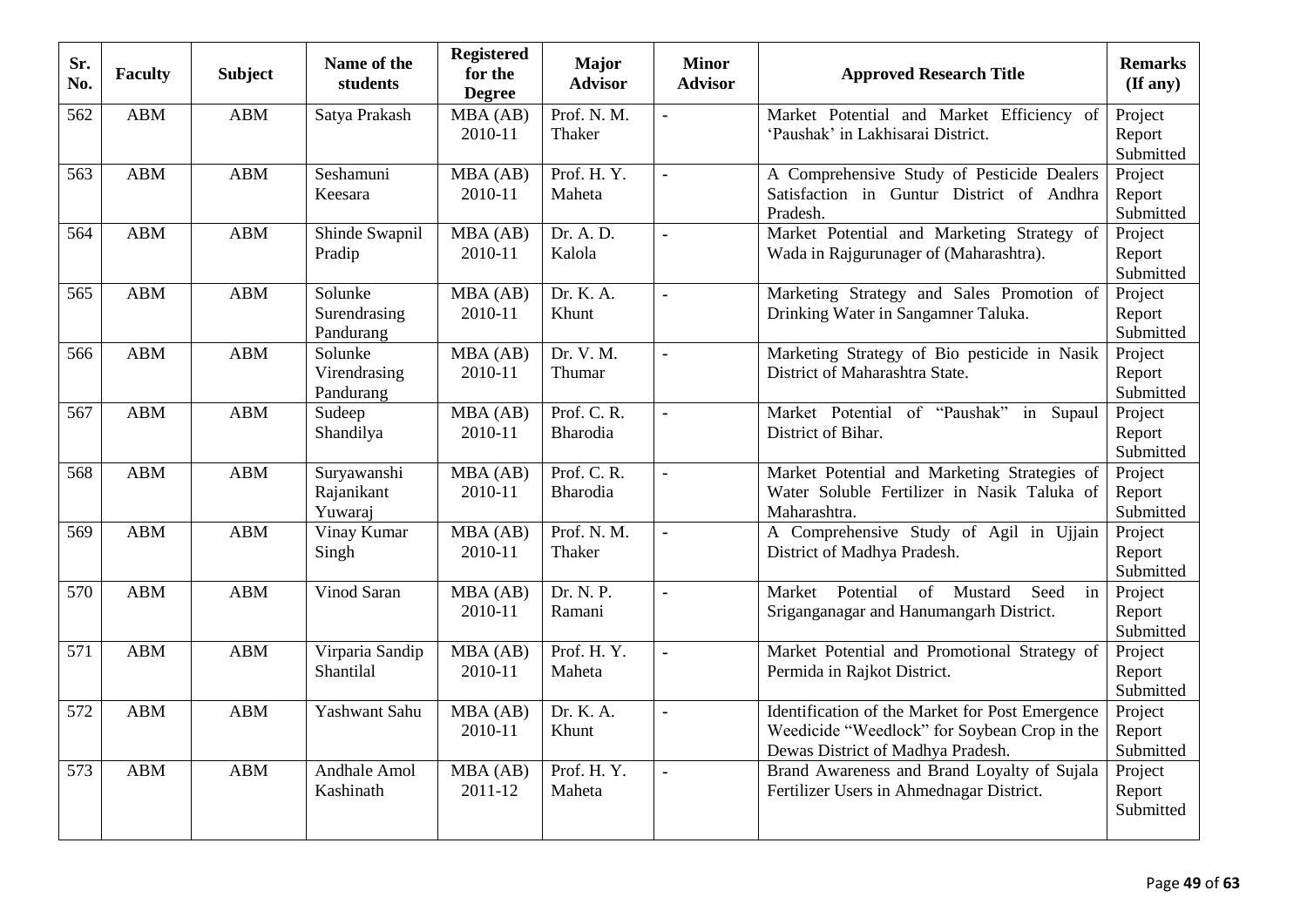| Sr.<br>No. | <b>Faculty</b> | <b>Subject</b> | Name of the<br>students              | <b>Registered</b><br>for the<br><b>Degree</b> | <b>Major</b><br><b>Advisor</b> | <b>Minor</b><br><b>Advisor</b> | <b>Approved Research Title</b>                                                                                                                                          | <b>Remarks</b><br>$(\mathbf{If any})$ |
|------------|----------------|----------------|--------------------------------------|-----------------------------------------------|--------------------------------|--------------------------------|-------------------------------------------------------------------------------------------------------------------------------------------------------------------------|---------------------------------------|
| 574        | <b>ABM</b>     | <b>ABM</b>     | <b>Borade</b><br>Prashant<br>Bhagwan | MBA (AB)<br>2011-12                           | Prof. C. R.<br>Bharodia        |                                | Comprehensive Analysis and Marketing of Seed<br>Coating Polymer among the Seed Industries in<br>Aurangabad.                                                             | Project<br>Report<br>Submitted        |
| 575        | <b>ABM</b>     | <b>ABM</b>     | Gaikwad Ajay<br>Tejrao               | MBA (AB)<br>2011-12                           | Prof. H.Y.<br>Maheta           | $\blacksquare$                 | Market Potential and Farmers Preference of<br>Metsy Weedicide in Sillod Taluka.                                                                                         | Project<br>Report<br>Submitted        |
| 576        | <b>ABM</b>     | <b>ABM</b>     | Gore Prashant<br>Gotiram             | MBA (AB)<br>2011-12                           | Prof. J.D.<br><b>Bhatt</b>     | $\blacksquare$                 | Promotional Strategy and Brand Preference for<br>Dost Herbicide in Dindori Taluka.                                                                                      | Project<br>Report<br>Submitted        |
| 577        | <b>ABM</b>     | <b>ABM</b>     | Hakdale<br>Sandeep Angad             | MBA (AB)<br>2011-12                           | Prof. J.D.<br><b>Bhatt</b>     | ä,                             | Promotional Strategy and Brand Preference of<br>Bio-Min in Nashik District.                                                                                             | Project<br>Report<br>Submitted        |
| 578        | <b>ABM</b>     | <b>ABM</b>     | Jamle Amol<br>Vishwasrao             | MBA (AB)<br>2011-12                           | Prof. Kalpesh<br>Kumar         | $\blacksquare$                 | Behavior, Brand Awareness<br>Buying<br>and<br>Competitiveness of Trio in Amravati District.                                                                             | Project<br>Report<br>Submitted        |
| 579        | <b>ABM</b>     | ABM            | Kadam Santosh<br>Netaji              | MBA (AB)<br>2011-12                           | Prof. N. M.<br>Thaker          |                                | Marketing Channel and Marketing Efficiency of<br>Hutatma Dairy Products in Sangli District.                                                                             | Project<br>Report<br>Submitted        |
| 580        | <b>ABM</b>     | <b>ABM</b>     | Kahate Jeevan<br>Shivsing            | MBA (AB)<br>2011-12                           | Prof. C. R.<br>Bharodia        | $\blacksquare$                 | Market Research for Customer Satisfaction,<br>Perception and Constrains in Vegetable<br>Marketing in Aurangabad District.                                               | Project<br>Report<br>Submitted        |
| 581        | <b>ABM</b>     | <b>ABM</b>     | Kalam Yogesh<br>Pandurang            | MBA (AB)<br>2011-12                           | Prof. G. G.<br>Markana         | ä,                             | Market Research for Customer Satisfaction,<br>Awareness about Vegetable Consumption and<br>Competitive Analysis of Retail Vegetable<br>Industry in Aurangabad District. | Project<br>Report<br>Submitted        |
| 582        | <b>ABM</b>     | <b>ABM</b>     | Maiyad<br>Pinalkumar<br>Rajeshbhai   | MBA (AB)<br>2011-12                           | Prof. G. G.<br>Markana         | ÷,                             | Economics of Drip Irrigation System in<br>Junagadh District.                                                                                                            | Project<br>Report<br>Submitted        |
| 583        | <b>ABM</b>     | <b>ABM</b>     | Miss Laveena<br>Sharma               | MBA (AB)<br>2011-12                           | Prof. J.D.<br><b>Bhatt</b>     | ä,                             | Prospects for Amrut Sanjivani in Hadoti<br>Regions of Rajasthan.                                                                                                        | Project<br>Report<br>Submitted        |
| 584        | <b>ABM</b>     | <b>ABM</b>     | Miss Rajpriya<br>Kumawat             | MBA (AB)<br>2011-12                           | Prof. Kalpesh<br>Kumar         | $\blacksquare$                 | Study of Dealers Expectation and Creation of<br>Awareness for Amrut Sanjivani in Rajasthan.                                                                             | Project<br>Report<br>Submitted        |
| 585        | <b>ABM</b>     | <b>ABM</b>     | Miss Shikha<br>Rathor                | MBA (AB)<br>2011-12                           | Prof. Kalpesh<br>Kumar         | $\blacksquare$                 | Study of Dealers Expectation and Creation of<br>Awareness for Amrut Sanjivani in Hadoti<br>Regions of Rajasthan.                                                        | Project<br>Report<br>Submitted        |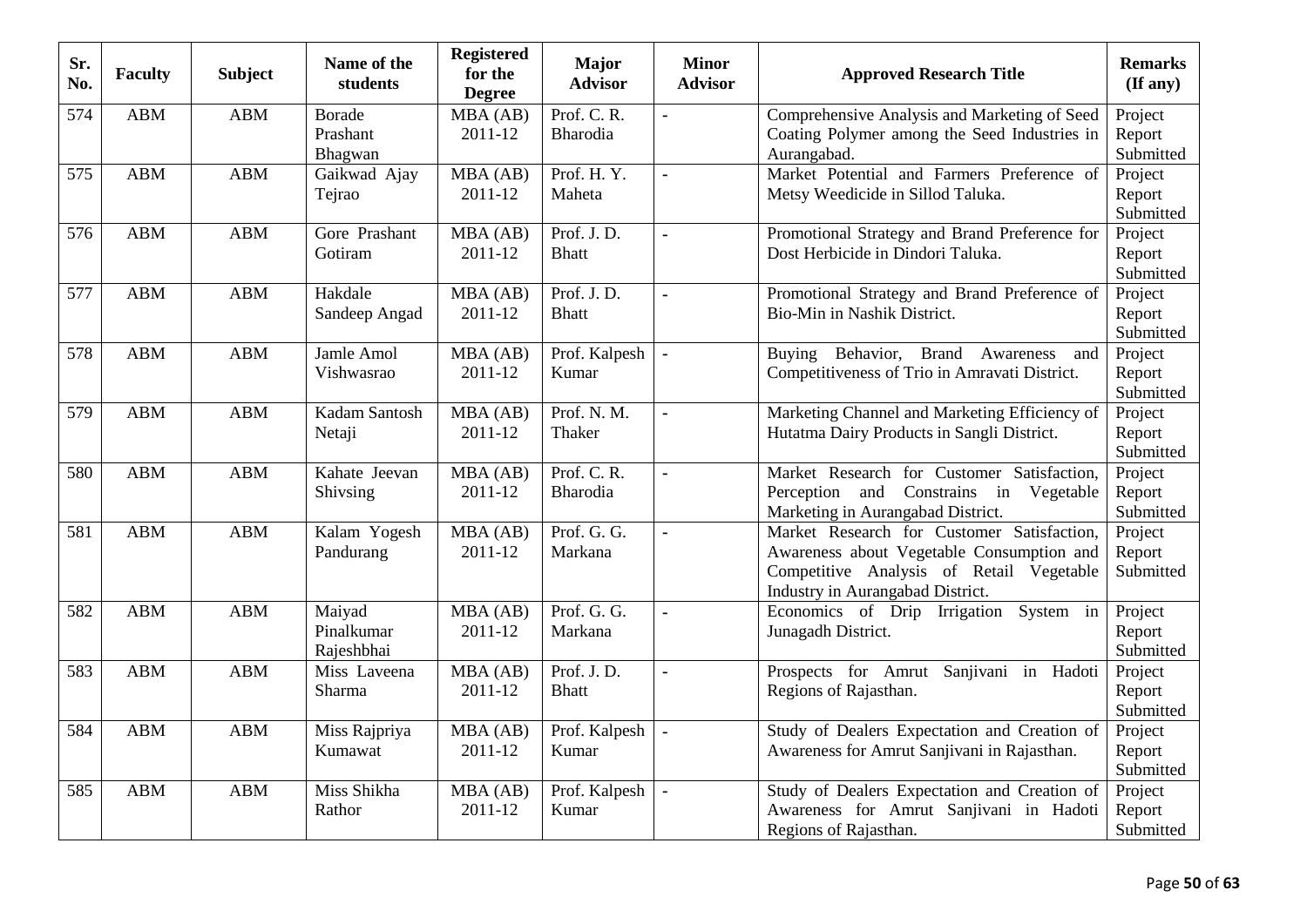| Sr.<br>No. | <b>Faculty</b> | <b>Subject</b> | Name of the<br>students       | <b>Registered</b><br>for the<br><b>Degree</b> | <b>Major</b><br><b>Advisor</b> | <b>Minor</b><br><b>Advisor</b> | <b>Approved Research Title</b>                                                                                               | <b>Remarks</b><br>(If any)     |
|------------|----------------|----------------|-------------------------------|-----------------------------------------------|--------------------------------|--------------------------------|------------------------------------------------------------------------------------------------------------------------------|--------------------------------|
| 586        | ABM            | ABM            | Oba Ram                       | MBA (AB)<br>2011-12                           | Prof. J.D.<br><b>Bhatt</b>     | $\overline{a}$                 | Market Potential and Marketing Strategies for<br>SSP Fertilizers in Mewar Region of Rajasthan<br>State.                      | Project<br>Report<br>Submitted |
| 587        | <b>ABM</b>     | <b>ABM</b>     | Patil Prakash<br>Sureshrao    | MBA (AB)<br>2011-12                           | Dr. A. S.<br>Dudhat            | $\blacksquare$                 | Present Situation and Market Potential of Seed<br>Coat Polymer among the Seed Industries in<br>Jalna.                        | Project<br>Report<br>Submitted |
| 588        | <b>ABM</b>     | <b>ABM</b>     | Rahul<br>Madhukar<br>Karade   | MBA (AB)<br>2011-12                           | Prof. C. R.<br>Bharodia        | $\blacksquare$                 | Brand Preference and Promotional Strategies<br>for Ankur Seed Company in Khargone District.                                  | Project<br>Report<br>Submitted |
| 589        | <b>ABM</b>     | <b>ABM</b>     | Ramjilal<br>Choudhary         | MBA (AB)<br>2011-12                           | Prof. Kalpesh<br>Kumar         | $\blacksquare$                 | Market Potential, Promotional Strategies and<br>Brand Preference for Selling of SSP Fertilizer in<br>Rajasthan.              | Project<br>Report<br>Submitted |
| 590        | <b>ABM</b>     | <b>ABM</b>     | Rohit Bhargav<br>Ramanbhai    | MBA (AB)<br>2011-12                           | Prof. H.Y.<br>Maheta           | $\blacksquare$                 | Current Status, Potential and Economics of<br>Micro Irrigation System in Sabarkantha District.                               | Project<br>Report<br>Submitted |
| 591        | <b>ABM</b>     | ABM            | Sandeep Kumar<br>Gupta        | MBA (AB)<br>2011-12                           | Prof. H.Y.<br>Maheta           |                                | Market Potential and Competiveness<br>of<br>Herbicide (Weedlock) in Gorakhpur and Deoria<br>District U.P.                    | Project<br>Report<br>Submitted |
| 592        | <b>ABM</b>     | <b>ABM</b>     | Sandip<br>Kashinath<br>Thorat | MBA (AB)<br>2011-12                           | Prof. Kalpesh<br>Kumar         | ä,                             | Brand Loyalty and Brand<br>Brand Liking,<br>Switching<br>of Cotton Farmers<br>Towards<br>Krishidhan Seeds in Akola District. | Project<br>Report<br>Submitted |
| 593        | <b>ABM</b>     | <b>ABM</b>     | Shelke Yogesh<br>Murlidhar    | MBA (AB)<br>2011-12                           | Prof. H.Y.<br>Maheta           | $\overline{a}$                 | Buying Behavior and Marketing Constraints of<br>Pronex Insecticide in Nashik District.                                       | Project<br>Report<br>Submitted |
| 594        | <b>ABM</b>     | ABM            | Shri Patil<br>Madan Balaso    | MBA (AB)<br>2011-12                           | Prof. J.D.<br><b>Bhatt</b>     | $\blacksquare$                 | on Customer<br>Satisfaction<br>Study<br>towards<br>Hutatma Sahakari Dudh Sangh Ltd. Walwa.                                   | Project<br>Report<br>Submitted |
| 595        | <b>ABM</b>     | <b>ABM</b>     | Shri Shinde<br>Sangram Jaykar | MBA (AB)<br>2011-12                           | Prof. C. R.<br>Bharodia        | $\blacksquare$                 | Brand Awareness and Farmer Satisfaction of<br>Silicate Micronutrient User in Sangali District.                               | Project<br>Report<br>Submitted |
| 596        | <b>ABM</b>     | <b>ABM</b>     | Tripathi Gaurav<br>Omprakash  | MBA (AB)<br>2011-12                           | Prof. H.Y.<br>Maheta           | $\overline{a}$                 | Market Potential and Marketing Constraints of<br>Agil in Jaunpur and Ballia District of U.P.                                 | Project<br>Report<br>Submitted |
| 597        | <b>ABM</b>     | <b>ABM</b>     | Arya R.<br>Chandran           | MBA (AB)<br>2012-13                           | Prof. J.D.<br><b>Bhatt</b>     | $\blacksquare$                 | Export performance of Indian raw cotton                                                                                      | Project<br>Report<br>Submitted |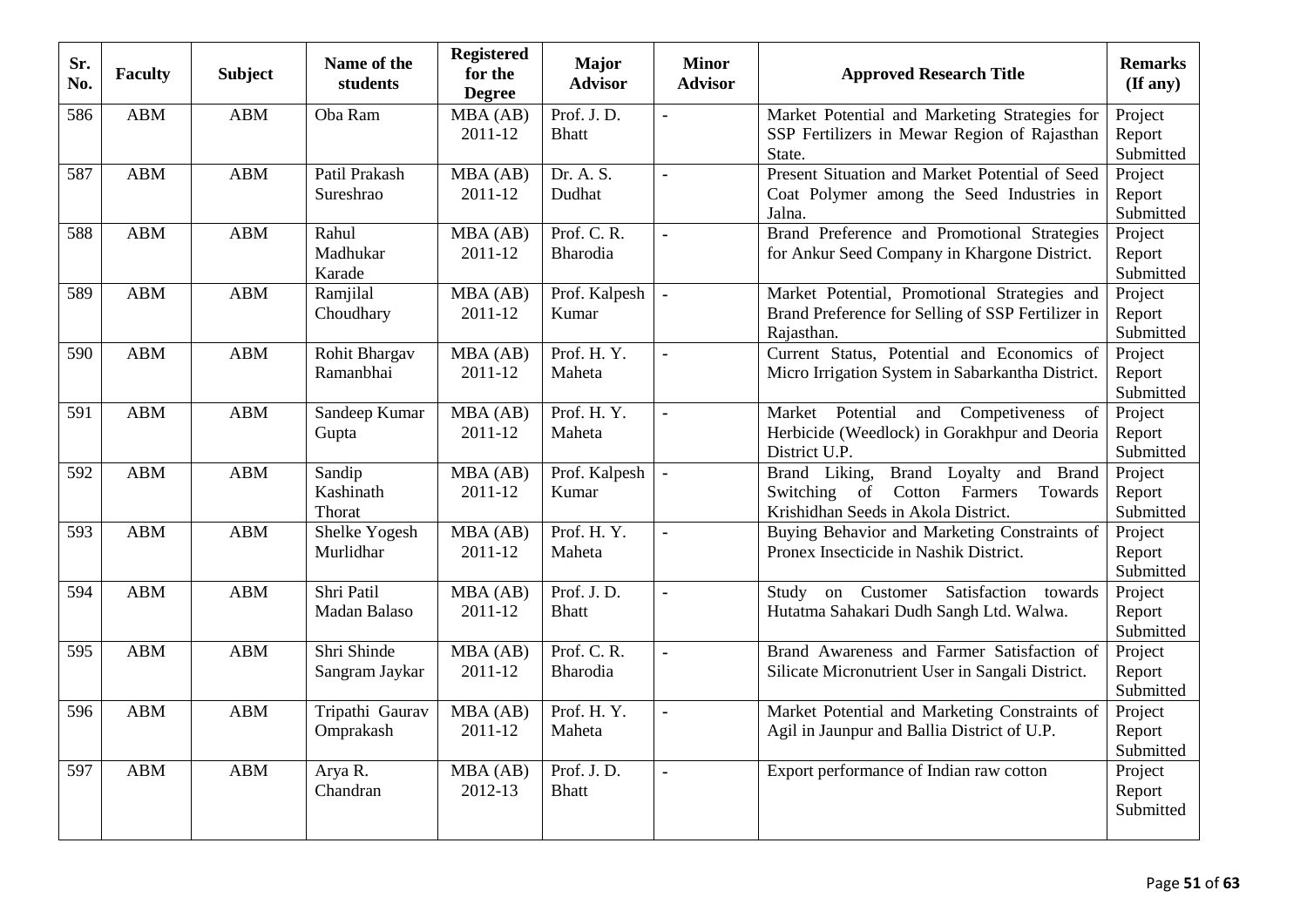| Sr.<br>No. | <b>Faculty</b> | <b>Subject</b> | Name of the<br>students                | <b>Registered</b><br>for the<br><b>Degree</b> | <b>Major</b><br><b>Advisor</b> | <b>Minor</b><br><b>Advisor</b> | <b>Approved Research Title</b>                                                                                                         | <b>Remarks</b><br>(If any)     |
|------------|----------------|----------------|----------------------------------------|-----------------------------------------------|--------------------------------|--------------------------------|----------------------------------------------------------------------------------------------------------------------------------------|--------------------------------|
| 598        | <b>ABM</b>     | <b>ABM</b>     | Chirspin<br>Namwera                    | MBA (AB)<br>2012-13                           | Prof. Kalpesh<br>Kumar         | ÷,                             | Assessing the financial health of Akshay Seed<br>Tech Company: A modified Altman model<br>approach                                     | Project<br>Report<br>Submitted |
| 599        | <b>ABM</b>     | <b>ABM</b>     | Mathukia Parth<br>Ratilal              | MBA (AB)<br>2012-13                           | Prof. H.Y.<br>Maheta           | $\overline{a}$                 | Socio-economic profile and buying behavior of<br>Bt cotton farmers of AkshaySeed Tech.<br>Company In Junagadh district                 | Project<br>Report<br>Submitted |
| 600        | <b>ABM</b>     | <b>ABM</b>     | Nithin K.N.                            | MBA (AB)<br>2012-13                           | Prof. Kalpesh<br>Kumar         | $\overline{a}$                 | effectiveness<br>Group<br>dynamic<br>for<br>entrepreneurial<br><b>SHGs</b><br>success<br>among<br>GirSomnath district                  | Project<br>Report<br>Submitted |
| 601        | <b>ABM</b>     | <b>ABM</b>     | Savaliya<br>Divyaben<br>Mohanbhai      | MBA (AB)<br>2012-13                           | Dr. K. A.<br>Khunt             | $\blacksquare$                 | Livelihood and scope of value addition among<br>clusters o TCSRD                                                                       | Project<br>Report<br>Submitted |
| 602        | <b>ABM</b>     | <b>ABM</b>     | Shinde Reshma<br>Balu                  | MBA (AB)<br>2012-13                           | Prof. N. M.<br>Thaker          | $\blacksquare$                 | Study of recruitment, selection and training<br>through techno manpower services                                                       | Project<br>Report<br>Submitted |
| 603        | <b>ABM</b>     | <b>ABM</b>     | Suryavanshi<br>Ravindra<br>Chandrakant | MBA (AB)<br>2012-13                           | Prof. C. R.<br><b>Bharodia</b> | $\blacksquare$                 | Brand awareness and marketing strategy of<br>Indian capsicum brand in Sangli District                                                  | Project<br>Report<br>Submitted |
| 604        | <b>ABM</b>     | <b>ABM</b>     | Vamja Suman<br>Bhudarbhai              | MBA (AB)<br>2012-13                           | Prof. G. G.<br>Marakana        | $\blacksquare$                 | Market potential and marketing strategy for<br>Indofil M-45 in Junagadh district of Gujarat                                            | Project<br>Report<br>Submitted |
| 605        | <b>ABM</b>     | <b>ABM</b>     | Agravat Yagnik<br>Ashvinbhai           | MBA (AB)<br>2013-14                           | Prof. C.R.<br>Bharodia         | $\blacksquare$                 | Behaviour<br>Water<br>of<br>Soluble<br>Consumer<br>Fertilizer in Saurashtra Region                                                     | Project<br>Report<br>Submitted |
| 606        | <b>ABM</b>     | <b>ABM</b>     | Bera Deep<br>Narendrabhai              | MBA(AB)<br>2013-14                            | Prof. N.M.<br>Thaker           | $\blacksquare$                 | Economics and Marketing Straegy of Drip<br>Irrigation of Captain Polyplast Limited in<br>Rajkot District                               | Project<br>Report<br>Submitted |
| 607        | <b>ABM</b>     | <b>ABM</b>     | Bhavnaben<br>Balubhai<br>Katariya      | MBA (AB)<br>2013-14                           | Prof. H.Y.<br>Maheta           | $\blacksquare$                 | Marketed Surplus and Marketing Efficiency of<br>Milk in Junagadh District                                                              | Project<br>Report<br>Submitted |
| 608        | <b>ABM</b>     | <b>ABM</b>     | Chavda Mayur<br>Ramjibhai              | MBA (AB)<br>2013-14                           | Prof.Jagruti<br>D. Bhatt       | $\ddot{\phantom{a}}$           | Behaviour, Brand<br>Awareness<br><b>Buying</b><br>and<br>Satisfaction Towards Indofil<br>Farmers<br>$\mathbf{in}$<br>Junagadh District | Project<br>Report<br>Submitted |
| 609        | <b>ABM</b>     | <b>ABM</b>     | Dal Sabirbhai<br>Hamirbhai             | MBA (AB)<br>2013-14                           | Dr. K.A.<br>Khunt              | $\blacksquare$                 | Brand Preference and Marketing Strategy for<br>12:32:06 NPK Fertilizer of Narmada Bio Chem.<br>in Saurashtra Region                    | Project<br>Report<br>Submitted |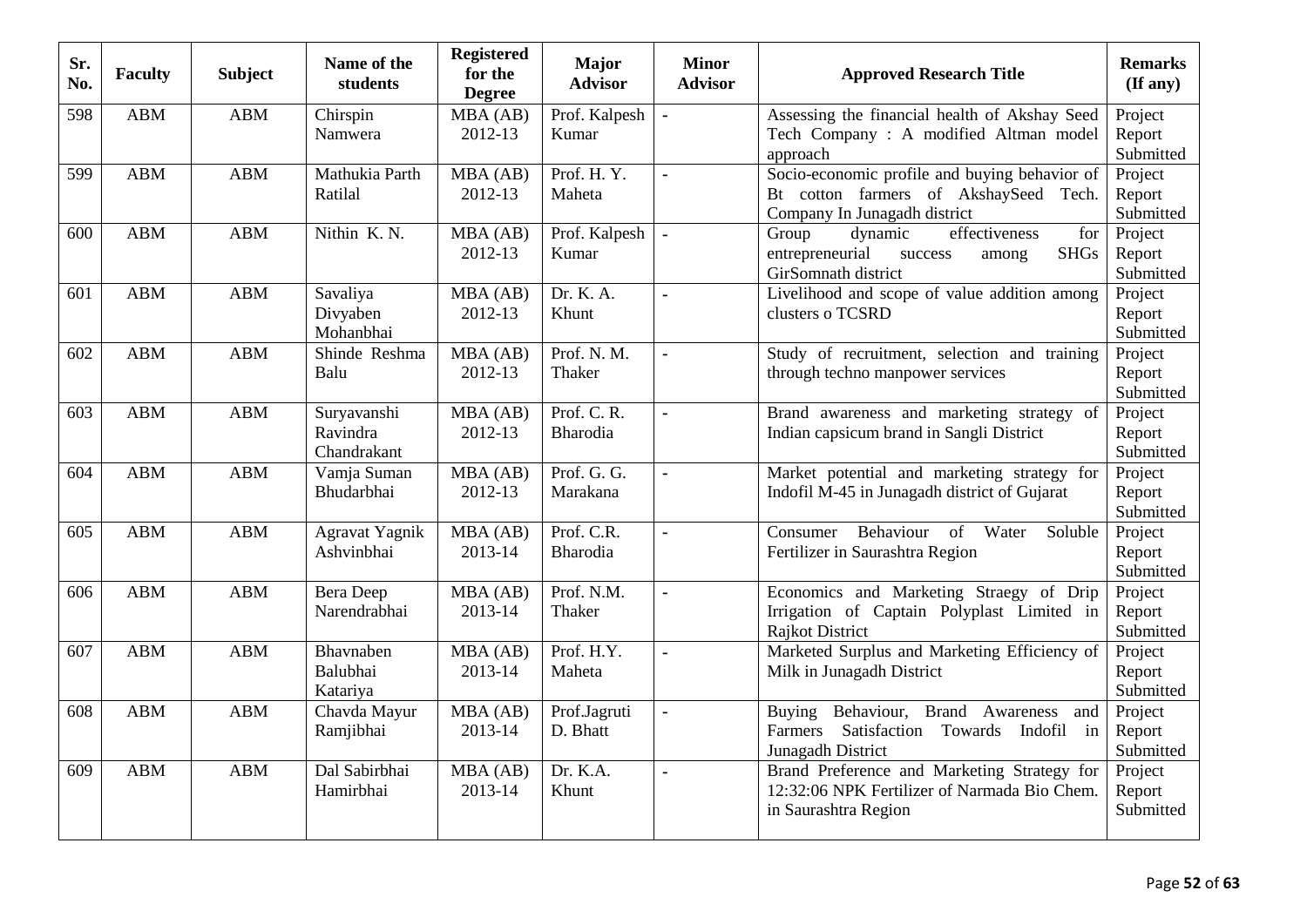| Sr.<br>No. | <b>Faculty</b> | <b>Subject</b> | Name of the<br>students                   | <b>Registered</b><br>for the<br><b>Degree</b> | <b>Major</b><br><b>Advisor</b> | <b>Minor</b><br><b>Advisor</b> | <b>Approved Research Title</b>                                                                               | <b>Remarks</b><br>$(\mathbf{If any})$ |
|------------|----------------|----------------|-------------------------------------------|-----------------------------------------------|--------------------------------|--------------------------------|--------------------------------------------------------------------------------------------------------------|---------------------------------------|
| 610        | <b>ABM</b>     | <b>ABM</b>     | Dhanani Nikunj<br>Bhupatbhai              | MBA (AB)<br>2013-14                           | Prof. G.G.<br>Marakana         |                                | Performance of BT Cotton Of Nuziveedu Seeds<br>Pvt. Ltd. in Amreli District                                  | Project<br>Report<br>Submitted        |
| 611        | <b>ABM</b>     | ABM            | Dharavath<br>Naveen Nayak                 | MBA (AB)<br>2013-14                           | Prof. C.R.<br><b>Bharodia</b>  | $\blacksquare$                 | Market Research on Customer Attitude and<br><b>Behaviour Towards Organic Food Products</b>                   | Project<br>Report<br>Submitted        |
| 612        | <b>ABM</b>     | <b>ABM</b>     | Gadhethariya<br>Hirenkumar<br>Gangdasbhai | MBA (AB)<br>2013-14                           | Prof. N.M.<br>Thaker           | $\blacksquare$                 | Marketing Mix and Selling Constraints of<br>'CAVIET' Fungicide in Rajkot District                            | Project<br>Report<br>Submitted        |
| 613        | <b>ABM</b>     | ABM            | Ghimeliya<br>Akash<br>Hareshkumar         | MBA (AB)<br>2013-14                           | Prof. H.Y.<br>Maheta           | $\blacksquare$                 | Awareness and Buying Behaviour of 20:20:0<br>(NPK) Fertilizer in Saurashtra Region                           | Project<br>Report<br>Submitted        |
| 614        | <b>ABM</b>     | <b>ABM</b>     | Hingrjiya<br>Sanjaykumar<br>Vallabhbhai   | MBA (AB)<br>2013-14                           | Prof. Jagruti<br>D. Bhatt      | $\blacksquare$                 | Brand Switching and Marketing MIX of<br>Coromandel Pesticide in Junagadh District                            | Project<br>Report<br>Submitted        |
| 615        | <b>ABM</b>     | <b>ABM</b>     | Jalandhara Priya<br>Dulabhai              | MBA (AB)<br>2013-14                           | Prof. Kalpesh<br>kumar         |                                | Estimation of Demand<br>of<br>and<br>Supply<br><b>Agrochemical Products of BACL</b>                          | Project<br>Report<br>Submitted        |
| 616        | <b>ABM</b>     | <b>ABM</b>     | Jani Dharni<br>Abhaykumar                 | MBA (AB)<br>2013-14                           | Prof. Kalpesh<br>kumar         |                                | Viewer Adoptability and Preferable Tools For<br>Media in Gujarat State                                       | Project<br>Report<br>Submitted        |
| 617        | <b>ABM</b>     | <b>ABM</b>     | Kaneria<br>Urvishaben<br>Girdharbhai      | MBA (AB)<br>2013-14                           | Prof. G.G.<br>Marakana         | $\blacksquare$                 | Impact of Self-Help Groups on Employment<br>and Income Generation                                            | Project<br>Report<br>Submitted        |
| 618        | <b>ABM</b>     | <b>ABM</b>     | Kasundra<br>Maulikkumar<br>Vitthaldas     | MBA (AB)<br>2013-14                           | Prof. C.R.<br>Bharodia         | $\blacksquare$                 | Impact of Advertisement on Brand Preference<br>and Purchase of Coromandel Pesticides in<br>Junagadh District | Project<br>Report<br>Submitted        |
| 619        | <b>ABM</b>     | <b>ABM</b>     | Khira Kavita<br>Mulchand                  | MBA (AB)<br>2013-14                           | Prof. N.M.<br>Thaker           | $\blacksquare$                 | The Brand Awareness and Determinants of<br>Brand Preferance in Dairy Products in Junagadh<br>City            | Project<br>Report<br>Submitted        |
| 620        | <b>ABM</b>     | <b>ABM</b>     | Manisha Jha                               | $\overline{M}BA(AB)$<br>2013-14               | Prof. H.Y.<br>Maheta           | ä,                             | Analysis of the Sugar Industries at Bazpur<br>District in Uttarakhand                                        | Project<br>Report<br>Submitted        |
| 621        | <b>ABM</b>     | <b>ABM</b>     | Monpara Ravi<br>Pravinbhai                | MBA (AB)<br>2013-14                           | Prof. Jagruti<br>D. Bhatt      | $\blacksquare$                 | Promotional Strategy and Selling Constraints of<br>'SAVE-R' In Rajkot District                               | Project<br>Report<br>Submitted        |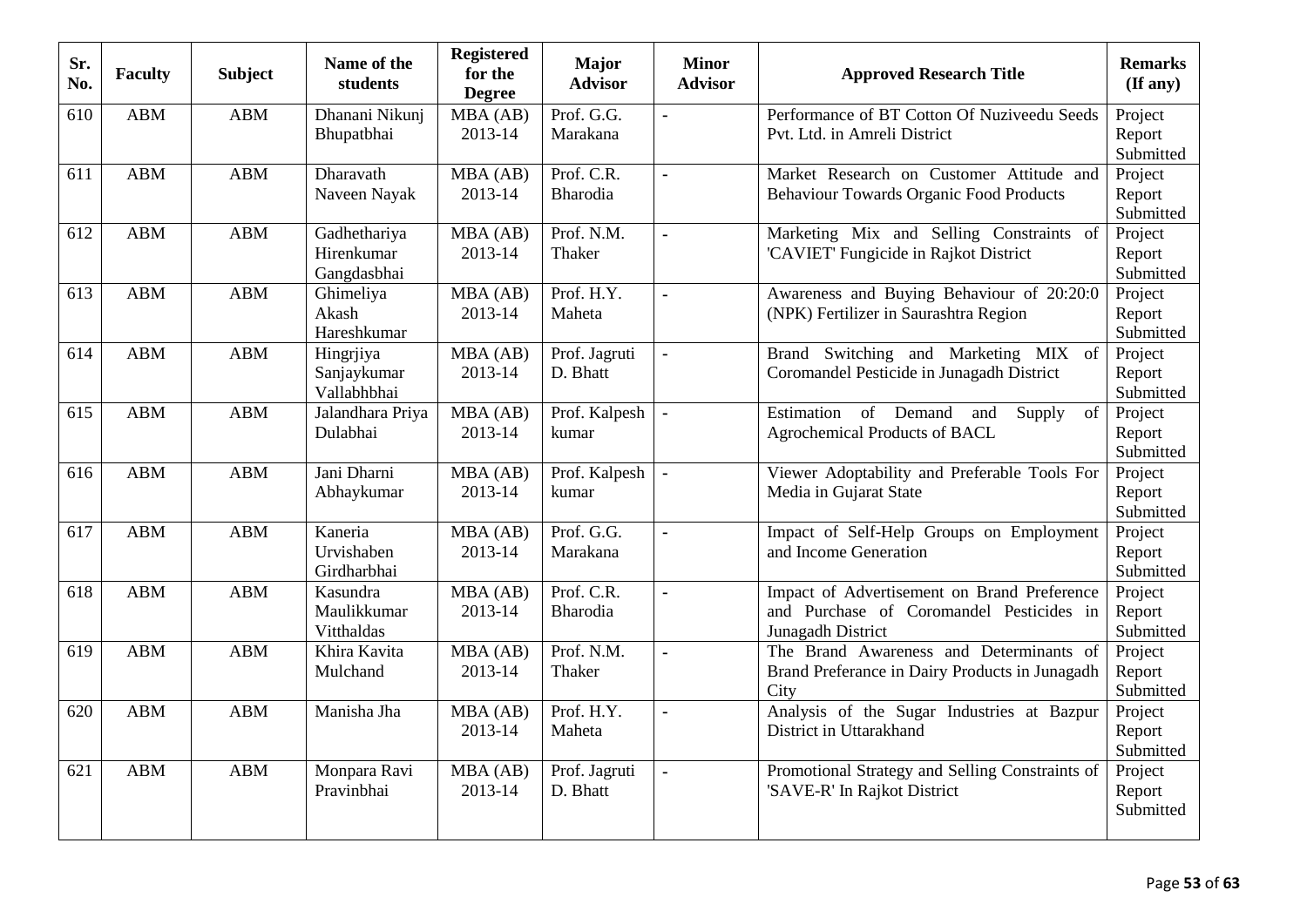| Sr.<br>No. | <b>Faculty</b> | <b>Subject</b> | Name of the<br>students               | <b>Registered</b><br>for the<br><b>Degree</b> | <b>Major</b><br><b>Advisor</b> | <b>Minor</b><br><b>Advisor</b> | <b>Approved Research Title</b>                                                                                                                 | <b>Remarks</b><br>$($ If any $)$ |
|------------|----------------|----------------|---------------------------------------|-----------------------------------------------|--------------------------------|--------------------------------|------------------------------------------------------------------------------------------------------------------------------------------------|----------------------------------|
| 622        | <b>ABM</b>     | <b>ABM</b>     | Nanera Reena<br>Kanjibhai             | MBA (AB)<br>2013-14                           | Prof. Kalpesh<br>kumar         |                                | Assessing the Financial Health and Effciency of<br><b>GEMPTL</b>                                                                               | Project<br>Report<br>Submitted   |
| 623        | <b>ABM</b>     | <b>ABM</b>     | Pacholi Ravi H.                       | MBA(AB)<br>2013-14                            | Prof. Jagruti<br>D. Bhatt      | $\ddot{\phantom{a}}$           | Consumer Behaviour and Brand Recallability of<br>Dairy Products in Baroda City                                                                 | Project<br>Report<br>Submitted   |
| 624        | <b>ABM</b>     | <b>ABM</b>     | Patoliya<br>Kauishik<br>Devaraj       | MBA (AB)<br>2013-14                           | Prof. G.G.<br>Marakana         | $\blacksquare$                 | Economics of Sprinkler Irrigation and Financial<br>Efficiency of Captain Polyplast Ltd.                                                        | Project<br>Report<br>Submitted   |
| 625        | <b>ABM</b>     | <b>ABM</b>     | Sanjiv Kumar                          | MBA(AB)<br>2013-14                            | Prof. C.R.<br>Bharodia         | $\blacksquare$                 | Market Assessment Study Of Hybrid<br>(Bt)<br>Cotton in Beawer                                                                                  | Project<br>Report<br>Submitted   |
| 626        | <b>ABM</b>     | <b>ABM</b>     | Satasiya<br>Mayaben<br>Rameshbhai     | MBA (AB)<br>2013-14                           | Prof.<br>N.M.Thaker            | $\blacksquare$                 | Marketing Efficiency and Constraints of Exotic<br>Vegetables in Gujarat                                                                        | Project<br>Report<br>Submitted   |
| 627        | <b>ABM</b>     | <b>ABM</b>     | Gyibo Seidu<br>Kormla                 | MBA (AB)<br>2013-14                           | Prof. H.Y.<br>Maheta           | $\overline{a}$                 | Assessment of Supply Chain Management<br>Practices and Their Effects on The Performance<br>of Akshay Seed Company                              | Project<br>Report<br>Submitted   |
| 628        | <b>ABM</b>     | <b>ABM</b>     | Shuhagiya<br>Chintakkumar<br>Babubhai | MBA (AB)<br>2013-14                           | Prof.Jagruti<br>D. Bhatt       | $\blacksquare$                 | Brand Liking, Brand Loyalty and Brand<br>of Cotton Farmers<br>Switching<br>towards<br>Nuziveedu Seeds in Junagadh and Gir Somnath<br>Districts | Project<br>Report<br>Submitted   |
| 629        | <b>ABM</b>     | <b>ABM</b>     | Suvagiya Daya<br>Ramanikbhai          | MBA(AB)<br>2013-14                            | Prof. Kalpesh<br>kumar         | $\overline{a}$                 | Assessment of Needs, Sources and Search<br>Behaviours of Agri-Media Users                                                                      | Project<br>Report<br>Submitted   |
| 630        | <b>ABM</b>     | <b>ABM</b>     | <b>Tank Pintuben</b><br>Vrajlal       | MBA (AB)<br>2013-14                           | Prof. G.G.<br>Marakana         | $\blacksquare$                 | Estimation of Processing Costs and Growth of<br>Yogi Foods                                                                                     | Project<br>Report<br>Submitted   |
| 631        | <b>ABM</b>     | <b>ABM</b>     | Vachhani<br>Renish<br>Kishorbhai      | MBA (AB)<br>2013-14                           | Prof. G.G.<br>Marakana         | $\blacksquare$                 | Market Prospects of BT Cotton Seeds of Solar<br>Agrotech Pvt. Ltd. in Rajkot District                                                          | Project<br>Report<br>Submitted   |
| 632        | <b>ABM</b>     | <b>ABM</b>     | Vaghamshi<br>Kinjal<br>Gunvantray     | MBA (AB)<br>2013-14                           | Prof. C.R.<br>Bharodia         | $\blacksquare$                 | Study The Brand Awareness and Constraints<br>faced by Sesamum Growers in Cultivation and<br>Marketing                                          | Project<br>Report<br>Submitted   |
| 633        | <b>ABM</b>     | <b>ABM</b>     | Vanvi Kajalben<br>Khimjibhai          | MBA (AB)<br>2013-14                           | Dr. K.A.<br>Khunt              | $\blacksquare$                 | Economic Aspects of Sea Food Processing and<br>Sea Foods Exports                                                                               | Project<br>Report<br>Submitted   |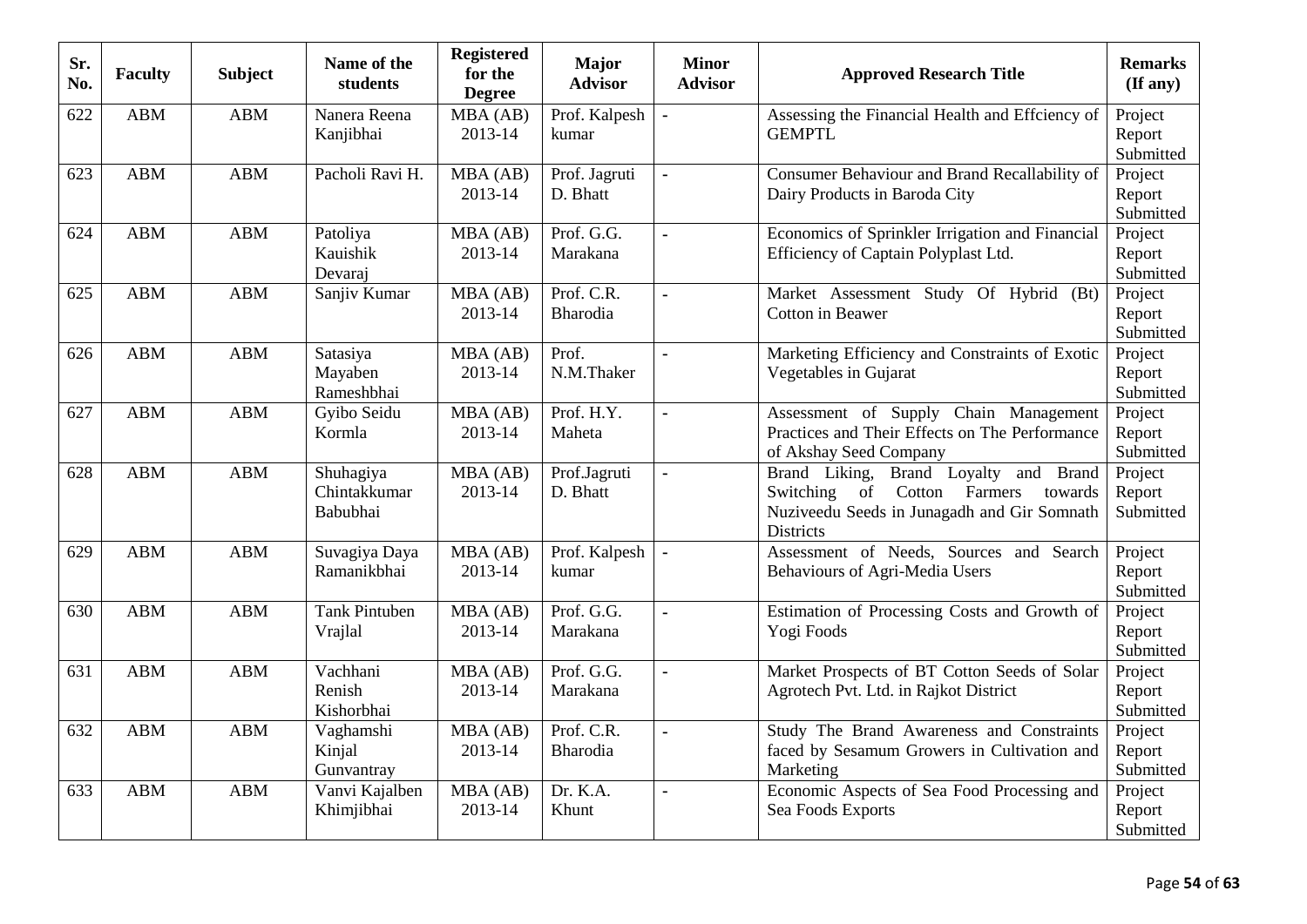| Sr.<br>No. | <b>Faculty</b> | <b>Subject</b> | Name of the<br>students                   | <b>Registered</b><br>for the<br><b>Degree</b> | Major<br><b>Advisor</b>    | <b>Minor</b><br><b>Advisor</b> | <b>Approved Research Title</b>                                                                                                                          | <b>Remarks</b><br>$(\mathbf{If any})$ |
|------------|----------------|----------------|-------------------------------------------|-----------------------------------------------|----------------------------|--------------------------------|---------------------------------------------------------------------------------------------------------------------------------------------------------|---------------------------------------|
| 634        | <b>ABM</b>     | <b>ABM</b>     | Varu Divyaben<br>Kishorbhai               | MBA (AB)<br>2013-14                           | Prof. H.Y.<br>Maheta       |                                | Empowerment of Rural Women through Self<br>Help Group in Junagadh District                                                                              | Project<br>Report<br>Submitted        |
| 635        | <b>ABM</b>     | <b>ABM</b>     | Vasoya<br>Mayurkumar<br>Hemantbhai        | MBA (AB)<br>2013-14                           | Prof. Jagruti<br>D. Bhatt  |                                | Analysis<br>of<br>Consumer<br>Behaviour<br>and<br>Entrpreneurial<br>of BT Cotton<br>Behaviour<br>Growers With Reference to Solar Agrotech Pvt.<br>Ltd." | Project<br>Report<br>Submitted        |
| 636        | <b>ABM</b>     | <b>ABM</b>     | Vekariya Pravin<br>Κ.                     | MBA (AB)<br>2013-14                           | Prof. Kalpesh<br>kumar     |                                | Economics And Efficiency of Protected<br>Farming Vis-a-Vis Open field Farming in<br>Gujarat                                                             | Project<br>Report<br>Submitted        |
| 637        | <b>ABM</b>     | <b>ABM</b>     | Aaglodiya Irfan<br>Haidar S.              | MBA (AB)<br>2014-15                           | Prof. Kalpesh<br>kumar     | $\blacksquare$                 | Estimation of Crop Loss and Marketing<br>Problems of Bt Cotton In Saurashtra Region                                                                     | Project<br>Report<br>Submitted        |
| 638        | <b>ABM</b>     | <b>ABM</b>     | Ajay Pratap<br><b>Singh Nathawat</b>      | MBA (AB)<br>2014-15                           | Dr. K. A.<br>Khunt         | $\blacksquare$                 | Analysis of Warehousing Facility and Trends in<br>Storage of Major Agricultural Commodities In<br>Jetpur District                                       | Project<br>Report<br>Submitted        |
| 639        | <b>ABM</b>     | <b>ABM</b>     | Akabari<br>Yogeshkumar<br>Bhagvanjibhai   | MBA (AB)<br>2014-15                           | Prof. S. M.<br>Trivedi     | ÷,                             | "Farmers knowledge about application and<br>usage of sulphur as a micro-nutrient and<br>preference for suforty-90                                       | Project<br>Report<br>Submitted        |
| 640        | <b>ABM</b>     | <b>ABM</b>     | Archi Jain                                | MBA (AB)<br>2014-15                           | Prof. J.D.<br><b>Bhatt</b> | $\overline{a}$                 | Seed value chain financing                                                                                                                              | Project<br>Report<br>Submitted        |
| 641        | <b>ABM</b>     | <b>ABM</b>     | <b>Bagave Tushar</b><br>Dilip             | MBA (AB)<br>2014-15                           | Prof. G. G.<br>Marakana    |                                | Comparative analysisi of national bulk handling<br>corporation for warehouse space availability<br>and operation process                                | Project<br>Report<br>Submitted        |
| 642        | <b>ABM</b>     | <b>ABM</b>     | Baladaniya<br><b>Bhumika</b><br>Dhirubhai | MBA (AB)<br>2014-15                           | Prof. Kalpesh<br>kumar     | $\overline{a}$                 | Value addition and export performance of<br>groundnut and sesame                                                                                        | Project<br>Report<br>Submitted        |
| 643        | <b>ABM</b>     | <b>ABM</b>     | Desai<br>Dhavalkumar<br>Parshotambhai     | MBA (AB)<br>2014-15                           | Prof. C. R.<br>Bharodia    |                                | Market co-integration between gondal and<br>rajkot apmc                                                                                                 | Project<br>Report<br>Submitted        |
| 644        | <b>ABM</b>     | <b>ABM</b>     | Dhokiya Trupti<br>Ramjibhai               | MBA (AB)<br>2014-15                           | Prof. M. S.<br>Shitap      | $\bullet$                      | Brand awareness andbrand<br>preference<br>of<br>sesame seeds in junagadh district                                                                       | Project<br>Report<br>Submitted        |
| 645        | <b>ABM</b>     | <b>ABM</b>     | Fadadu Krishna<br>Rajnikantbhai           | MBA (AB)<br>2014-15                           | Prof. J.D.<br><b>Bhatt</b> | ä,                             | Discriminant analysis of adopters and non<br>adopters of dreep irrigation system in cotton<br>crops in junagadh district                                | Project<br>Report<br>Submitted        |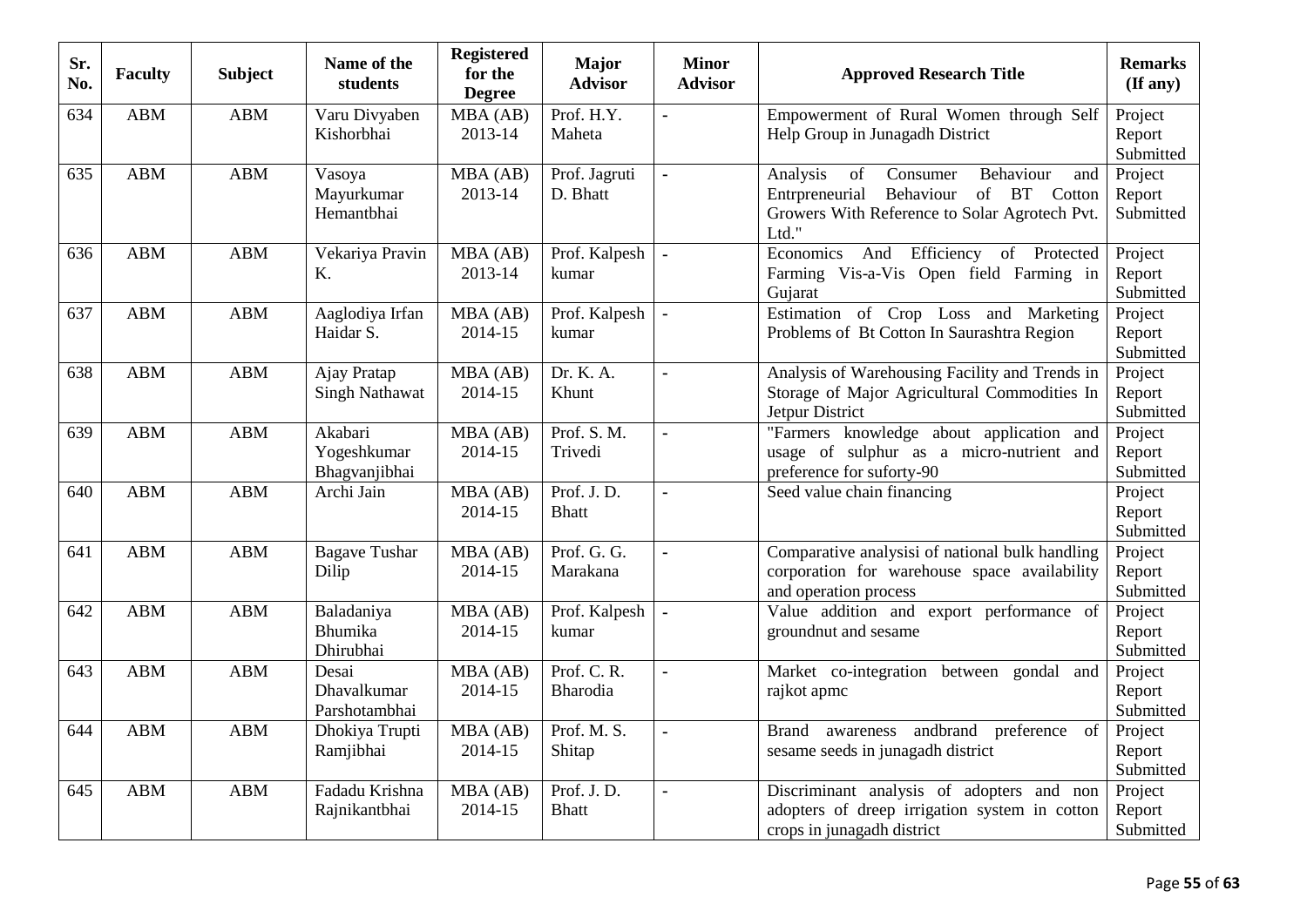| Sr.<br>No. | <b>Faculty</b> | <b>Subject</b> | Name of the<br>students             | <b>Registered</b><br>for the<br><b>Degree</b> | <b>Major</b><br><b>Advisor</b> | <b>Minor</b><br><b>Advisor</b> | <b>Approved Research Title</b>                                                                 | <b>Remarks</b><br>$(\mathbf{If any})$ |
|------------|----------------|----------------|-------------------------------------|-----------------------------------------------|--------------------------------|--------------------------------|------------------------------------------------------------------------------------------------|---------------------------------------|
| 646        | <b>ABM</b>     | <b>ABM</b>     | Faldu<br>Shradhaben<br>Manasukhlal  | MBA (AB)<br>2014-15                           | Prof. G. G.<br>Marakana        |                                | Economics of saplings production major fruits<br>and ornamental plants in jau                  | Project<br>Report<br>Submitted        |
| 647        | <b>ABM</b>     | <b>ABM</b>     | Gajera Nidhiben<br>Arvindbhai       | MBA (AB)<br>2014-15                           | Prof. Kalpesh<br>kumar         | $\blacksquare$                 | Comparative study on drip and food irrigation<br>for cotton crop                               | Project<br>Report<br>Submitted        |
| 648        | <b>ABM</b>     | <b>ABM</b>     | Javia Mit<br>Chimanlal              | MBA (AB)<br>2014-15                           | Prof. M. S.<br>Shitap          | $\blacksquare$                 | Awareness and adoption of sawaj beauveria by<br>farmers in junagadh district                   | Project<br>Report<br>Submitted        |
| 649        | <b>ABM</b>     | <b>ABM</b>     | Jotva Daxaben<br>Punja              | MBA (AB)<br>2014-15                           | Prof. H.Y.<br>Maheta           | $\blacksquare$                 | Financial feasibility of food testing laboratory                                               | Project<br>Report<br>Submitted        |
| 650        | <b>ABM</b>     | <b>ABM</b>     | Kasundra Parul<br>Rameshbhai        | MBA (AB)<br>2014-15                           | Prof. J.D.<br><b>Bhatt</b>     | $\blacksquare$                 | Economic analysis of tissue culture lab and it's<br>product                                    | Project<br>Report<br>Submitted        |
| 651        | <b>ABM</b>     | <b>ABM</b>     | Ladani Kuldeep<br>Jaysukhbhai       | MBA (AB)<br>2014-15                           | Prof. H.Y.<br>Maheta           |                                | Discriminate acital v/s non acital users : a case<br>of rajkot district of gujarat             | Project<br>Report<br>Submitted        |
| 652        | <b>ABM</b>     | <b>ABM</b>     | Limbani Savan<br>Vallabhbhai        | MBA (AB)<br>2014-15                           | Prof. Kalpesh<br>kumar         |                                | Behaviour of prices and arrivales of cotton,<br>wheat and coriander in gondal apmc             | Project<br>Report<br>Submitted        |
| 653        | <b>ABM</b>     | <b>ABM</b>     | Munjapara<br>Vimalkumar<br>Vajubhai | MBA (AB)<br>2014-15                           | Prof. C. R.<br>Bharodia        | ä,                             | Assessment the scope of establishes the gram<br>producer company in ghed region of saurashtra  | Project<br>Report<br>Submitted        |
| 654        | <b>ABM</b>     | <b>ABM</b>     | Panara Namrata<br>Rameshbhai        | MBA (AB)<br>2014-15                           | Prof. H.Y.<br>Maheta           | $\blacksquare$                 | Cost of production and disposal pattern of sawaj<br>beej                                       | Project<br>Report<br>Pending          |
| 655        | <b>ABM</b>     | <b>ABM</b>     | Panchani Pooja<br>Nayanbhai         | MBA(AB)<br>2014-15                            | Prof. J.D.<br><b>Bhatt</b>     | $\blacksquare$                 | Economic aspects of farmers and mangrol<br>magfali producer's company ltd.                     | Project<br>Report<br>Submitted        |
| 656        | <b>ABM</b>     | <b>ABM</b>     | Patel Vishal<br>Chandrakant         | MBA (AB)<br>2014-15                           | Prof. G. G.<br>Marakana        | $\blacksquare$                 | An assessment of future expansion of mis of<br>keesen crop management in jamnagar district     | Project<br>Report<br>Submitted        |
| 657        | <b>ABM</b>     | <b>ABM</b>     | Patel Vishal<br>Kantilal            | MBA (AB)<br>2014-15                           | Prof. N.M.<br>Thaker           | $\blacksquare$                 | Economic assessment of coriander varieties of<br>western agri. Seeds ltd. In junagadh district | Project<br>Report<br>Submitted        |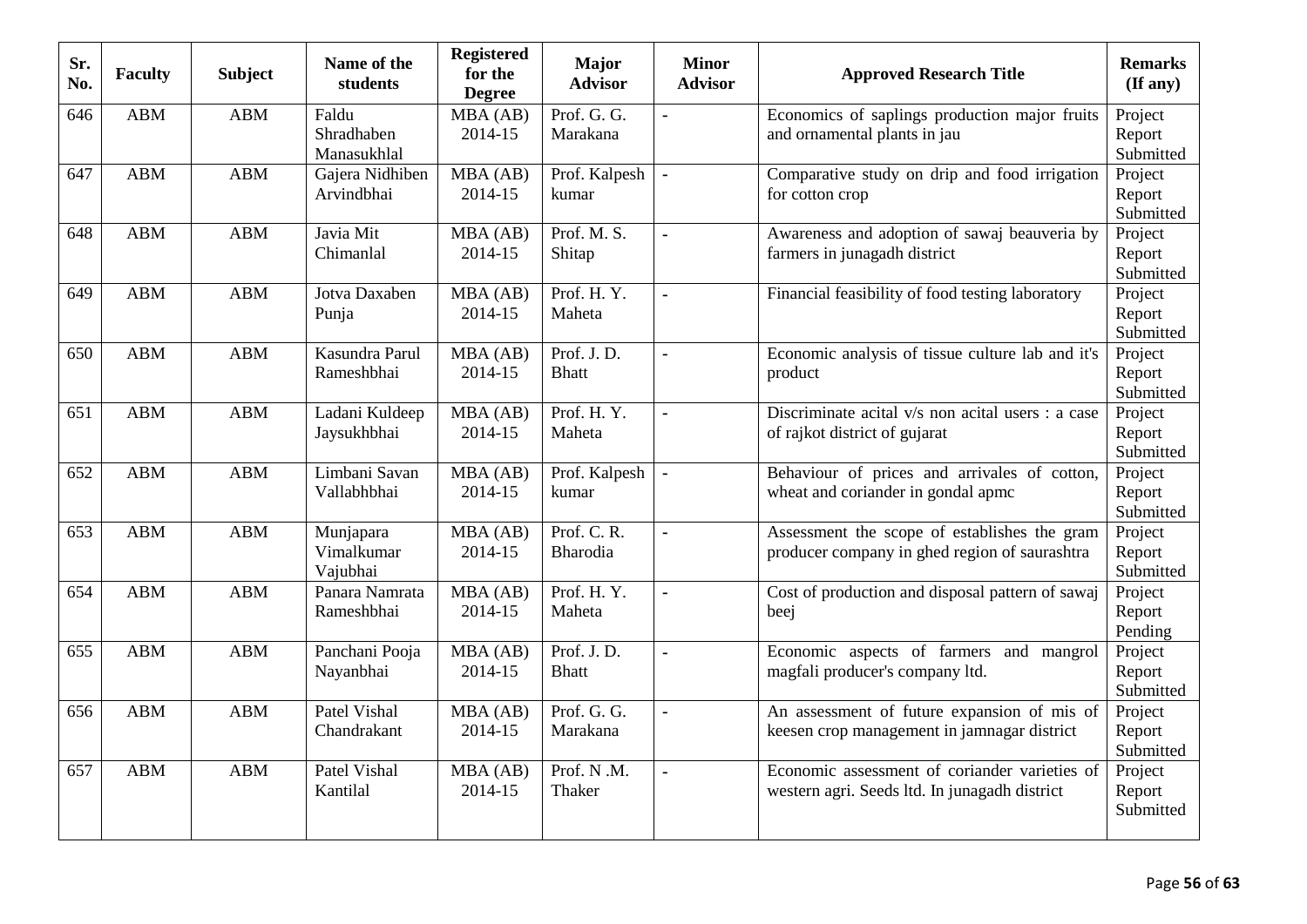| Sr.<br>No. | <b>Faculty</b> | <b>Subject</b> | Name of the<br>students               | <b>Registered</b><br>for the<br><b>Degree</b> | <b>Major</b><br><b>Advisor</b> | <b>Minor</b><br><b>Advisor</b> | <b>Approved Research Title</b>                                                                                                     | <b>Remarks</b><br>(If any)     |
|------------|----------------|----------------|---------------------------------------|-----------------------------------------------|--------------------------------|--------------------------------|------------------------------------------------------------------------------------------------------------------------------------|--------------------------------|
| 658        | ABM            | <b>ABM</b>     | Poshia Trusha<br>Dharmendrabhai       | MBA (AB)<br>2014-15                           | Prof. C. R.<br>Bharodia        | $\blacksquare$                 | Brand loyalty, brand switching and purchase<br>decision of cumin seeds of western agri seeds<br>among farmers of junagadh district | Project<br>Report<br>Submitted |
| 659        | <b>ABM</b>     | <b>ABM</b>     | Rathod Krishna<br>Vrajalal            | MBA (AB)<br>2014-15                           | Prof. H.Y.<br>Maheta           | $\overline{a}$                 | oil Economic analysis and consumer perception<br>of groundnut                                                                      | Project<br>Report<br>Submitted |
| 660        | <b>ABM</b>     | <b>ABM</b>     | Rathod Ravi<br>Bhupatbhai             | MBA (AB)<br>2014-15                           | Prof. J.D.<br><b>Bhatt</b>     | ÷,                             | Market growth " potential and constraints of<br>sawaj - bio-fertilizers in junagadh district                                       | Project<br>Report<br>Submitted |
| 661        | <b>ABM</b>     | <b>ABM</b>     | Sangtani Priya<br>Prakashbhai         | $\overline{M}BA(AB)$<br>2014-15               | Prof. C.D.<br>Lakhlani         | ÷,                             | Profitability and export potentiality of shrimp<br>farming                                                                         | Project<br>Report<br>Submitted |
| 662        | <b>ABM</b>     | <b>ABM</b>     | Shani Chintu<br>Pravinbhai            | MBA (AB)<br>2014-15                           | Prof. N.M.<br>Thaker           | $\blacksquare$                 | An economic assessment of marketing aspects<br>of mera-71 in rajkot district                                                       | Project<br>Report<br>Submitted |
| 663        | <b>ABM</b>     | <b>ABM</b>     | Shiroya Hiren<br>Vithalbhai           | MBA (AB)<br>2014-15                           | Prof. C. R.<br>Bharodia        |                                | Fertilizer use pattern and marketing issues of<br>npk liquid (bio-fertilizer) in amreli district                                   | Project<br>Report<br>Submitted |
| 664        | <b>ABM</b>     | <b>ABM</b>     | Sherathia Hetal<br>Chatrabhujbhai     | MBA (AB)<br>2014-15                           | Prof. C. D.<br>Lakhlani        | $\blacksquare$                 | competitiveness<br>Import<br>and<br>marketing<br>prosepects of cashew nuts                                                         | Project<br>Report<br>Submitted |
| 665        | <b>ABM</b>     | <b>ABM</b>     | Tank Chetan .R                        | MBA (AB)<br>2014-15                           | Prof. G. G.<br>Marakana        | $\blacksquare$                 | Market growth, potential and constraints of<br>sawaj-trichoderma in junagadh district                                              | Project<br>Report<br>Submitted |
| 666        | <b>ABM</b>     | <b>ABM</b>     | Trambadiya<br>Anil<br>Vallabhbhai     | MBA(AB)<br>2014-15                            | Prof. Kalpesh<br>kumar         | $\blacksquare$                 | Economic and market analysis of cumin in<br>devbhumi dwarka district                                                               | Project<br>Report<br>Submitted |
| 667        | <b>ABM</b>     | <b>ABM</b>     | Yimar Rakshap                         | MBA (AB)<br>2014-15                           | Prof. C. R.<br>Bharodia        | $\blacksquare$                 | Market prospects of castor seed of solar<br>agrotech pvt. Ltd. In junagadh, rajkot and<br>porbander districts                      | Project<br>Report<br>Submitted |
| 668        | <b>ABM</b>     | <b>ABM</b>     | Aghera<br>Sarojben<br>Kantilal        | $\overline{M}BA(AB)$<br>2015-16               | Dr. C. D.<br>Lakhlani          | ä,                             | Yet to be decided                                                                                                                  | studing in<br>3rd sem.         |
| 669        | <b>ABM</b>     | <b>ABM</b>     | Aparanathi Hina<br>Bahen<br>Manojgiri | MBA (AB)<br>2015-16                           | Prof. Kalpesh<br>Kumar         | ÷,                             | Yet to be decided                                                                                                                  | studing in<br>3rd sem.         |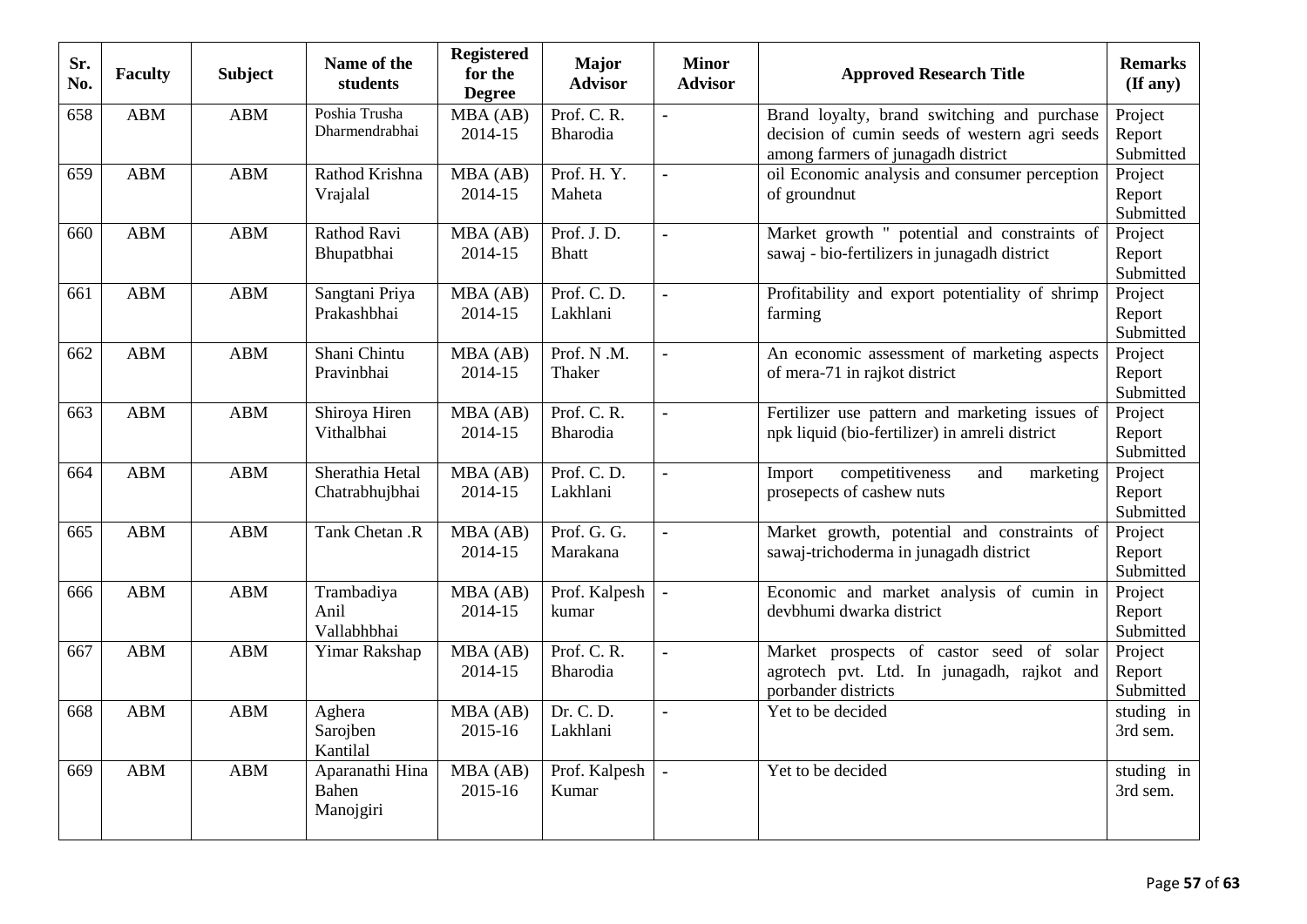| Sr.<br>No. | <b>Faculty</b> | <b>Subject</b> | Name of the<br>students                | <b>Registered</b><br>for the<br><b>Degree</b> | <b>Major</b><br><b>Advisor</b> | <b>Minor</b><br><b>Advisor</b> | <b>Approved Research Title</b> | <b>Remarks</b><br>$(\mathbf{If any})$ |
|------------|----------------|----------------|----------------------------------------|-----------------------------------------------|--------------------------------|--------------------------------|--------------------------------|---------------------------------------|
| 670        | ABM            | <b>ABM</b>     | Arada Shanti<br>Maldebhai              | MBA (AB)<br>2015-16                           | Prof. H.Y.<br>Maheta           | $\overline{a}$                 | Yet to be decided              | studing in<br>3rd sem.                |
| 671        | <b>ABM</b>     | <b>ABM</b>     | Asi Sagarkumar<br>Vishnubhai           | MBA(AB)<br>2015-16                            | Prof. J.D.<br><b>Bhatt</b>     | $\overline{a}$                 | Yet to be decided              | studing in<br>3rd sem.                |
| 672        | <b>ABM</b>     | <b>ABM</b>     | Bhimbha<br>Dimpalben<br>Jethabhai      | MBA (AB)<br>2015-16                           | Prof. C. R.<br>Bharodia        | $\blacksquare$                 | Yet to be decided              | studing in<br>3rd sem.                |
| 673        | <b>ABM</b>     | <b>ABM</b>     | <b>Bhoot</b><br>Amishkumar<br>Kantilal | MBA(AB)<br>2015-16                            | Dr. S. M.<br>Trivedi           | $\blacksquare$                 | Yet to be decided              | studing in<br>3rd sem.                |
| 674        | <b>ABM</b>     | <b>ABM</b>     | Borisaniya<br>Nilesh<br>Nareshbhai     | MBA (AB)<br>2015-16                           | Prof. G. G.<br>Markana         | $\bullet$                      | Yet to be decided              | studing in<br>3rd sem.                |
| 675        | <b>ABM</b>     | <b>ABM</b>     | Chavda<br>Kajalben<br>Jesingbhai       | MBA (AB)<br>2015-16                           | Prof. M. S.<br>Shitap          | $\blacksquare$                 | Yet to be decided              | studing in<br>3rd sem.                |
| 676        | <b>ABM</b>     | <b>ABM</b>     | Chotaliya<br>Jaykishan<br>Amrutlal     | MBA (AB)<br>2015-16                           | Dr. C. D.<br>Lakhlani          | $\blacksquare$                 | Yet to be decided              | studing in<br>3rd sem.                |
| 677        | <b>ABM</b>     | <b>ABM</b>     | Dadhania<br>Meghaben<br>Viththalbhai   | MBA (AB)<br>2015-16                           | Prof. H.Y.<br>Maheta           | $\blacksquare$                 | Yet to be decided              | studing in<br>3rd sem.                |
| 678        | <b>ABM</b>     | <b>ABM</b>     | Darshana<br>Rakesh Shukla              | MBA (AB)<br>2015-16                           | Prof. Kalpesh<br>Kumar         | $\blacksquare$                 | Yet to be decided              | studing in<br>3rd sem.                |
| 679        | <b>ABM</b>     | <b>ABM</b>     | Donga<br>Surabhiben<br>Vrajlal         | $\overline{MBA}$ (AB)<br>2015-16              | Prof. J.D.<br><b>Bhatt</b>     | $\blacksquare$                 | Yet to be decided              | studing in<br>3rd sem.                |
| 680        | <b>ABM</b>     | <b>ABM</b>     | Ganguri Ashok<br>Kumar                 | MBA (AB)<br>2015-16                           | Prof. C. R.<br>Bharodia        | $\blacksquare$                 | Yet to be decided              | studing in<br>3rd sem.                |
| 681        | <b>ABM</b>     | <b>ABM</b>     | Hirpara<br>Priyanka<br>Rameshbhai      | MBA(AB)<br>2015-16                            | Prof. D. D.<br>Ghonia          | $\blacksquare$                 | Yet to be decided              | studing in<br>3rd sem.                |
| 682        | <b>ABM</b>     | <b>ABM</b>     | Karkar Harshil<br>Kumar Jentibhai      | MBA (AB)<br>2015-16                           | Dr. C. D.<br>Lakhlani          | $\blacksquare$                 | Yet to be decided              | studing in<br>3rd sem.                |
| 683        | <b>ABM</b>     | <b>ABM</b>     | Lunagariya<br>Nimisha<br>Jentibhai     | MBA (AB)<br>2015-16                           | Prof. H.Y.<br>Maheta           | $\blacksquare$                 | Yet to be decided              | studing in<br>3rd sem.                |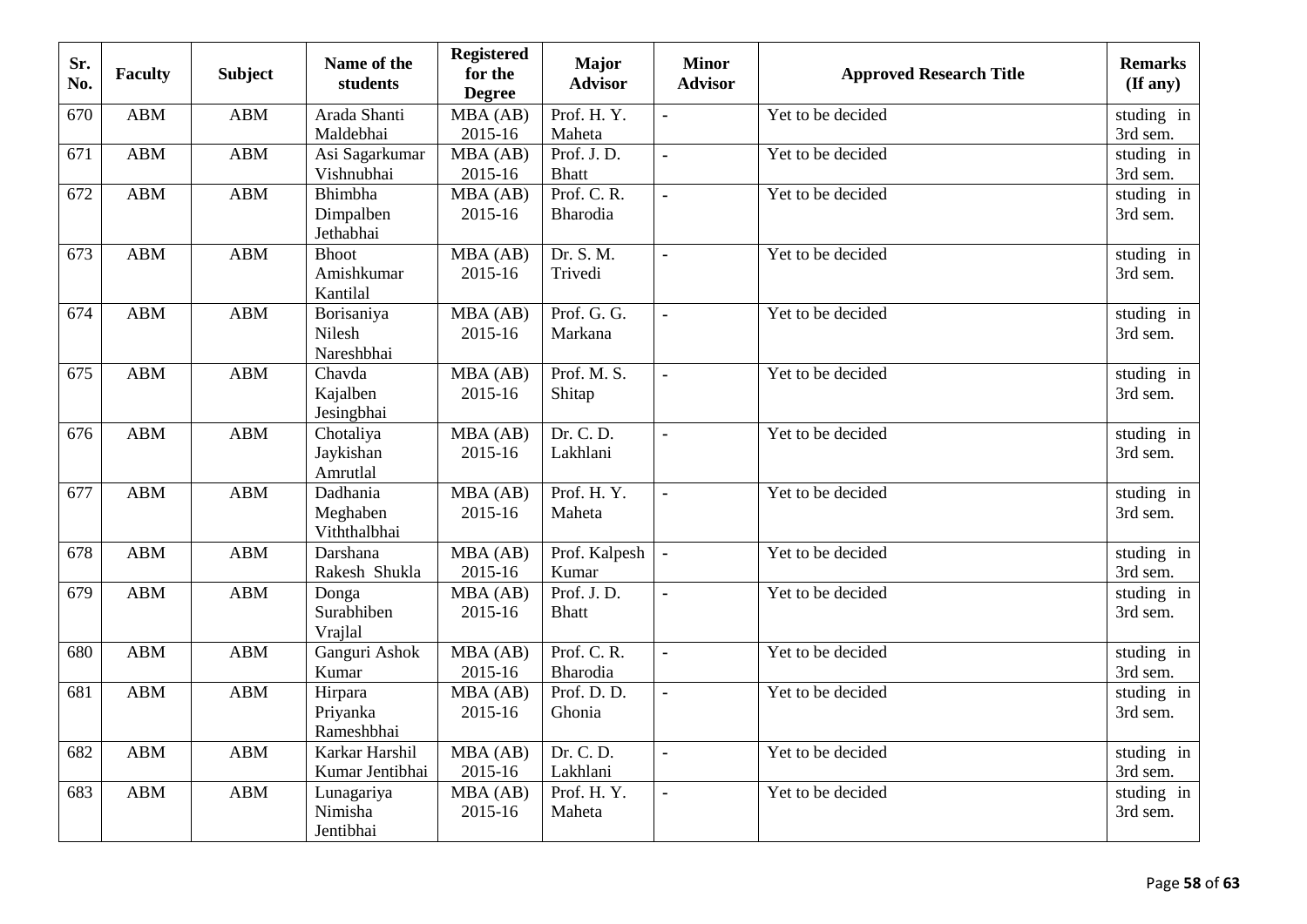| Sr.<br>No. | <b>Faculty</b> | <b>Subject</b> | Name of the<br>students                | <b>Registered</b><br>for the<br><b>Degree</b> | <b>Major</b><br><b>Advisor</b> | <b>Minor</b><br><b>Advisor</b> | <b>Approved Research Title</b> | <b>Remarks</b><br>$(\mathbf{If any})$ |
|------------|----------------|----------------|----------------------------------------|-----------------------------------------------|--------------------------------|--------------------------------|--------------------------------|---------------------------------------|
| 684        | ABM            | <b>ABM</b>     | Madaria<br>Chandaniben<br>Rashikbhai   | MBA (AB)<br>2015-16                           | Prof. Kalpesh<br>Kumar         |                                | Yet to be decided              | studing in<br>3rd sem.                |
| 685        | <b>ABM</b>     | <b>ABM</b>     | Malasana Paras<br>Dineshbhai           | MBA (AB)<br>2015-16                           | Prof. D. D.<br>Ghonia          | $\blacksquare$                 | Yet to be decided              | studing in<br>3rd sem.                |
| 686        | <b>ABM</b>     | <b>ABM</b>     | Mandan Madhu<br>Bhurarambhai           | MBA(AB)<br>2015-16                            | Prof. C. R.<br>Bharodia        | $\blacksquare$                 | Yet to be decided              | studing in<br>3rd sem.                |
| 687        | <b>ABM</b>     | <b>ABM</b>     | Maru<br>Chandaniben<br>Naranbhai       | MBA (AB)<br>2015-16                           | Dr. S. M.<br>Trivedi           | $\blacksquare$                 | Yet to be decided              | studing in<br>3rd sem.                |
| 688        | <b>ABM</b>     | <b>ABM</b>     | Mehul Bavaliya                         | MBA (AB)<br>2015-16                           | Prof. M. S.<br>Shitap          | $\blacksquare$                 | Yet to be decided              | studing in<br>3rd sem.                |
| 689        | <b>ABM</b>     | <b>ABM</b>     | Mevada<br>Priyanka<br>Dhirajlal        | MBA (AB)<br>2015-16                           | Dr. C. D.<br>Lakhlani          | $\blacksquare$                 | Yet to be decided              | studing in<br>3rd sem.                |
| 690        | <b>ABM</b>     | <b>ABM</b>     | Nandaniya<br>Shital<br>Laxmanbhai      | MBA (AB)<br>2015-16                           | Prof. H.Y.<br>Maheta           | $\ddot{\phantom{a}}$           | Yet to be decided              | studing in<br>3rd sem.                |
| 691        | <b>ABM</b>     | <b>ABM</b>     | Parmar Ketul<br>Francis                | MBA (AB)<br>2015-16                           | Prof. Kalpesh<br>Kumar         | $\blacksquare$                 | Yet to be decided              | studing in<br>3rd sem.                |
| 692        | <b>ABM</b>     | <b>ABM</b>     | Pathar Payal<br>Bharatbhai             | MBA (AB)<br>2015-16                           | Prof. J.D.<br><b>Bhatt</b>     | $\blacksquare$                 | Yet to be decided              | studing in<br>3rd sem.                |
| 693        | <b>ABM</b>     | <b>ABM</b>     | Pethani<br>Vaishaliben<br>Parsotambhai | MBA (AB)<br>2015-16                           | Prof. C. R.<br>Bharodia        | $\blacksquare$                 | Yet to be decided              | studing in<br>3rd sem.                |
| 694        | <b>ABM</b>     | <b>ABM</b>     | Ponkiya<br>Mitalben<br>Rameshbhai      | MBA (AB)<br>2015-16                           | Dr. S. M.<br>Trivedi           | $\blacksquare$                 | Yet to be decided              | studing in<br>3rd sem.                |
| 695        | <b>ABM</b>     | <b>ABM</b>     | Shihora Mayur<br>Arvindbhai            | MBA (AB)<br>2015-16                           | Prof. M. S.<br>Shitap          | $\blacksquare$                 | Yet to be decided              | studing in<br>3rd sem.                |
| 696        | <b>ABM</b>     | <b>ABM</b>     | Sneha Bharti                           | MBA (AB)<br>2015-16                           | Dr. C. D.<br>Lakhlani          | $\overline{a}$                 | Yet to be decided              | studing in<br>3rd sem.                |
| 697        | ABM            | <b>ABM</b>     | Sweta                                  | MBA (AB)<br>2015-16                           | Prof. H.Y.<br>Maheta           | $\blacksquare$                 | Yet to be decided              | studing in<br>3rd sem.                |
| 698        | <b>ABM</b>     | <b>ABM</b>     | Vachhani<br>Ajitkumar<br>Narottambhai  | MBA(AB)<br>2015-16                            | Prof. Kalpesh<br>Kumar         | $\blacksquare$                 | Yet to be decided              | studing in<br>3rd sem.                |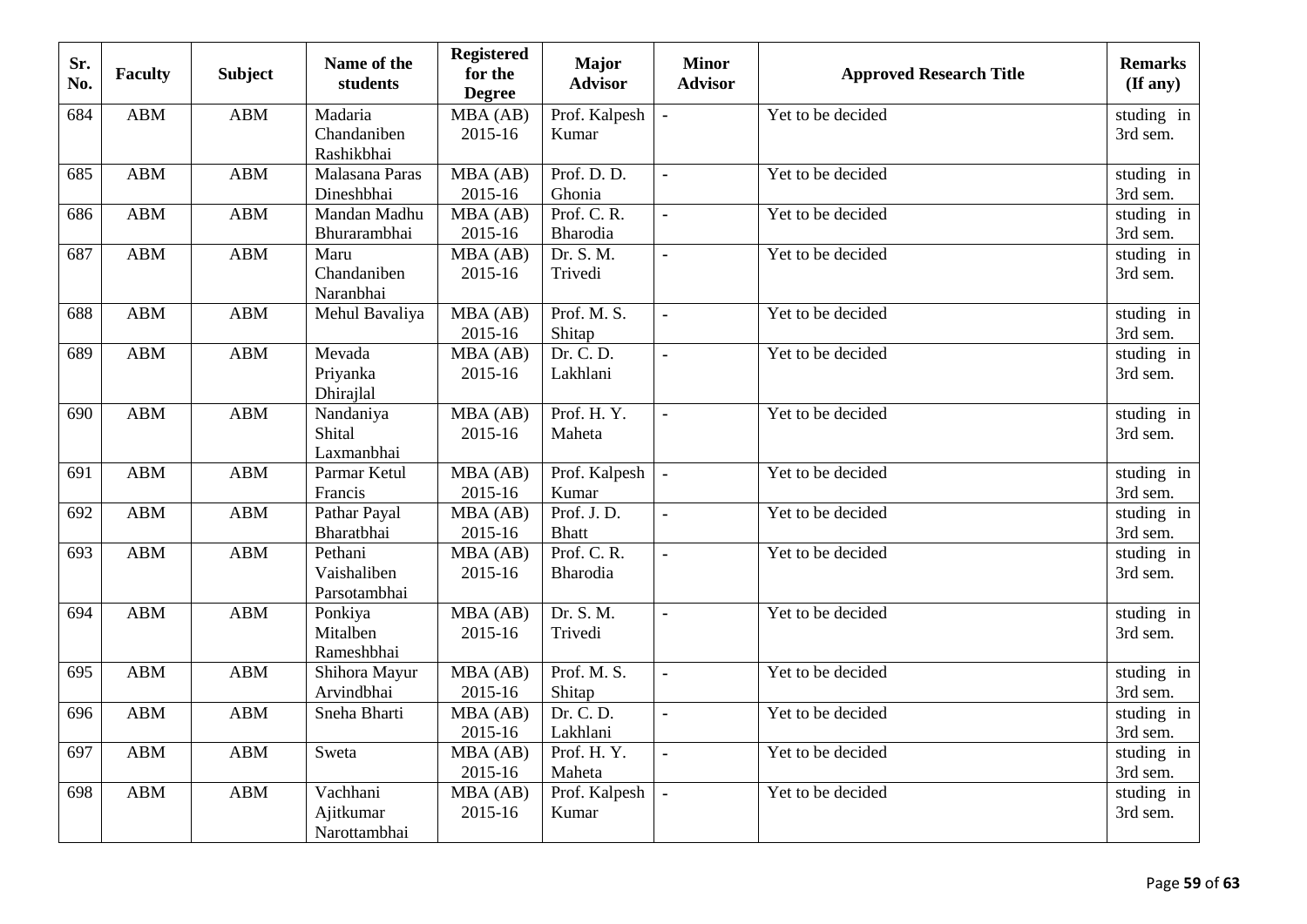| Sr.<br>No. | <b>Faculty</b> | <b>Subject</b> | Name of the<br>students                | <b>Registered</b><br>for the<br><b>Degree</b> | <b>Major</b><br><b>Advisor</b> | <b>Minor</b><br><b>Advisor</b> | <b>Approved Research Title</b> | <b>Remarks</b><br>$(\mathbf{If any})$ |
|------------|----------------|----------------|----------------------------------------|-----------------------------------------------|--------------------------------|--------------------------------|--------------------------------|---------------------------------------|
| 699        | <b>ABM</b>     | <b>ABM</b>     | Vekariya Jatin<br>Nandlal              | MBA (AB)<br>2015-16                           | Prof. C. R.<br>Bharodia        | ÷                              | Yet to be decided              | studing in<br>3rd sem.                |
| 700        | <b>ABM</b>     | <b>ABM</b>     | Zalavadiya<br>Krupesh<br>Jayantilal    | MBA (AB)<br>2015-16                           | Dr. S. M.<br>Trivedi           | $\overline{a}$                 | Yet to be decided              | studing in<br>3rd sem.                |
| 701        | <b>ABM</b>     | <b>ABM</b>     | Zore Rahul<br>Vitthal                  | MBA (AB)<br>2015-16                           | Dr. K. A.<br>Khunt             | $\blacksquare$                 | Yet to be decided              | studing in<br>3rd sem.                |
| 702        | <b>ABM</b>     | <b>ABM</b>     | Akabari Karan<br>Rajeshbhai            | MBA (AB)<br>2016-17                           | Prof. Kalpesh<br>Kumar         | $\blacksquare$                 | Yet to be decided              | Admitted<br>1st<br>in<br>Sem.         |
| 703        | <b>ABM</b>     | <b>ABM</b>     | Ankur Srivastav                        | MBA (AB)<br>2016-17                           | Prof. Kalpesh<br>Kumar         | $\blacksquare$                 | Yet to be decided              | Admitted<br>in<br>1st<br>Sem.         |
| 704        | <b>ABM</b>     | <b>ABM</b>     | Asodiya Vidhya<br>Hiteshbhai           | MBA (AB)<br>2016-17                           | Prof. Kalpesh<br>Kumar         | $\blacksquare$                 | Yet to be decided              | Admitted<br>in<br>1st<br>Sem.         |
| 705        | <b>ABM</b>     | <b>ABM</b>     | Bambhaniya<br>Pankajbhai<br>Dheerubhai | MBA (AB)<br>2016-17                           | Prof. M. S.<br>Shitap          | $\blacksquare$                 | Yet to be decided              | Admitted<br>in<br>1st<br>Sem.         |
| 706        | <b>ABM</b>     | <b>ABM</b>     | Bhuva<br>Chiragkumar<br>Maheshbhai     | MBA (AB)<br>2016-17                           | Prof. H.Y.<br>Maheta           | $\blacksquare$                 | Yet to be decided              | Admitted<br>1st<br>in<br>Sem.         |
| 707        | <b>ABM</b>     | <b>ABM</b>     | Chauhan<br>Kajalben<br>Arajanbhai      | MBA (AB)<br>2016-17                           | Prof. H.Y.<br>Maheta           | $\overline{a}$                 | Yet to be decided              | Admitted<br>in<br>1st<br>Sem.         |
| 708        | <b>ABM</b>     | <b>ABM</b>     | Chocha Paresh<br>Karabhai              | MBA(AB)<br>2016-17                            | Prof. H.Y.<br>Maheta           | $\blacksquare$                 | Yet to be decided              | Admitted<br>in<br>1st<br>Sem.         |
| 709        | <b>ABM</b>     | <b>ABM</b>     | Davariya Pooja<br>Vinodbhai            | MBA (AB)<br>2016-17                           | Prof. C. R.<br>Bharodia        | $\blacksquare$                 | Yet to be decided              | Admitted<br>in<br>1st<br>Sem.         |
| 710        | <b>ABM</b>     | <b>ABM</b>     | Deepika Kumari                         | MBA (AB)<br>2016-17                           | Prof. D. D.<br>Ghonia          | $\blacksquare$                 | Yet to be decided              | Admitted<br>in<br>1st<br>Sem.         |
| 711        | <b>ABM</b>     | <b>ABM</b>     | Gadhesaria<br>Anjaliben<br>Amrutbhai   | MBA (AB)<br>2016-17                           | Dr. S. M.<br>Trivedi           | $\blacksquare$                 | Yet to be decided              | Admitted<br>in<br>1st<br>Sem.         |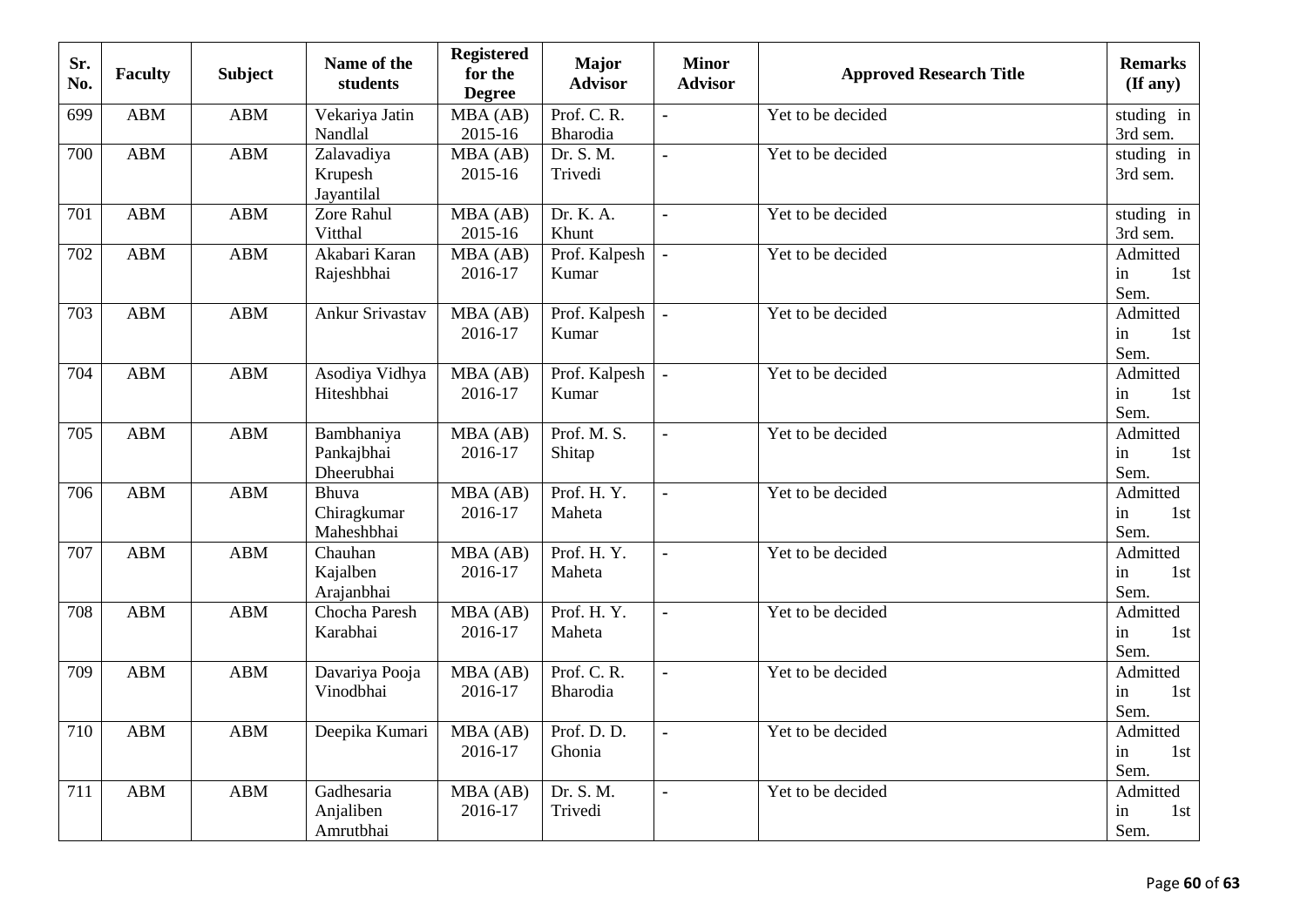| Sr.<br>No. | <b>Faculty</b> | <b>Subject</b> | Name of the<br>students               | <b>Registered</b><br>for the<br><b>Degree</b> | Major<br><b>Advisor</b>    | <b>Minor</b><br><b>Advisor</b> | <b>Approved Research Title</b> | <b>Remarks</b><br>$(\mathbf{If any})$ |
|------------|----------------|----------------|---------------------------------------|-----------------------------------------------|----------------------------|--------------------------------|--------------------------------|---------------------------------------|
| 712        | <b>ABM</b>     | <b>ABM</b>     | Ghadiya<br>Mayurkumar<br>Rameshbhai   | MBA (AB)<br>2016-17                           | Prof. H.Y.<br>Maheta       | ä,                             | Yet to be decided              | Admitted<br>in<br>1st<br>Sem.         |
| 713        | <b>ABM</b>     | ABM            | Ghangale<br>Sarvesh<br>Narayan        | MBA (AB)<br>2016-17                           | Prof. H.Y.<br>Maheta       | $\mathbf{r}$                   | Yet to be decided              | Admitted<br>in<br>1st<br>Sem.         |
| 714        | <b>ABM</b>     | <b>ABM</b>     | Hirapara<br>Dhavalkumar<br>Jaysukhlal | MBA (AB)<br>2016-17                           | Prof. J.D.<br><b>Bhatt</b> | $\blacksquare$                 | Yet to be decided              | Admitted<br>in<br>1st<br>Sem.         |
| 715        | <b>ABM</b>     | ABM            | Jadav Devyani<br>Kantilal             | MBA(AB)<br>2016-17                            | Dr. S. M.<br>Trivedi       | $\blacksquare$                 | Yet to be decided              | Admitted<br>in<br>1st<br>Sem.         |
| 716        | ABM            | ABM            | Kachhadiya<br>Tarun<br>Batukbhai      | MBA (AB)<br>2016-17                           | Prof. G. G.<br>Markana     | $\blacksquare$                 | Yet to be decided              | Admitted<br>in<br>1st<br>Sem.         |
| 717        | ABM            | ABM            | Kartik<br>Prafulchandra<br>Tank       | MBA (AB)<br>2016-17                           | Prof. Kalpesh<br>Kumar     | $\blacksquare$                 | Yet to be decided              | Admitted<br>in<br>1st<br>Sem.         |
| 718        | <b>ABM</b>     | <b>ABM</b>     | Meshiya Yogita<br>Dineshkumar         | MBA(AB)<br>2016-17                            | Dr. S. M.<br>Trivedi       | $\blacksquare$                 | Yet to be decided              | Admitted<br>1st<br>in<br>Sem.         |
| 719        | <b>ABM</b>     | <b>ABM</b>     | Nakum<br>Nareshkumar<br>Danabhai      | MBA (AB)<br>2016-17                           | Prof. G. G.<br>Markana     | $\blacksquare$                 | Yet to be decided              | Admitted<br>in<br>1st<br>Sem.         |
| 720        | ABM            | <b>ABM</b>     | Odedara<br>Manisha<br>Nebhabhai       | MBA (AB)<br>2016-17                           | Dr. C. D.<br>Lakhlani      | $\blacksquare$                 | Yet to be decided              | Admitted<br>in<br>1st<br>Sem.         |
| 721        | <b>ABM</b>     | <b>ABM</b>     | P Nandini                             | MBA (AB)<br>2016-17                           | Dr. K. A.<br>Khunt         | $\blacksquare$                 | Yet to be decided              | Admitted<br>in<br>1st<br>Sem.         |
| 722        | <b>ABM</b>     | <b>ABM</b>     | Parmar Rutvi<br>Kamleshbhai           | MBA (AB)<br>2016-17                           | Prof. J.D.<br><b>Bhatt</b> | $\bullet$                      | Yet to be decided              | Admitted<br>in<br>1st<br>Sem.         |
| 723        | <b>ABM</b>     | <b>ABM</b>     | Patel<br>Riteshkumar<br>Girishbhai    | MBA (AB)<br>2016-17                           | Prof. G. G.<br>Markana     | $\blacksquare$                 | Yet to be decided              | Admitted<br>in<br>1st<br>Sem.         |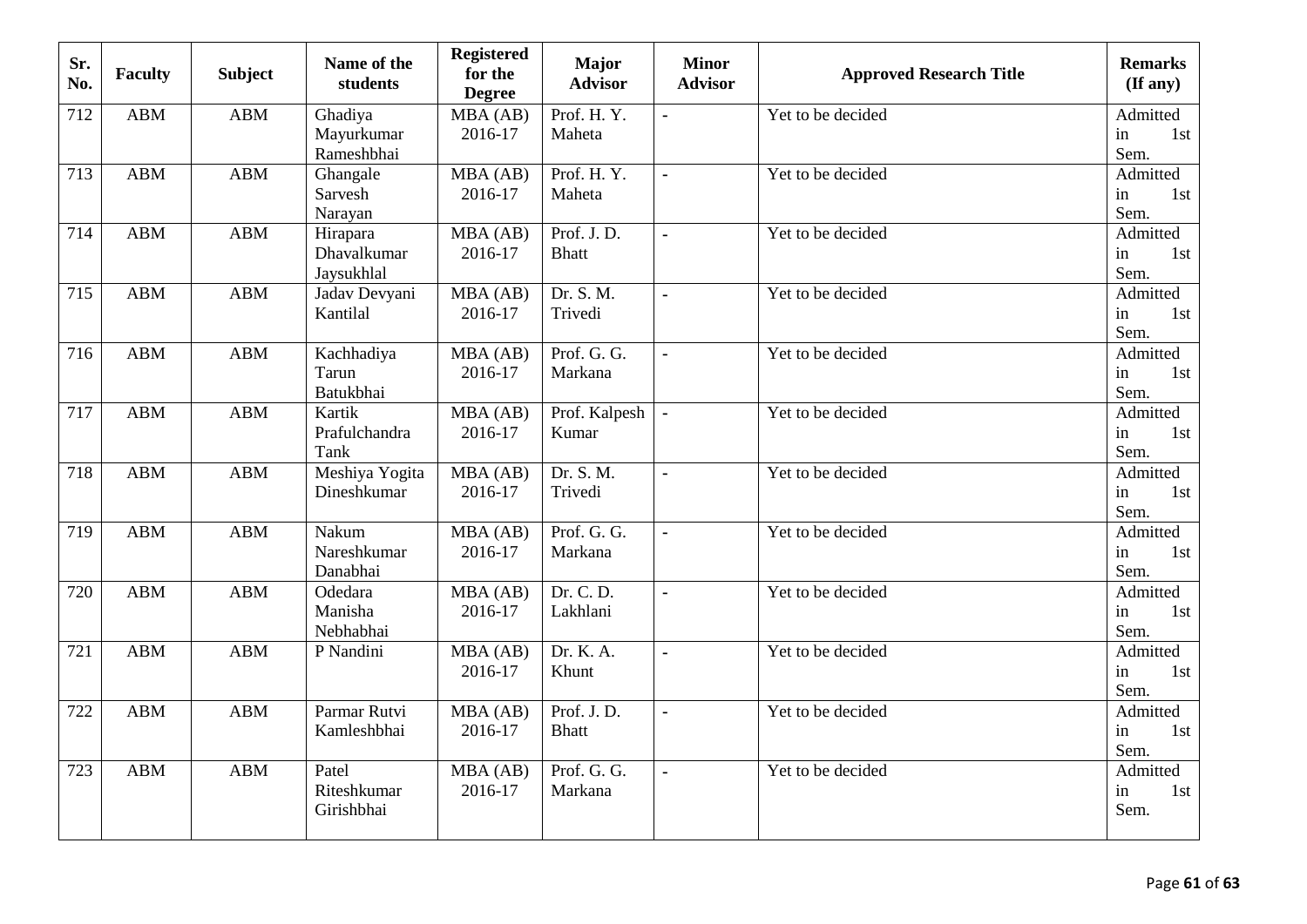| Sr.<br>No. | <b>Faculty</b> | <b>Subject</b> | Name of the<br>students               | <b>Registered</b><br>for the<br><b>Degree</b> | Major<br><b>Advisor</b>    | <b>Minor</b><br><b>Advisor</b> | <b>Approved Research Title</b> | <b>Remarks</b><br>$(\mathbf{If any})$ |
|------------|----------------|----------------|---------------------------------------|-----------------------------------------------|----------------------------|--------------------------------|--------------------------------|---------------------------------------|
| 724        | <b>ABM</b>     | <b>ABM</b>     | Rabadiya<br>Sandhya<br>Damodarbhai    | MBA (AB)<br>2016-17                           | Prof. J.D.<br><b>Bhatt</b> | ä,                             | Yet to be decided              | Admitted<br>in<br>1st<br>Sem.         |
| 725        | <b>ABM</b>     | <b>ABM</b>     | Rabadiya<br>Vandana<br>Dilipbhai      | MBA (AB)<br>2016-17                           | Prof. J.D.<br><b>Bhatt</b> | $\mathbf{r}$                   | Yet to be decided              | Admitted<br>in<br>1st<br>Sem.         |
| 726        | <b>ABM</b>     | <b>ABM</b>     | Raiyani<br>Rajanikumar<br>Rameshbhai  | MBA (AB)<br>2016-17                           | Prof. C. R.<br>Bharodia    | $\blacksquare$                 | Yet to be decided              | Admitted<br>in<br>1st<br>Sem.         |
| 727        | <b>ABM</b>     | <b>ABM</b>     | Ramani Mehul<br>Narsihbhai            | MBA (AB)<br>2016-17                           | Prof. C. R.<br>Bharodia    | $\blacksquare$                 | Yet to be decided              | Admitted<br>in<br>1st<br>Sem.         |
| 728        | <b>ABM</b>     | <b>ABM</b>     | Ramani<br>Viralben<br>Hiteshbhai      | MBA (AB)<br>2016-17                           | Prof. C. R.<br>Bharodia    | $\blacksquare$                 | Yet to be decided              | Admitted<br>in<br>1st<br>Sem.         |
| 729        | <b>ABM</b>     | <b>ABM</b>     | Sanghani<br>Foramben<br>Chandrakant   | MBA (AB)<br>2016-17                           | Dr. S. M.<br>Trivedi       | $\blacksquare$                 | Yet to be decided              | Admitted<br>in<br>1st<br>Sem.         |
| 730        | <b>ABM</b>     | <b>ABM</b>     | Savaliya Anjali<br>Sureshbhai         | MBA(AB)<br>2016-17                            | Prof. D. D.<br>Ghonia      | $\blacksquare$                 | Yet to be decided              | Admitted<br>1st<br>in<br>Sem.         |
| 731        | <b>ABM</b>     | <b>ABM</b>     | Shekhada<br>Divyesh<br>Arvindbhai     | MBA (AB)<br>2016-17                           | Prof. M. S.<br>Shitap      | $\blacksquare$                 | Yet to be decided              | Admitted<br>in<br>1st<br>Sem.         |
| 732        | <b>ABM</b>     | <b>ABM</b>     | Shingala<br>Hemangee<br>Parmanandbhai | MBA (AB)<br>2016-17                           | Prof. D. D.<br>Ghonia      | $\blacksquare$                 | Yet to be decided              | Admitted<br>in<br>1st<br>Sem.         |
| 733        | <b>ABM</b>     | <b>ABM</b>     | <b>Thakare Namita</b><br>Mahadeorao   | MBA(AB)<br>2016-17                            | Prof. D. D.<br>Ghonia      | $\blacksquare$                 | Yet to be decided              | Admitted<br>in<br>1st<br>Sem.         |
| 734        | <b>ABM</b>     | <b>ABM</b>     | Thummar<br>Niravkumar<br>Vasantbhai   | MBA(AB)<br>2016-17                            | Prof. N. M.<br>Thaker      | $\blacksquare$                 | Yet to be decided              | Admitted<br>in<br>1st<br>Sem.         |
| 735        | <b>ABM</b>     | <b>ABM</b>     | Vachhani<br>Bansiben<br>Rameshbhai    | MBA (AB)<br>2016-17                           | Prof. M. S.<br>Shitap      | $\blacksquare$                 | Yet to be decided              | Admitted<br>in<br>1st<br>Sem.         |